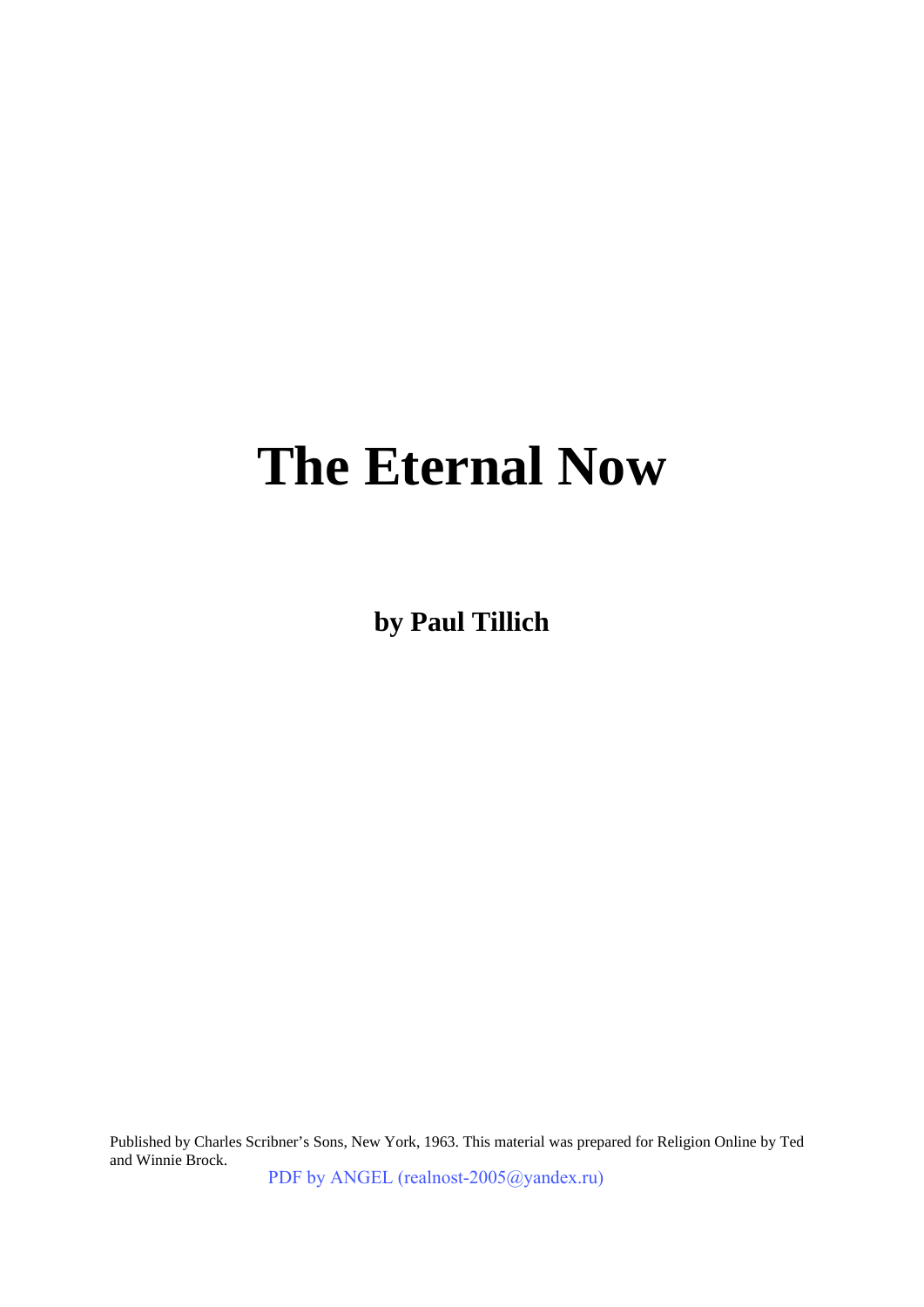#### Preface

However the Christian message is expressed, whether in abstract theological language, or in concrete language in preaching, it must be relevant for our time if it uses the language of our time.

#### Chapter 1: Loneliness and Solitude

Loneliness expresses the pain of being alone. Solitude expesses the glory of being alone. The innermost nature of solitude is the presence of the eternal upon the crowded roads of the temporal.

#### Chapter Two: Forgetting and Being Forgotten

The simple word "forget" plunges us into the deepest riddles of life and death, of time and eternity. There are three kinds of forgetting: 1. The burden of the past liberated by the present. 2. The pain of our past guilt forgotten by repentance. 3. The distress of our being forgotten repressed by our forgetting.

#### Chapter 3: The Riddle of Inequality

The riddle of inequality cannot be solved on the level of our separation from each other. It is eternally solved through the divine participation in the life of all of us and every being. The certainty of divine participation gives us the courage to endure the riddle of inequality, although our finite minds cannot solve it.

#### Chapter 4: The Good That I Will, I Do Not

Paul speaks more often of Sin – Sin spelled with a capital "S," Sin as a power that controls world and mind, persons and nations. Sin is more than the trespassing of a list of rules. All sins are manifestations of Sin, of the power of estrangement and inner conflict. Sin dwells in us, it controls us, and makes us do what we don't want to do.

#### Chapter 5: Heal the Sick; Cast Out the Demons

The first task of a minister is to make men aware of their predicament. Both physical and mental, individual and social, illness is a consequence of the estrangement of man's spirit from the divine Spirit, and that no sickness can be healed or any demon cast out without the reunion of the human spirit with the divine Spirit.

#### Chapter 6: Man and Earth

There is a dread that permeates the whole being of our times, especially amid the younger generation. It is the sense of living under a continuous threat, the imminent danger of a universal and total catastrophe. Only the Eternal can give us the certainty that the earth, and, with it, mankind, has not existed in vain, even should history come to an end tomorrow.

#### Chapter 7: Spiritual Presence

The work of the Spiritual Presence in a man reaches its height when it liberates him from the yoke of the commandments to the freedom of the Spirit. Life is great and holy, deep and abundant, ecstatic and sober, limited and distorted by time, fulfilled by eternity.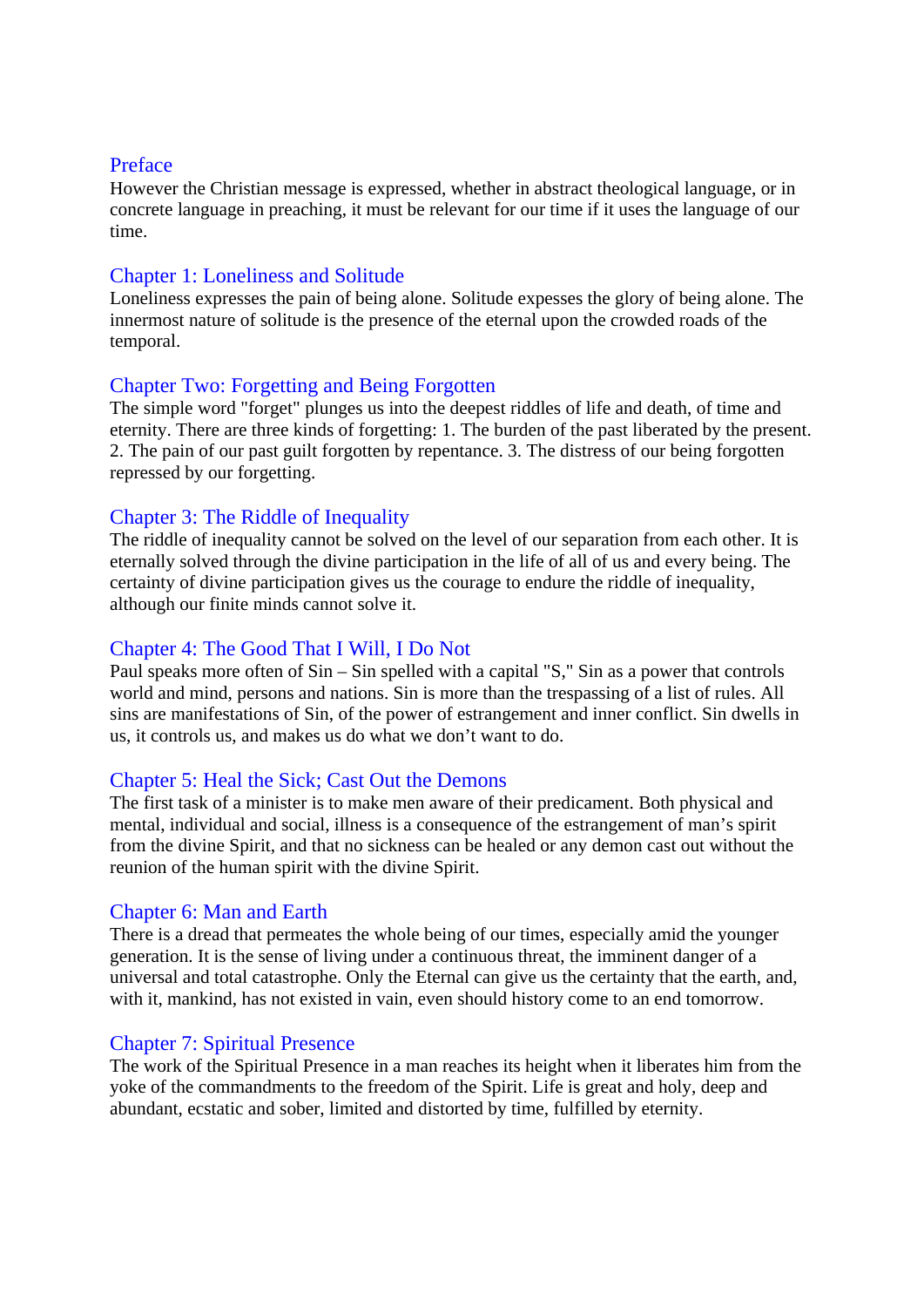#### Chapter 8: The Divine Name

Either in denying or in affirming when we say "God," we are in sublime embarrassment. There are three forms of this embarrassment: The embarrassment of tact, of doubt and of awe.

#### Chapter 9: God's Pursuit of Man

If someone is arrested by God and made aware of the ambiguous character of his religious life, religion is not taken away from him. Since he has reached freedom *from* religion, he also has reached freedom *for* religion. He is blessed in it and he is blessed outside of it. He has been opened to the ultimate dimension of being.

#### Chapter 10: Salvation

It is our estrangement and guilt which are the impediments which keep us from reaching eternal life here and now.

#### Chapter 11: The Eternal Now

The mystery is that we *have* a present; and even more, that we have *our* future also because we anticipate it in 'the present; and that we have *our* past also, because we remember it in the present. In the present our future and our past are *ours.*

#### Chapter 12: Do Not Be Conformed

Not conformity, but transformation -- The conformism that threatened Jesus most effectively and brought him to death was the religious conformism of his time. And the situation was and is not different in the church. Dare to be not conformed to this eon, but transform it courageously first in yourselves, then in your world -- in the spirit and the power of love.

#### Chapter 13: Be Strong

One cannot be strong without love. For love is not an irrelevant emotion; it is the blood of life, the power of reunion of the separated. Strength without love leads to separation, to judgment, to control of the weak. Love reunites what is separated; it accepts what is judged; it participates in what is weak, as God participates in our weakness and gives us strength by His participation.

#### Chapter 14: In Thinking Be Mature

The decisive step to maturity is risking the break away from spiritual infancy with its protective traditions and guiding authorities. Without a "no" to authority, there is no maturity. This "no" need not be rebellious, arrogant, or destructive. As long as it is so, it indicates immaturity by this very attitude.

#### Chapter 15: On Wisdom

Wisdom is not a matter of intellectual power; rationality is not wisdom. It is wisdom to see wisdom in the mystery and the conflicts of life. It is insight into the meaning of one's life, into its conflicts and dangers, into its creative and destructive powers, and into the ground out of which it comes and to which it must return. He who has encountered the mystery of life has reached the source of wisdom.

#### Chapter 16: In Everything Give Thanks

Thanksgiving consecrates everything created by God. It transfers something that belongs to the secular world into the sphere of the holy.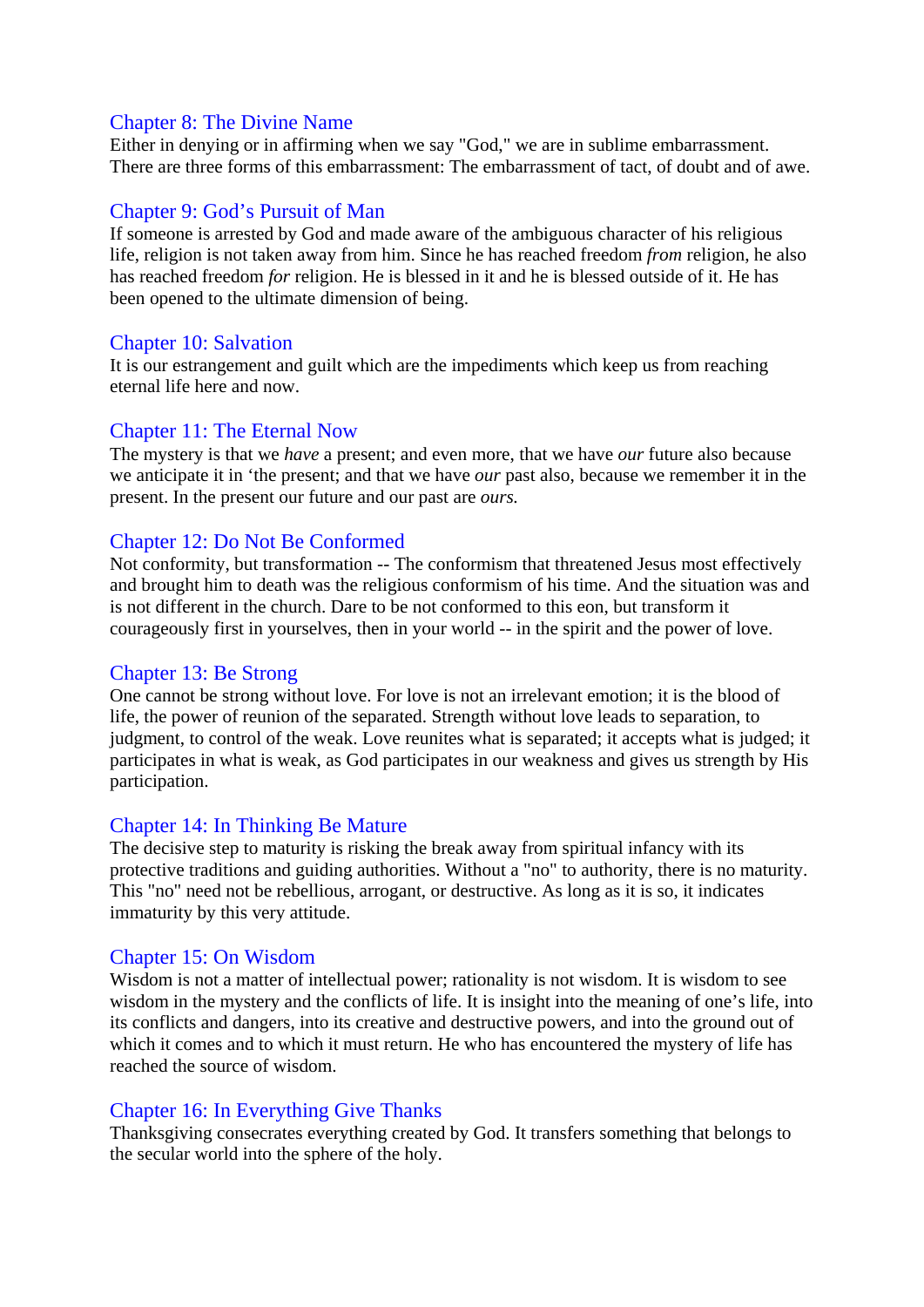### **Preface**

Most of these sermons were delivered in university and college chapels, as were those in the preceding volumes, *The Shaking of the Foundations* and *The New Being.* The present collection dates from 1955 to 1963. The title "The Eternal Now," taken from a sermon in the second section of the book, indicates that the presence of the Eternal in the midst of the temporal is a decisive emphasis in most of the sermons. I could have chosen "The Spiritual Presence" as the general title, but the many unfavorable connotations with which the word "Spiritual" is burdened excluded this possibility. Only for a particular sermon in which every sentence interpreted the meaning of "Spiritual," could the word be used.

It is my hope that this collection, like its predecessors, will show that the Christian message - be it expressed in abstract theology or concrete preaching -- is relevant for our time if it uses the language of our time.

My thanks go to Mrs. Elisabeth Wood, who did the hard and necessary work of stylistic correction, as she has for the earlier volumes.

I dedicate this book to the memory of a man whose friendship has enriched and deepened the largest part of my adult life, and with whom I experienced moments in which the Spiritual Presence was manifest.

*Paul Tillich*  Chicago

### **Chapter 1: Loneliness and Solitude**

*And when he had sent the multitudes away, he went up into a mountain apart to pray: and when the evening was come, he was there alone.* Matthew 14:23

#### **I**

"He was there, alone." So are we. Man is alone because he is man! In some way every creature is alone. In majestic isolation every star travels through the darkness of endless space. Each tree grows according to its own law, fulfilling its unique possibilities. Animals live, fight and die for themselves alone, confined to the limitations of their bodies. Certainly, they also appear as male and female, in families and in flocks. Some of them are gregarious. But all of them are alone! Being alive means being in a body -- a body separated from all other bodies. And being separated means being alone.

This is true of every creature, and it is more true of man than of any other creature. He is not only alone; he also *knows* that he is alone. Aware of what he is, he asks the question of his aloneness. He asks why he is alone, and how he can triumph over his being alone. For this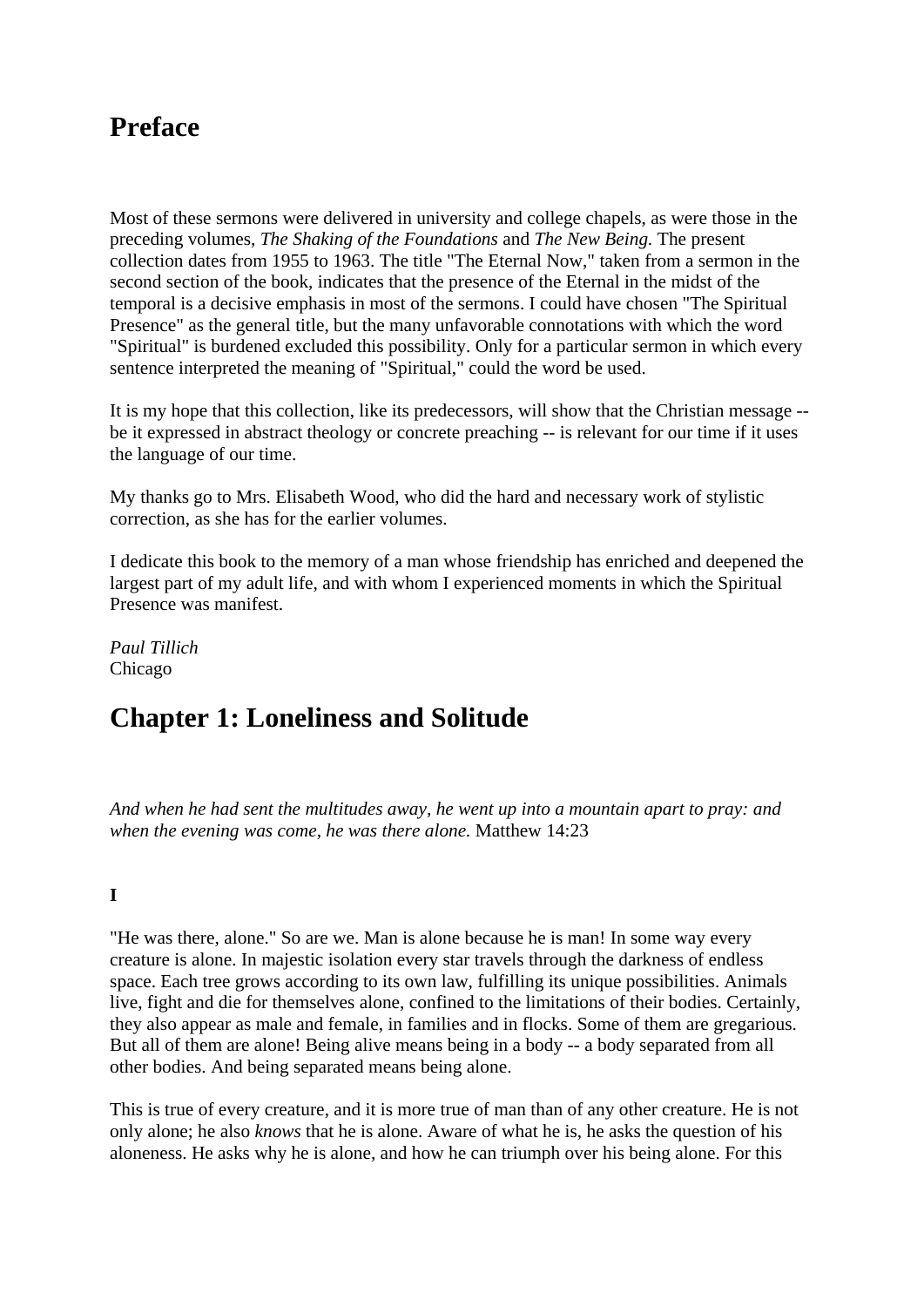aloneness he cannot endure. Neither can he escape it. It is his destiny to be alone and to be aware of it. Not even God can take this destiny away from him.

In the story of paradise we read -- "Then the Lord God said, It is not good that man should be alone." And He created the woman from the body of Adam. Here an old myth is used to show that originally there was no bodily separation between man and woman; in the beginning they were one. Now they long to be one again. But although they recognize each other as flesh of their own flesh, each remains alone. They look at each other, and despite their longing for each other, they see their strangeness. In the story, God Himself makes them aware of this fact when He speaks to each of them separately, when He makes each one responsible for his own guilt, when He listens to their excuses and mutual accusations, when He pronounces a separate curse over each, and leaves them to experience shame in the face of their nakedness. They are each alone. The creation of the woman has not overcome the situation which God describes as not good for man. He remains alone. And the creation of the woman, although it provides a helper for Adam, has only presented to the one human being who is alone another human being who is equally alone, and from their flesh all other men, each of whom will also stand alone.

We ask, however -- is this really so? Did not God accomplish something better? Isn't our aloneness largely removed in the encounter of the sexes? Certainly it is during hours of communion and in moments of love. The ecstasy of love can absorb one's own self in its union with the other self, and separation seems to be overcome. But after these moments, the isolation of self from self is felt even more deeply than before, sometimes even to the point of mutual repulsion. We have given too much of ourselves, and now we long to take back what was given. Our desire to protect our aloneness is expressed in the feeling of shame. We feel ashamed when our intimate self, mental or bodily, is opened. We try to cover our nakedness, as did Adam and Eve when they became conscious of themselves. Thus, man and woman remain alone even in the most intimate union. They cannot penetrate each other's innermost center. And if this were not so, they could not be helpers to each other; they could not have human community.

This is why God Himself cannot liberate man from his aloneness: it is man's greatness that he is centered within himself. Separated from his world, he is thus able to look *at* it. Only because he can look at it can he know and love and transform it. God, in creating him the ruler of the earth, had to separate him and thrust him into aloneness. Man is also therefore able to be spoken to by God and by man. He can ask questions and give answers and make decisions. He has the freedom for good or evil. Only he who has an impenetrable center in himself is free. Only he who is alone can claim to be a man. This is the greatness and this is the burden of man.

#### **II**

Our language has wisely sensed these two sides of man's being alone. It has created the word "loneliness" to express the pain of being alone. And it has created the word "solitude" to express the glory of being alone. Although, in daily life, we do not always distinguish these words, we should do so consistently and thus deepen our understanding of our human predicament.

In the twenty-fifth Psalm we read -- "Turn thou to me and be gracious; for I am lonely and afflicted." The psalmist feels the pain of loneliness. We do not know the character of his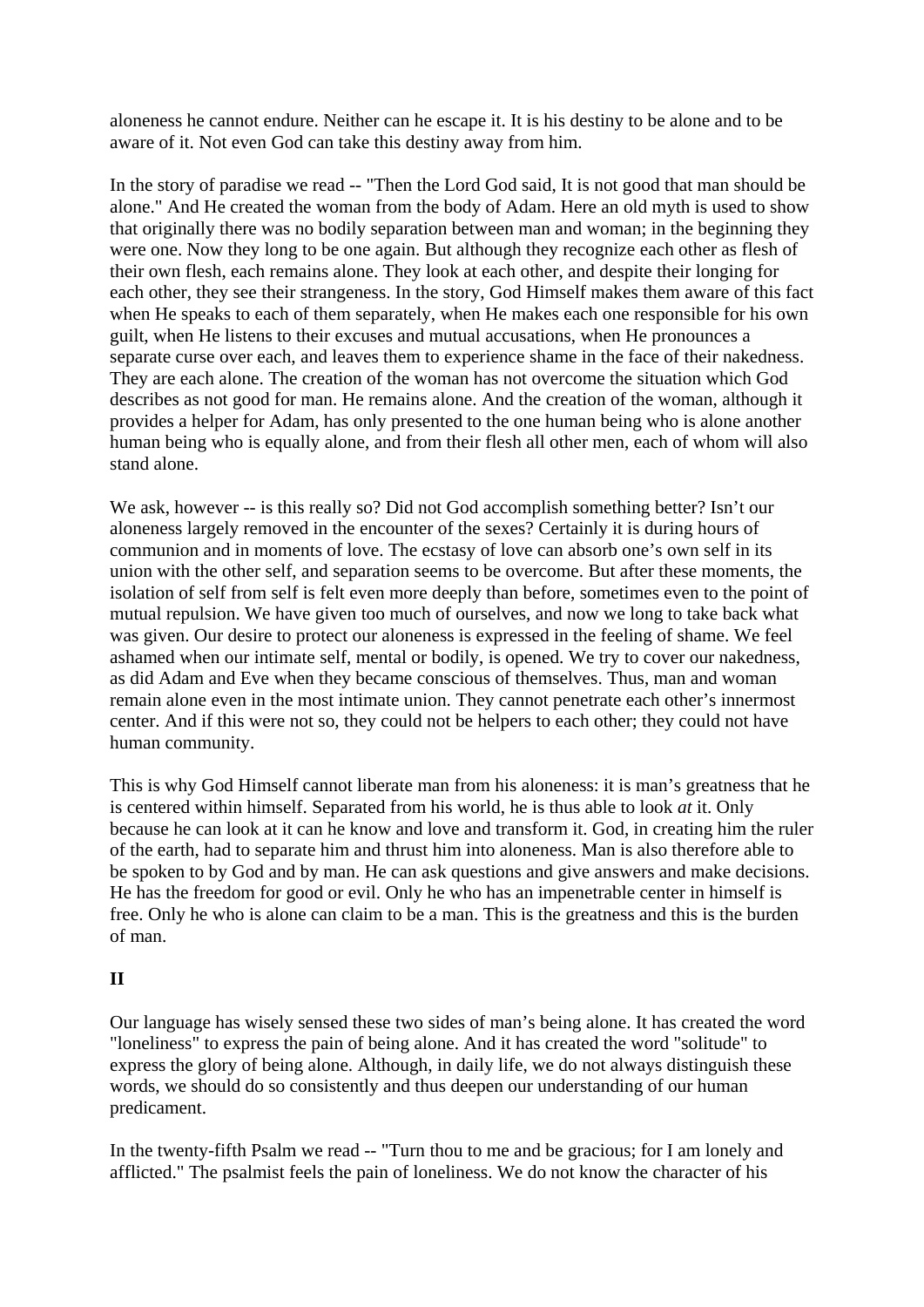particular loneliness, but we know the many faces that loneliness can have. We have all experienced some of them.

Most widespread is our loneliness after those who helped us to forget that we are alone have left us, either through separation or death. I refer not only to those nearest to us, but also to those human beings who give us the feeling of communion, groups with which we have worked, with which we have had social contact, with which we have had spiritual communication. For many people such loneliness becomes a permanent state and a continuous source of profound melancholy. The sighing of innumerable lonely people, all around us and over the world, fills the ears that are opened by love.

But let us also consider those among us who are surrounded by friends and neighbors, by coworkers and countrymen, who live in family groups and enjoy the communion of the sexes - everything that those others do *not* have. And let us ask -- are they without the pain of loneliness? Is their aloneness covered up by the crowd in which they move? If we can number ourselves among these people, we might answer the question as follows: I never felt so lonely as in that particular hour when I was surrounded by people but suddenly realized my ultimate isolation. I became silent and retired from the group in order to be alone with my loneliness. I wanted my external predicament to match my internal one. Let us not minimize such an experience by asserting that some people are simply not strong enough to obtain a significant place in the group, and that their withdrawal is nothing but an expression of weakness, that may call for counseling or psychiatric help. Certainly, such people do exist in large numbers, and they need help. But I speak now of the strong ones, who have achieved their place in the crowd, and who nevertheless experience the terror of ultimate loneliness. They are aware, in a sudden break through the world around them, of man's real predicament. Let us also not minimize this experience by pointing out the fact that some people feel misunderstood despite their urgent desire to make themselves understandable, and therefore feel lonely in the crowd. No one can deny that there are such people, and further, that they even demonstrate a certain truth -- for who is really understood, even by himself? The mystery of a person cannot be encompassed by a neat description of his character. Those, however, who always feel misunderstood confuse the mystery of each personality with imaginary treasures which they themselves believe they possess and which demand recognition from others. When such recognition is not forthcoming, they feel lonely and withdraw. They also need help. But again, there are those whose real treasures are great enough to find expression, to be understood and received, and yet who have this terrifying experience of ultimate loneliness. In such moments they break through the surface of their average Life into the depth of man's predicament.

Many feel lonely because, in spite of their effort to love and be loved, their love is rejected. This loneliness is often self-created. These people may be claiming as a right what can only come to them as a gift. They withdraw into a self-chosen loneliness, taking revenge through bitterness and hostility towards those they feel have rejected them, actually enjoying the pain of their loneliness. There are many such persons, and they contribute heavily to the growth of neurotic loneliness in our time. They above all need help, for they easily become the prey of a demonic force that secludes them completely within themselves.

But there is also the genuine experience of rejected love. No special claim is made, but hope yearns towards another, and is disappointed. A community of love comes to an end or fails to exist at all. Such loneliness cuts our ties with the world. We are indeed ultimately alone, and not even love from other directions or the power of our own love can lift this burden from us.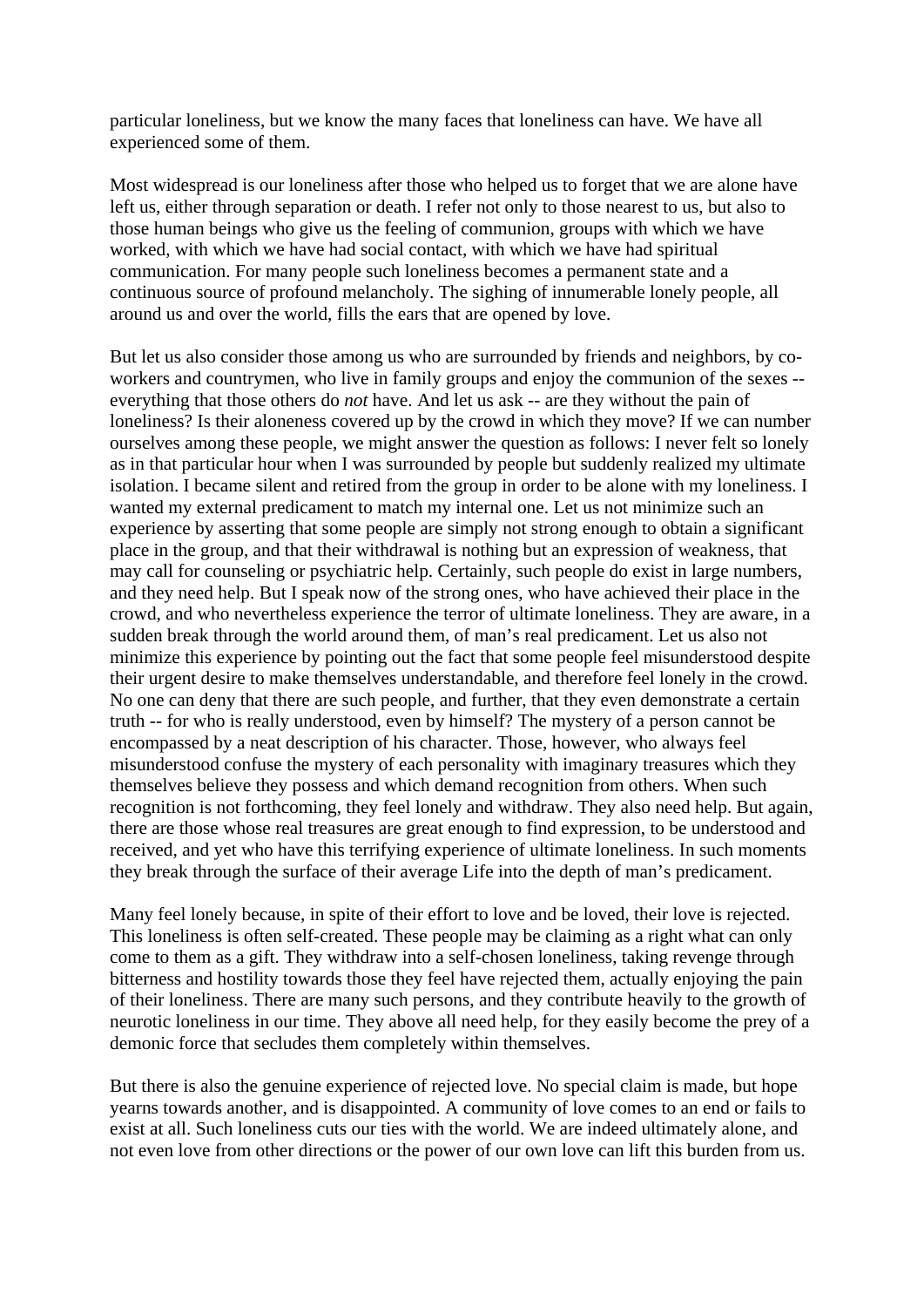He who can endure the loneliness of disappointed love without bitterness experiences the depth of man's predicament radically and creatively.

There are, finally, two forms of loneliness that cannot either be covered or escaped: the loneliness of guilt and the loneliness of death. Nobody can remove from us what we have committed against our true being. We feel both our hidden guilt and our open guilt as *ours,*  and ours alone. We cannot really make anybody else responsible for what we have done. We cannot run away from our guilt, and we cannot honestly cover it up. We are alone with it. And it is a loneliness that permeates all other forms of loneliness, transforming them into experiences of judgment.

Then, there is that ultimate loneliness of having to die. In the anticipation of our death we remain alone. No communication with others can remove it**,** as no other's presence in the actual hour of our dying can conceal the fact that it is *our* death, and our death alone. In the hour of death we are cut off from the whole universe and everything in it. We are deprived of all the things and beings that made us forget our being alone. Who can endure this loneliness?

#### **III**

Loneliness can be conquered only by those who can bear solitude. We have a natural desire for solitude because we are men. We want to feel what we are -- namely, alone -- not in pain and horror, but with joy and courage. There are many ways in which solitude can be sought and experienced. And each way can be called "religious," if it is true, as one philosopher said, that "religion is what a man does with his solitariness."

One of these ways is the desire towards the silence of nature. We can speak without voice to the trees and the clouds and the waves of the sea. Without words they respond through the rustling of leaves and the moving of clouds and the murmuring of the sea. This solitude we can have, but only for a brief time. For we realize that the voices of nature cannot ultimately answer the questions in our mind. Our solitude in nature can easily become loneliness, and so we return to the world of man.

Solitude can also be found in the reading of poetry, in listening to music, in looking at pictures, and in sincere thoughtfulness. We are alone, perhaps in the midst of multitudes, but we are not lonely. Solitude protects us without isolating us. But life calls us back to its empty talk and the unavoidable demands of daily routine. It calls us back to its loneliness and the cover that it**,** in turn, spreads over our loneliness.

Without a doubt, this last describes not only man's general predicament, but also, and emphatically, our time. Today, more intensely than in preceding periods, man is so lonely that he cannot bear solitude. And he tries desperately to become a part of the crowd. Everything in our world supports him. It is a symptom of our disease that teachers and parents and the managers of public communication do everything possible to deprive us of the external conditions for solitude, the simplest aids to privacy. Even our houses, instead of protecting the solitude of each member of the family or group, are constructed to exclude privacy almost completely. The same holds true of the forms of communal life, the school, college, office and factory. An unceasing pressure attempts to destroy even our desire for solitude.

But sometimes God thrusts us out of the crowd into a solitude we did not desire, but which nonetheless takes hold of us. The prophet Jeremiah says -- "I sit alone, because thy hand was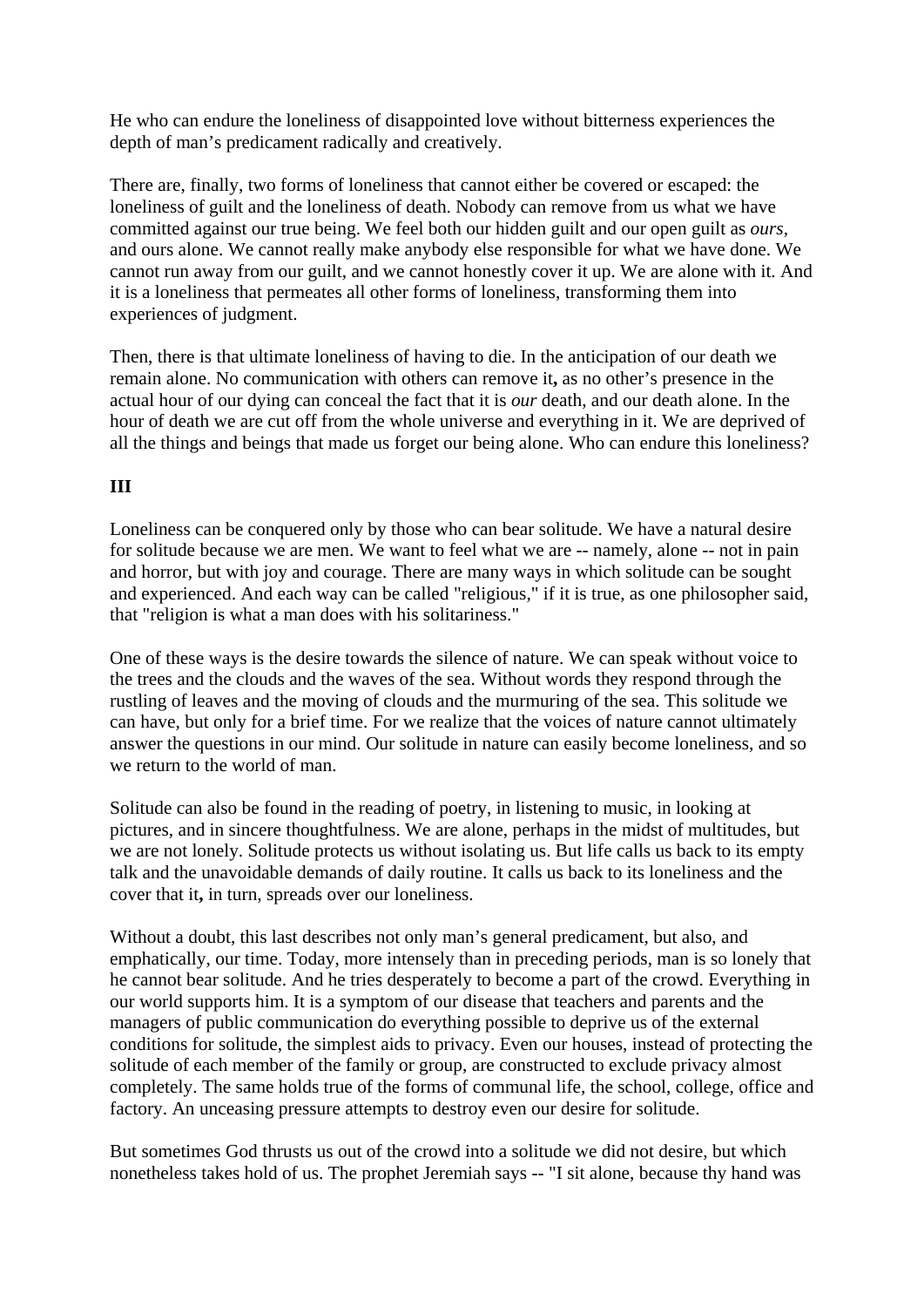upon me." God sometimes lays hands upon us. He wants us to ask the question of truth that may isolate us from most men, and that can be asked only in solitude. He wants us to ask the question of justice that may bring us suffering and death, and that can grow in us only in solitude. He wants us to break through the ordinary ways of man that may bring disrepute and hatred upon us, a breakthrough that can happen only in solitude. He wants us to penetrate to the boundaries of our being, where the mystery of life appears, and it can only appear in moments of solitude.

There may be some among you who long to become creative in some realm of life. But you cannot become or remain creative without solitude. One hour of conscious solitude will enrich your creativity far more than hours of trying to learn the creative process.

What happens in our solitude? Listen to Mark's words about Jesus' solitude in the desert -- "And he was in the wilderness forty days, tempted by Satan; and he was with the wild beasts, and the angels ministered to him." He is alone, facing the whole earth and sky, the wild beasts around him and within him, he himself the battlefield for divine and demonic forces. So, first, this is what happens in our solitude: we meet ourselves, not as ourselves, but as the battlefield for creation and destruction, for God and the demons. Solitude is not easy. Who can bear it? It was not easy even for Jesus. We read --"He went up into the hills to pray. When evening came, he was there alone." When evening comes, loneliness becomes more lonely. We feel this when a day, or a period, or all the days of our life come to an end. Jesus went up to pray. Is this the way to transform loneliness into solitude and to bear solitude? It is not a simple question to answer. Most prayers do not have this much power. Most prayers make God a partner in a conversation; we use Him to escape the only true way to solitude. Such prayers flow easily from the mouths of both ministers and laymen. But they are not born out of a solitary encounter of God with man. They are certainly not the kind of prayer for which Jesus went up into the hills. Better that we remain silent and allow our soul, that is always longing for solitude, to sigh without words to God. This we can do, even in a crowded day and a crowded room, even under the most difficult external conditions. This can give us moments of solitude that no one can take from us.

In these moments of solitude something is done to us. The center of our being, the innermost self that is the ground of our aloneness, is elevated to the divine center and taken into it. Therein can we rest without losing ourselves.

Now perhaps we can answer a question you may have already asked -- how can communion grow out of solitude? We have seen that we can never reach the innermost center of another being. We are always alone, each for himself. But we can reach it in a movement that rises first to God and then returns from Him to the other self. In this way man's aloneness is not removed, but taken into the community with that in which the centers of all beings rest, and so into community with all of them. Even love is reborn in solitude. For only in solitude are those who are alone able to reach those from whom they are separated. Only the presence of the eternal can break through the walls that isolate the temporal from the temporal. One hour of solitude may bring us closer to those we love than many hours of communication. We can take them with us to the hills of eternity.

And perhaps when we ask -- what is the innermost nature of solitude? we should answer -- the presence of the eternal upon the crowded roads of the temporal. It is the experience of being alone but not lonely, in view of the eternal presence that shines through the face of the Christ, and that includes everybody and everything from which we are separated. In the poverty of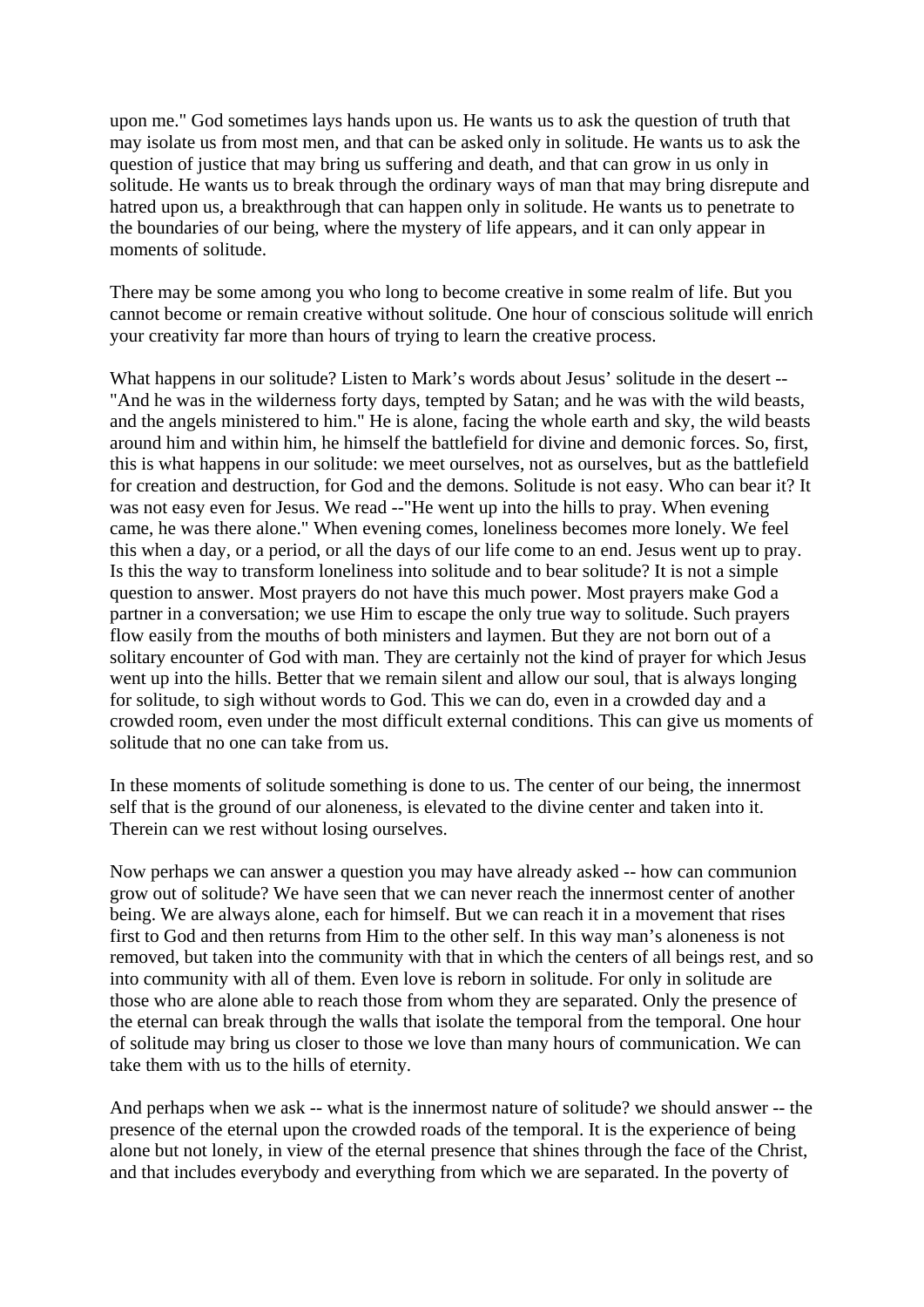solitude all riches are present. Let us dare to have solitude -- to face the eternal, to find others, to see ourselves.

## **Chapter Two: Forgetting and Being Forgotten**

*One thing I do, forgetting what lies behind and straining forward to what lies ahead.*  Philippians 3:13

These very personal words of Paul, which appear in one of his most personal letters, lead us to ask -- what did he want to forget? What do we forget, and what do we remember? What is the function of forgetting in man's life and in the household of the universe? Above all, what *should* we remember and what *should* we forget?

But in raising these questions, another more disturbing one comes to mind -- what does it mean for a thing, for a being, to *be* forgotten? What does it mean for us when we *are*  forgotten, in parts of our being, or totally, for a period, or for life? What does the thought that we may be forgotten in eternity do to us? How can we endure the words of the Preacher when he says of the dead that "the memory of them is dead," that they are forgotten "with their love and their hate," and, according to the psalm, that their place knows them no more?

The simple word "forget" can plunge us into the deepest riddles of life and death, of time and eternity. The Bible abounds in its use. For forgetting and remembering are two of the most astonishing qualities by which the divine image in man is made manifest. I ask you now to concentrate with me on the mystery of forgetting and remembering and of being forgotten, knowing in advance how limited our words and insights and courage must be in the face of such a mystery. Let us first consider forgetting and remembering, and then being forgotten and perhaps also being remembered.

#### **I**

Life could not continue without throwing the past into the past, liberating the present from its burden. Without this power life would be without a future; it would be enslaved by the past. Nothing new could happen; and even the old could not be, for what is now old was once something new, that might or might not have come into existence. Life, without pushing the past into the past, would be altogether impossible. But life has this power, as we are able to observe in the growth of every plant and of every animal. The earlier stages in the development of a living being are left behind in order to provide space for the future, for a new life. But not everything of the past is pushed into the past; something of the past remains alive in the present, so that there is ground from which to grow into the future. Every growth displays its conquered past, sometimes in the form of scars. Life uses its past and battles against it at the same time, in order to thrust forward towards its own renewal. In this pattern, man is united with all beings. It is the universal character of life, whether living beings are aware of it or not.

Only man can be fully aware of it. He saves the past by remembering it, and he pushes it back by forgetting it. This is the way that every child grows, both physically and in spirit. He preserves and he leaves behind. He remembers and he forgets. In healthy development, the balance between the two enables him to advance towards the new. But if too much is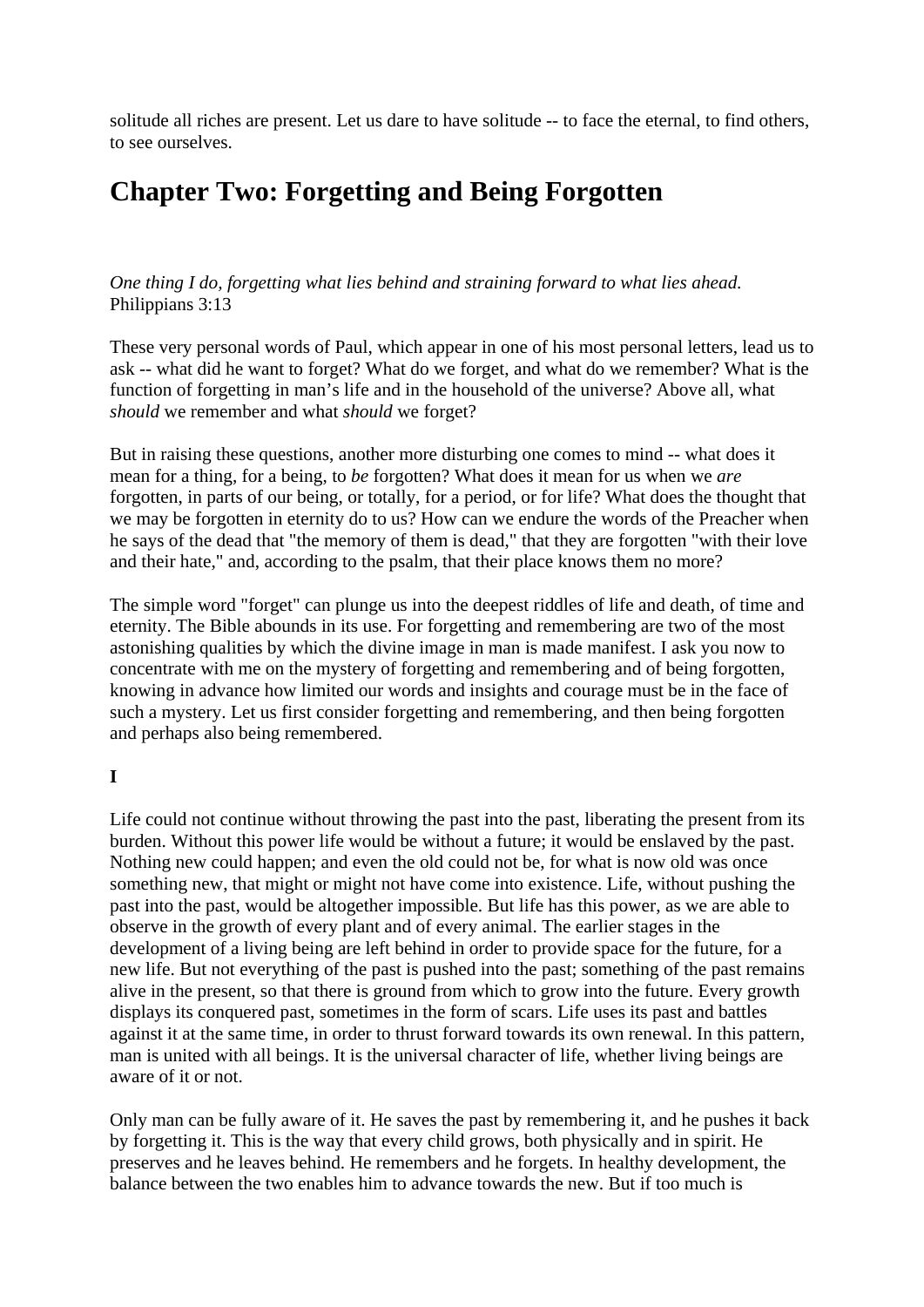preserved, and too little forgotten, the way is barred: the past, with its infantile forces and memories, overpowers the future. We know that some of this occurs in the recesses of the inner life of all of us. We discover remnants of infancy that were never pushed into the past, where they belong. They constrict our freedom and narrow our path into the future. They may even produce a distortion of growth. Think of the preservation of infantile habits in our action and language: our adolescent withdrawal and aggression; the early images of ourselves and our world, far removed from reality; unfounded anxieties and foolish desires; a yet unshaken dependence on childhood authorities -- father or mother; and our unquestioned prejudices that have no connection with our present stage of growth. There were occasions in the past when we lacked the strength to leave behind what belonged to the past; we forgot what belonged to oblivion. We forgot to forget, and now we may find it too late.

There have been nations that were unable to throw anything of their heritage into the past, and thus cut themselves off from new growth, until the weight of their past crushed their present and brought them to extinction. And sometimes we might ask if the Christian church, as well as foreign religions, hasn't carried with it too much of its past, and left behind too little. Forgetting is probably more difficult for a religious tradition than any other human heritage. But God is not only the beginning from which we came; He is also the end to which we go. He is the creator of the *new* as well as the ancient of days. To all creatures He has given presence; and presence, although it rests on the past, drives into the future. Therefore, all life has received the gift of forgetting. A church that does not accept this gift denies its own creatureliness, and falls into the temptation of every church, which is to make itself God. Of course, no church or nation or person should ever forget its own identity. We are not asked to forget our name, the symbol of our inner self. And certainly, no church is required to forget its foundation. But if it is unable to leave behind much of what was built on this foundation, will lose its future.

But all life, including man, not only leaves behind. It also preserves. It not only forgets. It also remembers. And the inability to remember is just as destructive as the inability to forget. An aged tree demonstrates that the live force of its original seed that determined its final form still exists. An animal would perish if it forgot the adjustments to life it learned from its first hour. The same is true of the human infant; and it is true of all his later growth in body and mind. Remembrance of the past preserves the identity of a human being with himself. Without it, he himself would be left behind by himself. This applies equally to all social groups. A formless rushing ahead, indiscriminate severing of the roots of the past, results in emptiness, a lack of presence, and thus, also, a lack of future. There are churches that, in their desire to forget, have lost the memory of their origins. There are nations that have cut themselves off from their traditions.

Perhaps one of the most conspicuous examples is our own nation, which has used a whole ocean as the drug of forgetfulness with respect to the sources of the civilization to which it belongs -- Jerusalem and Athens. I don't speak of the scholarly knowledge of the past, of which there is no lack, but rather of the pushing forward of this nation into a future in which the creative forces of the past no longer exist. More than any other, our nation possesses the great power of forgetting. But this power is not balanced equally with the power of remembering, a fact that might become our undoing spiritually and even politically For if we lose our identity, we are lost.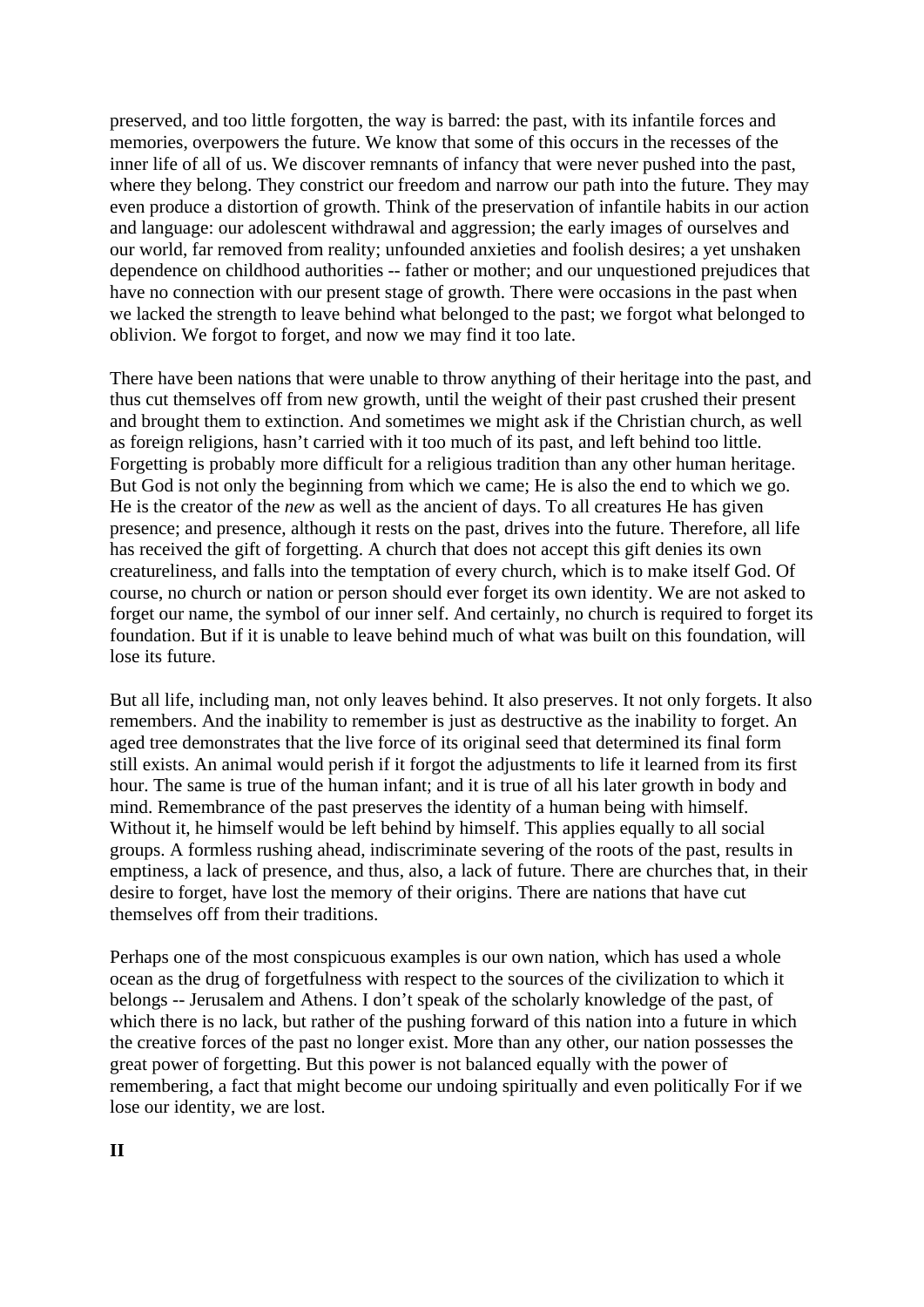We have considered forgetting as a way in which life drives towards its own renewal. What and how do we forget? What did Paul forget, when he strained forward to what lay ahead? Obviously, he longed to forget his past as a pharisee and a persecutor of Christianity. But every word of his letters proves that he never forgot.

There seem to be different kinds of forgetting. There is the natural forgetting of yesterday and most of the things that happened in it. If reminded, we might still remember some of them; but slowly, even they tend to disappear. The whole day disappears, and only what was really significant in it is remembered. So most of the days of our lives vanish in forgetfulness. This natural process of forgetting operates without our cooperation, like the circulation of our blood.

But there is another aspect of forgetting that is familiar to us all. Something in us prevents us from remembering, when remembering proves to be too difficult or painful. We forget benefits, because the burden of gratitude is too heavy for us. We forget former loves, because the burden of obligations implied by them surpasses our strength. We forget former hates, because the task of nourishing them would disrupt our mind. We forget former pain, because it is still too painful. We forget former guilt, because we cannot endure its sting. Such forgetting is not the natural, daily form of forgetting. It demands our cooperation. We repress what we cannot stand. We forget it by entombing it within us. Ordinary forgetting liberates us from innumerable small things in a natural process. Forgetting by repression does not liberate us, but seems to cut us off from what makes us suffer. We are not entirely successful, however, because the memory is buried within us, and influences every moment of our growth. And sometimes it breaks through its prison and strikes at us directly and painfully.

Then there is a forgetting, to which Paul witnesses, that liberates us not from the memory of past guilt but from the pain it brings. The grand old name for this kind of forgetting is repentance. Today, repentance is associated with a half-painful, half-voluptuous emotional concentration on one's guilt, and not with a liberating forgetfulness. But originally it meant a "turning around," leaving behind the wrong way and turning towards the right. It means pushing the consciousness and pain of guilt into the past, not by repressing it, but by acknowledging it, and receiving the word of acceptance in spite of it. If we are able to repent, we are able to forget, not because the forgotten act was unimportant, and not because we repress what we cannot endure, but because we have acknowledged our guilt and can now live with it. For it is *eternally* forgotten. This was how Paul forgot what lay behind him, although it always remained with him.

This kind of forgetting is decisive for our personal relationships. None of them is possible without a silent act of forgiving, repeated again and again. Forgiving presupposes remembering. And it creates a forgetting not in the natural way we forget yesterday's weather, but in the way of the great "in spite of" that says: I forget although I remember. Without this kind of forgetting no human relationship could endure healthily. I don't refer to a solemn act of asking for and offering forgiveness. Such rituals as sometimes occur between parents and children, or friends, or man and wife, are often acts of moral arrogance on the one part and enforced humiliation on the other. But I speak of the lasting willingness to accept him who has hurt us. Such forgiveness is the highest form of forgetting, although it is not forgetfulness. The stumbling block of having violated another is pushed into the past, and there is the possibility of something new in the relationship.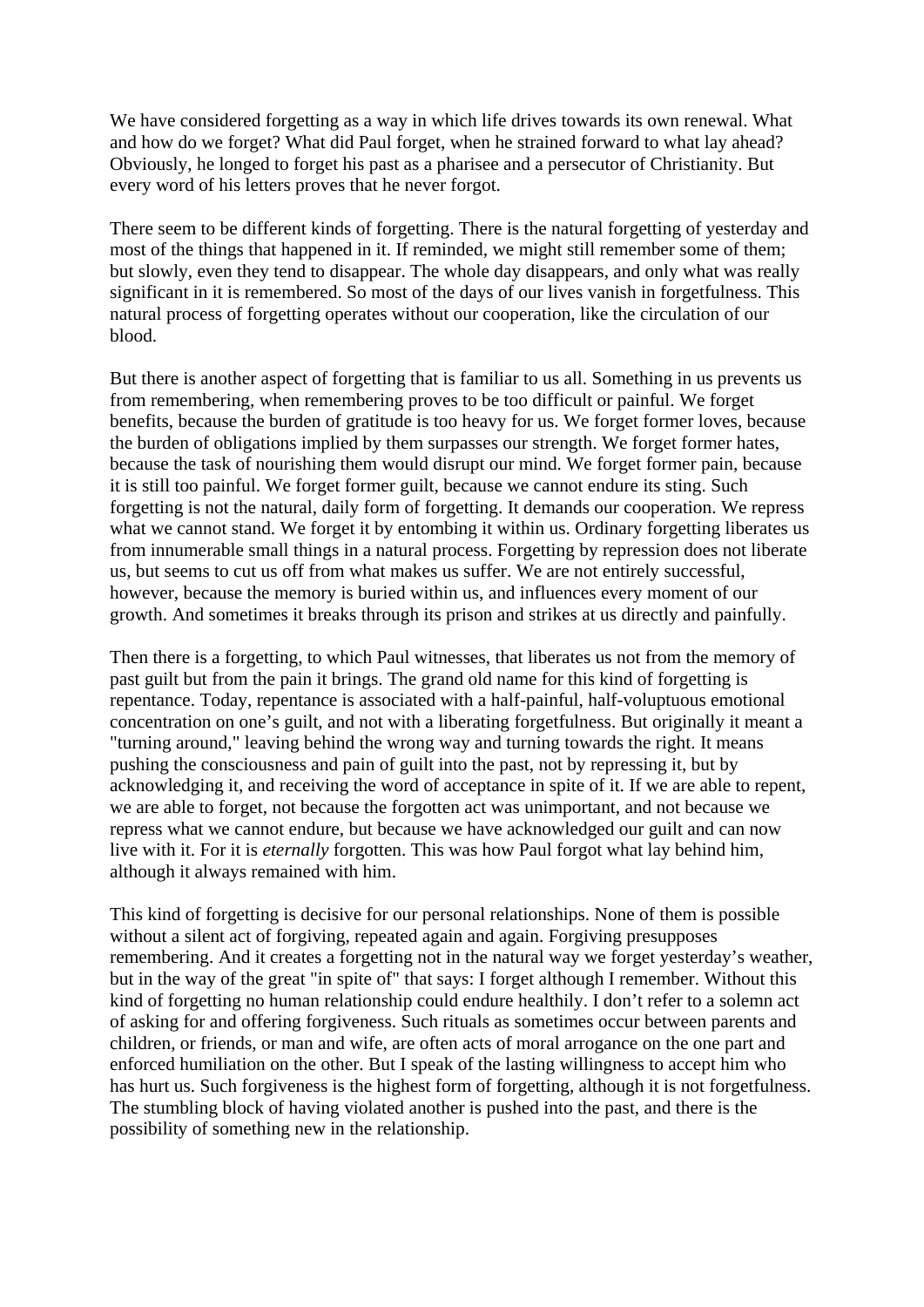Forgetting in spite of remembering is forgiveness. We can *live* only because our guilt is forgiven and thus *eternally* forgotten. And we can love only because we forgive and are forgiven.

#### **III**

Paul is straining to what lies ahead. What does lie ahead? When we ask this question, we are reminded of quite another kind of forgetting, forgetting that someday we shall be forgotten. Since we cannot endure the thought we repress it. The literature of mankind is full of stories in which kings as well as beggars are reminded of their having to die. Man cannot stand the anticipation of death, and so he represses it. But the repression does not remove his everpresent anxiety, and there are moments in the life of everyone when such repression is not even slightly effective. Then, we ask ourselves -- will there be a time when I shall be forgotten, forever? The meaning of the anxiety of having to die is the anxiety that one will be forgotten both now and in eternity. Every living being resists being pushed into the past without a new presence. A powerful symbol of this state of being forgotten is being buried. Burial means being removed from the realm of awareness, a removal from the surface of the earth. The meaning of Jesus' resurrection is intensified by the words in the Creed that he "was buried."

A rather superficial view of the anxiety of death states that this anxiety is the fear of the actual process of dying, which of course may be agonizing, but which can also be very easy. No, in the depth of the anxiety of having to die is the anxiety of being eternally forgotten.

Man was never able to bear this thought. An expression of his utter resistance is the way the Greeks spoke of glory as the conquest of being forgotten. Today, the same thing is called "historical significance." If one can, one builds memorial halls or creates memorial foundations. It is consoling to think that we might be remembered for a certain time beyond death not only by those who loved us or hated us or admired us, but also by those who never knew us except now by name. Some names are remembered for centuries. Hope is expressed in the poet's proud assertion that "the traces of his earthly days cannot vanish in eons." But these traces, which unquestionably exist in the physical world, are not we ourselves, and they don't bear our name. They do not keep us from being forgotten.

Is there anything that can keep us from being forgotten? That we were known from eternity and will be remembered in eternity is the only certainty that can save us from the horror of being forgotten forever. We cannot be forgotten because we are known eternally, beyond past and future.

But, although we cannot be forgotten, we can forget ourselves -- namely, our true being, that of us that is eternally known and eternally remembered. And whether or not we forget or remember most of those things we experience every hour is not ultimately important. But it is infinitely important that we not forget ourselves, this individual being, not to be repeated, unique, eternally precious, and delivered into our hands. Unfortunately, it may then be mistreated, overlooked, and imprisoned. Yet, if we remember it, and become aware of its infinite significance, we realize that we have been known in the past and that we will not be forgotten in the future. For the truth of our own being is rooted in the ground of being, from which it comes and to which it returns.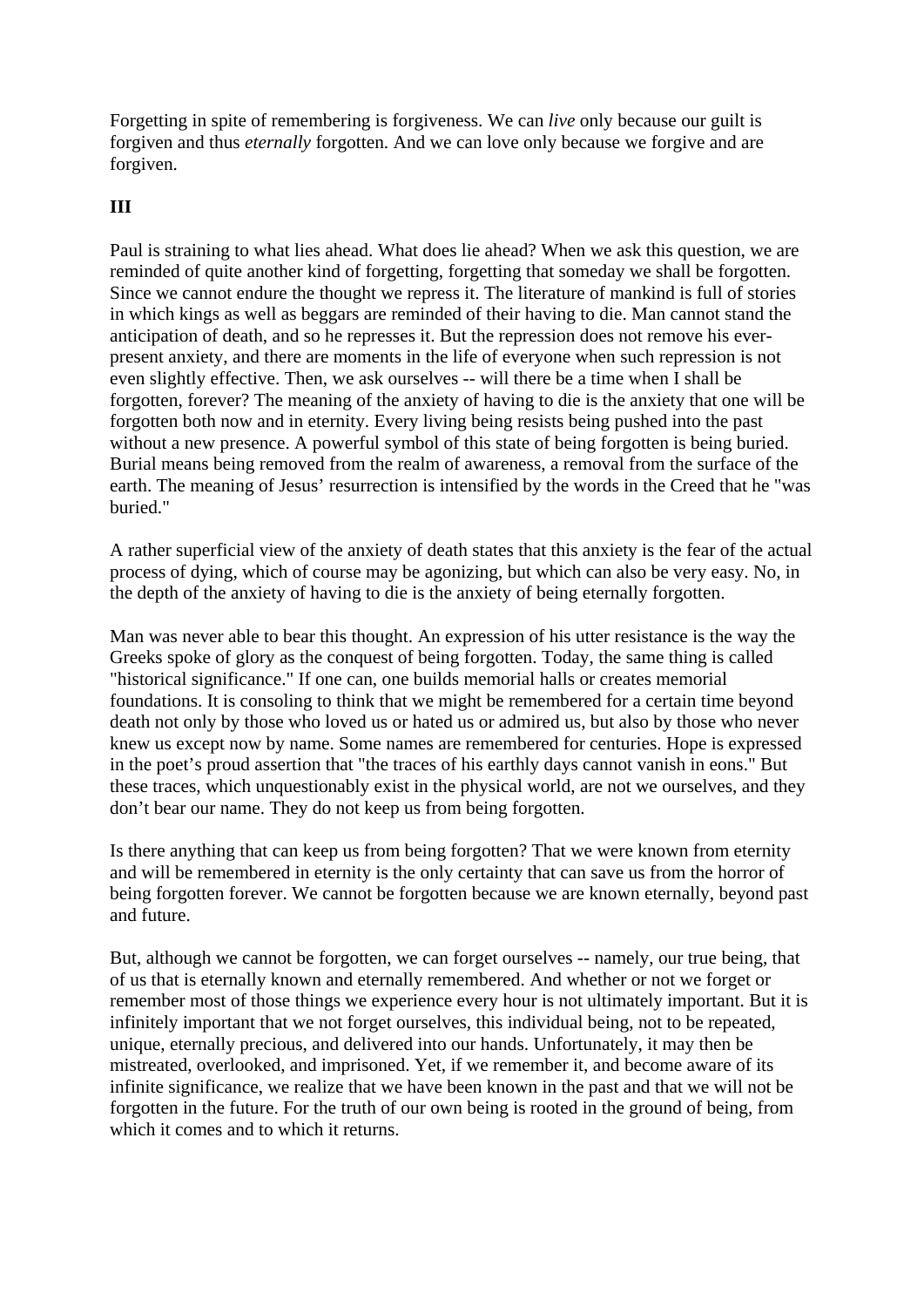Nothing truly real is forgotten eternally, because everything real comes from eternity and goes to eternity. And I speak now of all individual men and not solely of man. Nothing in the universe is unknown, nothing real is ultimately forgotten. The atom that moves in an immeasurable path today and the atom that moved in an immeasurable path billions of years ago are rooted in the eternal ground. There is no absolute, no completely forgotten past, because the past, like the future, is rooted in the divine life. Nothing is completely pushed into the past. Nothing real is absolutely lost and forgotten. We are together with everything real in the divine life. Only the unreal, in us and around us, is pushed into the past forever. This is what "last judgment" means -- to separate in us, as in everything, what has true and final being from what is merely transitory and empty of true being. We are never forgotten, but much in us that we liked and for which we longed may be forgotten forever. Such judgment goes on in every moment of our lives, but the process is hidden in time and manifest only in eternity. Therefore, let us push into the past and forget what should be forgotten forever, and let us go forward to that which expresses our true being and cannot be lost in eternity.

### **Chapter 3: The Riddle of Inequality**

*For to him who has will more be given; and from him who has not, even what he has will be taken away.*  Mark 4:25

One day a learned colleague called me up and cried angrily, "There is a saying in the New Testament which I consider to be one of the most immoral and unjust statements ever made!" And he began to quote our text -- "To him who has will more be given," his anger increasing as he continued, "and from him who has not, *even what he has will be taken away."* I believe that most of us cannot but feel equally offended. And we cannot easily excuse the passage by suggesting what this colleague suggested -- that the words may be due to a misunderstanding on the part of the disciples. No, they appear at least four times in the gospels with great emphasis. And furthermore, it is clear that the writers of the gospels feel exactly as we do. For them, the statement is a stumbling block, and they tried to interpret it in different ways. Probably none of the explanations satisfied them fully, for this particular saying of Jesus confronts us immediately with the greatest and perhaps most painful riddle of life -- the inequality of all beings. We certainly cannot hope to solve it. Neither the Bible nor any of the great religions and philosophies was able to do so. But this we can do: we can explore the breadth and depth of the riddle of inequality; and we can try to find a way to live with it, unsolved as it may remain.

#### **I**

When we consider the words, "to him who has will more be given," we ask ourselves -- what *do* we have? And we may discover that much has been given us in terms of external goods, of friends, of intellectual gifts, and even of a comparatively high morality on which to base our action. So we can expect that even more will accrue to us, while, at the same time, those who are lacking in all these attributes will lose the little they already have. Even further, according to Jesus' parable, the one poor talent they possess shall be handed over to those who have five or ten talents. We shall be richer because they will be poorer. And cry out as we may against such an injustice, we cannot deny that life abounds in it. We cannot deny it, but we might well ask -- do we really *have* what we believe we have, so that it cannot be taken from us? It is a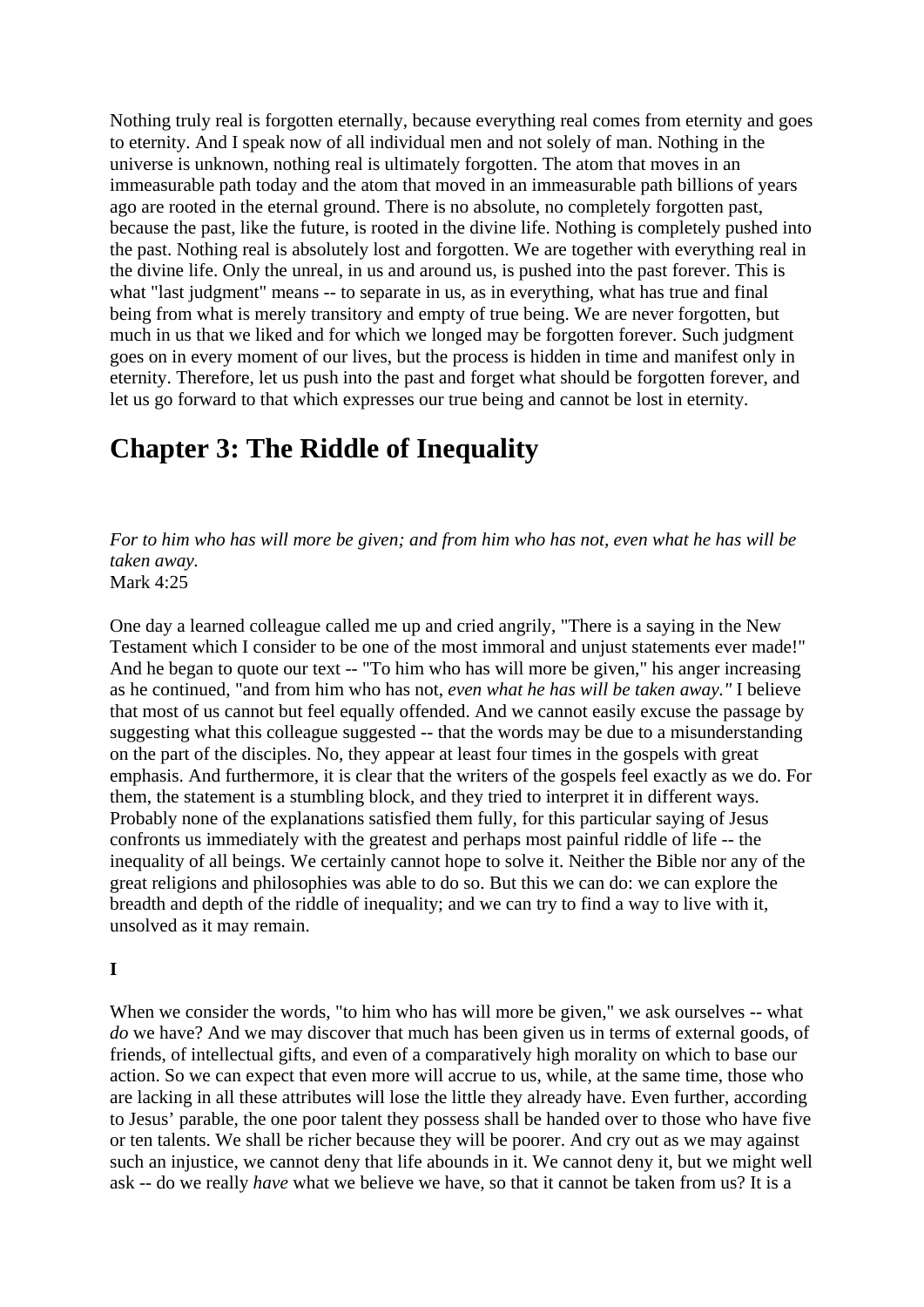question full of anxiety, intensified by Luke's version of our text: "From him who has not, even what he *thinks* that he has will be taken away." Perhaps our having of those many things is not the kind of having that can be increased. Perhaps the having of a few things on the part of the poor is the kind of having that makes them grow. Jesus confirms this thought in the parable of the talents. The talents that are used, at the risk of their being lost, are the talents that we really have. Those that we try to preserve, without risking their use for growth, are those that we do not really have, and that will therefore be taken from us. They begin to disappear, until suddenly we feel that we have lost them, perhaps forever.

Let us apply the principle to our own life, be it long or short. In the memory of all of us, there are many things that we seemed to have, but that we really did *not* have, and that were therefore taken away from us. Some of them were lost because of the tragic limitations of life. They had to be sacrificed so that other things might grow. We were all given childish innocence, but innocence cannot be used and increased. The growth of our lives is made possible only by the sacrifice of the original gift of innocence. Sometimes, nevertheless, a melancholy longing arises in us for a purity that has been taken from us. We were all given youthful enthusiasm for many things and goals. But all this enthusiasm also cannot be used and increased. Most of the objects of our early enthusiasm must be sacrificed for a few, and those few approached soberly. No maturity is possible without this sacrifice. Yet often a deep yearning for the lost possibilities and that enthusiasm takes hold of us. Innocence and youthful enthusiasm: we had them, and we did not have them. Life itself demanded that they be taken from us.

But there are other things that we had and that were taken from us because we were guilty of taking them too much for granted. Some of us were deeply sensitive to the wonder of life as it is revealed in nature. Slowly, under the pressure of work and social life and the lure of cheap pleasures, we lost the wonder of our earlier years -- the intense joy and sense of the mystery of life in the freshness of young day or the glory of the dying afternoon, the splendor of the mountains and the infinity of the sea, or in the perfection of the movements of a young animal or of a flower breaking through the soil. We try perhaps to evoke feelings again, but we find ourselves empty and do not succeed. We had that sensitivity and we did not have it, and it was taken from us.

Others of us have had the same experience with respect to music, poetry, great literature and the drama. We desired to devour all of these; we lived in them, and through them created for ourselves a life beyond our daily life. We had this experience and we did not have it. We did not allow it to grow. Our love for it was not strong enough, and so it was taken from us.

Many people remember a time when the desire to solve the riddles of the universe and to find *truth* was the driving force in their lives. They entered college and the university not in order to gain access to the upper middle classes or the preconditions for social and economic success, but because they felt driven by their thirst for knowledge. They had something to which, seemingly, more could be added. But their desire was not strong enough. They failed to nurture it, and so it was taken from them. Expediency and indifference towards truth took the place of genuine academic interest. Because their love for the truth was let go, they sometimes feel sick at heart; they realize that what they have lost may never be returned to them.

We all know that any deep relationship to another human being requires watchfulness and nourishment; otherwise, it is taken from us. And we cannot recapture it. This is a form of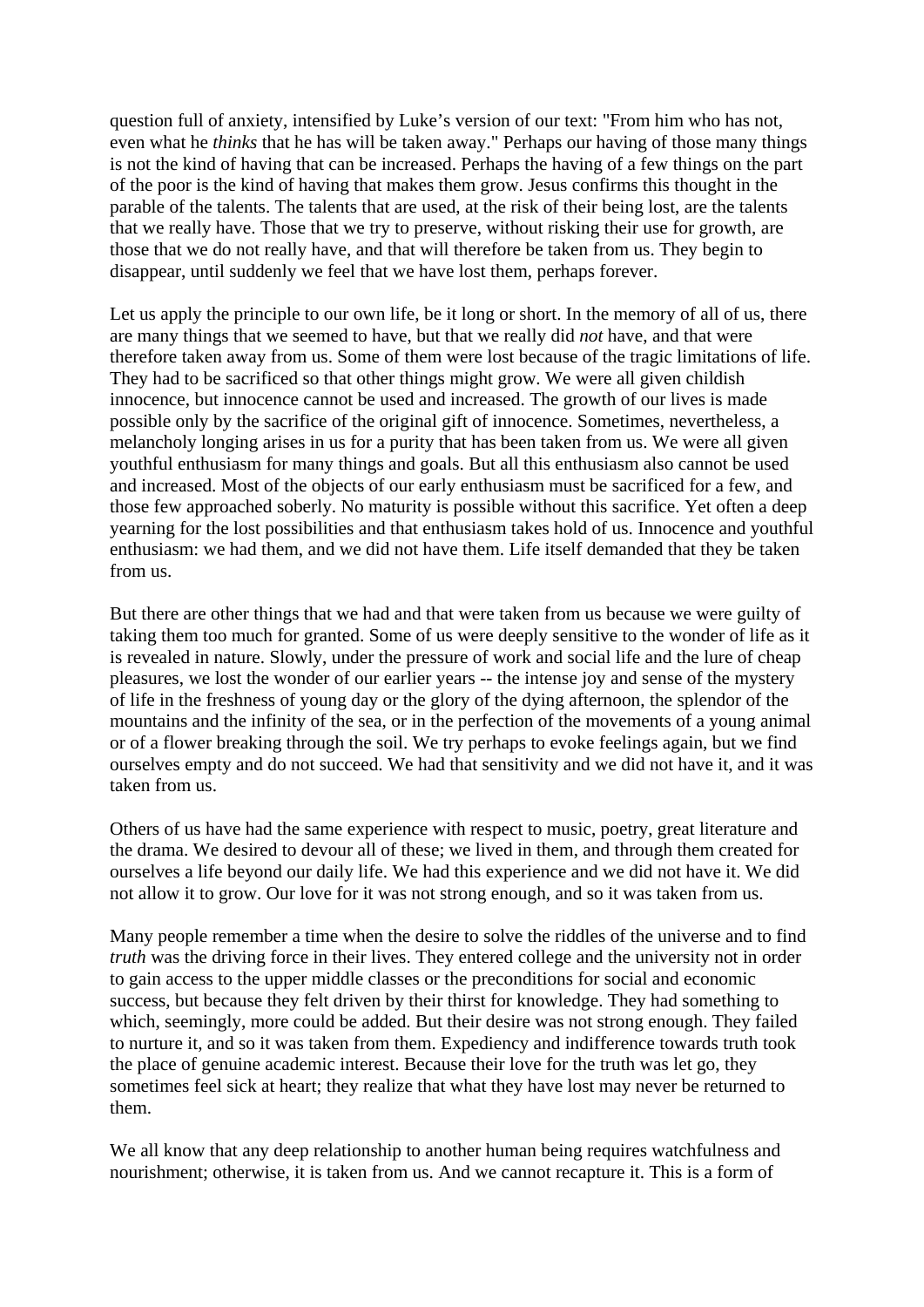having and not having that is the root of innumerable human tragedies. We are all familiar with them.

And there is the most fundamental kind of having and not having -- our having and losing God. Perhaps in our childhood, and even beyond it, our experience of God was rich. We may remember the moments in which we felt His presence intensely. We may remember our praying with an overflowing heart, our encounter with the holy in words and music and holy places. We communicated with God; but this communication was taken from us, because we had it and did not have it. We failed to let it grow, and therefore, it slowly disappeared, leaving only an empty space. We became unconcerned, cynical and indifferent, not because we doubted our religious traditions -- such doubt belongs to a life rich in God -- but because we turned away from what once concerned us infinitely.

Such thoughts mark the first step in approaching the riddle of inequality. Those who have, receive more if they *really* have what they have, if they use it and cause it to grow. And those who have not, lose what they seem to have, because they really do *not* have.

#### **II**

But the question of inequality has not yet been answered. For now we must ask -- why do some of us receive more than others in the very beginning, before using or wasting our talents is even possible? Why does the one servant receive five talents, and the second, two, and the third, one? Why is one person born to desperate poverty, and another to affluence? To reply that much will be demanded of those to whom much is given, and little of those to whom little is given, is not adequate. For it is just this original inequality, internal and external, that gives rise to the question. Why is the power to gain so much more out of his being human given to one human being rather than to another? Why is so much given to one that much *can* be asked of him, while little can be asked of another, because little was given him? If we consider this problem in relation not only to individual men, but also to classes, races and nations, the question of political inequality also arises, and with it the many ways in which men have tried to abolish inequality. In every revolution and war, the will to solve the riddle of inequality is a driving force. But neither war nor revolution can answer it. And even though we may imagine that most social inequalities will be conquered in the future, there remain three realities: the inequality of talents in body and mind, the inequality created by freedom and destiny, and the inequality of justice deriving from the fact that all generations before the time of such equality would by nature be excluded from its blessings. This last would be the greatest inequality possible! No! In the face of one of the deepest and most tormenting problems of life, we cannot permit ourselves to be so shallow or foolish as to try to escape into a social dreamland. We have to live now. We have to live *this* life. We must face the riddle of inequality today.

Let us not confuse the riddle of inequality with the fact that each of us is a unique and incomparable self. Our being individual certainly belongs to our dignity as men. This being was given to us, and must be made use of and intensified, not drowned in the gray waters of conformity that threaten us so much today. One should defend every individuality and the uniqueness of every human self. But one should not be deluded into believing that this is a solution to the riddle of inequality. Unfortunately, there are social and political reactionaries who exploit this confusion in order to justify social injustice. They are at least as foolish as those who dream of the future abolition of inequality. He who has witnessed hospitals for the ill and insane, prisons, sweat shops, battlefields, people starving, family tragedies, or moral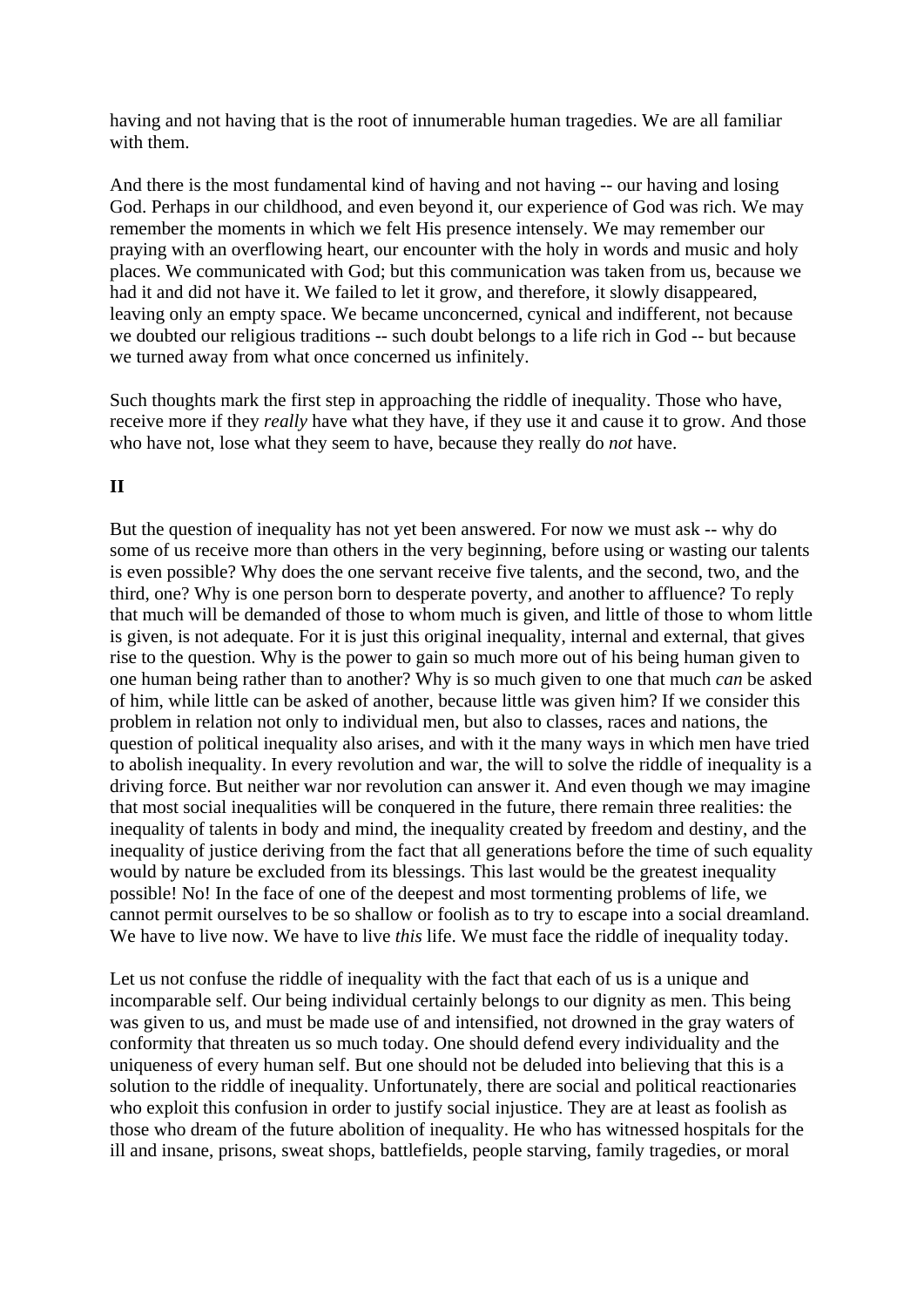aberrations should be cured of any confusion of the gift of individuality with the riddle of inequality. He should be cured of any sense of easy consolation.

#### **III**

And now we must take the third step in our attempt to penetrate the riddle of inequality by asking -- why do some of us use and increase what was given to us, while others do not and thus lose what was given them? Why does God say to the prophet in the Old Testament that the ears and eyes of a nation are made insensitive to the divine message? Is it sufficient to answer -- because some use their freedom responsibly and do what they ought to do, while others fail through their own guilt? This answer, which seems so obvious, *is* sufficient only when we apply it to ourselves. Each one of us must consider the increase or loss of what was given as a matter for his own responsibility. Our conscience tells us that we cannot blame anybody or anything other than ourselves for our losses.

But when we consider the plight of others, this answer is *not* sufficient. We cannot tell somebody who comes to us in great distress about himself -- "Make use of what was given you," for he may have come to us precisely because he is unable to do so! And we cannot tell those in despair because of what they are -- "Be something else," for the inability to get rid of oneself is the exact meaning of despair. We cannot tell those who failed to conquer the destructive influences of their surroundings and thence were driven into crime and misery -- "You should have been stronger," for it was just this strength of which they were deprived by heritage or environment. Certainly they are all men, and freedom is given to them all. But they are also all subject to destiny. It is not for us to condemn others because they *were* free, as it is also not for us to excuse them because of the burden of their destiny. We cannot judge them. And when we judge ourselves, we must keep in mind that even this judgment has no finality, because we, like them, stand under an ultimate judgment. In it the riddle of inequality is eternally answered. But the answer is not ours. It is our predicament that we must ask the question, and we ask with an uneasy conscience -- why are they in such misery? Why not we? Thinking of those near to us, we ask --are we partly responsible? But even though we are, the riddle of inequality is not solved. The uneasy conscience asks also about those most distant from us -- why they, why not we?

Why did my child, or any one of millions of children, die before he had the chance to grow out of infancy? Why was my child, or any child, born crippled in mind or body? Why has my friend or relative, or anyone's friend or relative, disintegrated in his mind, and thus lost both his freedom and his destiny? Why has my son or daughter, gifted as they were with many talents, wasted them and been deprived of them? Why do such things happen to any parent at all? And why have the creative powers of this boy or that girl been broken by a tyrannical father or a possessive mother?

None of these questions concern our own misery. At present, we are not asking -- why did this happen to me? It is not Job's question that God answered by humiliating him and then elevating him into communion with Him. It is not the old and urgent question -- where is divine justice, where is divine love, for me? It is almost an opposite question -- why did this *not* happen to me, while it did happen to another, to innumerable other ones, to whom not even Job's power to accept the divine answer was given? Why, Jesus asks also, are many called but few elected? He does not answer the question, but states simply that this is the human predicament. Shall we therefore cease to ask, and humbly accept a divine judgment that would hurl most human beings out of community with the divine and condemn them to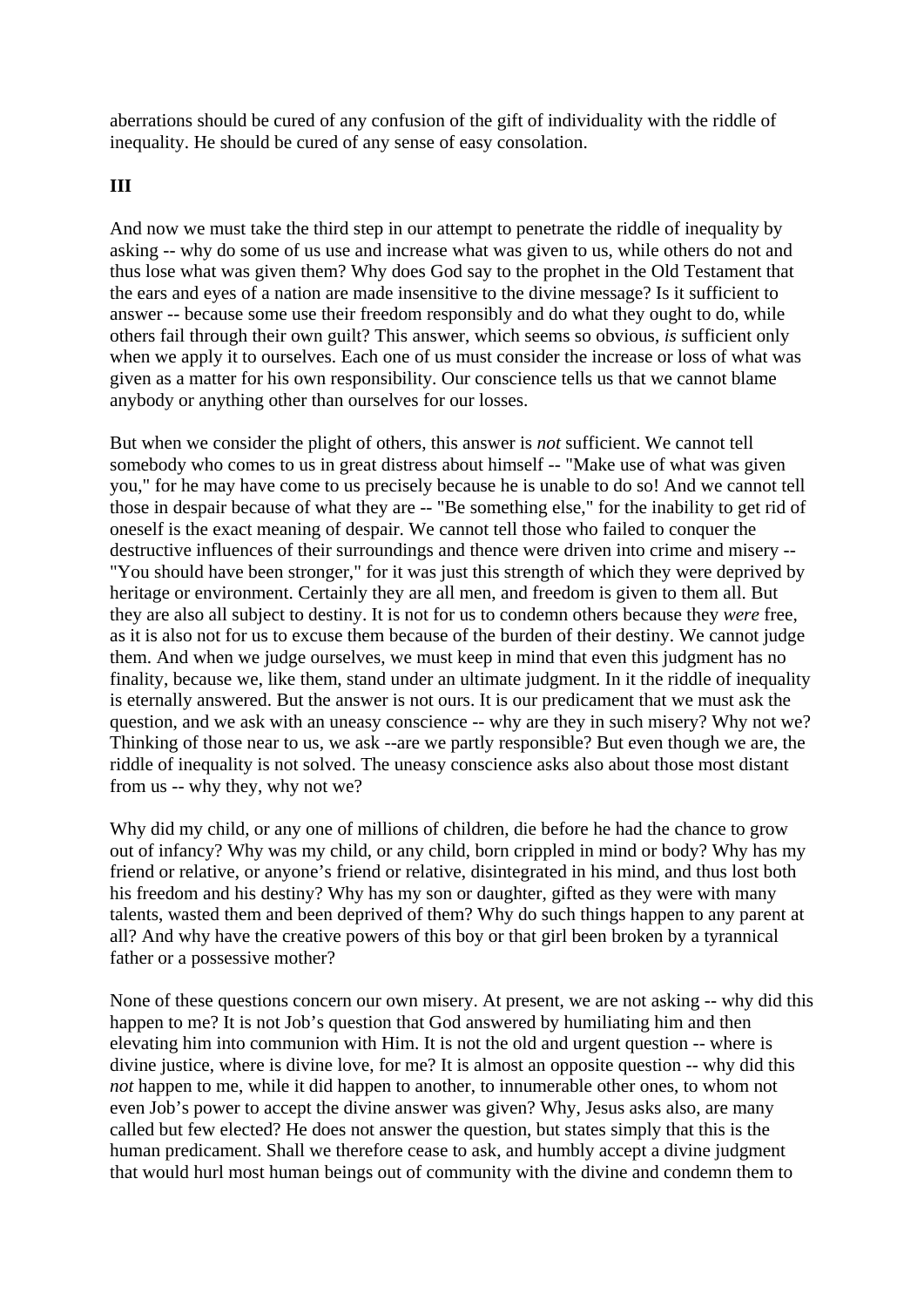despair and self-destruction? Can we accept the eternal victory of judgment over love? We can *not,* nor can any human being, though he may preach and threaten in such terms. As long as he is unable to visualize himself with absolute certainty as eternally rejected, his preaching and threats are self-deceptive. For who can see himself eternally rejected?

But if this is not the solution of the riddle of inequality at its deepest level, may we go outside the boundaries of Christian tradition to listen to those who would tell us that this life does not determine our eternal destiny? There will be other lives, they would say, predicated, like our present life, on previous ones and what we wasted or achieved in them. This is a serious doctrine and not completely strange to Christianity. But since we don't know and never shall know what each of us was in a previous existence, or will be in a future one it is not really *our*  destiny developing from life to life, but in each life, the destiny of someone *else.* Therefore, this doctrine also fails to solve the riddle of inequality.

Actually, there is no answer at all to our question concerning the temporal and eternal destiny of a single being separated from the destiny of the whole. Only in the unity of all beings in time and eternity can there be a humanly possible answer to the riddle of inequality. "Humanly possible" does not mean an answer that removes the riddle of inequality, but one with which we can live.

There is an ultimate unity of all beings, rooted in the divine life from which they emerge and to which they return. All beings, non-human as well as human, participate in it. And therefore they all participate in each other. And we participate in each other's having and in each other's not having. When we become aware of this unity of all beings, something happens to us. The fact that others do *not* have changes the character of our having: it undercuts our security and drives us beyond ourselves, to understand, to give, to share, to help. The fact that others fall into sin, crime and misery alters the character of the grace that is given us: it makes us recognize our own hidden guilt; it shows us that those who suffer for their sin and crime suffer also for us, for we are guilty of their guilt and ought to suffer as they suffer. Our becoming aware of the fact that others who *could* have developed into full human beings did not, changes our state of full humanity. Their early death, their early or late disintegration, brings to our own personal life and health a continuous risk, a dying that is not yet death, a disintegration that is not yet destruction. In every death we encounter, something of us dies, and in every disease, something of us tends towards disintegration.

Can we live with this answer? We can to the degree to which we are liberated from seclusion in ourselves. But no one can be liberated from himself unless he is grasped by that power which is present in everyone and everything -- the eternal, from which we come and to which we go, and which gives us *to* ourselves and liberates us *from* ourselves. It is the greatness and heart of the Christian message that God, as manifest in the Christ on the Cross, totally participates in the dying of a child, in the condemnation of the criminal, in the disintegration of a mind, in starvation and famine, and even in the human rejection of Himself. There is no human condition into which the divine presence does not penetrate. This is what the Cross, the most extreme of all human conditions, tells us. The riddle of inequality cannot be solved on the level of our separation from each other. It is eternally solved through the divine participation in the life of all of us and every being. The certainty of divine participation gives us the courage to endure the riddle of inequality, although our finite minds cannot solve it.

### **Chapter 4: The Good That I Will, I Do Not**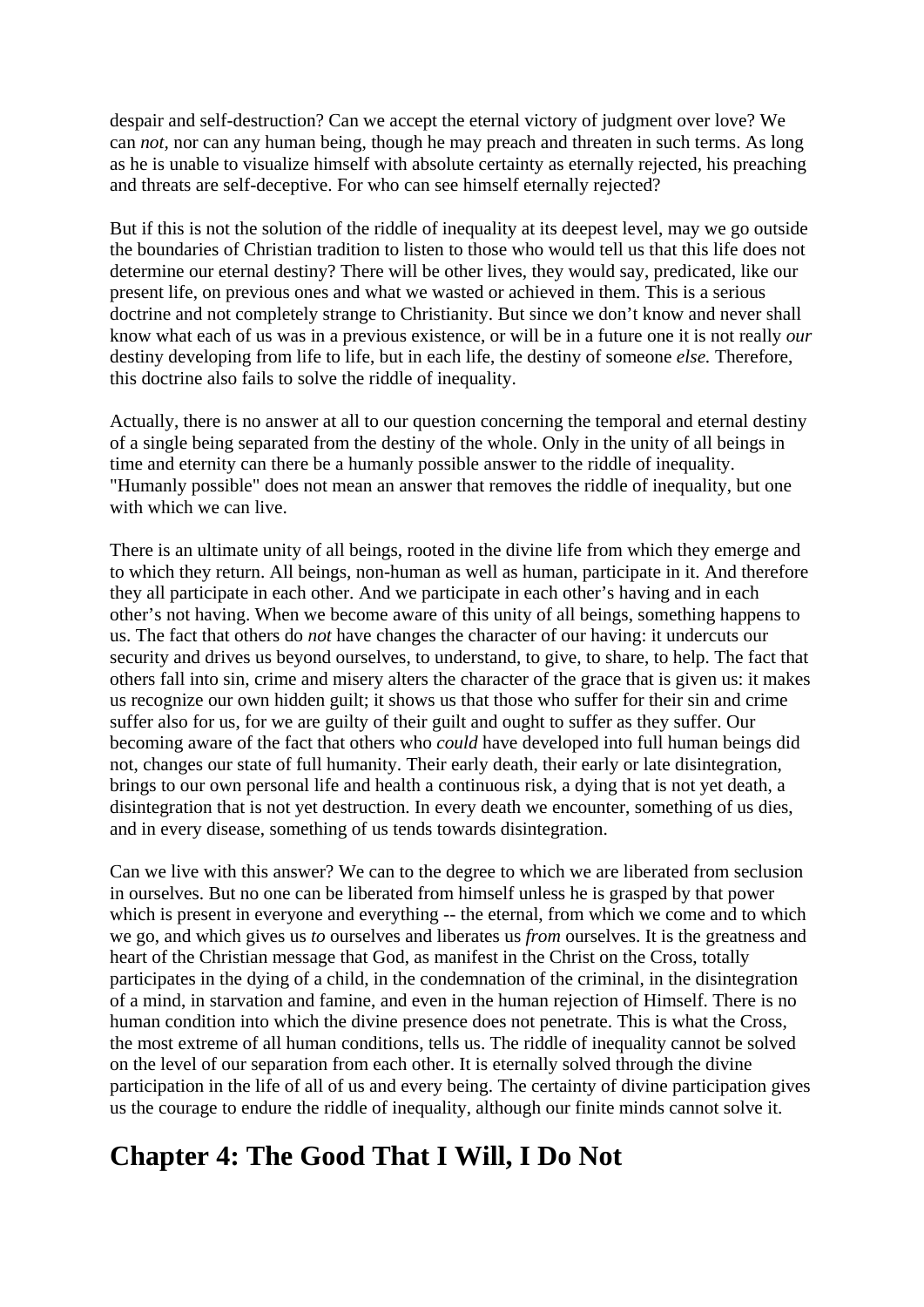*For I do not do the good I want, but the evil I do not want is what I do. Now if I do what I do not want, it is no longer I that do it, but sin which dwells within me.* Romans 7:19-20

"I do not do the good I want, but the evil I do not want is what I do." Do these words of Paul correctly describe our nature? Is the split between willing the good and achieving it as radical as they would indicate? Or do we resist the indictment by insisting that we often do the good that we want and avoid the evil that we do not want? Isn't Paul perhaps grossly exaggerating the evil in man in order to emphasize the brightness of grace by depicting it against a very dark background? These are questions that every critic of Christianity asks. But are they not also the questions that *we* ask -- we, who call ourselves Christians, or at least who desire to be what the Christian message wills us to be? Actually, none of us believes that he *always* does the evil he would like not to do. We know that we sometimes do achieve the good that we want -- when, for example, we perform an act of love towards a person with whom we do not sympathize, or an act of self-discipline for the sake of our work, or an act of courageous nonconformity in a situation where it may endanger us. Our moral balance sheet is not as bad as it would be without these acts! And have we ever really known a preacher of what is called "the total depravity of man" who did not show, in his own behavior, reliance on a positive moral balance sheet? Perhaps even Paul did. At least, he tries to tell us so when he boasts about his sufferings and activities in a letter to the Corinthians. Certainly, he calls his boasting foolishness. But don't we also insist that our boasting is foolish? Yet we do not stop boasting. Are not perhaps those who believe, on the surface, that they have nothing to boast about, being sick, disintegrated, and without self-esteem? They may even be proud of the depth of despair in which they visualize themselves. For without a vestige of self-esteem no one can live, not even he who bases his self-esteem on despairing of himself.

But why then do we not simply dismiss Paul's words? Why do we react positively to his statement that "I do not do the good that I want"? It is because we feel that it is not a matter of balance sheets between good and evil that the words express, but rather a matter of our whole being, of our situation as men, of our standing in the face of the eternal -- the source, aim and judge of our being. It is our human predicament that a power takes hold of us, that does not come from us but is in us, a power that we hate and at the same time gladly accept. We are fascinated by it; we play with it; we obey it. But we know that it will destroy us if we are not grasped by another power that will resist and control it. We are fascinated by what can destroy us, and in moments even feel a hidden desire to be destroyed by it. This is how Paul saw himself, and how a great many of us see ourselves.

People who call themselves Christian -- parents, teachers, preachers -- tell us that we should be "good" and obey the will of God. For many of them the will of God is not very different from the will of those socially correct people whose conventions they ask us to accept. If we only willed such goodness, they say, we could achieve it, and would be rewarded in time and eternity -- but first of all, in time.

One can thank God that such preaching has become more and more suspect, for it does not strike at the real human situation. The eyes of many serious people in our time have been opened to an awareness of their predicament as men. Every sentence in Paul's message is directed against the so-called "men of good will." They are the very ones he sees as driven by some power to act against their good will. And they are *we.* For who amongst us is not full of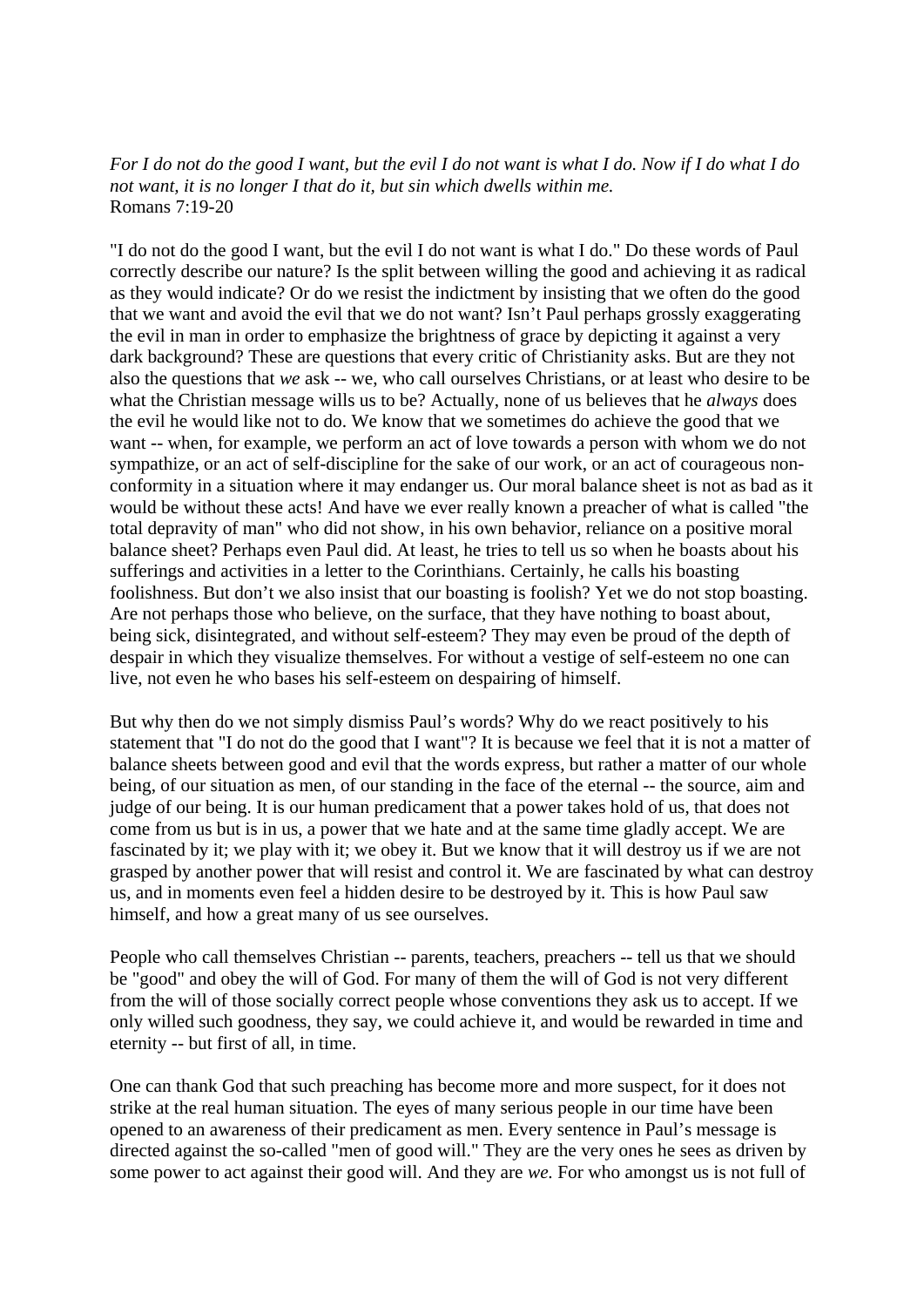good will? But perhaps if we come to know ourselves better, we may begin to suspect that some of this good will is not so good after all, and that we are driven by forces of which we might not even be aware.

It is not necessary to describe those who embody good will and work towards just the opposite on a level hidden beneath their goodness. Psychologists and others have done this so fully that it needs no repetition. Despite what critics have to say of our time, one of the great things to have come out of it is the difficulty of anyone's being able to hide permanently from himself and from others the motives for his actions. Whatever we may think about the methods employed to reach this insight, the insight itself is infinitely precious.

It has also become difficult for a man who works with dedication and success at his business or profession to feel assured about the goodness of what he is doing. He cannot hide from himself that his commitment to his work may also be a way of escaping genuine human commitments and, above all, a way of escaping himself.

And it has become difficult for a mother who loves her children passionately to be sure that she feels only love for them. She can no longer conceal from herself that her anxiety concerning their well-being may be an expression of her will to dominate them or a form of guilt for a heavily veiled hostility that desires to be rid of them.

And we cannot applaud every act of moral self-restraint, knowing that its cause may be cowardice preventing a revolution against inherited, though already questioned, rules of behavior. Nor can we praise every act of daring nonconformism, knowing that its reason may be the inability of an individual to resist the persuasive irresponsibility of a group of nonconformists.

In these and countless other cases, we experience a power that dwells in us and directs our will against itself.

The name of this power is sin. Nothing is more precarious today than the mention of this word among Christians, as well as among non-Christians, for in everyone there is a tremendous resistance to it. It is a word that has fallen into disrepute. To some of us it sounds almost ridiculous and is apt to provoke laughter rather than serious consideration. To others, who take it more seriously, it implies an attack on their human dignity. And again, to others - those who have suffered from it -- it means the threatening countenance of the disciplinarian, who forbids them to do what they would like and demands of them what they hate. Therefore, even Christian teachers, including myself, shy away from the use of the word sin. We know how many distorted images it can produce. We try to avoid it, or to substitute another word for it. But it has a strange quality. It always returns. We cannot escape it. It is as insistent as it is ugly. And so it would be more honest -- and this I say to myself -- to face it and ask what it really is.

It is certainly not what men of good will would have us believe -- failure to act in the right way, a failure to do the good one should and could have done. If this were sin, a less aggressive and less ugly term, such as human weakness, could be applied. But that is just what sin is *not*. And those of us who have experienced demonic powers within and around ourselves find such a description ludicrous. So we turn to Paul, and perhaps to Dostoevski's Ivan Karamazov, or to the conversation between the devil and the hero in Thomas Mann's *Dr. Faustus.* From them we learn what sin is. And perhaps we may learn it through Picasso's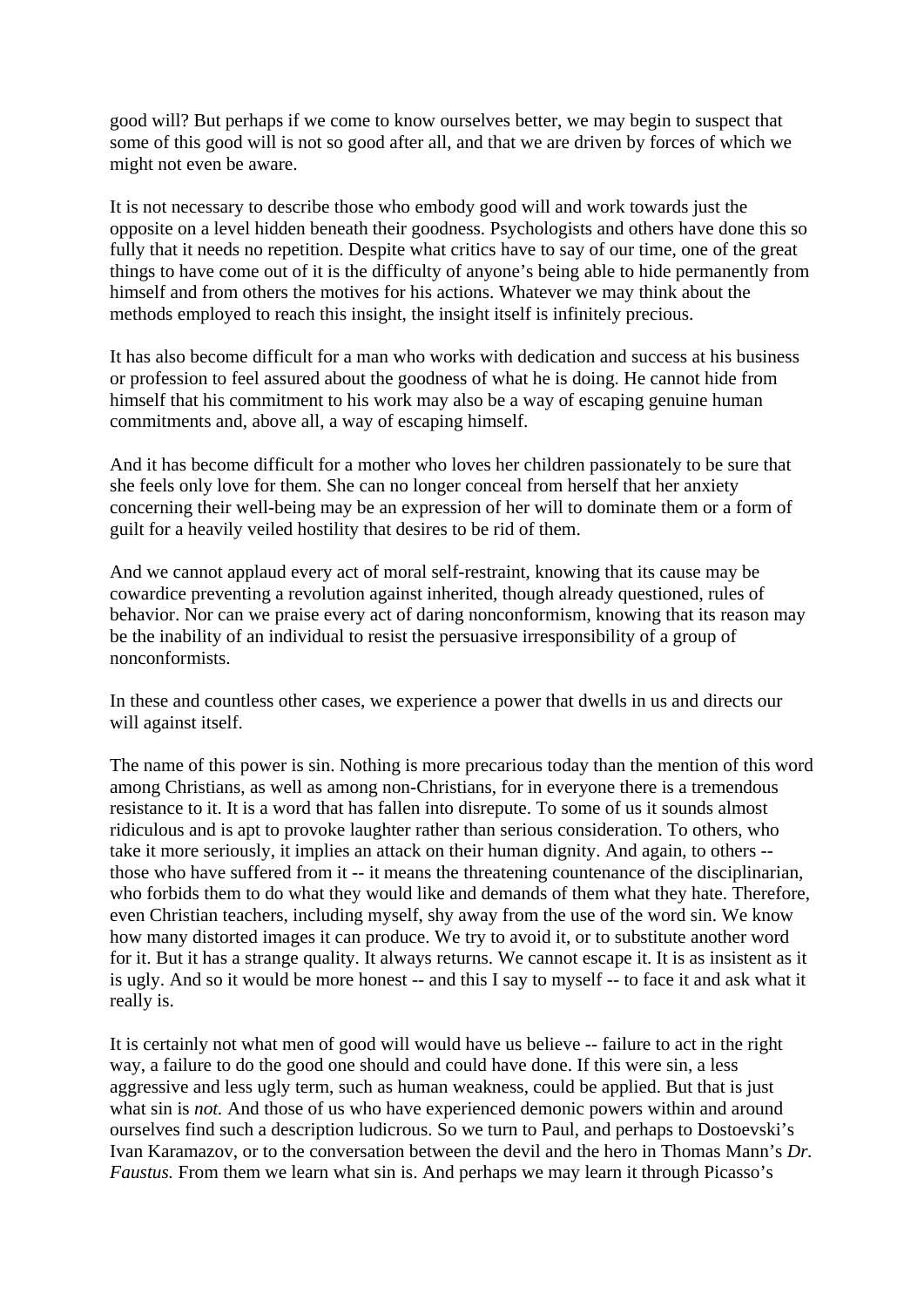picture of that small Basque village, Guernica, which was destroyed in an unimaginably horrible way by the demonic powers of Fascism and Nazism. And perhaps we learn it through the disrupting sounds in music that does not bring us restful emotions, but the feeling of being torn and split. Perhaps we learn the meaning of sin from the images of evil and guilt that fill our theatres, or through the revelations of unconscious motives so abundant in our novels. It is noteworthy that today, in order to know the meaning of sin, we have to look outside our churches and their average preaching to the artists and writers and ask *them.* But perhaps there is still another place where we can learn what sin is, and that is in our own heart.

Paul seldom speaks of sins, but he often speaks of Sin -- Sin in the singular with a capital "S," Sin as a power that controls world and mind, persons and nations.

Have you ever thought of Sin in this image? It is the Biblical image. But how many Christians or non-Christians have seen it? Most of us remember that at home, in school and at church, we were taught that there were many things that one would like to do that one should not. And if one did them, one committed a sin. We also remember that we were told of things we should do, although we disliked doing them. And if we did not do them, we committed a sin. We had lists of prohibitions and catalogues of commands; if we did not follow them, we committed sins. Naturally, we did commit one or more sins every day, although we tried to diminish their number seriously and with good will. This was, and perhaps still is, our image of sin -- a poor, petty, distorted image, and the reason for the disrepute into which the word has fallen.

The first step to an understanding of the Christian message that is called "good news" is to dispel the image of sin that implies a catalogue of sins. Those who are bound to this image are also those who find it most difficult to receive the message of acceptance of the unacceptable, the good news of Christianity. Their half-sinfulness and half-righteousness makes them insensitive to a message that states the presence of total sinfulness and total righteousness in the same man at the same moment. They never find the courage to make a total judgment against themselves, and therefore, they can never find the courage to believe in a total acceptance of themselves.

Those, however, who have experienced in their hearts that sin is more than the trespassing of a list of rules know that all sins are manifestations of Sin, of the power of estrangement and inner conflict. Sin dwells in us, it controls us, and makes us do what we don't want to do. It produces a split in us that makes us lose identity with ourselves. Paul writes of this split twice: "If I do what I do not want, it is no longer I that do it, but sin which dwells within me." Those who have suffered this split know how unexpected and terrifying it can be. Thoughts entered our mind, words poured from our mouth, something was enacted by us suddenly and without warning. And if we look at what happened, we feel -- "It could not have been *I* who acted like this. I cannot find myself in it. Something came upon me, something I hardly noticed. But there it was and here am I. It is *I* who did it, but a strange I. It is not my real, my innermost self. It is as though I were possessed by a power I scarcely knew. But now I know that it not only can reach me, but that it dwells in me."

Is this something we really know? Or do we, after a moment of shock, repress such knowledge? Do we still rely on our comparatively well ordered life, avoiding situations of moral danger, determined by the rules of family, school and society? For those who are satisfied with such a life, the words of Paul are written in vain. They refuse to face their human predicament. But something further may happen to them: God Himself may throw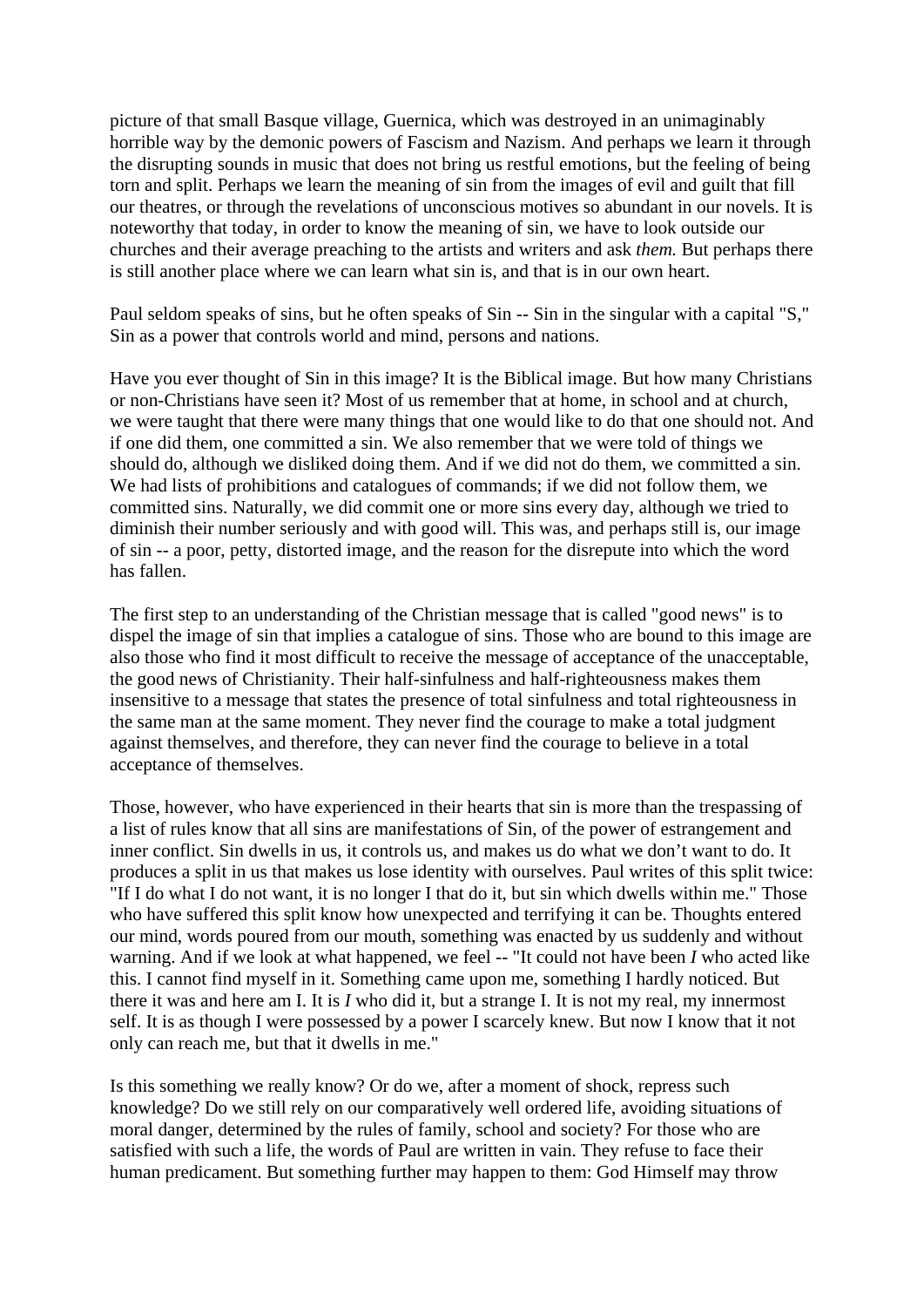them into more sin in order to make them aware of what they really are. This is a bold way of speaking, but it is the way people of the profoundest religious experiences have spoken. By His throwing them into more sin, they have felt the awakening hand of God. And awakened, they have seen themselves in the mirror from which they had always turned away. No longer able to hide from themselves, they have asked the question, from the depth of their selfrejection, to which the Christian message is the answer -- the power of acceptance that can overcome the despair of self-rejection. In this sense, *more* sin can be the divine way of making us aware of ourselves.

Then, we ask with Paul -- what is it within us that makes a dwelling place for this power? He answers that it is our members in which sin hides. He also calls this place "flesh," and sometimes he speaks of "our body of death." But there are also forces within us that resist the power -- our innermost self, our mind, our spirit. With these words, Paul wrestles with the deep mystery of human nature just as we do today. And it is no easier to understand him than our present scholarly language about man. But one thing is certain: Paul, and with him, the whole Bible, never made our body responsible for our estrangement from God, from our world and from our own self. Body, flesh, members -- these are not the only sinful part of us, while the innermost self, mind and spirit, comprises the other, sinless part. Our whole being, every cell of our body, and every movement of our mind is both flesh and spirit, subjected to the power of sin and resisting its power. The fact that we accuse ourselves proves that we still have an awareness of what we truly are, and therefore ought to be. And the fact that we excuse ourselves shows that we cannot acknowledge our estrangement from our true nature. The fact that we are ashamed shows that we still know what we ought to be.

There is no part of man that is bad in itself, as there is no part of man that is good in itself. Any Christian teaching that has forgotten this has fallen short of the height of Christian insight. And here all Christian churches must share the grave guilt of destroying human beings by casting them into despair over their own guilt where there should be no guilt. In pulpits, schools and families, Christians have called the natural strivings of the living, growing and self-propagating body sinful. They concentrate in an inordinate and purely pagan way on the sexual differentiation of all life and its possible distortions. Certainly, these distortions are as real as the distortions of our spiritual life -- as, for example, pride and indifference. But to see the power of sin in the sexual power of life as such is itself a distortion. Such preaching completely misses the image of sin as Paul depicts it. What is worse, it produces distorted feelings of guilt in countless personalities, that drive them from doubt to anxiety, from anxiety to despair, from despair to escape into mental disease, and thence the desire to destroy themselves altogether.

And still other consequences of this preaching about sin become apparent. Paul points to the perversion of sexual desires as an extreme expression of sin's control of mankind. Have we as Christians ever asked ourselves whether or not, in our defamation of the natural as sin, or at least as a reason for shame, we have perhaps contributed most potently to this state of affairs? For all this results from that petty image of sin, that contradicts reality as much as it contradicts the Biblical understanding of man's predicament.

It is dangerous to preach about sin, because it may induce us to brood over our sinfulness. Perhaps one should not preach about it at all. I myself have hesitated for many years. But sometimes it must be risked in order to remove the distortions which increase sin, if, by the persistence of wrong thoughts, wrong ways of living are inevitable.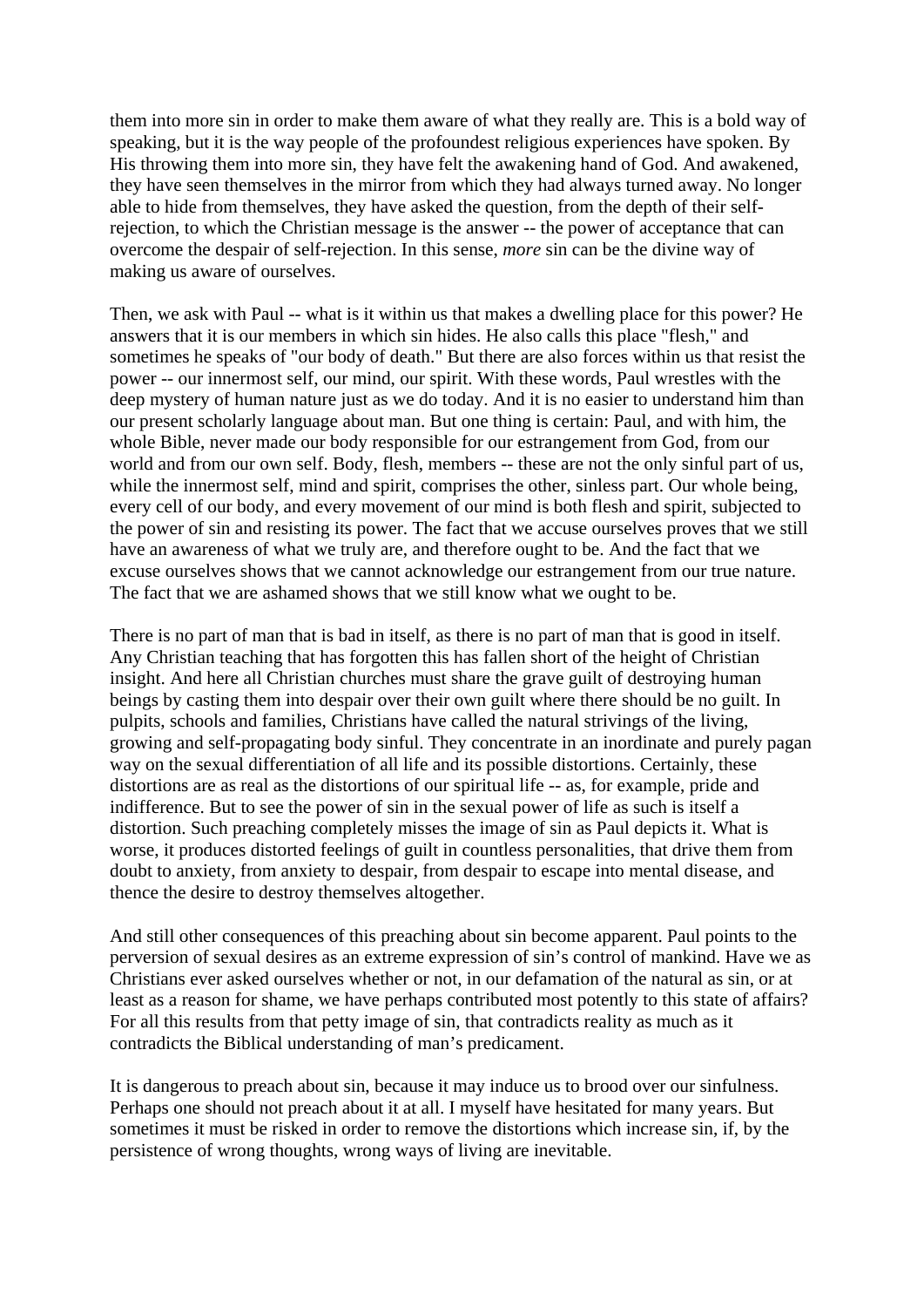I believe it possible to conquer the dangers implied in the concentration on sin, if we look at it *indirectly*, in the light of that which enables us to resist it -- reunion overcoming estrangement. Sin is our act of turning away from participation in the divine Ground from which we come and to which we go. Sin is the turning towards ourselves, and making ourselves the center of our world and of ourselves, Sin is the drive in everyone, even those who exercise the most self-restraint, to draw as much as possible of the world into oneself. But we can be fully aware of this only if we have found a certain level of life above ourselves. Whoever has found himself after he has lost himself knows how deep his loss of self was. If we look at our estrangement from the point of reunion, we are no longer in danger of brooding over our estrangement. We can speak of Sin, because its power over us is broken.

It is certainly not broken by ourselves. The attempt to break the power of sin by the power of good will has been described by Paul as the attempt to fulfill the law, the law in our mind, in our innermost self that is the law of God. The result of this attempt is failure, guilt and despair. The law, with its commands and prohibitions, despite its function in revealing and restricting evil, provokes resistance against itself. In a language both poetic and profoundly psychological, Paul says that the sin that dwells in our members is asleep *until* the moment in which it is awakened by the "thou shalt not." Sin uses the commandments in order to become alive. Prohibition awakens sleeping desire. It arouses the power and consciousness of sin, but cannot break its power. Only if we accept with our whole being the message that it *is* broken, is it also broken in us.

This picture of sin is a picture full of ugliness, suffering and shame, and, at the same time, drama and passion. It is the picture of us as the battleground of powers greater than we. It does not divide men into categories of black and white, or good and evil. It does not appear as the threatening finger of an authority urging us -- do not sin! But it is the vision of something infinitely important, that happens on this small planet, in our bodies and minds. It raises mankind to a level in the universe where decisive things happen in every moment, decisive for the ultimate meaning of all existence. In each of us such decisions occur, in us, and through us. This is our burden. This is our despair. This is our greatness.

# **Chapter 5: Heal the Sick; Cast Out the Demons**

(Addressed to graduating students at Union Theological Seminary, New York, 1955.)

*Heal the sick; . . . cast out the demons.*  Matthew 10-8

Members of the outgoing class! Friends!

The first difficulty you will experience when Jesus sends you ahead of him and gives you the power of healing is that many people will tell you that they do not need to be healed. And if you come to them with the claim that you will cast out the demons that rule their lives they will laugh at you and assure you that *you* are possessed by a demon -- just as they said to Jesus.

Therefore, the first task of a minister is to make men aware of their predicament. Many of those who have gone out from our seminary to various congregations and communities have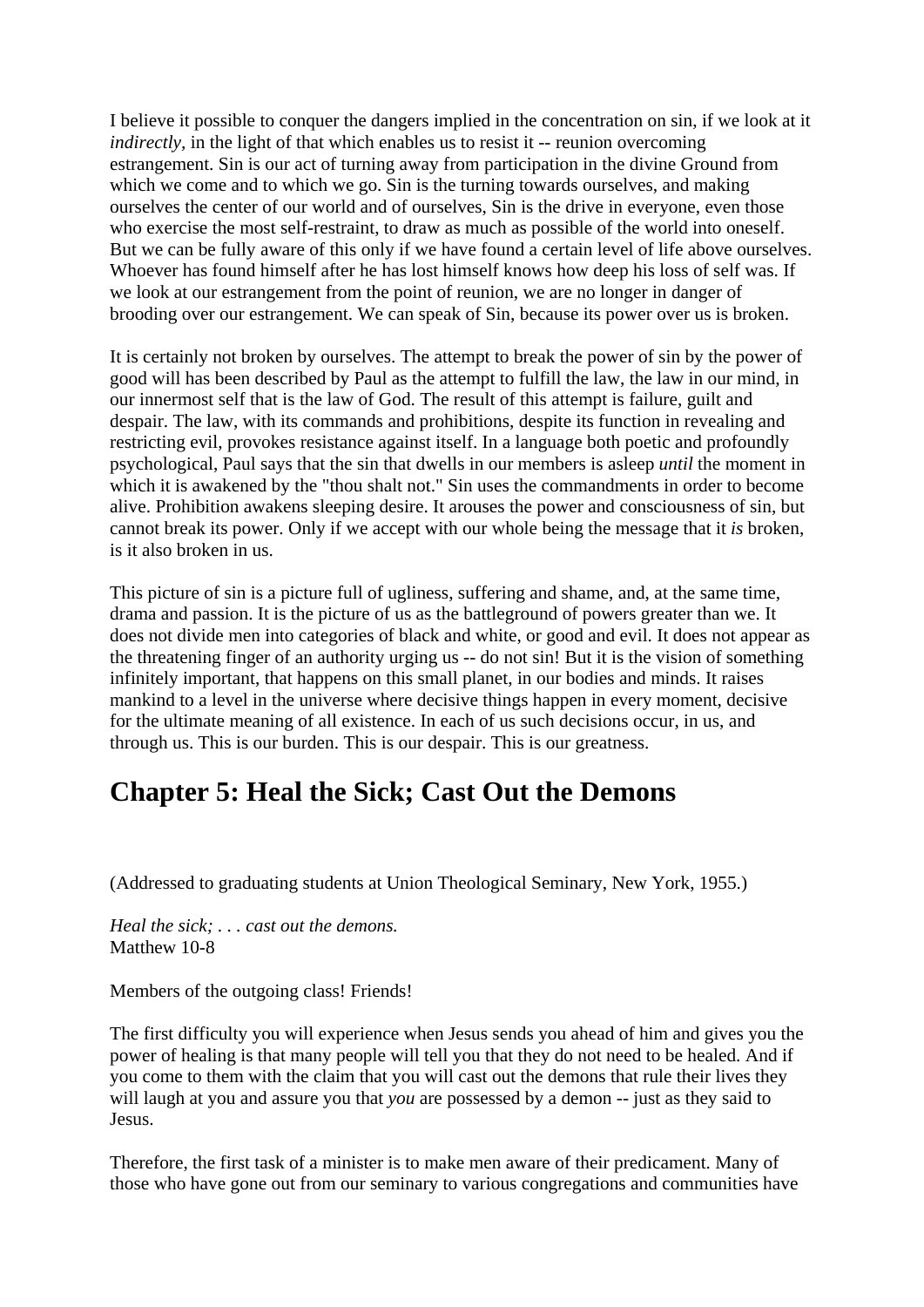despaired over this task. And they have either given up the ministry altogether, or they minister only to those who consider themselves healthy. They have forgotten that their task is to heal those who *are* sick, which includes those who are not aware that they are sick. There is no easy way to make them aware of their predicament. God, certainly, has His ways of doing so. He shakes the complacency of those who consider themselves healthy by hurling them, both externally and internally, into darkness and despair. He reveals to them what they are by splitting the foundations of their self-assurance. He reveals their blindness towards themselves. This *we* cannot achieve, not even for ourselves. But we can be open to the moment when it happens to us. And if it happens, we can become tools of the power that may heal others. To try this is the first task of the minister, and perhaps the hardest of them all. But you are not the only ones who are used as tools. Everyone is potentially a tool of healing for anyone else. And it often happens that healing power works outside the church and the ministry. The fact that Jesus gave the disciples responsibility for healing and casting out demons does not constitute a special prerogative on the part of the minister. Every Christian receives this charge, and each of us should take it seriously in our relation to one another. Everyone should accept his priestly responsibility for everyone else. The minister has no magic power to heal. Even his administration of the liturgy and sacraments does not give him this power. But in his special vocation, he stands for the universal power given to the church to heal and to cast out demons.

Why have these assertions, that were so central at the time the gospel was first preached, lost their significance in our own period? The reason, I believe, lies in the words "healing" and "casting out demons," that have been misunderstood as miracle-healing, based on magic power and magic self-suggestion. There is no doubt that such phenomena occur. They happen here, and everywhere else in the world. They happen and are used in the midst of Christianity. But the church was right when it felt that this was not the task of the church and its ministers. It is an abuse of the name of the Christ to use it as a magic formula. Nevertheless, the words of our text remain valid. They belong to the message of the Christ, and they tell us about something that belongs to the Christ as the Christ -- the power to conquer the demonic forces that control our lives, mind and body. And I believe that, of all the different ways to communicate the message of the Christ to others, this way will prove to be the most adequate for the people of our time. It is something they can understand. For in every country of the world, including our own, there is an awareness of the power of evil as has not existed for centuries. If we look at our period as a whole, we realize that not only special groups fall under the judgment of Jesus' ironic words -- "Those who are well have no need of a physician, but those who are sick." In spite of the many who resist this insight, we know that we are sick, that we are not whole. The central message for our contemporaries, including ourselves, the message awaited by many both within and outside our congregations is the good news of the healing power that is in the world and whose expression is the Christ

The task of healing demands of you insight into the nature of life and the human situation. People often ask, in passionate despair, why the divine order of things includes sickness, if sickness is one of the things to be healed by divine order. This very natural question, which, for many of us, is *the* stumbling block of our faith, points to the riddle of evil in the world of God. You will have to deal with this question more often than with any other. And you must not avoid the question by retiring behind the term "mystery." Of course, there is mystery - divine mystery -- and, in contrast to it, the mystery of evil. But it belongs to the insights demanded of you that you put the mystery in its right place, and explain what can and must be explained. Evil in the divine order is not only mystery; it is also revelation. It reveals the greatness and danger of life. He who can become sick is greater than he who cannot, than that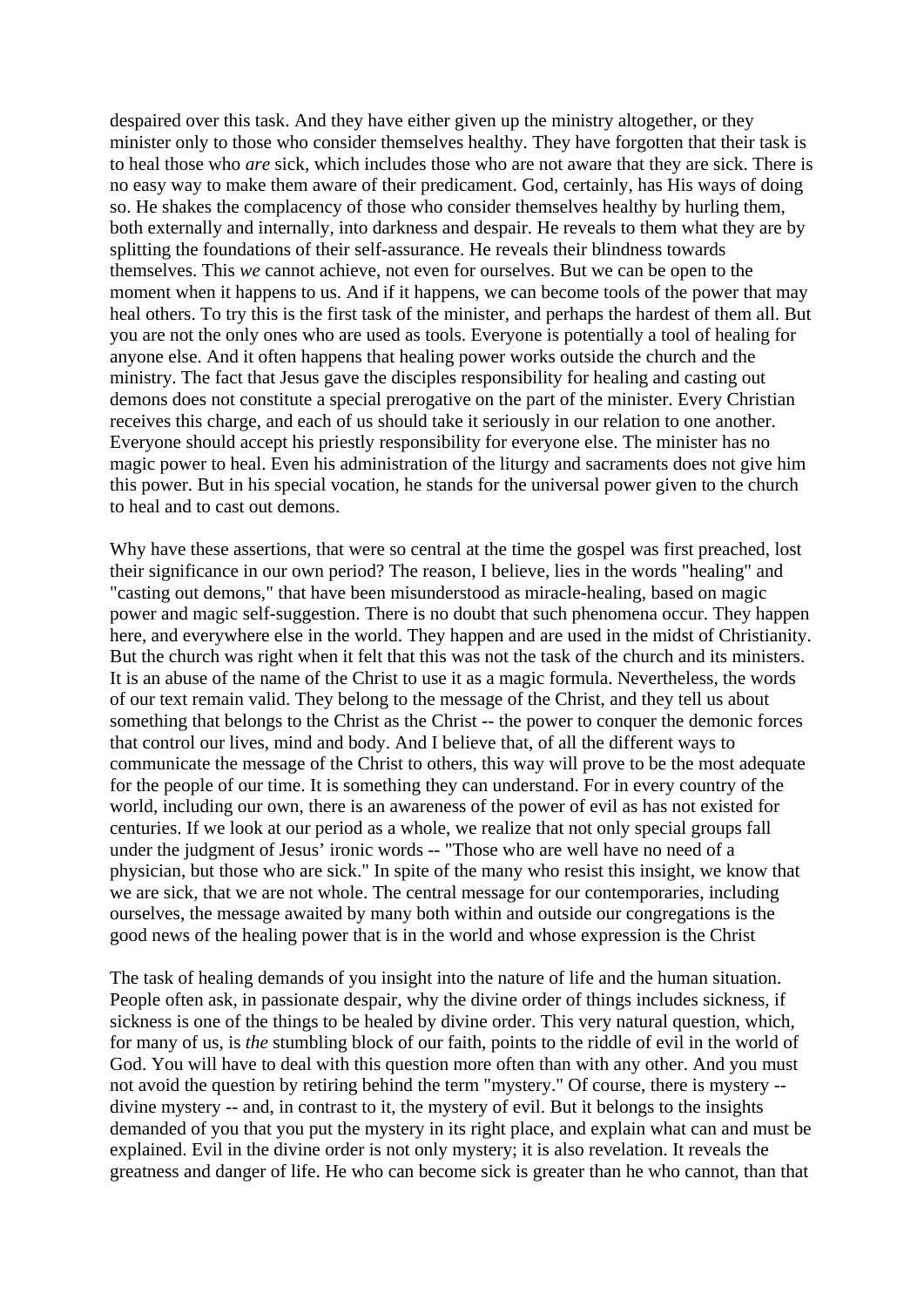which is bound to remain what it is, unable to be split in itself. He alone who is free is able to surrender to the demonic forces that turn his freedom into bondage. The gift of freedom implies the danger of servitude; and the abundance of life implies the danger of sickness. Man's life is abundant life, infinitely complex, inexhaustible in its possibilities, even in the vitally poorest human beings. Man's life is most open to disease. For in man's life' more than in any other being, there are divergent trends that must continuously be kept in unity. Health is not the lack of divergent trends in our bodily or mental or spiritual life, but the power to keep them united. And healing is the act of reuniting them after the disruption of their unity. "Heal the sick" means -- help them to regain their lost unity without depriving them of their abundance, without throwing them into a poverty of life perhaps by their own consent.

For there is a sick desire to escape sickness by cuffing off what can produce sickness. I have known people who are sick only because of their fear of sickness. Sometimes it may be necessary to reduce the richness of life, and to establish a poorer life on a smaller basis. But this in itself is not health. It is the most widespread mental disease. It can be transformed into health only if what is lost on a lower level is regained on a higher level, perhaps on the highest level -- that of our infinite concern, our life with God.

Reduction to poverty of life is not healing. But where there is abundance there is also the danger of conflict, of disease and demonic bondage. In the light of this insight, let us look at a most important example, most important certainly for you who are sent to heal and to cast out demons -- the church that sends you. It may well be that the disease of many churches, denominations and congregations is that they try to escape disease by cutting off what can produce disease, and what also can produce greatness of life. A church that has ceased to risk sickness and even demonic influences has little power to heal and to cast out demons. Every minister who is proud of a smooth-running or gradually growing church should ask himself whether or not such a church is able to make its members aware of their sickness, and to give them the courage to accept the fact that they are healed. He should ask himself why the great creativity in all realms of man's spiritual life keeps itself consistently outside the churches. In many expressions of our secular culture, especially in the present decades, the awareness of man's sickness is great. Is it only because of prejudice that these people, who powerfully express the demonic bondage of man, do not look to the church or to you, the ministers, for healing and for casting out demons? Or is it because of the lack of healing power in the church, sick in its fear of sickness?

When Jesus asks the disciples to heal and to cast out demons, he does not distinguish between bodily and mental or spiritual diseases. But every page of the gospels demonstrates that he means all of them, and many stories show that he sees their interrelationship, their unity. We see this unity today more clearly than many generations just behind us. This is a great gift, and you who have studied in the places you now are leaving have had much occasion to share in this gift. Above all, you have learned the truth of the good news -- that laws and commands do not heal, but increase, the sickness of the sick. You have learned that the name of the healing power is grace, be it the grace of nature on which every physician depends, as even ancient medicine knew, or the grace in history that sustains the life of mankind by traditions and heritage and common symbols, or the grace of revelation that conquers the power of the demons by the message of forgiveness and of a new reality. And you have learned that disease that seems bodily may be mental at root, and that a disease that seems individual may be social at the same time, and that you cannot heal individuals without liberating them from the social demons that have contributed to their sickness. Beyond this, you may have become aware of the fact that both physical and mental, individual and social, illness is a consequence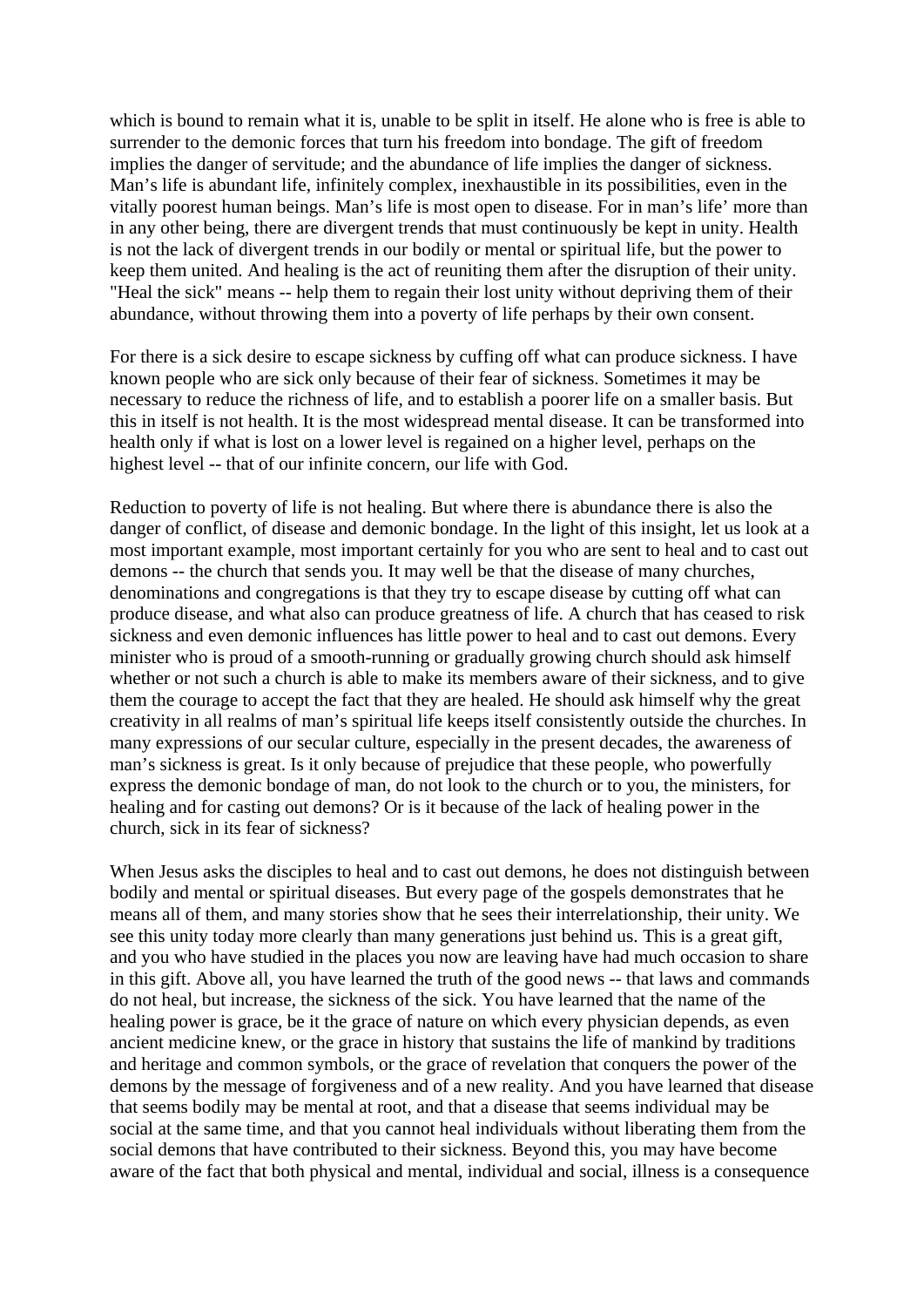of the estrangement of man's spirit from the divine Spirit, and that no sickness can be healed nor any demon cast out without the reunion of the human spirit with the divine Spirit. For this reason you have become ministers of the message of healing. You are not supposed to be physicians; you are not supposed to be psychotherapists; you are not supposed to become political reformers. But you are supposed to pronounce and to represent the healing and demon-conquering power implied in the message of the Christ, the message of forgiveness and of a new reality. You must be conscious of the other ways of healing. You must cooperate with them, but you must not substitute them for what you represent.

Can you represent the Christian message? This may be your anxious question in this solemn hour. Should you ask me -- can we heal without being healed ourselves? -- I would answer - you can! For neither the disciples nor you could ever say -- we are healed, so let us heal others. He who would believe this of himself is least fit to heal others; for he would be separating himself from them. Show them whom you counsel that their predicament is also your predicament.

And should you ask me -- can we cast out demons without being liberated from demonic power ourselves? -- I would answer -- you can! Unless you are aware of the demonic possibility in yourselves, you cannot recognize the demon in others, and cannot do battle against it by knowing its name and thus depriving it of its power. And there will be no period in your life, so long as it remains creative and has healing power, in which demons will not split your souls and produce doubts about your faith, your vocation, your whole being. If they fail to succeed, they may accomplish something else -- self-assurance and pride with respect to your power to heal and to cast out demons. Against this pride Jesus warns -- "Do not rejoice in this that the spirits are subject to you; but rejoice that your names are written in heaven." And "written in heaven" means written in spite of what is written against you in the records of your life.

Let me close with a word of reassurance. There is no greater vocation on earth than to be called to heal and to cast out demons. Be joyous in this vocation! Do not be depressed by its burden, nor even by the burden of having to deal with those who do not want to be healed. Rejoice in your calling. In spite of your own sickness, in spite of the demons working within you and your churches, you have a glimpse of what can heal ultimately, of him in Whom God made manifest His power over demons and disease, of him who represents the healing power that is in the world, and sustains the world and lifts it up to God. Rejoice that you are his messengers. Take with you this joy when you leave this place!

# **Chapter 6: Man and Earth**

*When I look at thy heavens*, *the work of thy lingers, the moon and the stars which thou hast established; what is man that thou art mindful of him, and the son of man that thou dost care for him? Yet thou hast made him little less than God, and dost crown him with glory and honor. Thou host given him dominion over the works of thy hands; thou hast put all things under his feet.*  Psalms 8:3-6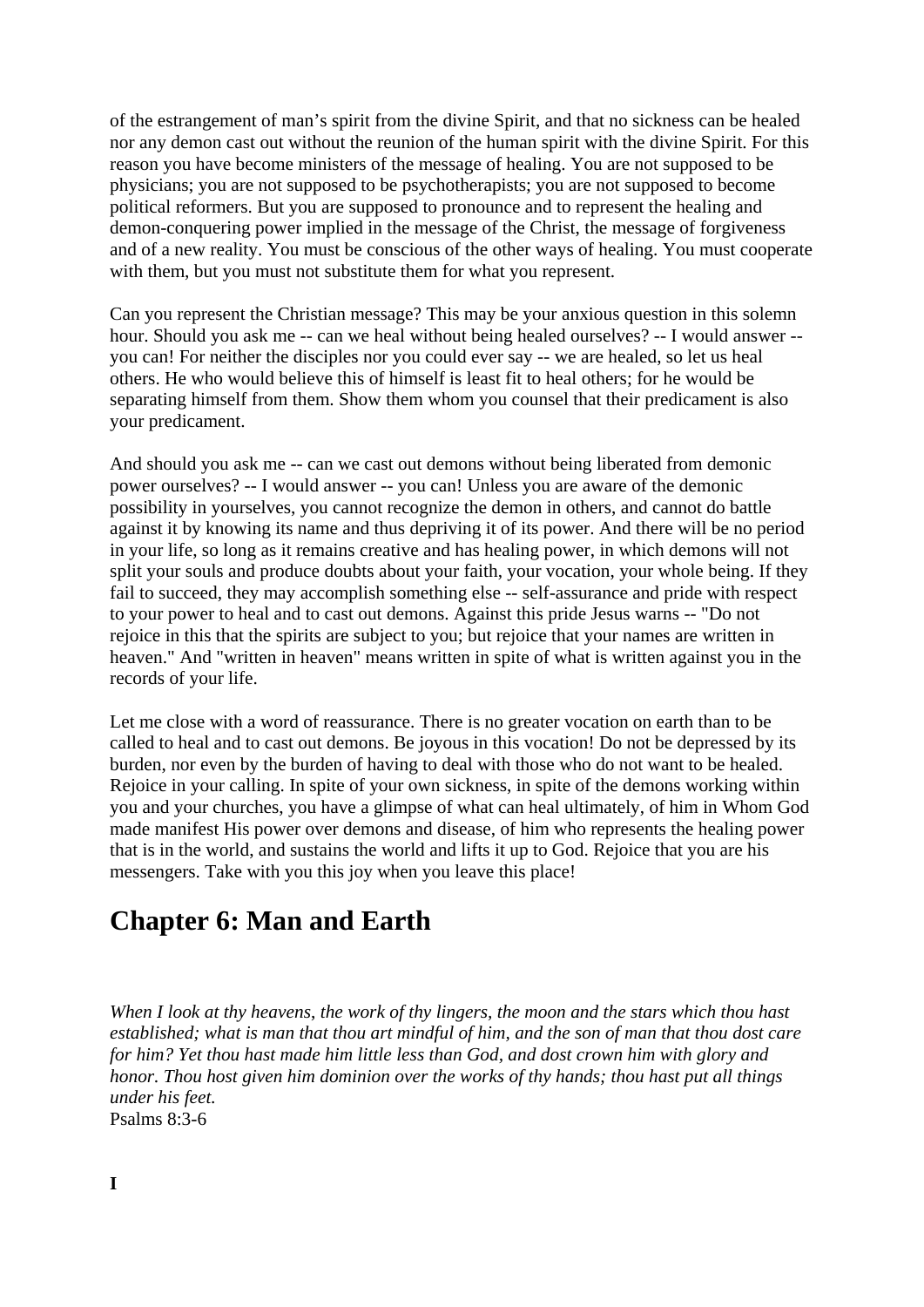Some time ago representatives of the world of science demanded a new line of research. They called it a "science of survival." They did not mean the survival of individuals or social groups, of nations or of races -- that would not be new -- but the survival of civilized mankind, or of mankind as a whole, or even of life altogether on the surface of this planet. Such a proposition is a sign that we have reached a stage of human history that has only one analogy in the past, the story of the "Great Flood," found in the Old Testament and also among the myths and legends of many nations. The only difference between our situation and that of the Flood is that in these stories the gods or God brings about the destruction of life on earth because men have aroused divine anger. As the book of Genesis describes it:

"The Lord was sorry that he had made man on the earth and it grieved him to his heart. So the Lord said, I will blot out man, whom I have created, from the face of the ground, man and beast and creeping things and birds of the air, for I am sorry that I have made them." In the next verse, the story answers the question of possible survival -- "But Noah found favor in the eyes of the Lord." Through him, we read, not only man but also a pair of each species of animal was to make possible the survival of life upon the earth. Today, the destruction and survival of life have been given into the hands of man. Man who has dominion over all things, according to the psalm, has the power to save or destroy them, for he is little less than God.

How does man react to this new situation? How do *we* react? How *should* we react? "The earth and we" has ceased to be merely a subject for human curiosity, artistic imagination, scientific study, .or technical conquest. It has become a question of profound human concern and tormenting anxiety. We make desperate attempts to escape its seriousness. But when we look deep into the minds of our contemporaries, especially those of the younger generation, we discover a dread that permeates their whole being. This dread was absent a few decades ago and is hard to describe. It is the sense of living under a continuous threat; and although it may have many causes, the greatest of these is the imminent danger of a universal and total catastrophe. Their reaction to this feeling is marked either by a passionate longing for security in daily life, or an exaggerated show of boldness and confidence in man, based on his conquest of earthly and trans-earthly space. Most of us experience some of these contradictory reactions in ourselves. Our former naive trust in the "motherly" earth and her protective and preserving power has disappeared. It is possible that the earth may bear us no longer. We ourselves may prevent her from doing so. No heavenly sign, like the rainbow given to Noah as a promise that there would not be a second flood, has been given to us. We have no guarantee against man-made floods, that destroy not by water but by fire and air.

Such thoughts give rise to the question -- what has the Christian message to say about this, our present predicament? What has it to say about life on this planet, its beginning and end, and man's place on it? What has it to say about the significance of the earth, the scene of human. history, in view of the vastnesses of the universe? What about the short span of time allotted to this planet and the life, upon it, as compared to the unimaginable length of the rhythms of the universe?

Such questions have been rarely asked in Christian teaching and preaching. For the central themes of Christianity have been the dramas of the creation and fall, of salvation and fulfillment. But. sometimes peripheral questions move suddenly into the center of a. system of thought, not for any theoretical reason, but because such questions have become, for many, matters of life and death, This kind of movement has very often occurred in human history as well as in Christian history. And whenever it has occurred, it has changed man's view of himself in all respects, as. it has changed the understanding of the Christian tradition on all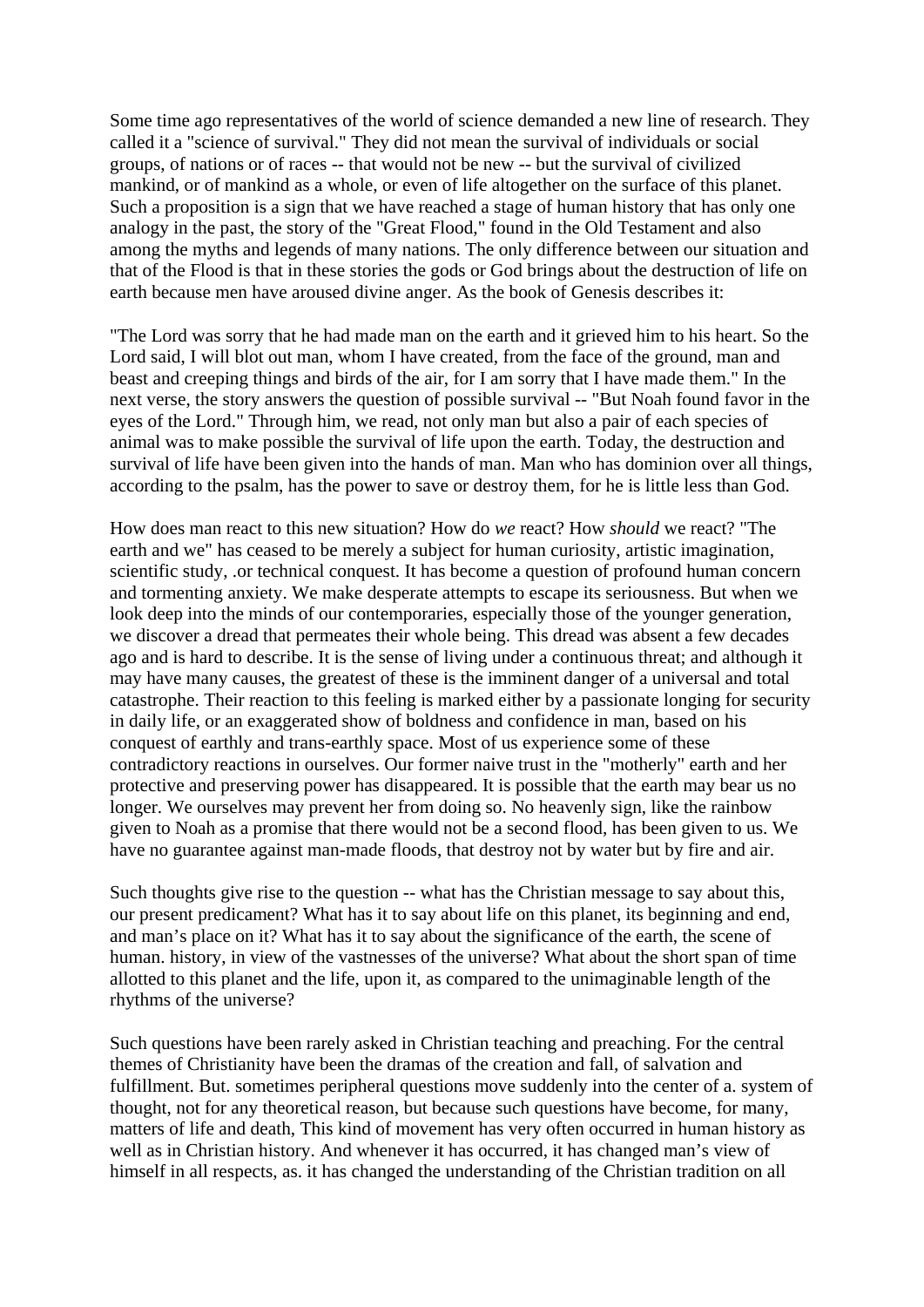levels. It may well be that we are living in such a moment, and that man's relation to the earth and the universe will, for a long time, become the point of primary concern, for sensitive and thoughtful people. Should this be the case, Christianity certainly cannot withdraw into the deceptive security of its earlier questions and answers, it will, be compelled forward into the more daring inroads of. the human, spirit, risking new and unanswered questions,. like those we have just asked, but at the same time pointing in. the direction of the eternal, the source. and goal of man and his world.

Our predicament has been brought about chiefly by the scientific and technical development of our century. It is as foolish as it is futile to complain of this development. For there it lies, before us -- a realm created by man quite beyond the realm that was given him by nature when he first emerged from earlier forms of life. There it *is,* changing our lives and thoughts and feelings in all dimensions, consciously, and even more, unconsciously. Today's students are not what, students of the preceding generations were. Today's hopes and anxieties are strange and often unintelligible to the older among us. And if we compare our two generations with any in earlier centuries the distance separating us from them becomes really immense.

Since this sudden thrust forward has been brought about by science and its application, must not science itself have the last word about man, his earth and the universe? What can religion add? Indeed, hasn't religion, whenever it did try to explore these subjects, interfered with scientific development, and therefore been pushed aside? This certainly happened in the past, and is happening again today. But it is not religion in itself that, interferes; it is the anxiety and fanaticism of religious people -- laymen as well as theologians -- marked by a flight from serious thought and an unwillingness to distinguish the figurative language of religion from the abstract concepts of scholarly research. In many sections of the Christian world, however, such distortion and misuse of religion have been overcome. Here one can speak freely of man and his earth in the name of religion, with no intention of adding anything to scientific and historical knowledge, or of prohibiting any scientific hypothesis, however bold.

What then has the Christian message to say about man's predicament in this world? The eighth Psalm, written hundreds of years before the beginning of the Christian era, raises the same question with full clarity and great beauty. It points, on the one hand, to the infinite smallness of man as compared to the universe of heavens and stars, and, on the other hand, to the astonishing greatness of man, his glory and honor, his power over all created things, and his likeness to God Himself. Such thoughts are not frequent in the Bible. But when we come across them, they sound as though they had been written today. Ever since the opening of the universe by modern science, and the reduction of the great earth to a small planet in an ocean of heavenly bodies, man has felt real vertigo in relation to infinite space. He has felt as though he had been pushed out of the center of the universe into an insignificant corner in it, and has asked anxiously -- what about the high destiny claimed by man in past ages? What about the idea that the divine image is impressed in his nature? What about his history that Christianity always considered to be the point at which salvation for all beings took place? What about the Christ, who, in the New Testament, is called the Lord of the universe? What about the end of history, described in Biblical language as a cosmic catastrophe, in which the sun, the moon and the stars are perhaps soon to fall down upon the earth? What remains, in our present view of reality, of the importance of the earth and the glory of man? Further, since it seems possible that other beings exist on other heavenly bodies, in whom the divine image is also manifest, and of whom God is mindful, and also whom He has crowned with glory and honor, what is the meaning of the Christian view of human history and its center, the appearance of the Christ?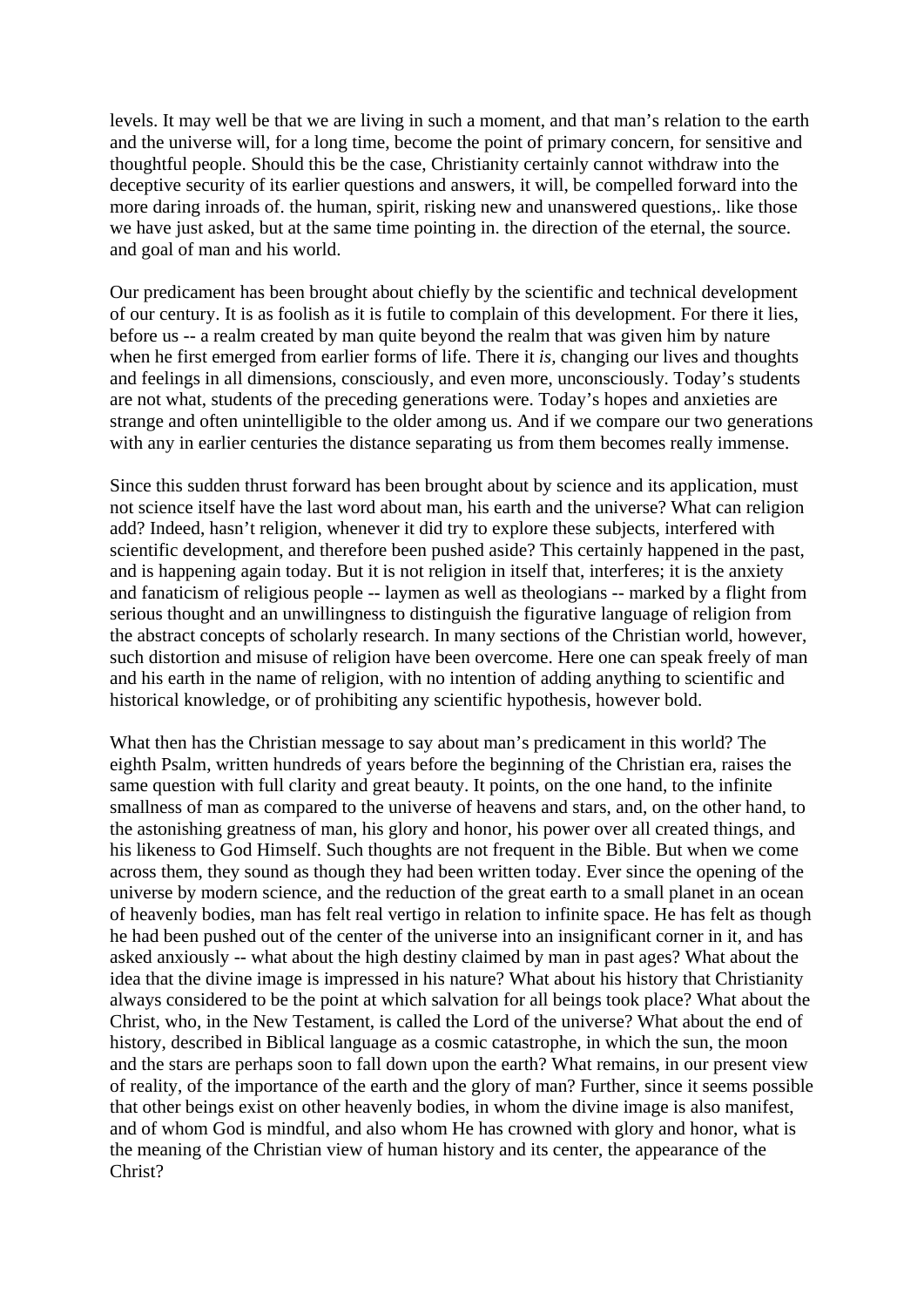These questions are not merely theoretical. They are crucial to every man's understanding of himself as a human being placed upon this star, in an unimaginably vast universe of stars. And they are disturbing not only to people who feel grasped by the Christian message, but also to those who reject it but who share with Christianity a belief in the meaning of history and the ultimate significance of human life.

Again, the eighth Psalm speaks as though it had been conceived today -- "Thou hast made him little less than God; thou hast given him dominion over the works of thy hands." It gives, as an example, man's dominion over the animals; but only since modern technology subjected all the spheres of nature to man's control has the phrase "little less than God" revealed its full meaning. The conquest of time and space has loosened the ties that kept man in bondage to his finitude. What was once imagined as a prerogative of the gods has become a reality of daily life, accessible to human technical power. No wonder that we of today feel with the psalmist that man is little less than God, and that some of us feel even equal with God, and further that others would not hesitate to state publicly that mankind, as a collective mind, has replaced God.

We therefore have to deal with an astonishing fact: the same events that pushed man from his place in the center of the world, and reduced him to insignificance, also elevated him to a God-like position both on earth and beyond!

Is there an answer to this contradiction? Listen to the psalmist: he does not say that man *has*  dominion over all things or that man *is* little less than God; he says -- "*Thou* hast given him dominion over the works of thy hands; *thou* hast made him little less than God." This means that neither man's smallness nor his greatness emanates from himself, but that there is something above this contrast. Man, together with all things, comes from Him Who has put all things under man's feet. Man is rooted in the same Ground in which the universe with all its galaxies is rooted. It is this Ground that gives greatness to everything, however small it may be, to atoms as well as plants and animals; and it is this that makes all things small, however great -- the stars as well as man. It gives significance to the apparently insignificant. It gives significance to each individual man, and to mankind as a whole. This answer quiets our anxiety about our smallness, and it quells the pride of our greatness. It is not a Biblical answer only, nor Christian only, nor only religious. Its truth is felt by all of us, as we become conscious of our predicament -- namely, that we are not of ourselves, that our presence upon the earth is not of our own doing. We are brought into existence and formed by the same power that bears up the universe and the earth and everything upon it**,** a power compared to which we are infinitely small, but also one which, because we are conscious of it, makes us great among creatures.

#### **II**

Now let us recall the words of God in the story of the Flood: "I am sorry that I have made man." They introduce a new element into our thinking about man and the earth -- an element of judgment, frustration and tragedy. There is no theme in Biblical literature, nor in any other, more persistently pursued than this one. The earth has been cursed by man innumerable times, because she produced him, together with all life and its misery, which includes the tragedy of human history. This accusation of the earth sounds through our whole contemporary culture, and understandably so. We accuse her in all our artistic expressions, in novels and drama, in painting and music, in philosophical thought and descriptions of human nature. But even more important is the silent accusation implied in our cynical denunciation of those who would say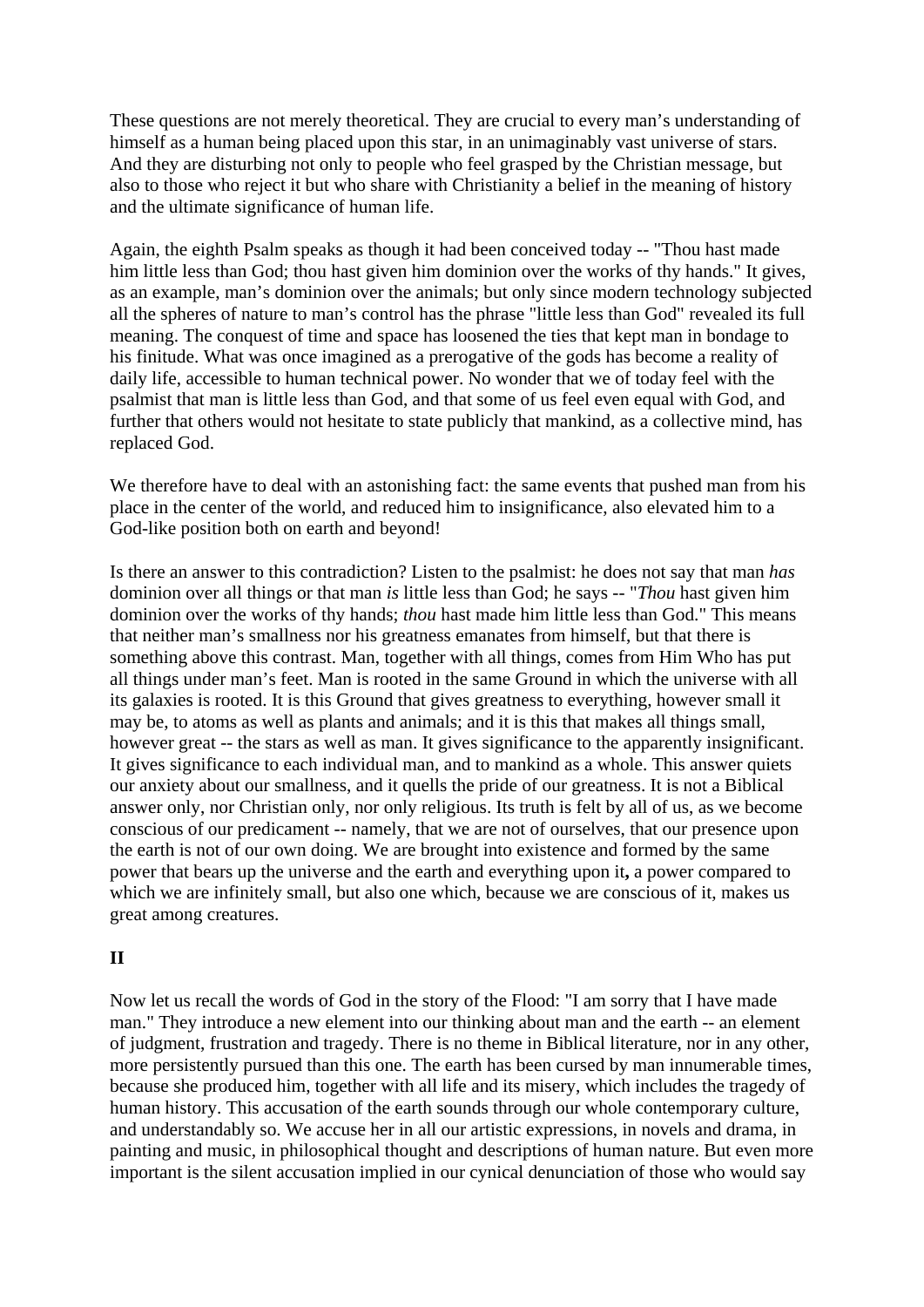"yes" to life, in our withdrawal from it into the refuges of mental disturbance and disease, in our forcing of life beyond itself or below itself by drugs and the various methods of intoxication, or in the social drugs of banality and conformity. In all these ways we accuse the destiny that placed us in this universe and upon this planet, "Thou dost crown him with glory and honor," says the psalmist. But many of us long to get rid of that glory and wish we had never possessed it. We yearn to return to the state of creatures, which are unaware of themselves and their world, limited to the satisfaction of their animal needs.

In the story of the Flood it is God Who is sorry that He made man, and Who decides to blot him from the face of the earth. Today it is man who has the power to blot himself out, and often he is so sorry that he has been made man that he desires to withdraw from his humanity altogether. Many more people than we are aware of in our daily experience feel this desire; and perhaps something in us responds to them. Can it be that the earth, fully conquered by man, will cease to be a place where man wants to live? Is our passionate thrust into outer space perhaps an unconscious expression of man's flight from the earth? There are no sure answers to these questions, which, nevertheless, must be asked, because they cut through false feelings of security about the relation of man to the earth. The old in-sight that "man is but a pilgrim on earth" is echoed in these questions, and applicable today to mankind as a whole. Mankind itself is a pilgrim on earth, and there will be a moment when this pilgrimage comes to an end, at some indefinitely remote time, or perhaps soon, in the very near future. Christianity gives no indication of the length of man's history; the early church expected the end at any moment, and when it did not come and the Christians were profoundly disappointed, the span was extended. In modern times, the span has been stretched to an unlimited extent. Scientists speak today of the millions of years that human history could continue. Millions of years, or thousands of years, or tomorrow -- we do not know! But we ask -- what is the meaning of this history, whenever it began, whenever it will end? And we ask at the moment not what it means for you and me, but, rather, what it means for the universe and its ultimate goal.

In the old story, God repented of having created man. The implication is that God took a risk when He created man, and every risk carries with it the possibility of failure. God Himself considered the creation of man a failure, and made a new effort. But nothing assures us that this new effort did not also result in failure. The first time, according to the story, nature executed the divine judgment on man. This time, man may himself be the executioner. Should this occur, the privileged position of the earth, of which the astronomers speak and in which man has always believed, would seem to prove to have been of no avail. It would seem as though its unique role had been given it in vain.

We should not crowd such thoughts away, for they deserve to be taken seriously. Indeed, it seems to me, it is impossible for thoughtful people today to crowd them away. What has the Christian message to say about them? I repeat -- it tells us nothing about the duration of human history. It does not say that it will continue after tomorrow, nor how it will come to an end in scientific terms. None of this is its concern. What the Christian message does tell us is that the meaning of history lies above history, and that, therefore, its length is irrelevant to its ultimate meaning. But it is not irrelevant with respect to the innumerable opportunities time affords for creation of life and spirit, and it is for these that we must fight with all our strength. Furthermore, if history should end tomorrow, through mankind's self-annihilation, the appearance of this planet and of man upon it will *not* have been in. vain. For a being shall have at least appeared once, in the billions of years of the universe, towards whose creation all the forces of life on earth worked together, and in whom the image of the divine Ground of all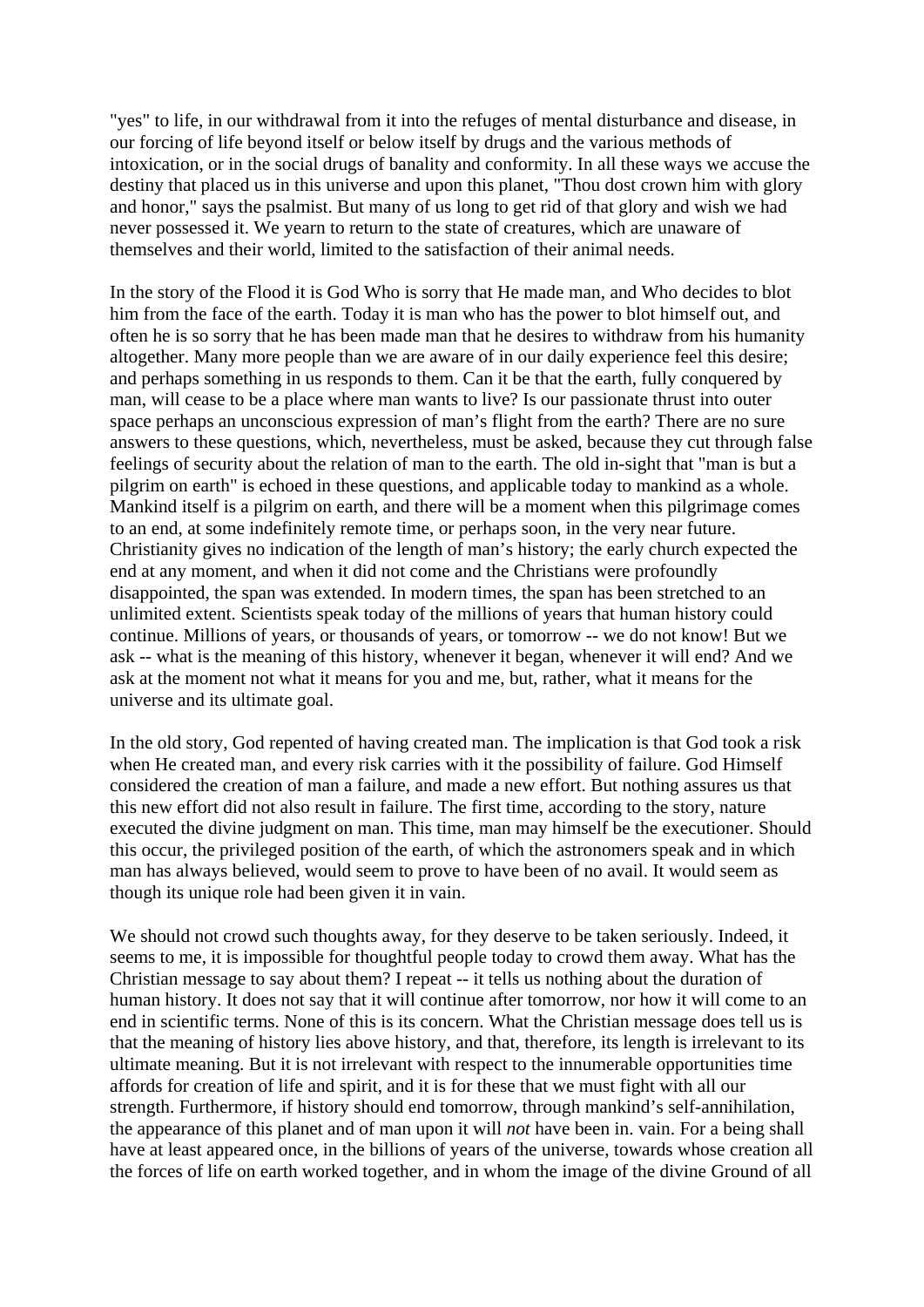life was present. At least once, a living being shall have come into existence, in whom life achieved! its highest possibility -- spirit. This is the ultimate source of man's greatness, and those of us who openly or covertly accuse life should open ourselves to this truth: in the short span of our life, and the short span of human history and even of the existence of this planet, something of eternal significance *did* happen -- the depth of all things became manifest in *one*  being, and the name of that being is *man,* and you and I are men! If we cannot accept this, and insist that this could have been so but was not, and that mankind is evil, and that the earth is contaminated by man's guilt, and that the blood of the murdered in all periods cries for revenge to heaven so that even God was forced to repent of His creation, then let us contemplate these words: "The man Noah found favor in the eyes of God." This one man represents something in every man that makes him a mirror of the divine in spite of evil and distortion. And the Christian message continues: there is one man in whom God found His image undistorted, and who stands for all mankind -- the one, who for this reason, is called the Son and the Christ. The earth, contaminated by man, is purified and consecrated through man -- namely, through the divine power of healing and fulfillment, of love and blessedness, made manifest in the one man and at work in all mankind, in all periods and in all places. This is what justifies human history, as it also justifies the earth that, for millions of years, prepared for the advent of man, and justifies the universe that produced the earth.

And yet, the universe is justified not only by the earth, nor is creation justified by man alone. Other heavenly bodies, other histories, other creatures in whom the mystery of being is manifest may replace us. Our ignorance and our prejudice should not inhibit our thought from transcending the earth and our history and even our Christianity. Science and the poetic imagination have made this leap, and Christianity should not hesitate to join them. Further, it should not hesitate to show that the Christian experience of divine power and glory implies an inexhaustible divine creativity, beyond the limits of earth or man and any part or state of the universe.

This means that we cannot seek for a beginning or an end of the universe within the past and future of measurable time. "Beginning" and "end" are not behind and before us, but above us in the eternal. From the eternal everything comes and to it everything goes, in every moment of life and history, in every moment of our planet and the universe to which it belongs. Creation is past *and* present. Fulfillment is future *and* present. It is in the present that past and future meet, because they come from, and go to, eternity.

The question of man and his earth, this question that has plunged our time into such anxiety and conflict of feeling and thought, cannot be answered without an awareness of the eternal presence. For only the eternal can deliver us from our sensation of being lost in the face of the time and space of the universe. Only the eternal can save us from the anxiety of being a meaningless bit of matter in a meaningless vortex of atoms and electrons. Only the eternal can give us the certainty that the earth, and, with it, mankind, has not existed in vain, even should history come to an end tomorrow. For the last end is where the first beginning is, in Him to Whom "a thousand years are but as yesterday."

### **Chapter 7: Spiritual Presence**

*Not that we are sufficient of ourselves to claim anything as coming from us; our sufficiency is from God, who has qualified us to be ministers of a new covenant, not in a written code but in*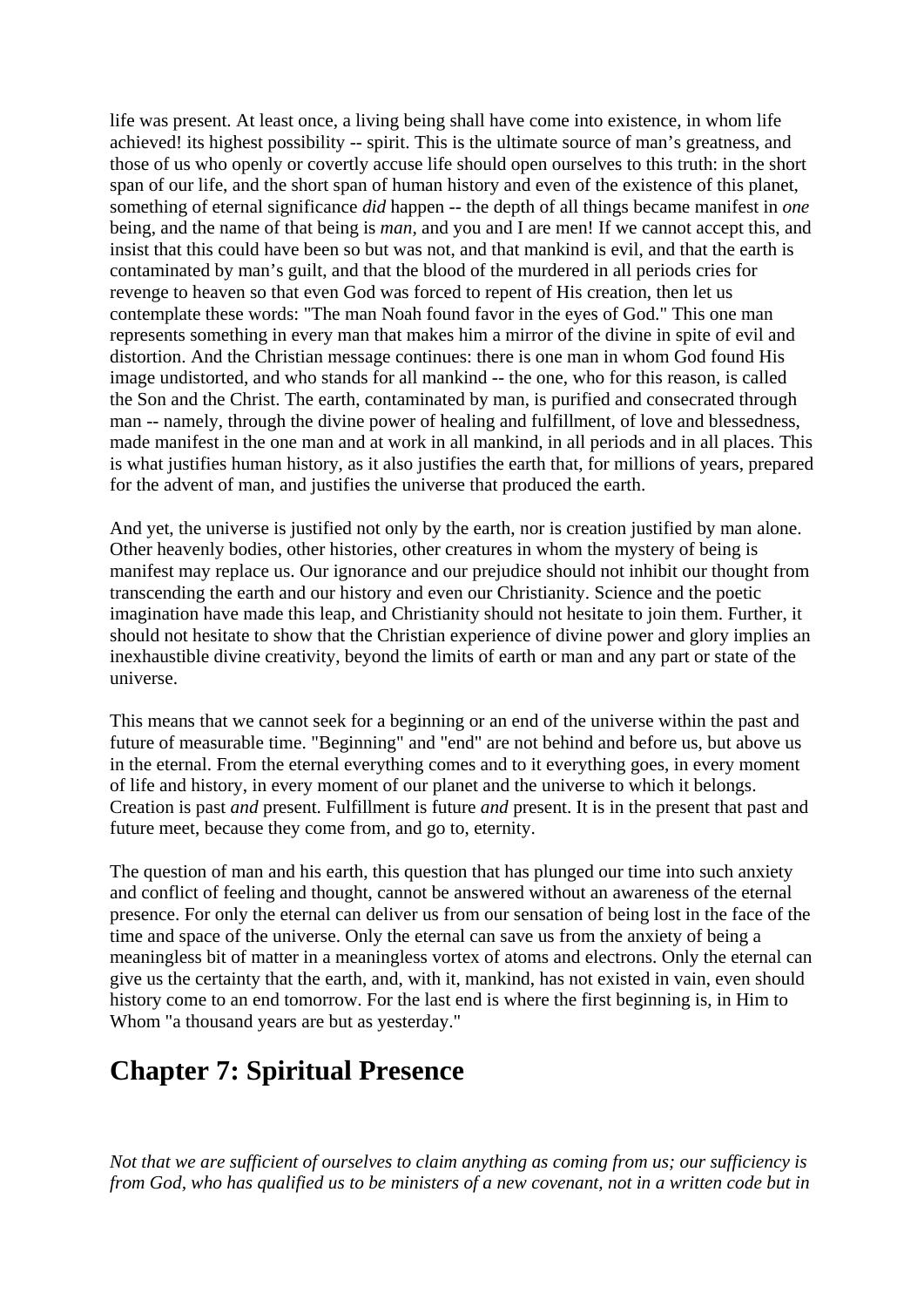*the Spirit; for the written code kills, but the Spirit gives life.*  2 Corinthians 3:5-6

#### **I**

"Not that we are sufficient" -- writes Paul. Who are "we"? Obviously, "we" are the apostle himself and those who work with him. These include all those who are qualified to serve the "new covenant," as he calls it -- namely, the new relationship between God and man, and through it the "new creation," the new state of things in man and his world, of which Paul is a messenger. And everyone who participates in it, however fragmentarily, is qualified to serve. But when we ask, who *does* participate in the new creation, we soon find this to be an unanswerable question. For nobody can look into the innermost center of another being, nor even fully into his own heart. Therefore, nobody can say with certainty that anyone else shares in the new state of things, and he can scarcely say it of himself. But even less can he say of another, however distorted the man's life may be, that he does not participate at all in the new reality, and that he is not qualified to serve its cause. Certainly, nobody can say this of himself.

Perhaps it is more important in our time to emphasize this last -- namely, the qualification of ourselves and those around us to serve the new creation, our ability to be priests in mutual help towards achieving it. Not long ago, many people, especially members of the church, felt qualified to judge others and to tell them what to believe and how to act. Today we feel deeply the arrogance of this attitude. Instead, there is a general awareness of our lack of qualification, especially among the middle-aged and younger generations. We are inclined to disqualify ourselves, and to withdraw from the service of the new creation. We feel that we don't participate in it, and that we cannot bring others into such participation. We decline the honor and the burden of mutual priesthood. Often this is caused by unconcern for our highest human vocation. But it is equally caused by despair about ourselves, by doubt, guilt and emptiness. We feel infinitely removed from a new state of things, and totally unable to help others towards it.

But then the other words of our text must become effective, that our qualification is from God and not from ourselves, and the all-consoling word that God is greater than our heart. If we look beyond ourselves at that which is greater than we, then we can feel called to help others in just the moment when we ourselves need help most urgently -- and, astonishingly, we *can*  help. A power works through us which is not of us. We may remember situations when words rose out of the depth of our being, perhaps in the midst of our own great anxiety, that struck another in the depth of *his* being and *his* great anxiety so strongly that they helped him to a new state of things. Perhaps we remember other situations when an action of a person, whose life we knew was disrupted, had a priestly, awakening, and healing effect upon us. It did not come from him, but was in him, as it did not come from us, but was in us. Let us not assume the task of being mediators of the new creation to others arrogantly, be it in personal or ecclesiastical terms. Yet, let us not reject the task of being priest for each other because of despair about ourselves or unconcern about what should be our highest concern. Against both arrogance and despair stands the word that our qualification does not come from us, nor from any man or any institution, not even from the church, but from God. And if it comes from God it is His Spiritual Presence in our spirit.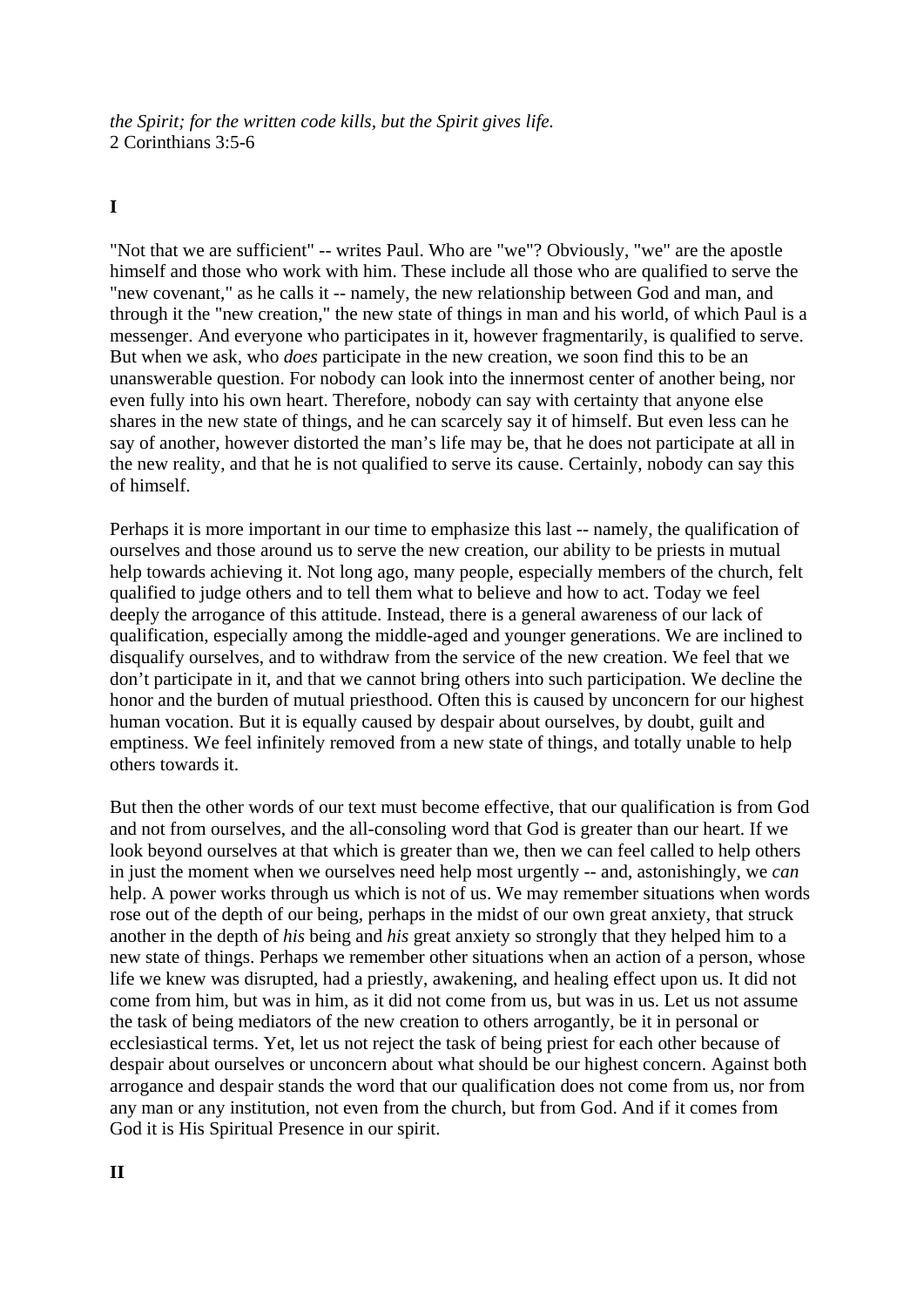When we now hear the word "Spirit," we are somehow prepared for it: the power in us, but not of us, qualifying us for the service of a new state of things is what Spirit means. This may sound strange to many both inside and outside the churches for whom the term Holy Spirit is the strangest of the strange terms that appear among Christian symbols. Rarely a subject of preaching, it is also neglected in religious teaching. Its festival, Pentecost, has almost disappeared in the popular consciousness of this country. Some groups that claim spiritual experiences of a particular character are considered unhealthy, and often rightly so. Liturgically, the use of the term "Holy Ghost" produces an impression of great remoteness from our way of speaking and thinking. But spiritual experience is a reality for everyone, as actual as the experience of being loved or the breathing of air. Therefore, we should not shy away from the word "Spirit." We should become fully aware of the Spiritual Presence, around us and in us, even though we realize how limited our experience of "God present to our spirit" may be. For this is what Divine Spirit means: God present to our spirit. Spirit is not a mysterious substance; it is not a part of God. It is God Himself; but not God as the creative Ground of all things and not God directing history and manifesting Himself in its central event, but God as present in communities and personalities, grasping them, inspiring them, and transforming them.

For Spirit is first of all power, the power that drives the human spirit above itself towards what it cannot attain by itself, the love that is greater than all other gifts, the truth in which the depth of being opens itself to us, the holy that is the manifestation of the presence of the ultimate.

You may say again -- "I do not know this power. I have never had such an experience. I am not religious or, at least, not Christian and certainly not a bearer of the Spirit. What I hear from you sounds like ecstasy; and I want to stay sober. It sounds like mystery, and I try to illuminate what is dark. It sounds like self-sacrifice and I want to fulfill my human possibilities." To this I answer -- Certainly, the Spiritual power can thrust some people into an ecstasy that most of us have never experienced. It can drive some towards a kind of selfsacrifice of which most of us are not capable. It can inspire some to insights into the depth of being that remain unapproachable to most of us. But this does not justify our denial that the Spirit is also working in us. Without doubt, wherever it works, there is an element, possibly very small, of self-surrender, and an element, however weak, of ecstasy, and an element, perhaps fleeting, of awareness of the mystery of existence. Yet these small effects of the Spiritual power are enough to prove its presence.

But there are other conscious and noticeable manifestations of the Spiritual Presence. Let me enumerate some of them, while you ask yourselves whether and to what degree they are of your own experience. The Spirit can work in you with a soft but insistent voice, telling you that your life is empty and meaningless, but that there are chances of a new life waiting before the door of your inner self to fill its void and to conquer its dullness. The Spirit can work in you, awakening the desire to strive towards the sublime against the profanity of the average day. The Spirit can give you the courage that says "yes" to life in spite of the destructiveness you have experienced around you and within you. The Spirit can reveal to you that you have hurt somebody deeply, but it also can give you the right word that reunites him with you. The Spirit can make you love, with the divine love, someone you profoundly dislike or in whom yott have no interest. The Spirit can conquer your sloth towards what you know is the aim of your life, and it can transform your moods of aggression and depression into stability and serenity.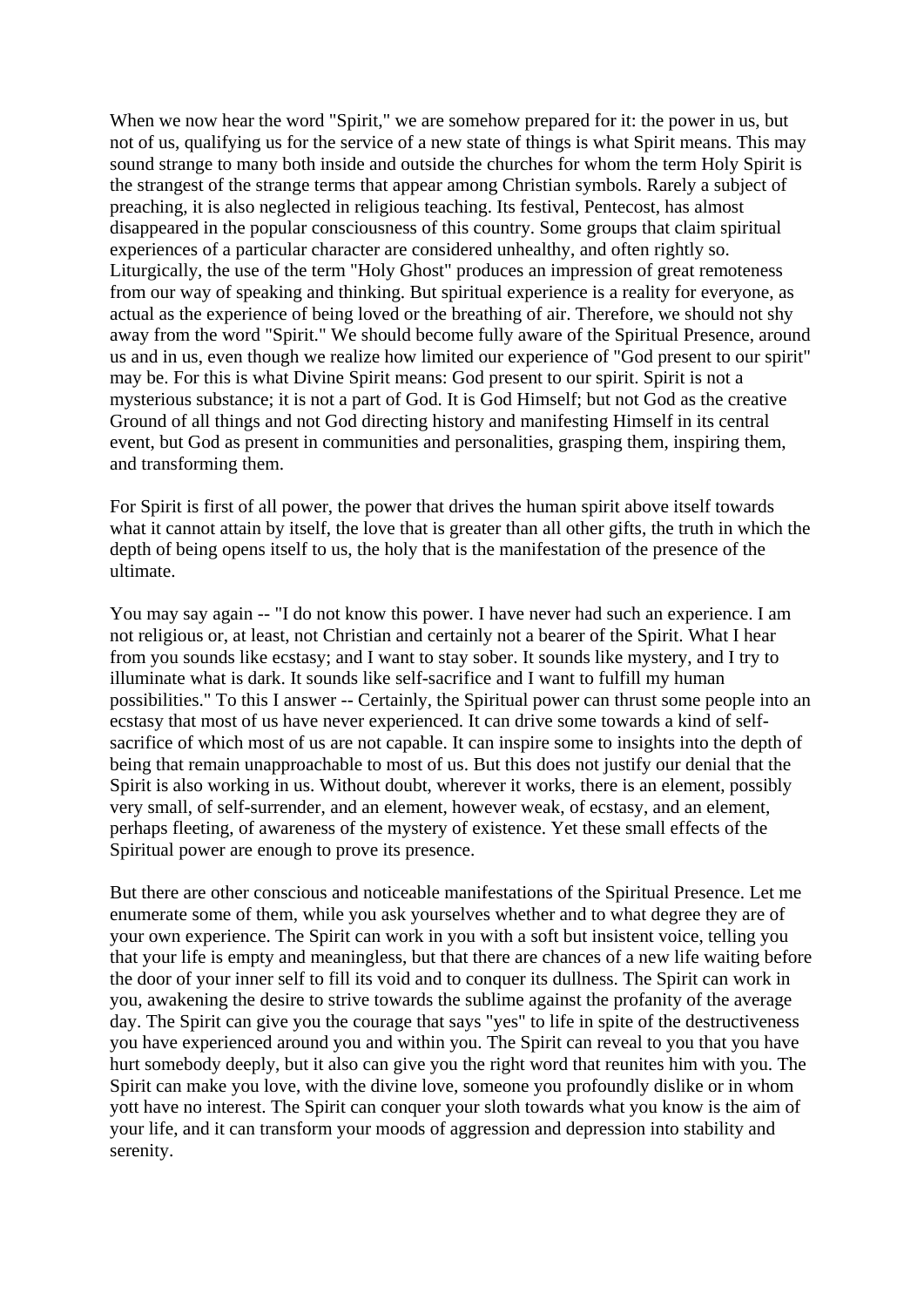The Spirit can liberate you from hidden enmity against those whom you love and from open vengefulness against those by whom you feel violated. The Spirit can give you the strength to throw off false anxieties and to take upon yourself the anxiety which belongs to life itself. The Spirit can awaken you to sudden insight into the way you must take your world, and it can open your eyes to a view of it that makes everything new. The Spirit can give you joy in the midst of ordinary routine as well as in the depth of sorrow.

The Spirit can create warmth in the coldness you feel within you and around you, and it can give you wisdom and strength where your human love towards a loved one has failed. The Spirit can throw you into a hell of despair about yourself and then give you the certainty that life has accepted you just when you felt totally rejected, and when you rejected yourself totally. The Spirit can give you the power of prayer, that nobody has except through the Spiritual Presence. For every prayer -- with or without words -- that reaches its aim, namely the reunion with the divine Ground of our being, is a work of the Spirit speaking in us and through us. Prayer is the Spiritual longing of a finite being to return to its origin.

These are works of the Spirit, signs of the Spiritual Presence with us and in us. In view of these manifestations, who can assert that he is without Spirit? Who can say that he is in no way a bearer of the Spirit? He may be in a small way. But is there anybody among us who could say more than that about himself?

One can compare the Spiritual Presence with the air we breathe, surrounding us, nearest to us, and working life within us. This comparison has a deep justification: in most languages, the word "spirit" means breath or wind. Sometimes the wind becomes storm, grand and devastating. Mostly it is moving air, always present, not always noticed. In the same way the Spirit is always present, a moving power, sometimes in stormy ecstasies of individuals and groups, but mostly quiet, entering our human spirit and keeping it alive; sometimes manifest in great moments of history or a personal life, but mostly working hiddenly through the media of our daily encounters with men and world; sometimes using its creation, the religious communities and their Spiritual means, and often making itself felt in spheres far removed from what is usually called religious. Like the wind the Spirit blows where it wills! It is not subject to rule or limited by method. Its ways with men are not dependent on what men are and do. You cannot force the Spirit upon yourself, upon an individual, upon a group, or even upon a Christian church. Although he who is the foundation of the church was himself of the Spirit, and although the Spirit as it was present in him is the greatest manifestation of Spiritual Presence, the Spirit is not bound to the Christian church or any one of them. The Spirit is free to work in the spirits of men in every human situation, and it urges men to let Him do so; God as Spirit is always present to the spirit of man.

But why does the psalmist pray -- "Take not thy Spirit from me!"? And why do we speak today of the "absent God," a term which plays a role in literature and art, and most of all in the personal experience of innumerable people? How can we unite the message of the Spiritual Presence with the experience of the absent God? Let me say something about the "absent God," by asking -- what is the cause of His absence? We may answer -- our resistance, our indifference, our lack of seriousness, our honest or dishonest questioning, our genuine or cynical doubt. All these answers have some truth, but they are not final. The final answer to the question as to who makes God absent is God Himself!

It is the work of the Spirit that removes God from our sight, not only for some men, but sometimes for many in a particular period. We live in an era in which the God we know is the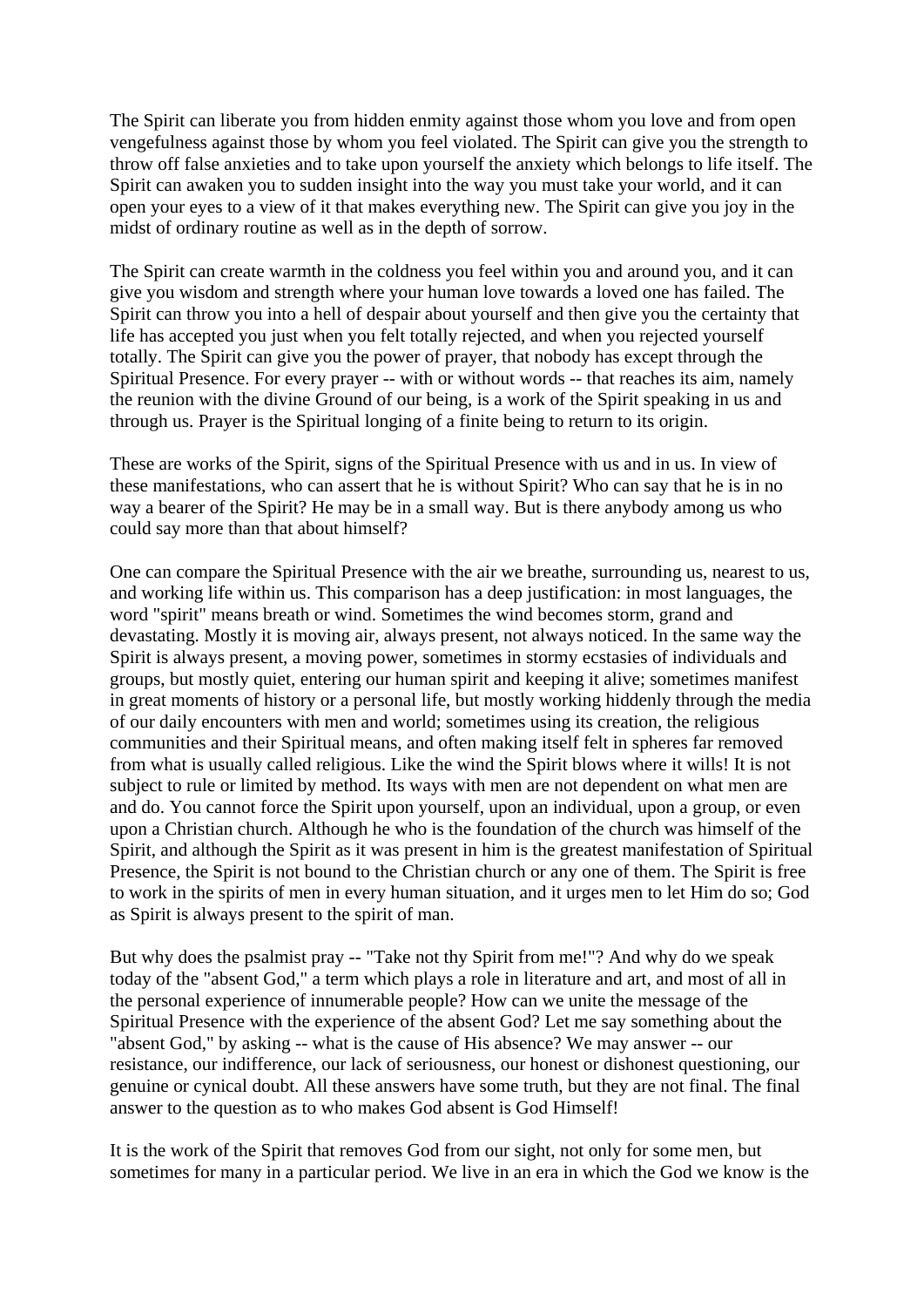absent God. But in knowing God as the absent God, we *know* of Him; we feel His absence as the empty space that is left by something or someone that once belonged to us and has now vanished from our view. God is always infinitely near and infinitely far. We are fully aware of Him only if we experience both of these aspects. But sometimes, when our awareness of Him has become shallow, habitual -- not warm and not cold -- when He has become too familiar to be exciting, too near to be felt in His infinite distance, then He becomes the absent God. The Spirit has not ceased to be present. The Spiritual Presence can never end. But the Spirit of God hides God from our sight. No resistance against the Spirit, no indifference, no doubt can drive the Spirit away. But the Spirit that always remains present to us can hide itself, and this means that it can hide God. Then the Spirit shows us nothing except the absent God, and the empty space within us which is *His* space. The Spirit has shown to our time and to innumerable people in our time the absent God and the empty space that cries in us to be filled by Him. And then the absent one may return and take the space that belongs to Him, and the Spiritual Presence may break again into our consciousness, awakening us to recognize what we are, shaking and transforming us. This may happen like the coming of a storm, the storm of the Spirit, stirring up the stagnant air of our Spiritual life, The storm will then recede; a new stagnancy may take place; and the awareness of the present God may be replaced by the awareness of the empty space within us. Life in the Spirit is ebb and flow -- and this means -- whether we experience the present or the absent God, it is the work of the Spirit

#### **III**

And now let me describe a symptom of the Spiritual Presence within us, the greatest of all, most powerfully expressed in Paul's words -- "Not in a written code, but in the Spirit; for the written code kills, but the Spirit gives life." The work of the Spiritual Presence in a man reaches its height when it liberates him from the yoke of the commandments to the freedom of the Spirit. This is like a release from the sentence of death to a new life. A tremendous experience lies behind such words, an experience in which we all can share, but one that is rare in its full depth, and is then a revolutionary power that, through men like Paul and Augustine and Luther, changes the Spiritual world, and, through it, the history of mankind. Can we, you and I, share in such an experience?

First, have we not all felt the deadening power of the written code, written not only in the ten commandments and their many interpretations in the Bible and history, but also with the authoritative pen of parents and society into the unconscious depths of our being, recognized by our conscience, judging us by what we do and, above all, by what we are? Nobody can flee from the voice of this written code, written internally as well as externally. And if we try to silence it, to close our ears against it, the Spirit itself frustrates these attempts, opening our ears to the cries of our true being of that which we are and ought to be in the sight of eternity. We cannot escape this judgment against us. The Spirit itself, using the written code, makes this impossible. For the Spirit does not give life without having led us through the experience of death. And certainly, the written code in its threatening majesty has the power to kill. It kills the joy of fulfilling our being by imposing upon us something we feel as hostile. It kills the freedom of answering creatively what we encounter in things and men by making us look at a table of laws. It kills our ability to listen to the calling of the moment, to the voiceless voice of others, and to the here and now. It kills our courage to act through the scruples of our anxiety-driven conscience. And among those who take it most seriously, it kills faith and hope, and throws them into self-condemnation and despair.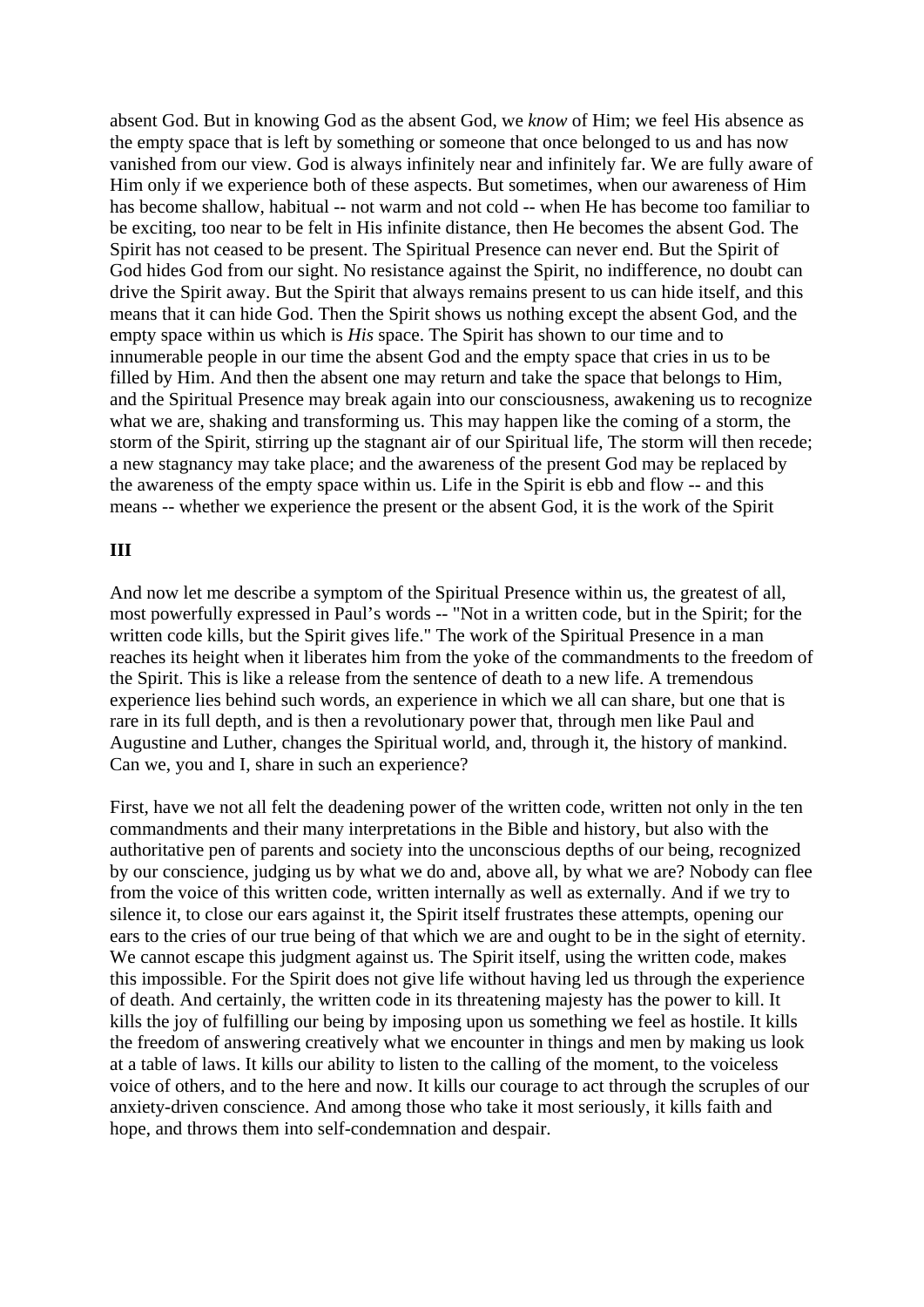There is no way out from the written code. The Spirit itself prevents us from becoming compromisers, half fulfilling, half defying the commandments. The Spirit itself calls us back when we try to escape into indifference, or lawlessness, or (most usually) average selfrighteousness. But when the Spirit calls us back, it does so not in order to *hold* us within the written code, but in order to give us life.

How can we describe the life that the Spirit gives us? I could use many words, well known to everybody, spoken by Paul himself, and after him by the great preachers and teachers of the church. I could say that the work of the Spirit, liberating us from the law, is freedom. Or I could say that its work is faith, or that its work is hope, and above all, that the Spirit creates love, the love in which all laws are confirmed and fulfilled and at the same time overcome. But if I used such words, the shadow of the absent God would appear and make you and me aware that we cannot speak like this today. If we did, freedom would be distorted into willfulness, faith into belief in the absurd, hope into unreal expectations, and love -- the word I would like most to use for the creation of the Spirit -- into sentimental feeling. The Spirit must give us new words, or revitalize old words to express true life. We must wait for them; we must pray for them; we cannot force them. But we know, in some moments of our lives, what life is. We know that it is great and holy, deep and abundant, ecstatic and sober, limited and distorted by time, fulfilled by eternity. And if the right words fail us in the absence of God, we may look without words at the image of him in whom the Spirit and the Life are manifest without limits.

### **Chapter 8: The Divine Name**

*You shall not take the name of the Lord your God in vain; for the Lord will not hold him guiltless who takes his name in vain.*  Exodus 20:7

There must be something extraordinary about the name if the second commandment tries to protect it as the other commandments try to protect life, honor, property. Of course, God need not protect Himself, but He does protect His name, and so seriously that He adds to, this single commandment a special threat. This is done because, within the name, that which bears the name is present. In ancient times, one believed that one held in one's power the being whose hidden name one knew. One believed that the savior-god conquered the demons by discovering the mystery of the power embodied in their names, just as we today try to find out the hidden names of the powers that disrupt our unconscious depths and drive us to mental disturbances. If we gain insight into their hidden striving, we break their power. Men have always tried to use the divine name in the same way, not in order to break its power, but to harness its power for their own uses. Calling on the name of God in prayer, for instance, can mean attempting to make God a tool for our purposes. A name is never an empty sound; it is a bearer of power; it gives Spiritual Presence to the unseen. This is the reason the divine name can be taken in vain, and why one may destroy oneself by taking it in vain. For the invocation of the holy does not leave us unaffected. If it does not heal us, it may disintegrate us. This is the seriousness of the use of the divine name. This is the danger of religion, and even of antireligion. For in both the name of God is used as well as misused.

Let us now consider the danger of the use of the word God, when it is both denied and affirmed, and of the sublime embarrassment that we feel when we say "God." We may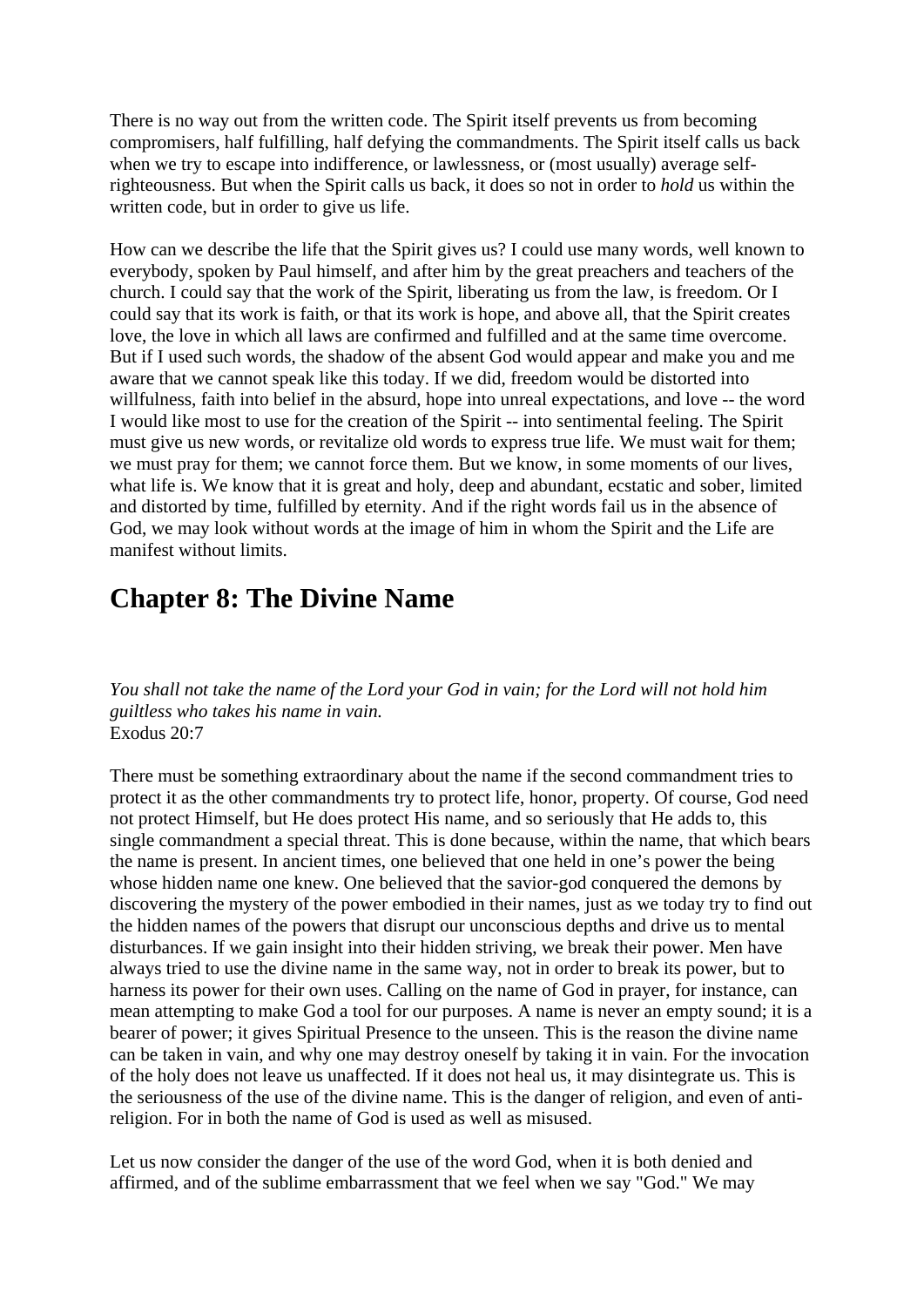distinguish three forms of such embarrassment: the embarrassment of tact, the embarrassment of doubt, and the embarrassment of awe.

#### **I**

Not long ago, an intellectual leader was reported as saying, "I hope for the day when everyone can speak again of God without embarrassment." These words, seriously meant, deserve thoughtful consideration, especially in view of the fact that the last fifteen years have brought to this country an immense increase in the willingness to use the name of God -- an unquestionable and astonishing revival, if not of religion, certainly of religious awareness. Do we hope that this will lead us to a state in which the name of God will be used without sublime embarrassment, without the restriction imposed by the fact that in the divine name there is more present than the name? Is an unembarrassed use of the divine name desirable? Is unembarrassed religion desirable? Certainly not! For the Presence of the divine in the name demands a shy and trembling heart.

Everyone at one time or another finds himself in a situation where he must decide whether he shall use or avoid the name of God, whether he shall talk with personal involvement about religious matters, either for or against them. Making such a decision is often difficult. We feel that we should remain silent in certain groups of people because it might be tactless to introduce the name of God, or even to talk about religion. But our attitude is not unambiguous. We believe we are being tactful, when actually we may be cowardly. And then sometimes we accuse ourselves of cowardice, although it is really tact that prevents us from speaking out. This happens not only to those who would speak out *for* God, but also to those who would speak out *against* God. Whether for or against Him, His name is on our lips and we are embarrassed because we feel that more is at stake than social tact. So we keep silent, uncertain as to whether we are right or wrong. The situation itself is uncertain.

Perhaps we might isolate ourselves or seem ridiculous by even mentioning the divine name, affirming or denying it. But there might also be another present for whom the mention of the divine name would produce a first experience of the Spiritual Presence and a decisive moment in his life. And again, perhaps there may be someone for whom a tactless allusion to God would evoke a definite sense of repulsion against religion. He may now think that religion *as such* is an abuse of the name of God. No one can look into the hearts of others even if he converses with them intimately. We must risk *now* to talk courageously and *now* to keep silent tactfully. But in no case should we be pushed into a direct affirmation or denial of God which lacks the tact that is born of awe. The sublime embarrassment about His real Presence in and through His name should never leave us.

Many persons have felt the pain of this embarrassment when they have had to teach their children the divine name, and others have felt it perhaps when they tried to protect their children against a divine name that they considered an expression of dangerous superstition. It seems natural to teach children about most objects in nature and history without embarrassment, and there are parents who think it is equally natural to teach them divine things. But I believe that many of us as parents in this situation feel a sublime embarrassment. We know as Jesus knew that children are more open to the divine Presence than adults. It may well be, however, that if we use the divine name easily, we may close this openness and leave our children insensitive to the depth and the mystery of what is present in the divine name. But if we try to withhold it from them, whether because we affirm or because we deny it, emptiness may take hold of their hearts, and they may accuse us later of having cut them off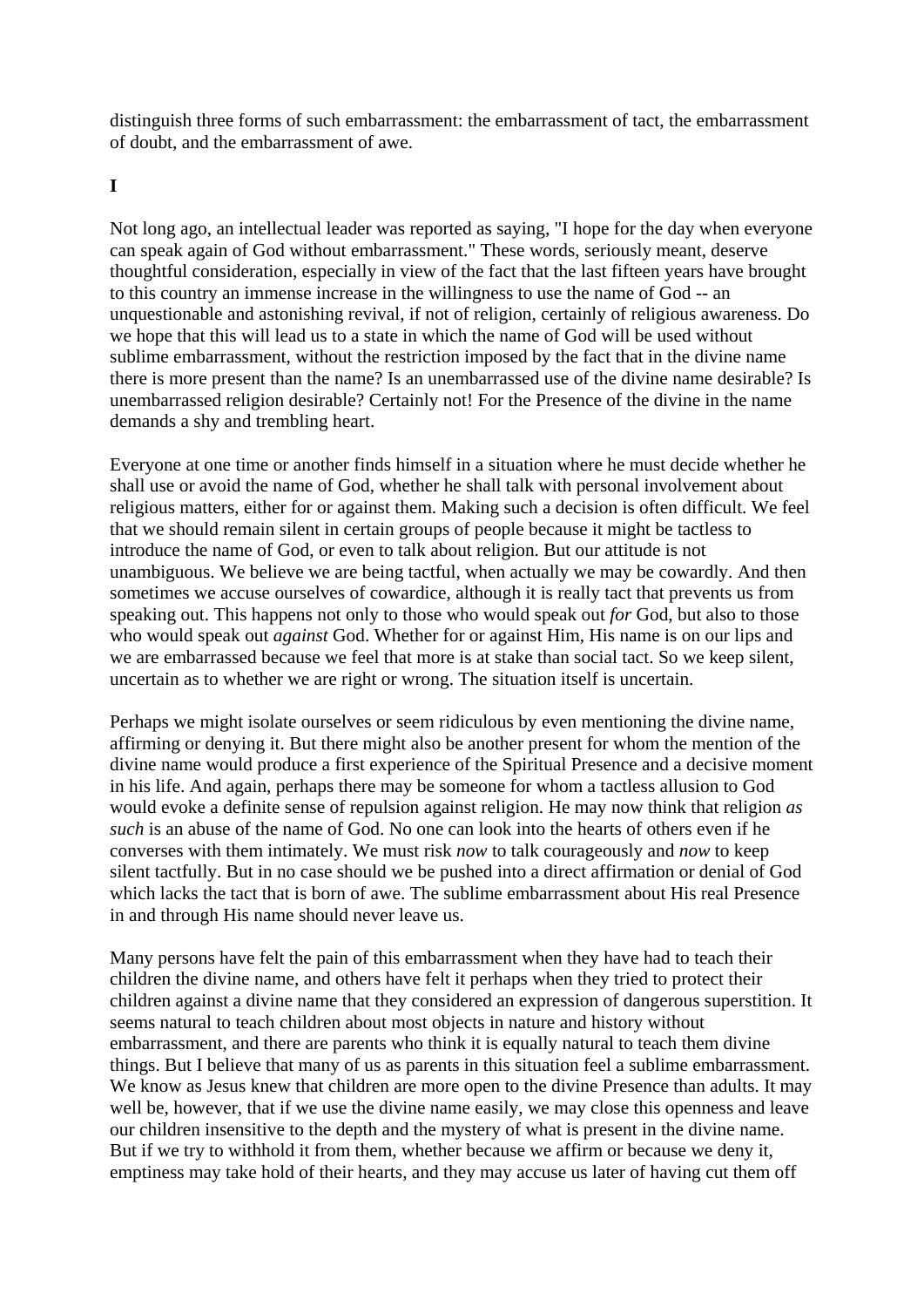from the most important thing in life. A Spirit-inspired tact is necessary in order to find the right way between these dangers. No technical skill or psychological knowledge can replace the sublimely embarrassed mind of parents or teachers, and especially of teachers of religion.

There is a form of misuse of the name of God that offends those who hear it with a sensitive ear, just because it did not worry those who misused it without sensitivity. I speak now of a public use of the name of God which has little to do with God, but much to do with human purpose -- good or bad. Those of us who are grasped by the mystery present in the name of God are often stung when this name is used in governmental and political speeches, in opening prayers for conferences and dinners, in secular and religious advertisements, and in international war propaganda. Often the frequent use of the name of God is praised, as this is an indication that we are a religious nation. And one boasts of this, comparing one's nation with others. Should this be condemned? It is hard *not* to do so, but neither is it easy. If the divine name is used publicly with full conviction, and therefore with embarrassment and Spiritual tact, it may be used without offense, although this is hardly ever so. It is usually taken in vain when used for purposes that are not to the glory of His name.

### **II**

There is another more basic cause for sublime embarrassment about using the divine name - the doubt about God Himself. Such doubt is universally human, and God would not be God if we could possess Him like any object of our familiar world, and verify His reality like any other reality under inquiry. Unless doubt is conquered, there is no faith. Faith must overcome something; it must leap over the ordinary processes that provide evidence, because its object lies above the whole realm where scientific verification is possible. Faith is the courage that conquers doubt, not by removing it, but by taking it as an element into itself. I am convinced that the element of doubt, conquered in faith, is never completely lacking in any serious affirmation of God. It is not always on the surface; but it always gnaws at the depth of our being. We may know people intimately who have a seemingly primitive unshaken faith, but it is not difficult to discover the underswell of doubt that in critical moments surges up to the surface. Religious leaders tell us both directly and indirectly of the struggle in their minds between faith and unfaith. From fanatics of faith we hear beneath their unquestioning affirmations of God the shrill sound of their repressed doubt. It is repressed, but not annihilated.

On the other hand, listening to the cynical denials of God that are an expression of the flight from a meaning of life, we hear the voice of a carefully covered despair, a despair that demonstrates not assurance but doubt about their negation. And in our encounter with those who assume scientific reasons to deny God, we find that they are certain of their denial only so long as they battle -- and rightly so -- against superstitious ideas of God. When, however, they ask the question of God Who is really God -- namely, the question of the meaning of life as a whole and their own life, including their scientific work, their self-assurance tumbles, for neither he who affirms nor he who denies God can be ultimately certain about his affirmation or his denial.

Doubt, and not certitude is our human situation, whether we affirm or deny God. And perhaps the difference between them is not so great as one usually thinks. They are probably very similar in their mixture of faith and doubt. Therefore, the denial of God, if serious, should not shake us. What should trouble everyone who takes life seriously is the existence of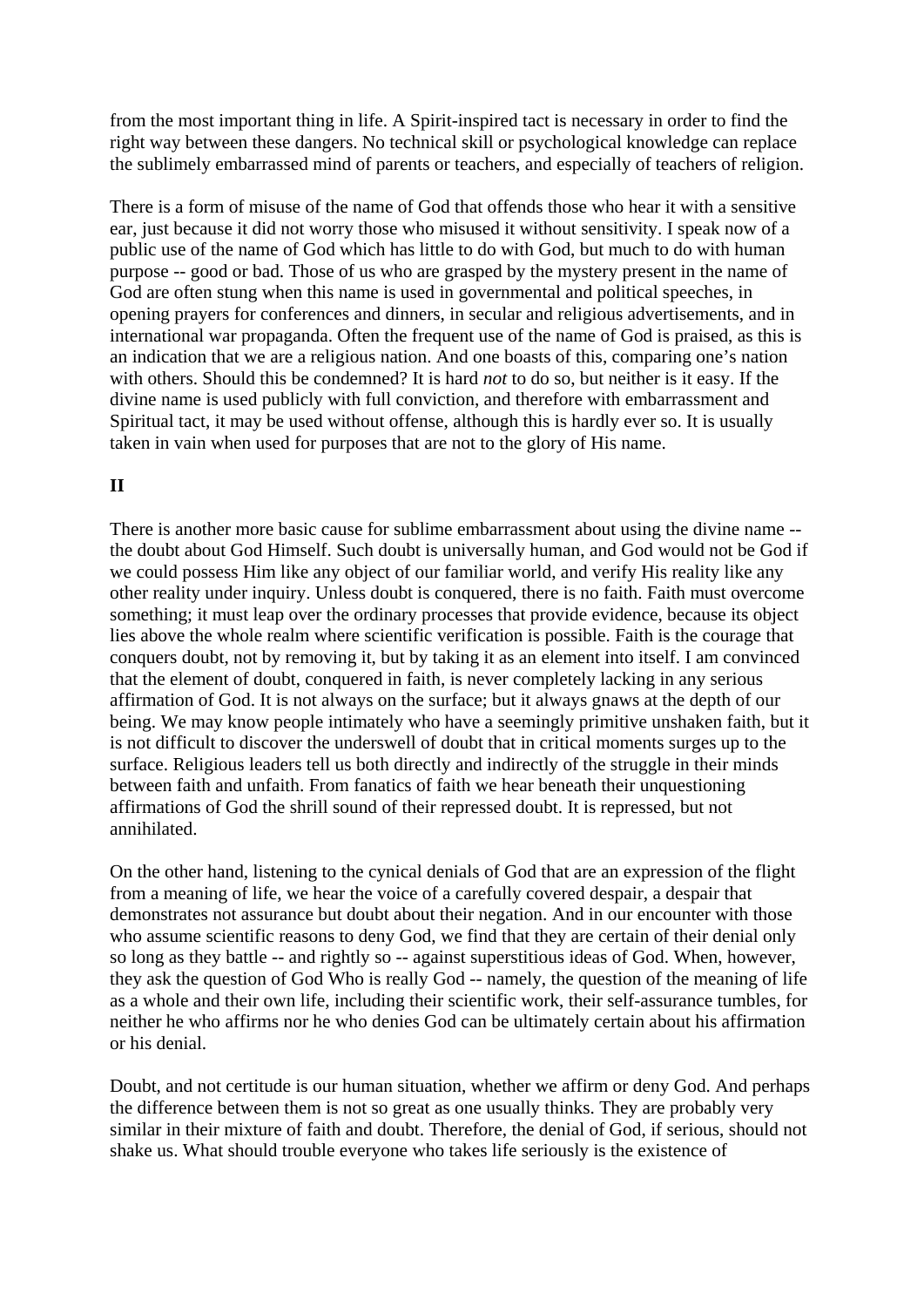indifference. For he who is indifferent, when hearing the name of God, and feels, at the same time, that the meaning of his life is being questioned, denies his true humanity.

It is doubt in the depth of faith that often produces sublime embarrassment. Such embarrassment can be an expression of conscious or unconscious honesty. Have we not felt how something in us sometimes makes us stop, perhaps only for one moment, when we want to say "God"? This moment of hesitation may express a deep feeling for God. It says something about the power of the divine name, and it says something about him who hesitates to use it. Sometimes we hesitate to use the word "God" even without words, when we are alone; we may hesitate to speak to God even privately and voicelessly, as in prayer. It may be that doubt prevents us from praying. And beyond this we may feel that the abyss between God and us makes the use of His name impossible for us; we do not dare to speak to Him, because we feel Him standing on the other side of the abyss from us. This can be a profound affirmation of Him. The silent embarrassment of using the divine name can protect us against violating the divine mystery.

#### **III**

We have considered the silence of tact and the silence of honesty concerning the divine name. But behind them both lies something more fundamental, the silence of awe, that seems to prohibit the speaking of God altogether. But is this the last word demanded by the divine mystery? Must we spread silence around what concerns us more than anything else -- the meaning of our existence? The answer is -- no! For God Himself has given mankind names for Himself in those moments when He has broken into our finitude and made Himself manifest. We can, and must use these names. For silence has power only if it is the other side of speaking, and in this way becomes itself a kind of speaking. This necessity is both our justification and our being judged, when we gather together in the name of God. We are an assembly where we speak about God. We are a church. The church is the place where the mystery of the holy should be experienced with awe and sacred embarrassment. But is this our experience? Are our prayers, communal or personal, a use or a misuse of the divine name? Do we feel the sublime embarrassment that so many people outside the churches feel? Are we gripped by awe when, as ministers, we point to the Divine Presence in the sacraments? Or, as theological interpreters of the holy, are we too sure that we can really explain Him to others? Is there enough sacred embarrassment in us when fluent Biblical quotations or quick, mechanized words of prayer pour from our mouths? Do we preserve the respectful distance from the Holy-Itself, when we claim to have the truth about Him, or to be at the place of His Presence or to be the administrators of His Power -- the proprietors of the Christ? How much embarrassment, how much awe is alive in Sunday devotional services all over the world?

And now let me ask the church and all its members, including you and myself, a bold question. Could it be that, in order to judge the misuse of His name within the church, God reveals Himself from time to time by creating silence about Himself? Could it be that sometimes He prevents the use of His name in order to protect His name, that He withholds from a generation what was natural to previous generations -- the use of the word God? Could it be that godlessness is not caused only by human resistance, but also by God's paradoxical action -- using men and the forces by which they are driven to judge the assemblies that gather in His name and take His name in vain? Is the secular silence about God that we experience everywhere today perhaps God's way of forcing His church back to a sacred embarrassment when speaking of Him? It may be bold to ask such questions. Certainly there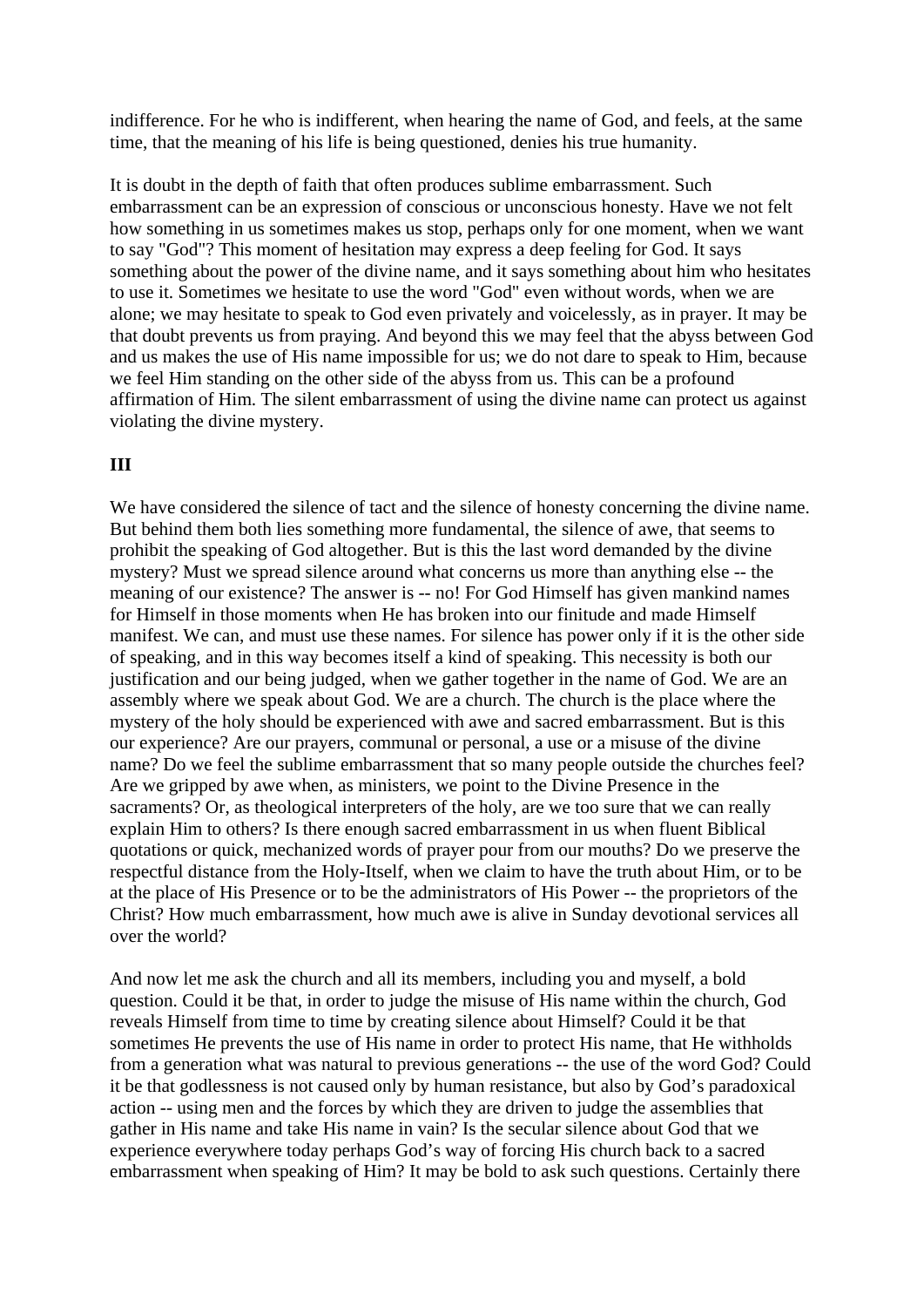can be no answer, because we do not know the character of the divine providence. But even without an answer, the question itself should warn all those inside the church to whom the use of His name comes too easily.

Let me close with a few words that are both personal and more than personal. While thinking about this sermon I tried to make it not only one about the divine name, but also about God Himself. Such an attempt stands under the judgment of the very commandment I tried to interpret, for it was a refined way of taking the name of God in vain. We can speak only of the names through which He has made Himself known to us. For He Himself "lives in unapproachable light, whom no man has ever seen nor can see."

## **Chapter 9: God's Pursuit of Man**

*Then all the disciples forsook him and fled.*  Matthew 26:56

### **I**

Listening one evening to Bach's "Passion according to St. Matthew," I was struck by the text and music of the line, "Then all the disciples forsook him and fled." It anticipates the words of Jesus on the Cross, "My God, my God, why hast thou forsaken me?" He who is forsaken by all men feels forsaken by God. And, indeed, all men left him, and those who were nearest him fled farthest from him. Ordinarily, we are not aware of this fact. We are used to imagining the crucifixion in terms of those beautiful pictures where, along with his mother and other women, at least one disciple is present. The reality was different. They all fled, and some women dared to watch from afar. Only an unimaginable loneliness remained during the hours His life and his work were broken.

How shall we think about these disciples? Our first reaction is probably the question -- how *could* they forsake him Whom they had called the Messiah, the Christ, the bringer of the new age, whom they had followed after leaving behind everything for his sake? But this time, when I heard the words and tones of the music, I admired the disciples! For it is *they* to whom we owe the words of our text. They did not hide their flight; they simply stated it in one short sentence, a statement that judges them for all time. The gospel stories contain many judgments against the disciples. We read that they misunderstood Jesus continuously, as did his mother and brothers, and that, day by day, their misunderstanding intensified his suffering. We read that some of the most important among them demanded a place of exceptional glory and power in the world to come. We read that Jesus reproached them because their zeal made them fanatical against those who did not follow Him. And we read that Jesus had to call Peter "Satan," because Peter tried to dissuade him from going to Jerusalem to his death, and that Peter denied his discipleship in the hour of trial. These reports are astonishing. They show what Jesus did to the disciples. He taught them to accept judgment, and not to present themselves in a favorable light. Without the acceptance of such judgment, they could not have been his disciples. And if the disciples had suppressed the truth about their own profound weakness, our gospels would not be what they are. The glory of the Christ and the misery of his followers would not be so clearly manifest. And yet even in the same records, man's desire to cover up his own ugliness makes itself felt. Later traditions in the gospels try to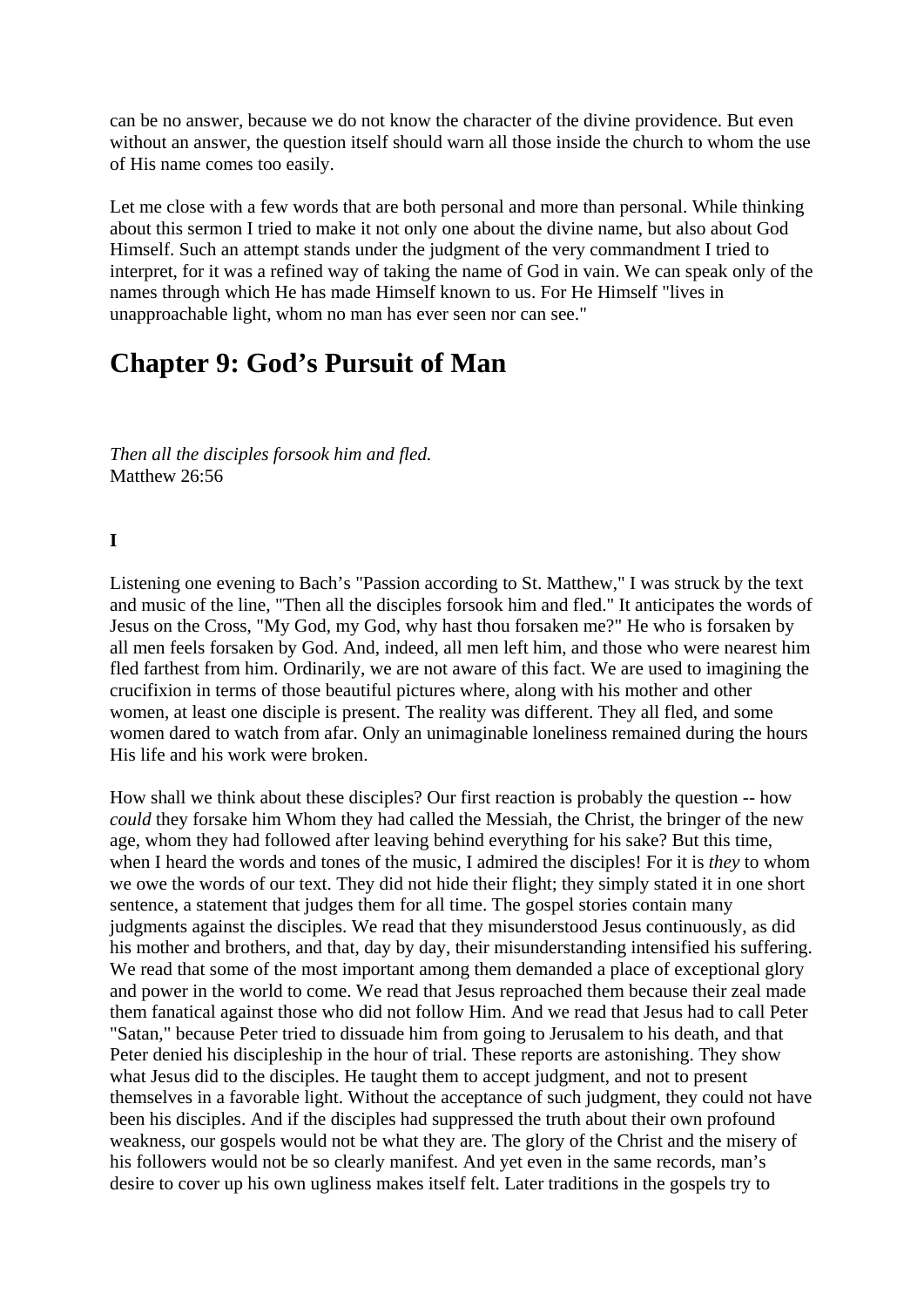smooth the hard and hurting edges of the original picture. Apparently, it was unbearable to established congregations that *all* the disciples fled, that none of them witnessed the crucifixion and the death of the master. They could not accept the fact that only far away in Galilee was their flight arrested by the appearance of him whom they deserted in his hour of agony and despair. So, it was stated that Jesus himself had told them to go to Galilee; their flight was not a real flight. And still later, it was said that they did not flee at all, but remained in Jerusalem. From earliest times, the church could not stand this judgment against itself, its past and its present. It has tried to conceal what the disciples openly admitted -- that we all forsook him and fled. But this is the truth about all men, including the followers of Jesus today.

## **II**

The flight from God begins in the moment we feel His presence. This feeling is at work in the dark, half-conscious regions of our being, unrecognized, but effective; in the restlessness of the child's asking and seeking; of the adolescent's doubts and despairs; of the adult's desires and struggles. God is present, but not as God; He is present as the unknown force in us that makes us restless.

But in some moments He appears *as* God. The unknown force in us that caused our restlessness becomes manifest as the God in Whose hands we are, Who is our ultimate threat and our ultimate refuge. In such moments it is as though we were arrested in our hidden flight. But it is not an arrest by brute force, but one that has the character of a question. And we remain free to continue our flight. This is what happened to the disciples: they were powerfully arrested when Jesus first called them, but they remained free to flee again. And they did when the moment of trial arrived. And so it is with the church and all its members. They are arrested in their hidden flight and brought into the conscious presence of God. But they remain free to flee again, not only as individual men, but also as bearers of the church, carrying the church itself on the road to Galilee, separating it as far away as possible from the point where the eternal breaks into the temporal. Man flees from God even in the church, the place where we are supposed to be arrested by the presence of God. Even there we are in flight from Him.

### **III**

If the ultimate cuts into the life of a man, he tries to take cover in the preliminary. He runs for a safe place, fleeing from the attack of that which strikes him with unconditional seriousness. And there are many places that look as safe to us as Galilee looked to the fleeing disciples.

Perhaps the most effective refuge in our time from the threatening presence of God is the work we are doing. This was not always so. The attitude of ancient man towards work is well summed up in the curse God pronounced over Adam -- "In the sweat of your face you shall eat bread," and in the words of the 90th Psalm concerning the short years of our life -- "yet their span is but toil and trouble." Later, physical labor with its toil and its drudgery was left to the slaves and serfs or uneducated classes. And it was distinguished from creative work that was based on leisure time, and hence, the privilege of the few. Medieval Christianity considered work a discipline, especially in the monastic life. But in our period of our history, work has become the dominating destiny of all men, if not in reality, at least by demand. It is everything -- discipline, production, creation. The difference between labor and work is gone. The fact that it stands under a curse in the Biblical view is forgotten. It has become a religion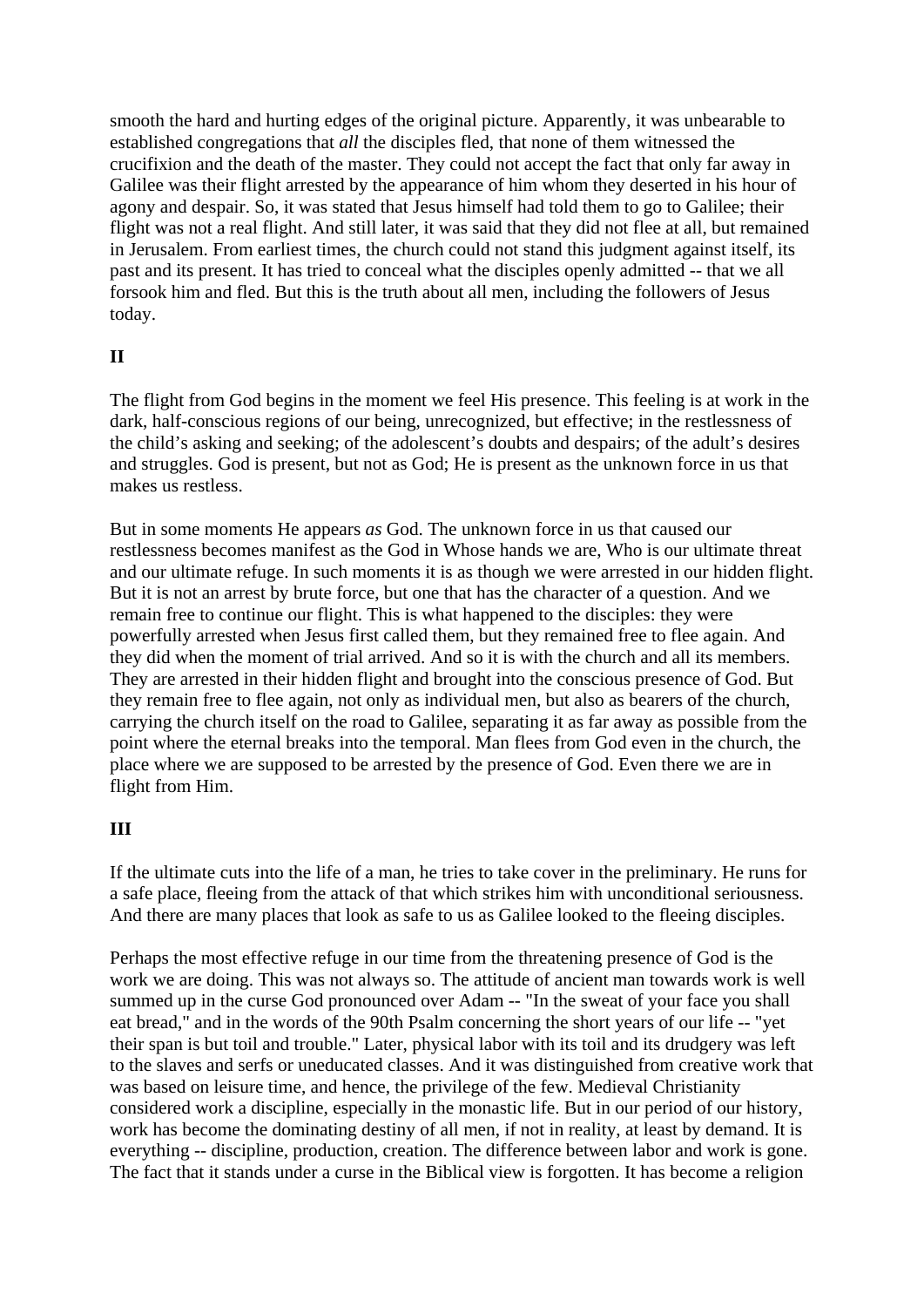itself, the religion of modern industrial society. And it has all of us in its grip. Even if we were able to escape the punishment of starvation for not working, something within us would not permit an escape from the bondage to work. For most of us it is both a necessity and a compulsion. And as such, it has become the favored way of the flight from God.

And nothing seems to be safer than this way. From it we get the satisfaction of having fulfilled our duty. We are praised by others and by ourselves for "work well done!" We provide support for our family or care for its members. We overcome daily the dangers of leisure, boredom and disorder. We acquire a good conscience out of it and, as a cynical philosopher said, at the end of it, a good sleep. And if we do the kind of work that is called creative, an even higher satisfaction results -- the joy of bringing something new into being. Should somebody protest that this is not his way of fleeing from God, we might ask him: Have you not sometimes drawn a balance sheet of your whole being, and upon honestly discovering many points on the negative side, then not balanced the sheet by your *work* on the other? The Pharisee of today would boast before God not so much of his obedience to the law and of his religious exercises as of his hard work and his disciplined, successful life. And he would also find sinners with whom he could compare himself favorably.

#### **IV**

There is another way to flee from God -- the way that promises to lead us into the abundance of life, a promise that is kept to a certain extent. It is not necessarily the way of the prodigal son in the parable of Jesus. It can be the acceptance of the fullness of life, opened to us by a searching mind and the driving power of love towards the greatness and beauty of creation. Such longing for life does not need to close our eyes to the tragedy within greatness, to the darkness within light, to the pain within pleasure, to the ugliness within beauty. More men and women should dare to experience the abundance of life. But this also can be a way of fleeing from God, like labor and work. In the ecstasy of living, the limits of the abundance of life are forgotten. I do not speak of the shallow methods of having a good time, of the desire for fun and entertainment. This is, in most cases, the other side of the flight from God under the cover of labor and work, called recreation; it is justified by everybody as a means for working more effectively. But I speak of the ecstasy of living that includes participation in the highest and the lowest of life in one and the same experience. This demands courage and passion, but it also can be a flight from God. And whoever lives in this way should not be judged morally, but should be made aware of his restlessness, and his fear of encountering God. The man who is under the bondage of work should not boast of being superior to him. Hut neither should *he* boast to those who are in the bondage of work.

#### **V**

There are many in our time who have experienced the limits of both ways, for whom successful work has become as meaningless as plunging into the abundance of life. I am speaking of the skeptics and cynics, of those in anxiety and despair, of those who for a moment in their lives have been stopped in their flight from God and then continued it - though in a new form, in the form of consciously questioning or denying Him. Their attitude is intensely described and analyzed in our period by literature and the arts. And somehow they are justified. If they are serious skeptics, their seriousness, and the suffering following it, justifies them. If they are in despair, the hell of their serious despair makes them symbols through which we can better understand our own situation.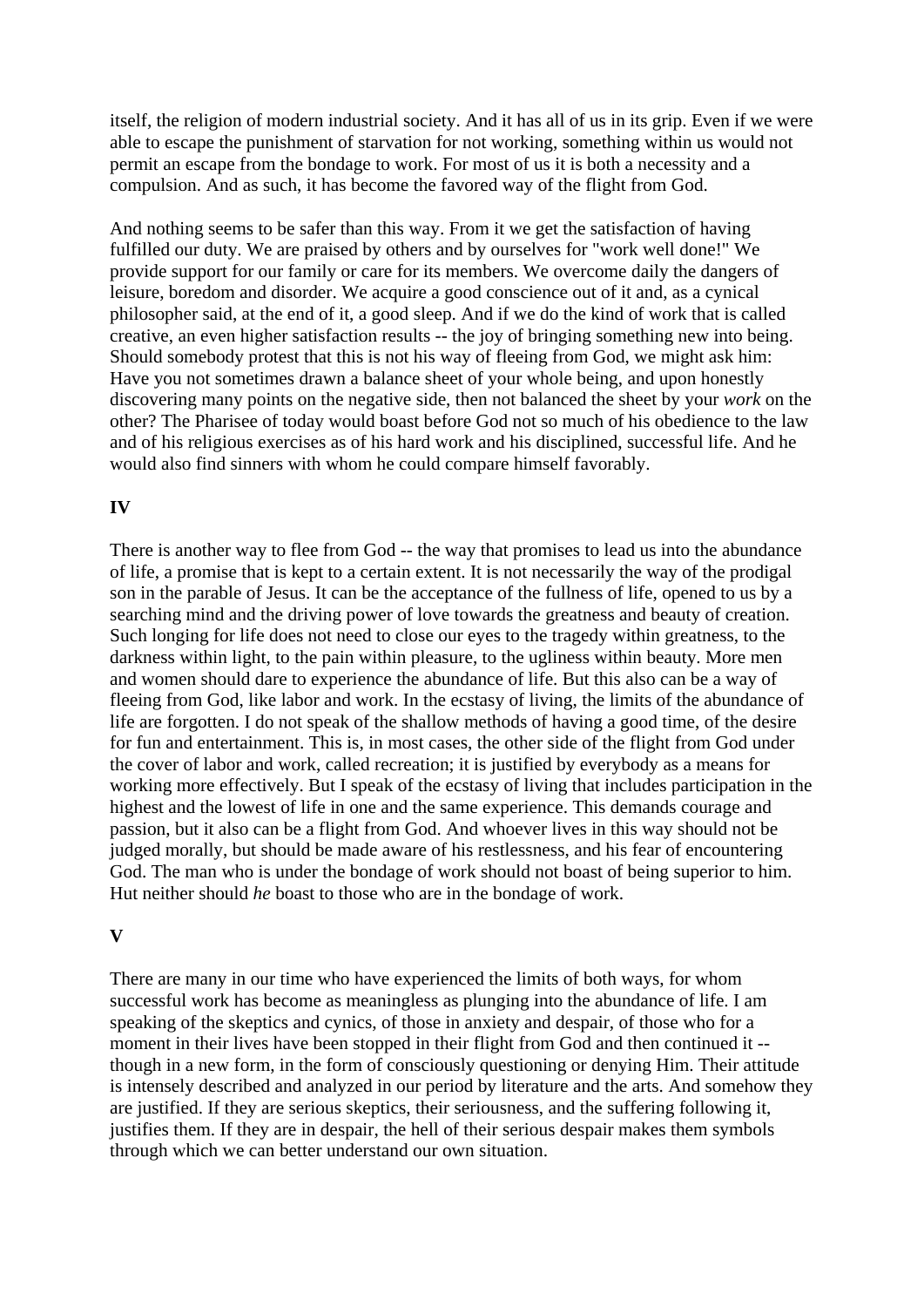But they are also in flight from God. God has struck them; but they do not recognize Him. Their need to deny Him in thought and attitude shows that they have been arrested in their flight for a moment. If they were satisfied with the success of work or with the abundance of life, they would not have become "accusers of being." They accuse being, because they flee from the power that gives being to every being.

## **VI**

This cannot be said of the last group of those who are in flight from God. They do not flee away from the Cross as did the disciples. They flee towards it. They watch it and witness to it; they are edified by it. They are better than the disciples! But are they really? If the Cross becomes a tenet of our religious heritage, of parental and denominational tradition, does it remain the Cross of Christ, the decisive point where the eternal cuts into the temporal? But perhaps it is not paternal tradition that keeps us near the Cross. Perhaps it is a sudden emotional experience, a conversion under the impact of a powerful preacher or evangelist that has brought us, for the first time, face to face with the Cross! Even then, in the height of our emotion, we should ask ourselves -- is not our bow to the Cross the safest form of our flight from the Cross?

### **VII**

But whatever the way of our flight from God, we can be arrested. And if this happens, something cuts into the regular processes of our life. It is a difficult but also great experience! One may be thrown out of work and think now that the meaning of life is gone. One may feel suddenly the emptiness of what seemed to be an abundant life. One may become aware that one's cynicism is not serious despair but hidden arrogance. One may see in the midst of a devotional act that one has exchanged God for one's religious feelings. All this is as painful as being wounded by a knife. But it is also great, because it opens up in us a new dimension of life. God has arrested us and something new takes hold of us.

This new reality that appears in us does not remove the old realities, but transforms them by giving them a new dimension. We still work; and work remains hard and full of anxiety and, as before, takes the largest part of our day! But it does not give us the meaning of our life. The strength or the opportunity to work may be taken from us, but not the meaning of our life. We realize that work cannot provide it and that work cannot take it from us. For the meaning of work itself has become something else. In working, we help to make real the infinite possibilities that lie hidden in life. We cooperate with life's self-creating powers, in the smallest or the greatest form of work. Through us, as workers, something of the inexhaustible depth of life becomes manifest. This is what one may feel, at least in some moments, if one is arrested by God. Work points beyond itself. And because it does so, it becomes blessed, and we become blessed through it. For blessedness means fulfillment in the ultimate dimension of our being.

And if someone is arrested by experiencing the profound emptiness of the abundant life, the abundance itself is not taken from him; it may still give great moments of ecstasy and joy. But it does not give him the meaning of his life. The external opportunities or the inner readiness to experience the ecstasies of life may vanish, but not the meaning of his life. He realizes that abundance cannot give it, and that want cannot take it away. For the abundance of life becomes something new for him who is arrested by God. It becomes a manifestation of the creative love that reunites what it separates, that gives and takes, that elevates us above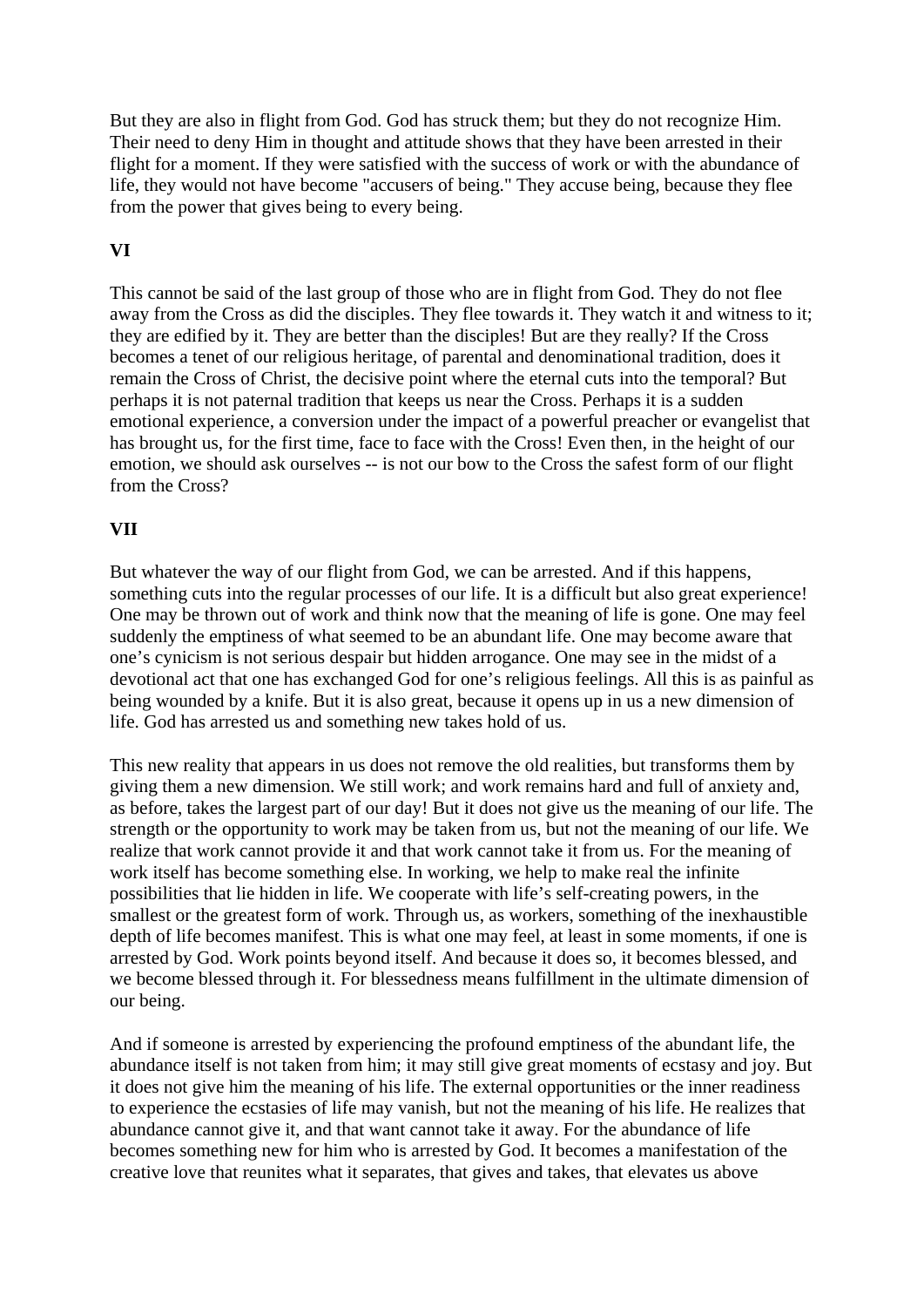ourselves and shows us that we are finite and must receive everything, that makes us love life and penetrate everything that is to its eternal ground.

And if someone is arrested by God and made aware of the lack of seriousness of his doubt and his despair, the doubt is not taken away from him, and the despair does not cease to be a threat. But his doubt does not have to lead to despair. It does not have to deprive him of the meaning of his life. Doubt cannot give it to him, as he secretly believed in his cynical arrogance; and doubt cannot take it from him, as he felt in his despair. For doubt becomes something else for him who is arrested by God. It becomes a means of penetrating the depth of his being and into the depth of all being. Doubt ceases to be intellectual play or a method, of research. It becomes a courageous undercutting of all the untested assumptions on which our lives are built. They break down one after the other, and we come deeper and nearer to the ground of our life. And then it happens that those who live in serious doubt about themselves and their world discover that dimension that leads to the ultimate by which they had been arrested. And they realize that hidden in the seriousness of their doubt was the truth.

And if someone is arrested by God and made aware of the ambiguous character of his religious life, religion is not taken away from him. But now he realizes that even this cannot give him the meaning of his life. He does not have to lose the meaning of his life if he loses his religion. Whoever is arrested by God stands beyond religion and non-religion. And if he holds fast to his religion, it becomes something else to him. It becomes a channel, not a law, another way in which the presence of the ultimate has arrested him, not the only way. Since he has reached freedom *from* religion, he also has reached freedom *for* religion. He is blessed in it and he is blessed outside of it. He has been opened to the ultimate dimension of being.

Therefore, don't flee! Let yourself be arrested and be blessed.

# **Chapter 10: Salvation**

*Save us from the evil one.*  Matthew 6*:*-13b

The last petition in the Lord's Prayer is known to all of us in the form: "Deliver us from evil." This form is not wrong, but it does not reach the depth of the original words which say: "Save us from the evil one," Let us meditate about them and, above all, about the one word "save."

Christianity has rightly been called a religion of salvation, and the "Christ" is another word for Him who brings salvation: the "Saviour." Salvation, saving, and Saviour are words used many times in both the Old and the New Testament, innumerable times in the church, in the works of the great theologians, in the hymns of the Christian poets, in liturgies and sermons, in solemn statements of the faith of the church, in catechisms and, most important, in personal prayers. They permeate Christian thought and life as do few other words. How, then, is it possible to speak about them in the short space of a sermon?

Perhaps it is impossible! But even so, let me say with great seriousness that it is necessary, for the words which are most used in religion are also those whose genuine meaning is almost completely lost and whose impact on the human mind is nearly negligible. Such words must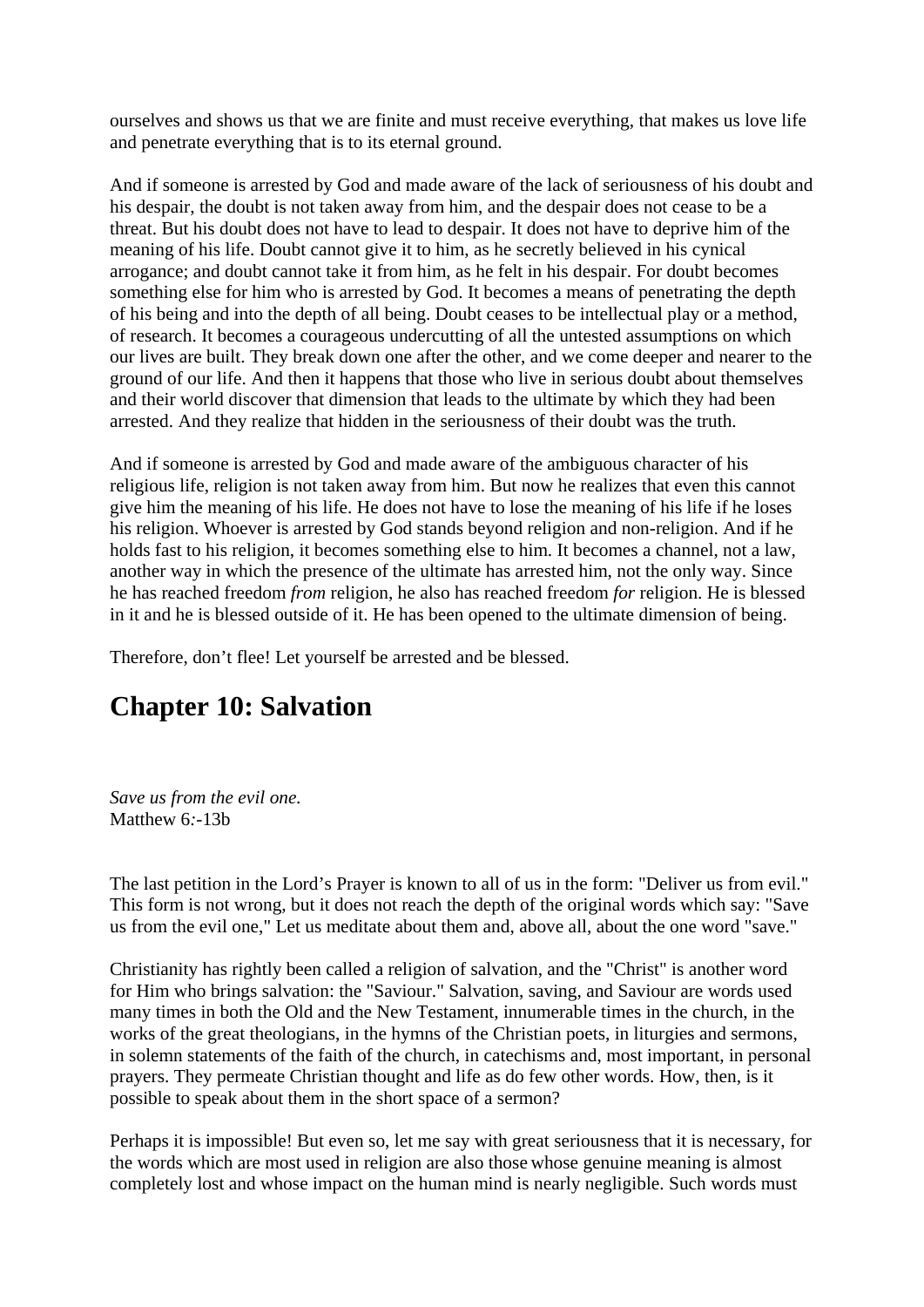be reborn, if possible; and thrown away if this is not possible, even if they are protected by a long tradition. But there is only one way to re-establish their original meaning and power, namely, to ask ourselves what these words mean for our lives; to ask whether or not they are able to communicate something infinitely important to us. This is true of all important terms of our religious language: God and the Christ, the Spirit and the church, sin and forgiveness, faith, love, and hope, Eternal Life, and the Kingdom of God. About each of them we must ask whether it is able to strike us in the depth of our being. If a word has lost this power for most of those in our time who are seriously concerned about things of ultimate significance, it should *not* be used again, or at least not as long as it is not reborn in its original power.

Perhaps it is still possible for the words salvation, saving, and Saviour to be saved themselves. They are profound in their original meaning, but this has been covered by the dust of the centuries and emaciated by mechanical repetition. So let us try what may be impossible, and make "salvation" the object of our thoughts in this hour.

The two translations of the seventh petition of the Lord's Prayer use two different images of what salvation is: "saving" and "delivering." The word salvation is derived from the Latin word *salvus,* which means heal and whole. The Saviour makes "heal and whole" what is sick and disrupted. In Greece, the healing god, Asclepius, was called the saviour. Jesus calls himself the physician who has come to the sick and not to the healthy.

But saving also means delivering, liberating, setting free. This is another image: we are in bondage. It is the evil one -- the symbol of the distorting and destroying powers in the world - - that keeps us in servitude. The saviour, then, is the conqueror of the evil one and of his powers. No one has used this image more impressively than Paul in his great song of triumph in the eighth chapter of Romans, when he says that none of the demonic powers which govern this world can separate us from the love of God.

Saving is healing from sickness and saving is delivering from servitude; and the two are the same. Let me give you an example of their unity. We consider the neurotic or psychotic person who cannot face life as sick. But if we describe his disease, we find that he is under the power of compulsions from which he cannot extricate himself. He is, as the New Testament expresses it, demonically possessed. In him, disease and servitude are the same; and we ask whether, in some degree, this is not true of all of us. In which sense, we ask, do we need healing? in which sense liberation? What should salvation mean to us?

It is certainly not, what popular imagination has made of it, escaping from hell and being received in heaven, in what is badly called "the life hereafter." The New Testament speaks of eternal life, and eternal life is not continuation of life after death. Eternal life is beyond past, present, and future: we come from it, we live in its presence, we return to it. It is never absent -- it is the divine life in which we are rooted and in which we are destined to participate in freedom -- for God alone has eternity. Man should not boast of having an immortal soul as his possession for, as the letter to Timothy says: God "alone has immortality." We are mortal like every creature, mortal with our whole being -- body and soul -- but we are also kept in the eternal life *before* we lived on earth, *while* we are living in time, and *after* our time has come to an end.

If it is our destiny to participate in freedom in the divine life here and now, in and above time, we can say that the "evil one" is he from whom we pray to be delivered: It is the enslaving power which prevents us from fulfilling our human destiny; it is the wall that separates us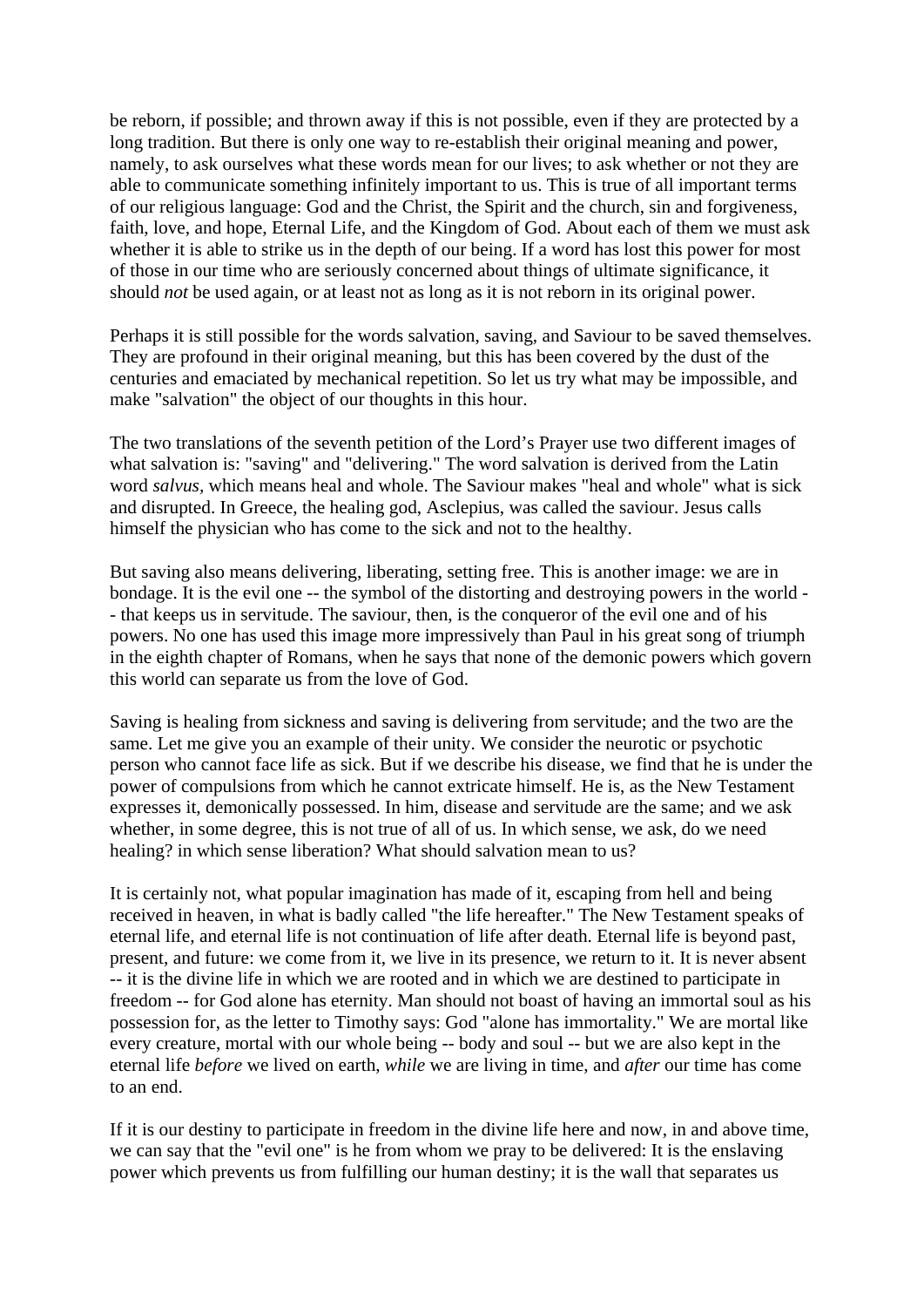from the eternal life to which we belong; and it is the sickness of our being and that of our world caused by this separation. Salvation happens whenever the enslaving power is conquered, whenever the wall is broken through, whenever the sickness is healed. He who can do this is called the saviour. Nobody except God can do this. Those who are in chains cannot liberate themselves, and those who are sick cannot heal themselves. All liberating, all healing power comes from the other side of the wall which separates us from eternal life. Whenever it appears, it is a manifestation of eternal, divine life in our temporal and mortal existence. All liberators, all healers are sent by God; they liberate and heal through the power of the eternal given to them.

Who are these healers? Where are these saviours? The first answer is: They are *here;* they are *you.* Each of you has liberating and healing power over someone to whom you are a priest. We all are called to be priests to each other; and if priests, also physicians. And if physicians, also counselors. And if counselors, also liberators. There are innumerable degrees and kinds of saving grace. There are many people whom the evil one has enslaved so mightily that the saving power which may work through them has almost disappeared. On the other hand, there are the great saviour figures in whom large parts of mankind have experienced a lasting power of liberating and healing from generation to generation. Most of us are in between. And there is the one saviour in whom Christianity sees the saving grace without limits, the decisive victory over the demonic powers, the tearing down of the wall of guilt which separates us from the eternal, the healer who brings to light a new reality in man and his world. But if we call him the saviour we must remember that *God* is the saviour *through* him and that there are a host of liberators and healers, including ourselves, through whom the divine salvation works in all mankind. God does not leave the world at any place, in any time, without saviours - without healing power.

But now I must repeat a question asked before. What does all this mean for our own lives? When and where do we, ourselves, experience such saving power? When and where are we liberated, healed?

It is one of the most memorable facts in the Biblical stories about Jesus that a large part of them are healing stories. There are three types: those in which people sick of body are directly healed; those in which people sick of body are forgiven and healed; and those in which people sick of mind are delivered from what was called demonic possession. It is regrettable that most preaching emphasizes the miraculous character of these stories, often using a poor, superstitious notion of miracles instead of showing the profound insight they betray into disease, health, and healing -- the inseparable unity of body and mind. They are stories of salvation, performed by Him who was called the Saviour. In them, it is visible that saving is healing. If the church had shown more understanding of this part of its message, the regrettable split between religion and medicine might never have happened. In both, the power of saving is at work. If we look at the miracles of medical and mental healing today, we must say that here the wall between eternal and perishable life is pierced at *one* point; that liberation from the evil one has happened in *one* dimension of our life; that a physician or mental helper becomes a saviour for someone. He functions, as every saviour does, as an instrument of the healing power given to nature as well as to man by the divine presence in time and space.

But there are also limits to this kind of healing and liberating. The people healed by Jesus became sick again and died. Those who were liberated from demonic compulsion might, as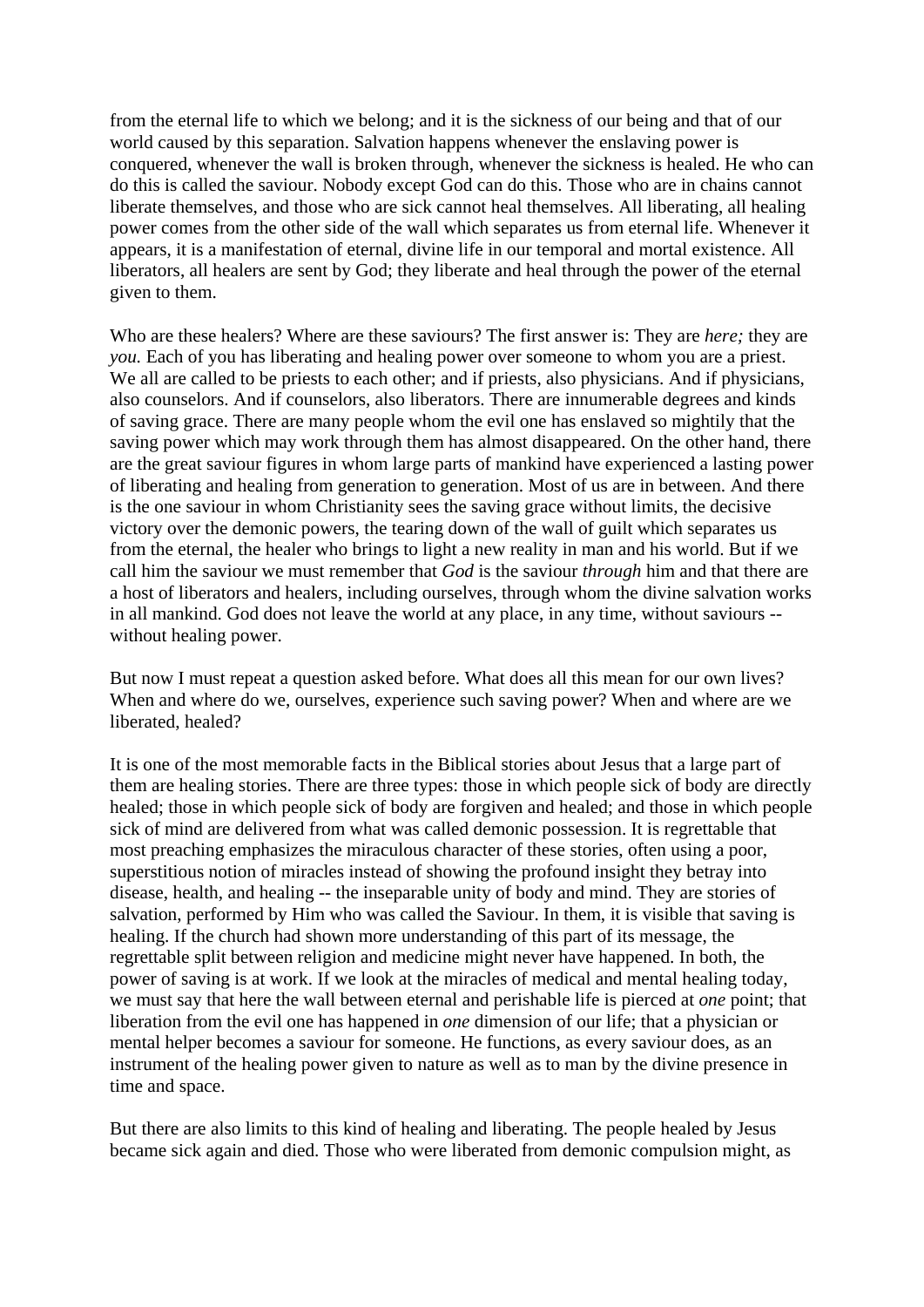Jesus himself warned, relapse into more serious states of mental disease. It was a breakthrough of eternal life in one moment of time, as all our medical healing is.

Also, there is a second limit to the healing of body and mind: The attitude of him who is to be healed may prevent healing. Without the desire for delivery from the evil one there is no liberation; without longing for the healing power, no healing! The wall which separates us from eternal life is broken through only when we desire it, and even then only when we trust in the bearers of healing power. Trust in saviours does not mean what is called today faithhealing, which is at best psychic sanctification of oneself or someone else. But it means openness to liberation from evil, whenever we encounter the possibility of such liberation.

This openness is not always present. We may prefer disease to health, enslavement to liberty. There are many reasons for the desire not to be healed, not to be liberated. He who is weak can exercise a power over his environment, over his family and friends, which can destroy trust and love but which gives satisfaction to him who exercises this power through weakness. Many amongst us should ask ourselves whether it is not this that we unconsciously do toward husband or wife; toward children or parents; toward friends or groups. There are others who do not want liberation because it forces them to encounter reality as it is and to take upon themselves man's heaviest burden: that of making responsible decisions. This is especially true of those who are in bondage to mental disturbances. Certainly they suffer, as do those with bodily diseases, but the compensation of gaining power or escaping responsibility appears more important to them than the suffering. They cut themselves off from the saving power in reality. For them, this saving power would first of all mean opening themselves up to the desire for salvation of body or mind. But even Jesus could not do it with many - perhaps most -- of His listeners. One could perhaps say that the first work of every healer and liberator is to break through the love of disease and enslavement in those whom He wants to save.

Now let us look at quite a different form of enslavement and liberation brought about by our finitude in this world. In contrast to much of what has been said and much of what I myself have said against technology, I want to speak *for* the saving power of the technical control of nature. This is a bold statement to make in a period when such control has reached a peak and, at the same time, its injurious and destructive aspects have become more manifest than ever. Every technical invention elevates man above his animal stage, liberating him from much drudgery, conquering the narrow limits of his movements in time and space, saving him from innumerable smaller and greater evils to which he is subject as a part of nature, for instance, unnecessary pain and unnecessary death. These technical innovations have a saving power, as countless people have learned who have been broken in body and mind by being suddenly deprived of them. We know the destructive possibilities in technology; we know that it can annihilate all life on earth and bring history to an end. We also know that it can keep man's spirit away from salvation in a deeper and more lasting sense. We know that it can transform man himself into a thing and a tool. Nevertheless, in the great feats of technical control we have a break-through of the eternal into the temporal; they cannot be ignored when we speak of saving power and salvation.

In the ancient world, great political leaders were called saviours. They liberated nations and groups within them from misery, enslavement, and war. This is another kind of healing, reminiscent of the words of the last book of the Bible, which says in poetic language that "the leaves of the tree of life are for the healing of the nations." How can nations be healed? One may say: They can be liberated from external conquerors or internal oppressors. But can they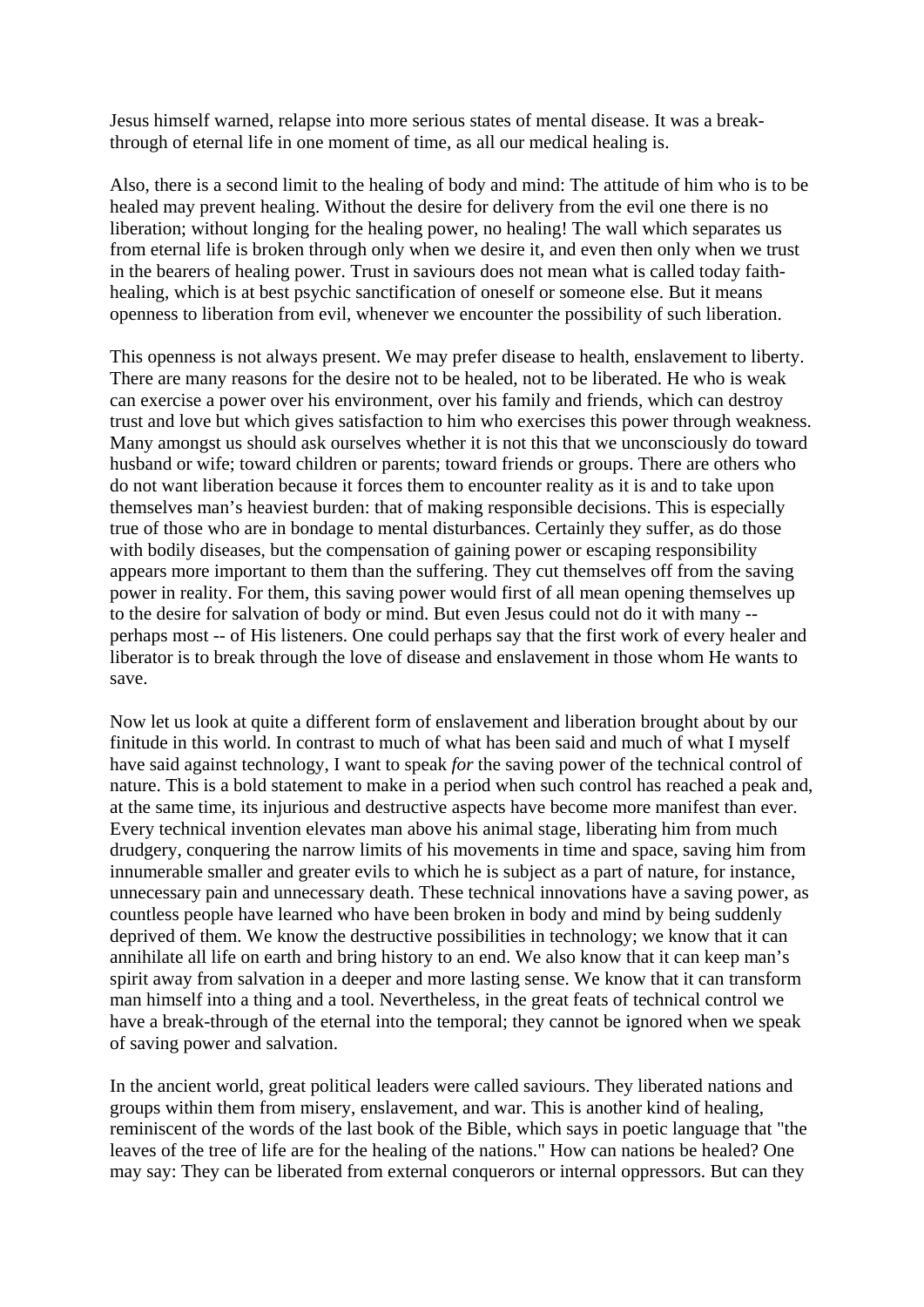be healed? Can they be saved? The prophets give the answer: Nations are saved if there is a small minority, a group of people, who represent what the nation is called to be. They may be defeated, but their spirit will be a power of resistance against the evil spirits who are detrimental to the nation. The question of saving power in the nation is the question of whether there is a minority, even a small one, which is willing to resist the anxiety produced by propaganda, the conformity enforced by threat, the hatred stimulated by ignorance. The future of this country and its spiritual values is not dependent as much on atomic defense as on the influence such groups will have on the spirit in which the nation will think and act.

And this is true of mankind as a whole. Its future will be dependent on a saving group, embodied in one nation or crossing through all nations. There is saving power in mankind, but there is also the hidden will to self-destruction. It depends on every one of us which side will prevail. There is no divine promise that humanity will survive this or the next year. But it may depend on the saving power effective in you or me, whether it will survive. (It may depend on the amount of healing and liberating grace which works through any of us with respect to social justice, racial equality, and political wisdom.) Unless many of us say to ourselves: Though the saving power working in me, mankind may be saved or lost -- it will be lost.

But in order to be the bearers of saving power, we must be saved ourselves; the wall separating us from eternal life must be broken through. And here is one thing which strengthens the wall and keeps us sick and enslaved. It is our estrangement and guilt which are the impediments which keep us from reaching eternal life here and now. The judgment against us which we confirm in our conscience is the sickness unto death, the despair of life, from which we must be healed in order to say *yes* to life. Healed life is new life, delivered from the bondage of the evil one. Here the last two petitions of the Lord's Prayer become one petition: forgive our trespasses, and deliver us from the evil one -- this is one and the same thing. And if we call Jesus, the Christ, our saviour, then we mean that in him we see the power which heals us by accepting us and which liberates us by showing us in his being a new being -- a being in which there is reconciliation with ourselves, with our world, and with the divine Ground of our world and ourselves.

And now the last question: Who shall be saved, liberated, healed? The fourth gospel says: The world! The reunion with the eternal from which we come, from which we are separated, to which we shall return, is promised to everything that is. We are saved not as individuals, but in unity with all others and with the universe. Our own liberation does not leave the enslaved ones alone, our own healing is a part of the great healing of the world. Therefore, two other petitions of the Lord's Prayer also ask the same: Save us from the evil one, and Thy Kingdom come! This Kingdom is His creation, liberated and healed. This is what we hope for when we look from time to eternity. Deliver us -- heal us -- that is the cry of everything that is; of each of us in unity with all mankind and in unity with the whole universe. The divine answer is: I shall return to me what is separated from me because it belongs to me. I am liberating you today as I did before and will do in the future. Today, when you hear these words, "I am liberating you, I am healing you," do not resist!

# **Chapter 11: The Eternal Now**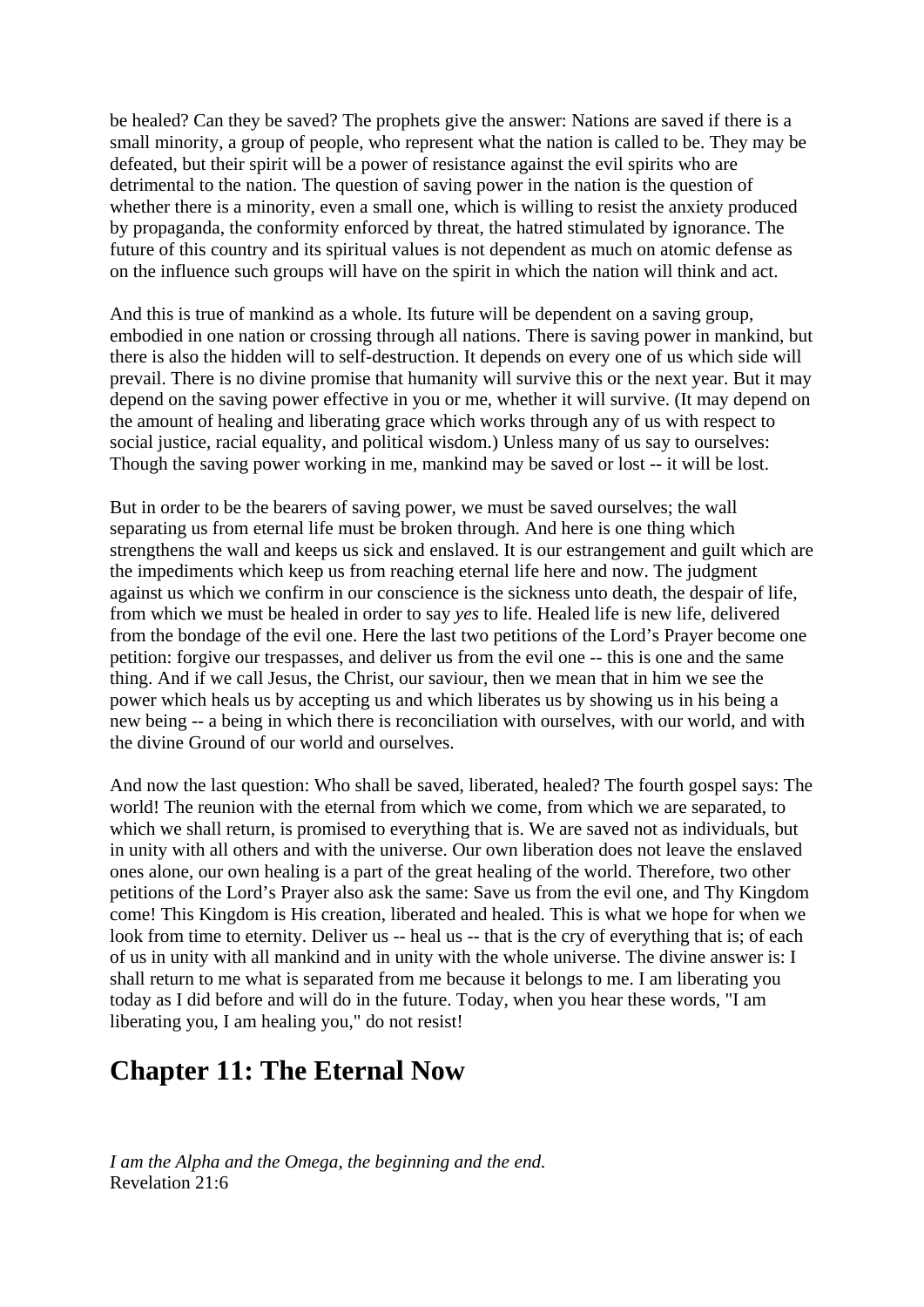It is our destiny and the destiny of everything in our world that we must come to an end. Every end that we experience in nature and mankind speaks to us with a loud voice: you also will come to an end! It may reveal itself in the farewell to a place where we have lived for a long time, the separation from the fellowship of intimate associates, the death of someone near to us. Or it may become apparent to us in the failure of a work that gave meaning to us, the end of a whole period of life, the approach of old age, or even in the melancholy side of nature visible in autumn. All this tells us: you will also come to an end.

Whenever we are shaken by this voice reminding us of our end, we ask anxiously -- what does it mean that we have a beginning and an end, that we come from the darkness of the "not yet" and rush ahead towards the darkness of the "no more"? When Augustine asked this question, he began his attempt to answer it with a prayer. And it is right to do so, because praying means elevating oneself to the eternal. In fact, there is no other way of judging time than to see it in the light of the eternal. In order to judge something, one must be partly within it, partly out of it. If we were totally within time, we would not be able to elevate ourselves in prayer, meditation and thought, to the eternal. We would be children of time like all other creatures and could not ask the question of the meaning of time. But as men we are aware of the eternal to which we belong and from which we are estranged by the bondage of time.

### **I**

We speak of time in three ways or modes -- the past, present and future. Every child is aware of them, but no wise man has ever penetrated their mystery. We become aware of them when we hear a voice telling us: you also will come to an end. It is the future that awakens us to the mystery of time. Time runs from the beginning to the end, but our awareness of time goes in the opposite direction. It starts with the anxious anticipation of the end. In the light of the future we see the past and present. So let us first consider our going into the future and towards the end that is the last point that we can anticipate in our future.

The image of the future produces contrasting feelings in man. The expectation of the future gives one a feeling of joy. It is a great thing to have a future in which one can actualize one's possibilities, in which one can experience the abundance of life, in which one can create something new -- be it new work, a new living being, a new way of life, or the regeneration of one's own being. Courageously one goes ahead towards the new, especially in the earlier part of one's life. But this feeling struggles with other ones: the anxiety about what is hidden in the future, the ambiguity of everything it will bring us, the shortness of its duration that decreases with every year of our life and becomes shorter the nearer we come to the unavoidable end. And finally the end itself, with its impenetrable darkness and the threat that one's whole existence in time will be judged as a failure.

How do men, how do *you,* react to this image of the future with its hope and threat and inescapable end? Probably most of us react by looking at the immediate future, anticipating it, working for it, hoping for it, being anxious about it, while cutting off from our awareness the future which is farther away, and above all, by cutting off from our consciousness the end, the last moment of our future. Perhaps we could not live without doing so most of our time. But perhaps we will not be able to die if we *always* do so. And if one is not able to die, is he really able to live?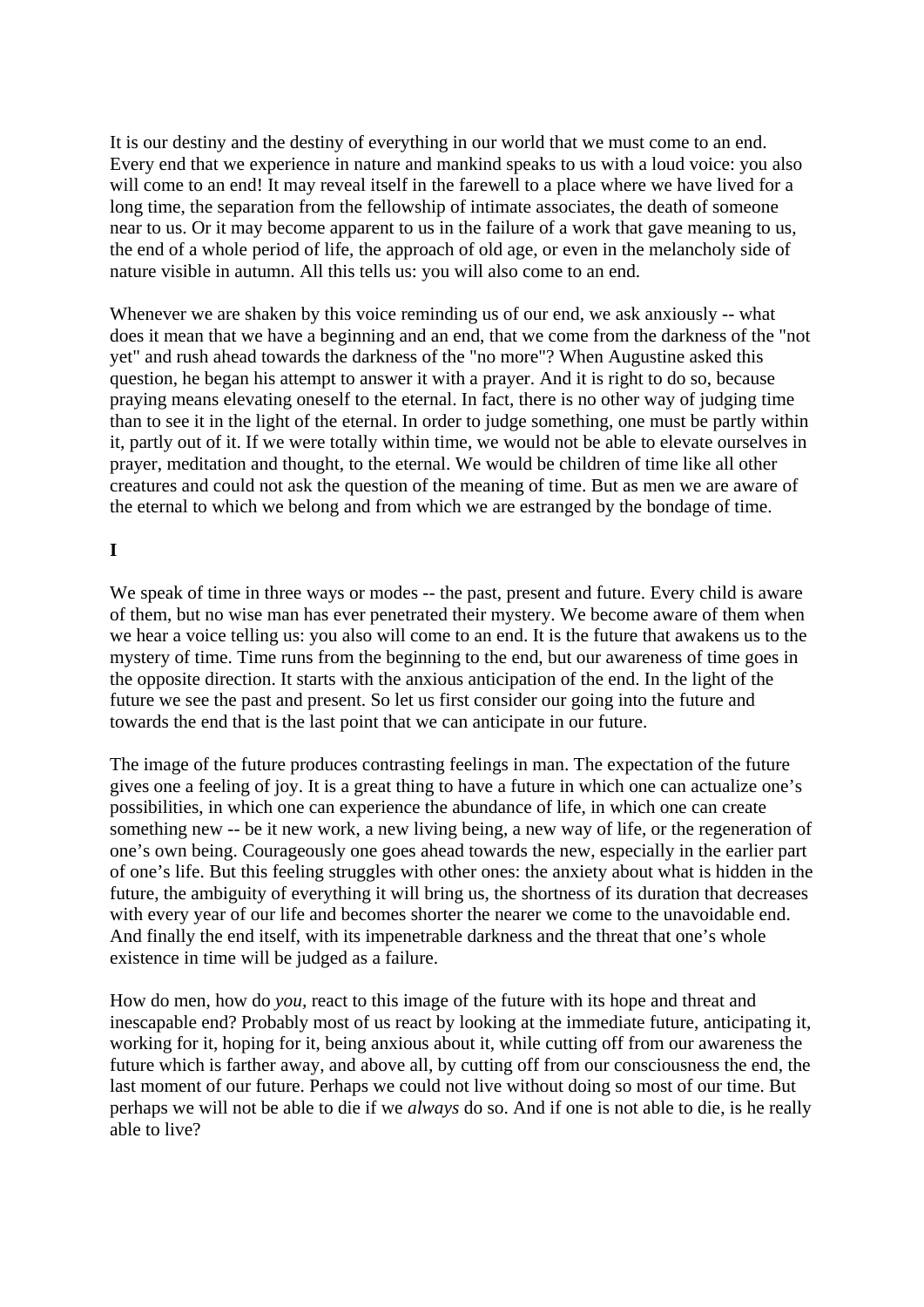How do we react if we become aware of the inescapable end contained in our future? Are we able to bear it, to take its anxiety into a courage that faces ultimate darkness? Or are we thrown into utter hopelessness? Do we hope against hope, or do we repress our awareness of the end because we cannot stand it? Repressing the consciousness of our end expresses itself in several ways.

Many try to do so by putting the expectation of a long life between now and the end. For them it is decisive that the end be delayed. Even old people who are near the end do this, for they cannot endure the fact that the end will not be delayed much longer.

Many people realize this deception and hope for a continuation of this life after death. They expect an endless future in which they may achieve or possess what has been denied them in this life. This is a prevalent attitude about the future, and also a very simple one. It denies that there *is* an end. It refuses to accept that we are creatures, that we come from the eternal ground of time and return to the eternal ground of time and have received a limited span of time as *our* time. It replaces eternity by endless future.

But endless future is without a final aim; it repeats itself and could well be described as an image of hell. This is not the Christian way of dealing with the end. The Christian message says that the eternal stands above past and future. "I am the Alpha and the Omega, the beginning and the end."

The Christian message acknowledges that time runs towards an end, and that we move towards the end of that time which is our time. Many people -- but not the Bible -- speak loosely of the "hereafter" or of the "life after death." Even in our liturgies eternity is translated by "world without end." But the world, by its very nature, is that which comes to an end. If we want to speak in truth without foolish, wishful thinking, we should speak about the eternal that is neither timelessness nor endless time. The mystery of the future is answered in the eternal of which we may speak in images taken from time. But if we forget that the images are images, we fall into absurdities and self-deceptions. There is no time *after* time, but there is eternity *above* time.

### **II**

We go towards something that is not yet, and we come from something that is no more. We are what we are by what we came from. We have a beginning as we have an end. There was a time that was not *our* time. We hear of it from those who are older than we; we read about it in history books; we try to envision the unimaginable billions of years in which neither we nor anyone was who could tell us of them. It is hard for us to imagine our "being-no more." It is equally difficult to imagine our "being-not-yet." But we usually don't care about our not yet being, about the indefinite time before our birth in which we were not. We think: *now* we are; this is *our* time -- and we do not want to lose it. We are not concerned about what lies before our beginning. We ask about life after death, yet seldom do we ask about our being before birth. But is it possible to do one without the other? The fourth gospel does not think so. When it speaks of the eternity of the Christ, it does not only point to his return to eternity, but also to his coming *from* eternity. "Truly, truly, I say to you, before Abraham was, I *am."* He comes from another dimension than that in which the past lies. Those to whom he speaks misunderstand him because they think of the historical past. They believe that he makes himself hundreds of years old and they rightly take offense at this absurdity. Yet he does not say, "I *was*" before Abraham; but he says, "I *am*" before Abraham was. He speaks of his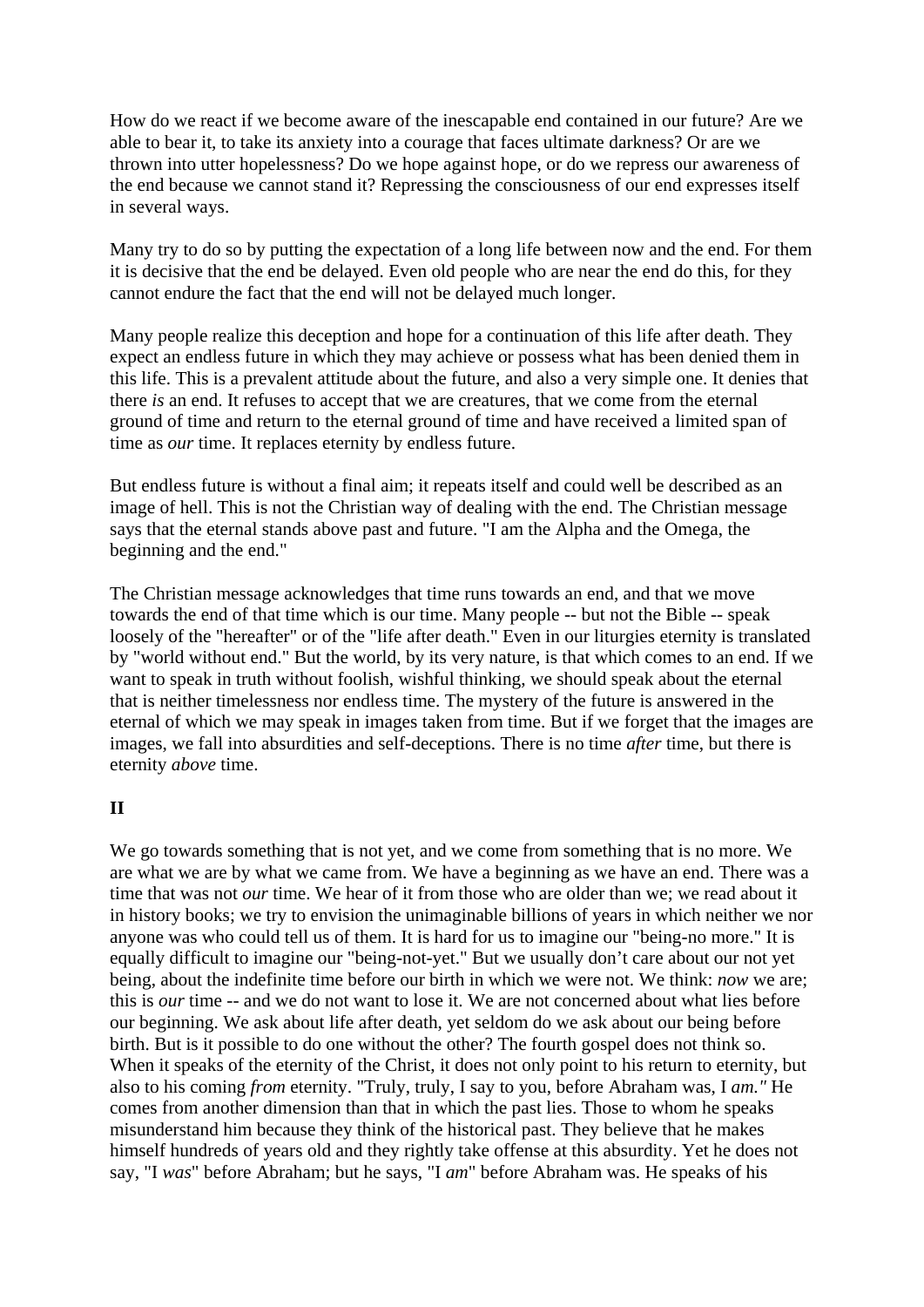beginning out of eternity. And this is the beginning of everything that is -- not the uncounted billions of years -- but the eternal as the ultimate point in our past.

The mystery of the past from which we come is that it is and is not in every moment of our lives. It is, insofar as we are what the past has made of us. In every cell of our body, in every trait of our face, in every movement of our soul, our past is the present.

Few periods knew more about the continuous working of the past in the present than ours. We know about the influence of childhood experiences on our character. We know about the scars left by events in early years. We have rediscovered what the Greek tragedians and the Jewish prophets knew, that the past is present in us, both as a curse and as a blessing. For "past" always means both a curse and a blessing, not only for individuals, but also for nations and even continents.

History lives from the past, from its heritage. The glory of the European nations is their long, inexhaustibly rich tradition. But the blessings of this tradition are mixed with curses resulting from early splits into separated nations whose bloody struggles have filled century after century and brought Europe again and again to the edge of self-destruction. Great are the blessings *this* nation has received in the course of its short history. But from earliest days, elements have been at work that have been and will remain a curse for many years to come. I could refer, for instance, to racial consciousness, not only within the nation itself, but also in its dealings with races and nations outside its own boundaries. "The American way of life" is a blessing that comes from the past; but it is also a curse, threatening the future.

Is there a way of getting rid of such curses that threaten the life of nations and continents, and, more and more, of mankind as a whole? Can we banish elements of our past into the past so that they lose their power over the present? In man's individual life this is certainly possible. One has rightly said that the strength of a character is dependent on the amount of things that he has thrown into the past. In spite of the power his past holds over him, a man can separate himself from it, throw it out of the present into the past in which it is condemned to remain ineffective -- at least for a time. It may return and conquer the present and destroy the person, but this is not necessarily so. We are not inescapably victims of our past. We can make the past remain nothing but *past.* The act in which we do this has been called repentance. Genuine repentance is not the feeling of sorrow about wrong actions, but it is the act of the whole person in which he separates himself from elements of his being, discarding them into the past as something that no longer has any power over the present.

Can a nation do the same thing? Can a nation or any other social group have genuine repentance? Can it separate itself from curses of the past? On this possibility rests the hope of a nation. The history of Israel and the history of the church show that it is possible and they also show that it is rare and extremely painful. Nobody knows whether it will happen to *this*  nation. But we know that its future depends on the way it will deal with its past, and whether it can discard into the past elements which are a curse!

In each human life a struggle is going on about the past. Blessings battle with curses. Often we do not recognize what are blessings and what are curses. Today, in the light of the discovery of our unconscious strivings, we are more inclined to see curses than blessings in our past. The remembrance of our parents, which in the Old Testament is so inseparably connected with their blessings, is now much more connected with the curse they have unconsciously and against their will brought upon us. Many of those who suffer under mental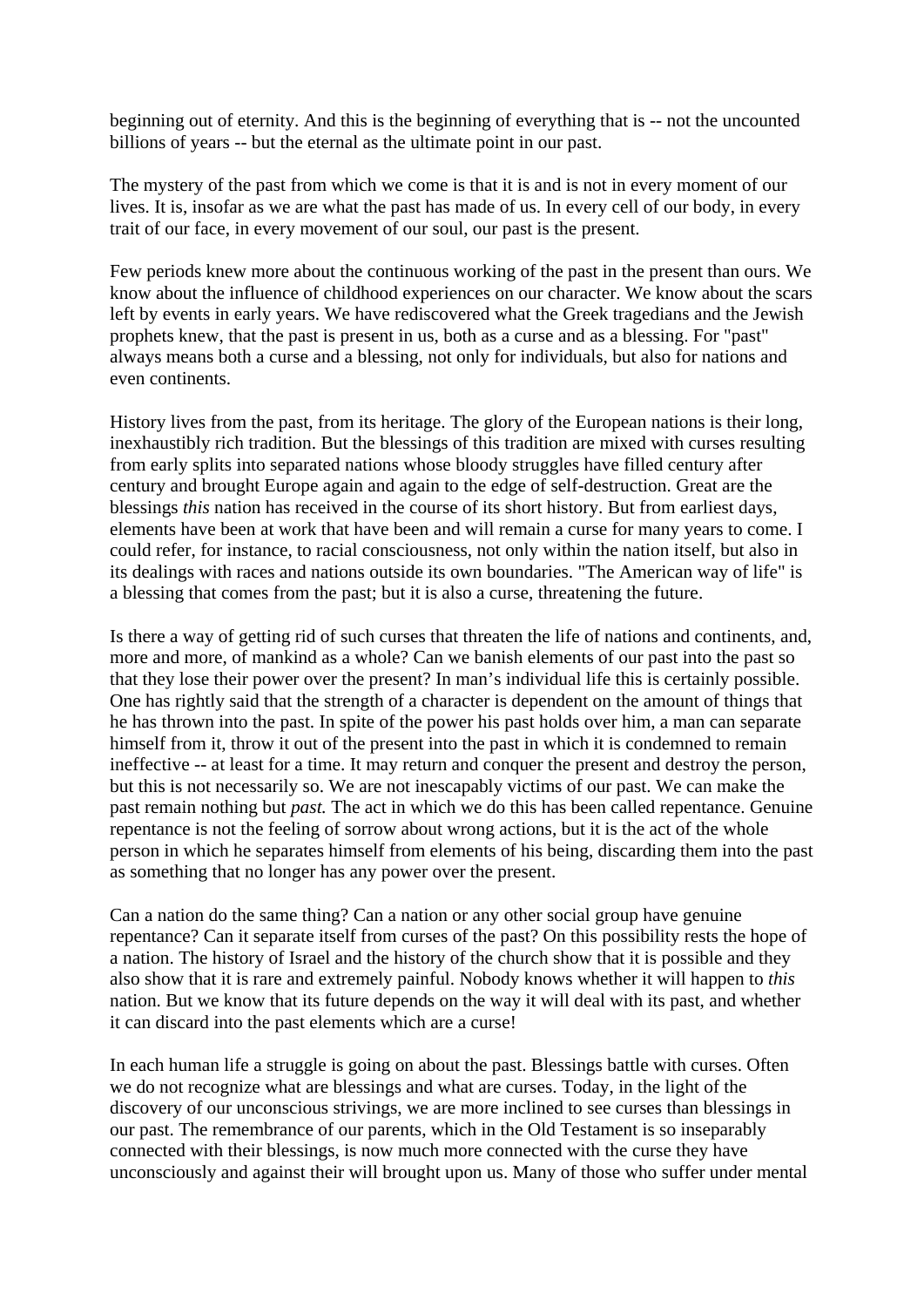afflictions see their past, especially their childhood, only as the source of curses. We know how often this is true. But we should not forget that we would not be able to live and to face the future if there were not blessings that support us and which come from the same source as the curses. A pathetic struggle over their past is going on almost without interruption in many men and women in our time. No medical healing can solve *this* conflict, because no medical healing can change the past. Only a blessing that lies above the conflict of blessing and curse can heal. It is the blessing that changes what seems to be unchangeable -- the past. It cannot change the facts; what has happened has happened and remains so in all eternity! But the *meaning* of the facts can be changed by the eternal, and the name of this change is the experience of "forgiveness." If the meaning of the past is changed by forgiveness, its influence on the future is also changed. The character of curse is taken away from it. It becomes a blessing by the transforming power of forgiveness.

There are not always blessings and curses in the past. There is also emptiness in it. We remember experiences that, at the time, were seemingly filled with an abundant content. Now we remember them, and their abundance has vanished, their ecstasy is gone, their fullness has turned into a void. Pleasures, successes, vanities have this character. We don't feel them as curses; we don't feel them as blessings. They have been swallowed by the past. They did not contribute to the eternal. Let us ask ourselves how little in our lives escapes this judgment.

#### **III**

The mystery of the future and the mystery of the past are united in the mystery of the present. Our time, the time we have, is the time in which we have "presence." But how can we have "presence"? Is not the present moment gone when we think of it? Is not the present the evermoving boundary line between past and future? But a moving boundary is not a place to stand upon. If nothing were given to us except the "no more" of the past and the "not yet" of the future, we would not have anything. We could not speak of the time that is *our* time; we would not have "presence."

The mystery is that we *have* a present; and even more, that we have *our* future also because we anticipate it in 'the present; and that we have *our* past also, because we remember it in the present. In the present our future and our past are *ours.* But there is no "present" if we think of the never-ending flux of time. The riddle of the present is the deepest of all the riddles of time. Again, there is no answer except from that which comprises all time and lies beyond it - the eternal. Whenever we say "now" or "today," we stop the flux of time for us. We accept the present and do not care that it is gone in the moment that we accept it. We live in it and it is renewed for us in every new present." This is possible because every moment of time reaches into the eternal. It is the eternal that stops the flux of time for us. It is the eternal "now" which provides for us a temporal "now." We live so long as "it is still today" -- in the words of the letter to the Hebrews. Not everybody, and nobody all the time, is aware of this "eternal now" in the temporal "now." But sometimes it breaks powerfully into our consciousness and gives us the certainty of the eternal, of a dimension of time which cuts into time and gives us our time.

People who are never aware of this dimension lose the possibility of resting in the present. As the letter to the Hebrews describes it, they never enter into the divine rest. They are held by the past and cannot separate themselves from it, or they escape towards the future, unable to rest in the present. They have not entered the eternal rest which stops the flux of time and gives us the blessing of the present. Perhaps this is the most conspicuous characteristic of our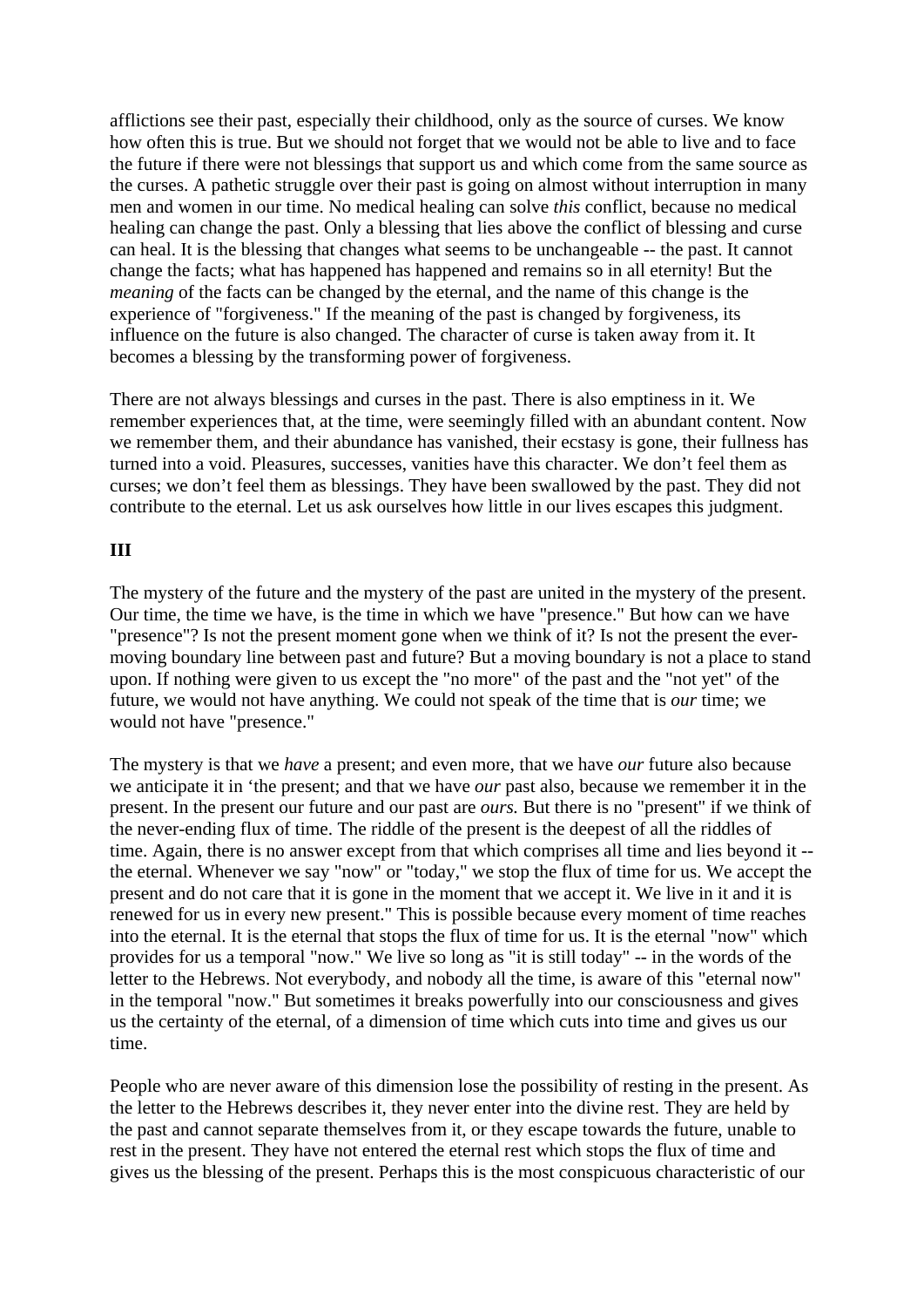period, especially in the western world and particularly in this country. It lacks the courage to accept "presence" because it has lost the dimension of the eternal.

"I am the beginning and the end." This is said to us who live in the bondage of time, who have to face the end, who cannot escape the past, who need a present to stand upon. Each of the modes of time has its peculiar mystery, each of them carries its peculiar anxiety. Each of them drives us to an ultimate question. There is *one* answer to these questions -- the eternal. There is *one* power that surpasses the all-consuming power of time -- the eternal: He Who was and is and is to come, the beginning and the end. He gives us forgiveness for what has passed. He gives us courage for what is to come. He gives us rest in His eternal Presence.

# **Chapter 12: Do Not Be Conformed**

*Do not be conformed to this eon, but be transformed by the renewal of your mind.*  Romans 12:2a

"Do not be conformed." This warning of Paul is significant for all periods of history. It is urgently needed in our period. It applies to each of us, to our civilization, to mankind as a whole. It has many facets because of the many things to which one may be conformed. But there is *one* all-embracing thing to which the apostle does not want us to be conformed -- this eon. Instead of being conformed to this eon he wants us to be transformed by the coming eon, the state of renewal of our world and of ourselves. Not conformity, but transformation -- that is what Paul says in the words of our text.

Our period has experienced many revolutionary transformations. The older ones amongst us remember them, often because they have suffered under them in their early lives. Today, both old and young are reacting against revolutions and further transformations of the world in which they have settled down. A mood of conservatism permeates large sections of mankind and certainly the people in our western civilization. This is natural and, as such, need not be a matter of concern. But it must become a matter of concern and be challenged if conservatism becomes conformism, if the motto of the new generation is -- not transformation, but conformity. And this seems to be the case starting in school days, when some teachers prevent individual friendships because they threaten "adjustments" (this fallacious principle of education), on through the years when the laws of the gang are more important for the youngster than all divine and human laws together, through the years in the institutes of higher learning where the standards imposed by older upon younger students allow the most extravagant behavior; through the years of entrance into the world of adult competition and adaptation to the means of success, through the years of maturity and power and the fear of violating social, political and religious taboos, and through the later years of one's life when religious propagandists use the fear of the approaching end to preach new forms of old religious conformisms. All these stages of our life are accompanied by incessant pressure from the communications media, one of whose functions is to produce conformity without letting people even become aware of it.

"Do not be conformed," says the apostle, challenging, in these four words, the main trend of our whole present civilization. But he challenges more than this. He challenges you and me, whether we are caught by this civilization or not. We may be conformist not only if we agree but also if we disagree, and we may be non-conformist, not only if we disagree but also if we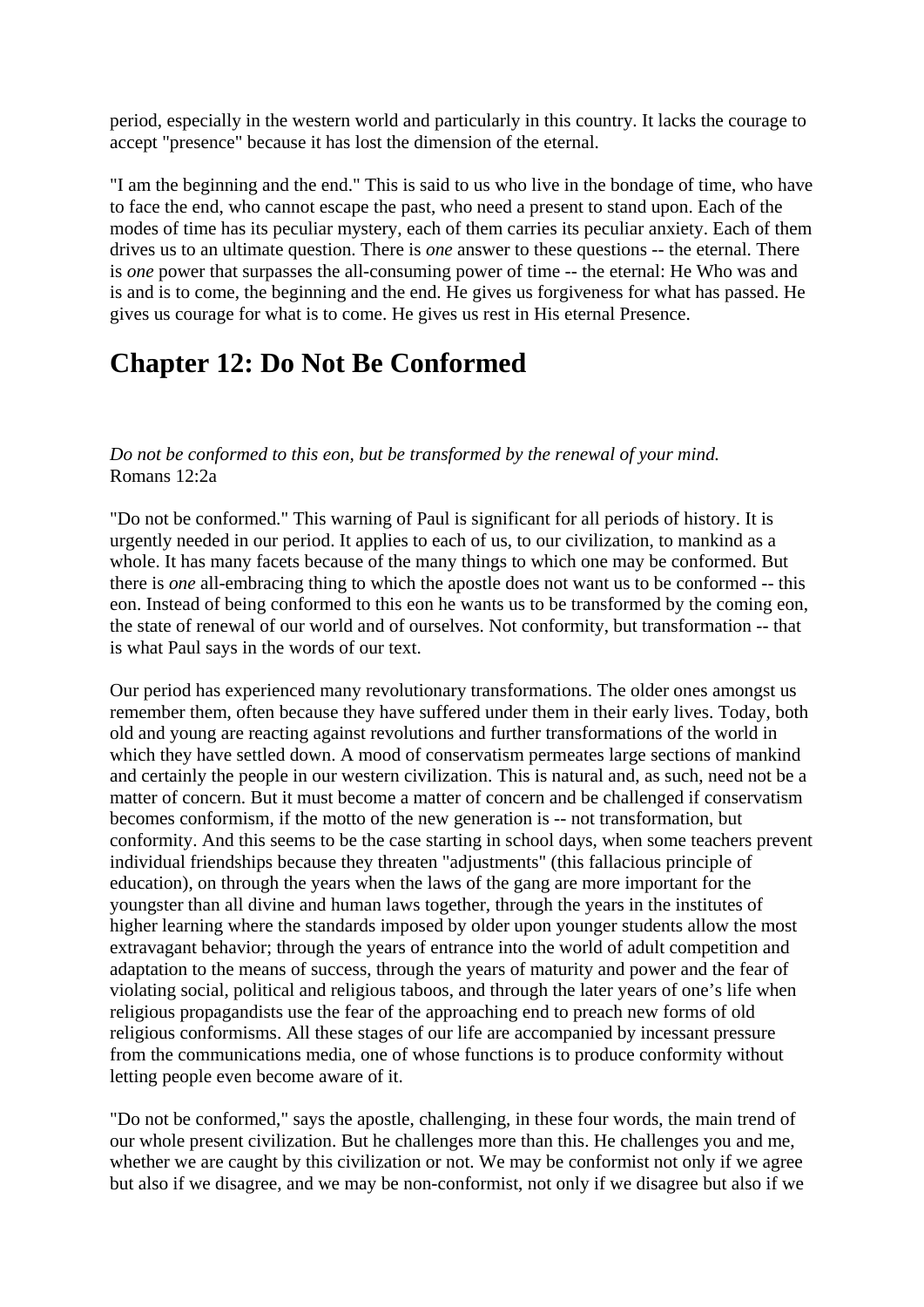agree. They are words of warning for those of us who believe that their revolutionary thrust liberates us from the danger of conformism. For it does not. The revolutionary gang can be as conformist as the conservative group.

One can be conformed not only to a group, but also to oneself. The revolutionary can become used to himself as a revolutionary, so that he loses his freedom and becomes a conformist to revolution. In the same way one can be conformed to one's attitude of indifference or to cynicism or strictness or perfectionism, or one's own emptiness. One can be conformed to oneself and be prevented from transforming oneself by a renewal of the spirit. One can be nonconformist without love, unable to transform anything because one has not transformed oneself.

Why does Paul attack conformism? Why does he not call the Christian the perfectly adjusted man? Why does he not describe the Christian way as the way to a complete acceptance of the moral and religious standards of society? His thought is far from this, and certainly he could not have been called a good educator according to the criterion of "adjustment." But he knew why he rejected conformism. He knew that all conformism is a state of being conformed to *this* eon. So let us try to understand the meaning of this strange assertion. This eon means the state of things in which we are living, which is, according to Paul, a state of corruption. Being conformed to it**,** therefore, means to participate in its corruptedness. Where there is conformism there is acceptance of corruption, subjection to the present questionable state of things. In our English Bibles, the Greek word for eon is translated "world." This is somehow misleading. When we speak of world we think of the universe. But the universe, including our earth and everything in it, is the product of incessant divine creativity here and now. It is good in its created form, and it is the place to which the kingdom of God shall come, as we pray in the Lord's Prayer. It is one of the most dangerous misunderstandings of the Christian message to deny this world and its created glory, and to direct our eyes to a superworld, unrelated to the original creation. The Bible speaks of a new heaven and a new earth in contrast to the old heaven and the old earth. And now we understand what Paul means when he speaks of conformity to this eon: he means the untransformed old earth and the untransformed old heaven. He means the corrupted state of the universe, and especially of our universe -- the universe of men -- when he warns us not to become conformed to it. The attitude towards this eon, towards ourselves, and towards our world that the apostle demands is threefold: judgment, resistance, and transformation.

But one may ask -- must I judge, must I resist, must I transform everything I encounter? Ought we not to adjust to that which is borne out of the wisdom of the ages, bestowed upon us by the generations before us through their experience and insights? Could one not say -- be conformed to what has been proved to be good and noble and in conformity with the spirit of love? We must ask this question with great seriousness and self-criticism. But we must not forget that we are living in *this* eon, under the control of its forms and ways, where the uncorrupted is mixed with corruption, and the acceptable with the unacceptable, and good with evil. This is what makes conformity so dangerous. If the corruption of this eon were obvious, very few would be tempted to be conformed to it. Not many people, in reality or in literature, make a pact with the devil. But there are many who are lured by elements of goodness, indeed of real goodness, into a pact with this eon, into the state of being conformed to it. And certainly, there are strong arguments for accepting conformity. We all are conformed to the family into which we are born whether we want to be or not. Shall we try to be non-conformists in our family because conformism would mean adjustment to this eon, to the corrupted state of things? Would that not bring much suffering to the other members of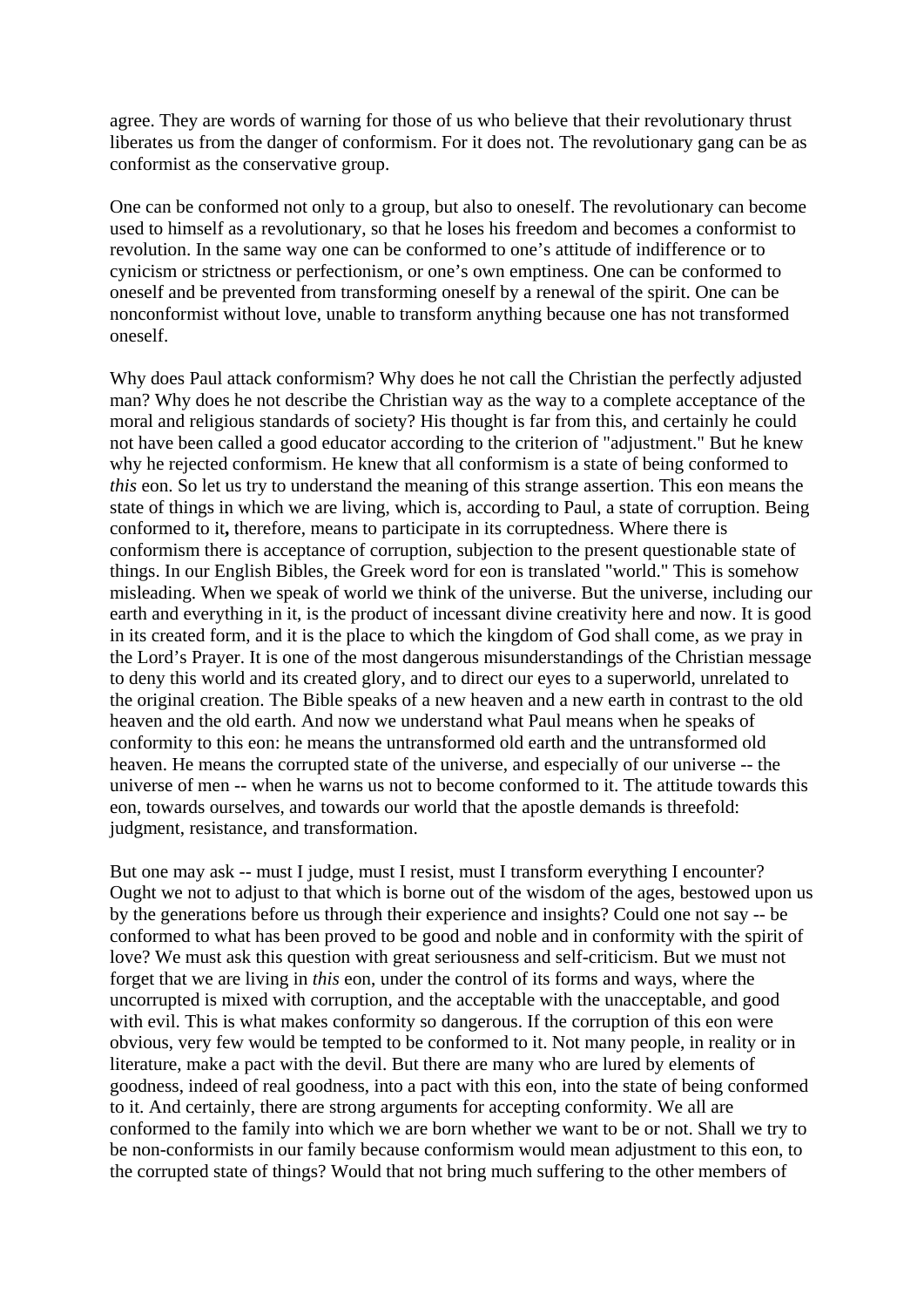the family, and deprive us of the many blessings that an intimate and ordered family life can provide? How can the commandment to honor father and mother be combined with the warning of the apostle not to be conformed to this eon? Jesus says -- "I have come to set a man against his father and a daughter against her mother and a daughter-in-law against her mother-in-law; and a man's foes will be those of his own household. He who loves father or mother more than me is not worthy of me; and he who loves son or daughter more than me is not worthy of me" (Matthew 10:35-37). These are the most radical statements of nonconformity. And even Paul's radicalism sounds conservative in comparison with them. It is astonishing that a faith based on words like these has been used throughout its history as a most successful instrument of conformity inside and outside family relations. How did this happen? Why is it the predominant attitude within Western culture even today, in spite of all the forces of disintegration? It is because it is infinitely difficult to find the point where the state of being conformed contradicts love as it is manifest in the Christ. It would be easy to notice the point where separation becomes unavoidable, if our family, as often was the case in early Christianity, tried to make us reject the Christ and what he stands for. But this is not so today. Instead of it, the question of conforming or not conforming arises in innumerable small moments of our daily life. And in each moment, our answer is a risk, burdened with struggles within our own conscience. We do not know with certainty whether our non-conformity is based on a wrong conformity to ourselves or whether it is our awareness of corruption that drives us to non-conformity. And we do not know with certainty whether our nonresistance is based on a wrong surrender or whether it is an element of love and wisdom that keeps us conformed to the family group. We do not know these things with certainty, and we can act only at the risk of being wrong. But act we must. Most people try to avoid the risk by being conformed to the state of things into which they have been thrown by destiny. But those who have transformed our world risked wrong decisions. And the greater men they were, the more conscious were they of the risk. They did not cease to doubt in spite of the depth and the passion of their faith. For when they refused to be conformed to their families and traditions, they were not instead conformed to themselves, but were renewed in their own being and could thus renew other beings. And precisely for this reason they never became self-assured - they took upon themselves the risk of not being conformed and the anxiety and doubt and glory of this risk.

Paul demands this of every Christian. Every Christian must be strong enough to risk nonconformity, even in the radical sense that Jesus describes with respect to one's family. The situation in the family is an example, and more than an example. For all conformity is rooted in it. And resistance to conformity is first of all resistance to the family. But there are other larger groups in which we breathe the air of conformity day and night, and where resistance is sometimes easier, yet often more difficult, than in the family. I am thinking of educational, social, political, and religious groups. Let us look at each of them in the light of the apostolic word.

It seems that an educational group is least exposed to conformity. Those who are learning are usually more inclined to resist than to accept their teachers and what they are taught by them. And the teachers are chosen on the basis of the independence of their judgments and the freedom of their scholarly questioning. This seems to make the institutions of higher learning the representative places of nonconformity. I do not think that this is so, however. One only needs to ask the students two questions: Don't you often build, out of your resistance to what you are taught, a new conformity of rebellion? And do you resist the group or gang to which you belong as strongly as you resist your teachers, or are you conquered by gang conformity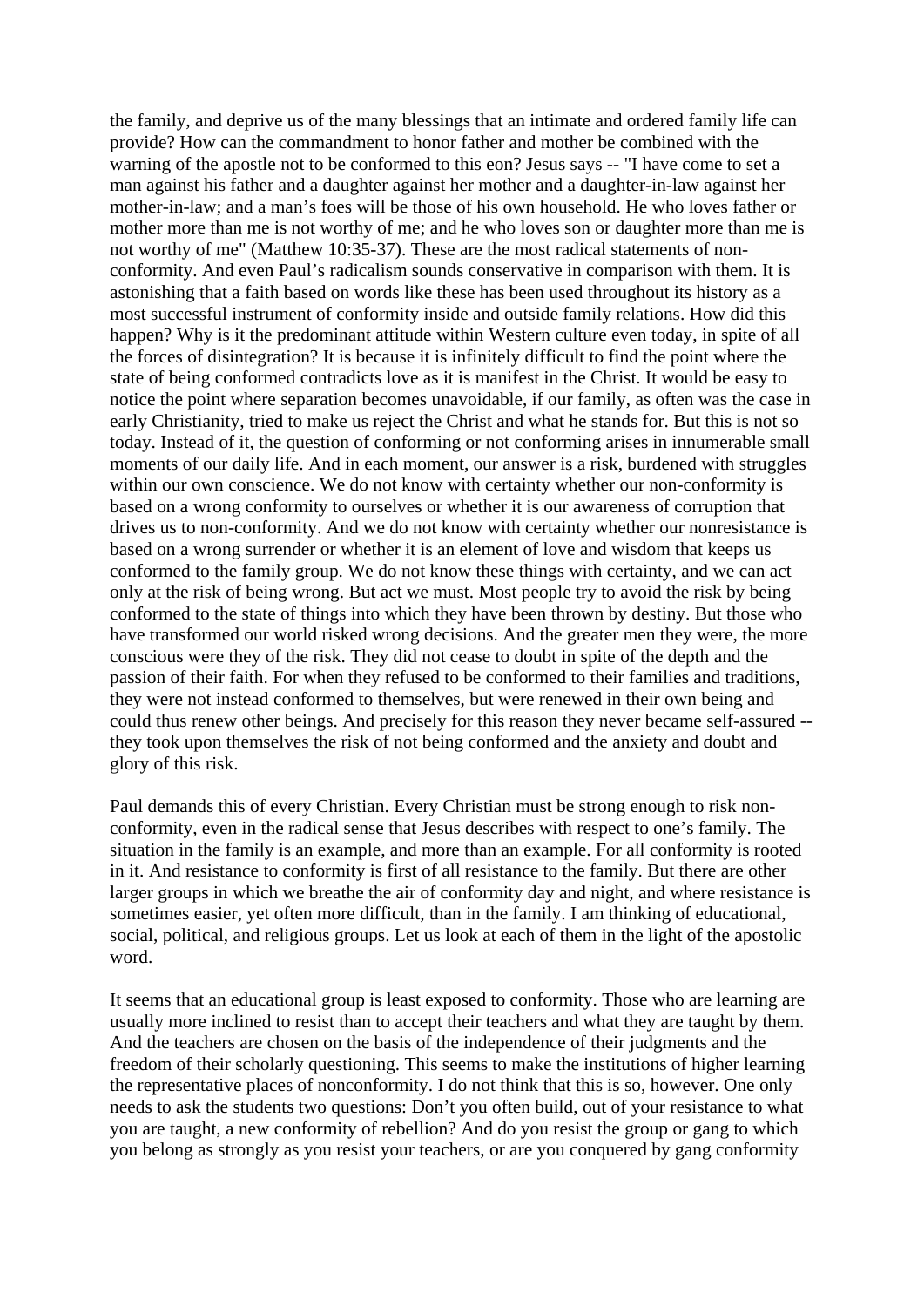and all the elements of this eon, and the corruption implied in such conformity? How would you answer?

And one only needs to ask us teachers two questions: one -- are we fully aware of our dependence on the intellectual fashion, especially when it receives social or political support? and two -- have we perhaps become -- and more so as we grow older -- conformed to ourselves, to the fixed opinions on which we rest? I believe that all of us, both students and teachers, would fall silent if asked these questions. The institutions of higher learning have no monopoly of non-conformity. They need transformation as much as any other group. They also belong to *this* eon.

Families and schools are part of those larger groups that we call society and state. Much has been said and written about the conformist influence that both of them exercise on the way of life of each of us. I do not need to repeat these often trenchant and distressing observations. I do not need to point to the pressures exerted by suburban neighborhoods, by the laws of competition, by political threats, and by radio and TV filling our air waves twenty-four hours daily and impressing our unconscious even as we try to resist them in our conscious center. Again, the difficulty in resisting the conformist impact of all this is that it is not only evil but also good. This mixture of good and evil in our social and political forms makes every act of protest a risk, not in the sense that we risk friendship, acknowledgment, or success -- this we might be able to do -- but in the sense that we risk making the wrong decision and losing ourselves in it. But even so, we must risk, as the disciples to whom Jesus spoke had to risk. We must risk "being delivered up to councils, to stand before governors and kings, to bear testimony before them, to be put to death by friends and relatives, to be hated by all." This is certainly a picture of an extreme situation, although it has happened in our century to many people. Most of us will probably never have to face such grave decisions. But in our daily life, in dealing with society and state, we have to face social tribunals that accuse us and may condemn us, because we are not conformed to their way of life. The picture of extreme nonconformity that Jesus paints includes all the small acts of non-conformity that we must perform in our daily life. Do not be conformed to the society group to which you belong. Do not be conformed to those who have political power over you, even if you obey them. But work for their transformation.

Many churchmen would perhaps agree with this. But they would resist, if one applied the warning of the apostle to the church itself. But we must do so. The conformism that threatened Jesus most effectively and brought him to death was the religious conformism of his time. And the situation was and is not different in the church. For the Christian churches also belong to this eon, although they witness to the coming eon and represent the coming eon in time and space. They share in the corruption of this eon, its mixture of good and evil. And theft history is a continuous witness to their corruption. Therefore, Paul's warning against being conformed is also valid for the church. But is it possible, one may ask, to escape conformity if one belongs to a group that is united by a common creed, by rituals, by ethical standards, by old traditions and regular acts of common devotion? Can you adhere to a church and *not* be conformed? Indeed, there were non-conformist churches. But were they not nonconformist for only one historic moment, and then conformist themselves, like those from whom they separated? These are serious questions, especially for Protestants whose church came into existence through a protest against the conformity of the ruling church. I do not hesitate to state that one may have to resist being conformed even in the church community. Certainly, such an act also involves a risk. One may be in error. But it must be done. For it may represent the divine protest against everything human, even the highest forms of religion.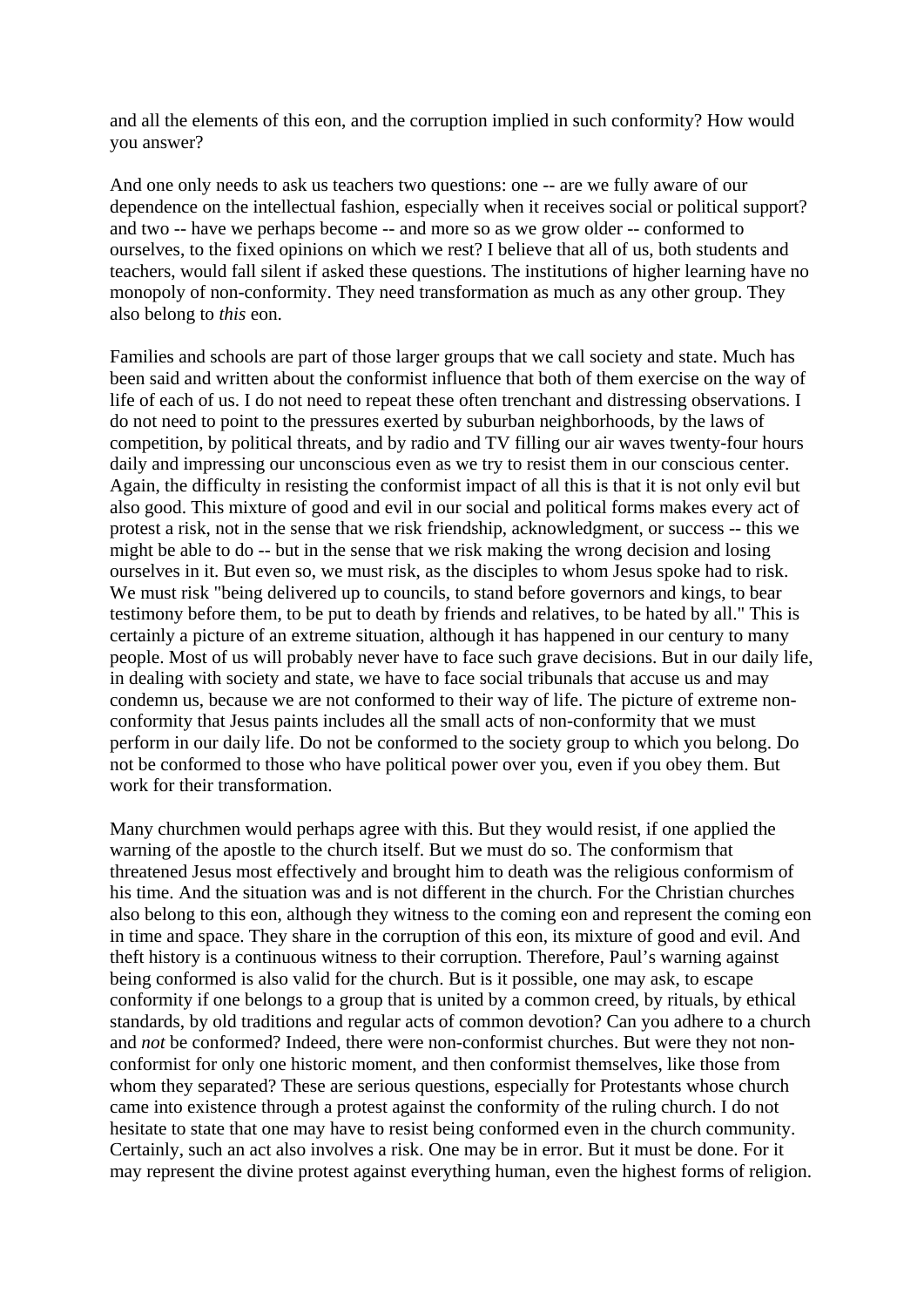A church in which this divine protest does not find a human voice through which it can speak has become conformed to this eon. Here we see what non-conformity ultimately is -- the resistance to idolatry, to making ultimates of ourselves and our world, our civilization and our church. And this resistance is the most difficult thing demanded of a man. It is so difficult that the prophets in the Old and New Testament, and the Reformers, and the leaders of the struggle against idolatry in the history of religion as a whole, when called to fight the conformity to this eon, tried to escape this task. It is almost too difficult for human beings. It is not too difficult to become a critic and rebel. But it is hard not to be conformed to anything, not even to oneself, and to pronounce the divine judgment against idolatry, not so much because the courageous act may lead to suffering and martyrdom, but because of the risk of failure. It is hard because something in our conscience, a feeling of guilt, tries to prevent us from becoming non-conformist.

But even this feeling of guilt we must take upon ourselves. He who risks and fails can be forgiven. He who never risks and never fails is a failure in his whole being. He is not forgiven because he does not feel that he needs forgiveness. Therefore, dare to be not conformed to this eon, but transform it courageously first in yourselves, then in your world -- in the spirit and the power of love.

# **Chapter 13: Be Strong**

*Be watchful, stand firm in your faith, be courageous, be strong. Let all that you do be done in love.*  I Corinthians 16:13-14

## **I**

Out of this well-known passage, I chose two words on which I want you to center your attention in this hour -- be strong! They are surrounded in our text by other qualities that make strength possible -- watchfulness, faith, courage, love. All together, they describe the strong Christian personality.

How can we attain strength? This is a question asked in all ages of man's life and in all periods of human history. It is a question asked with passion and despair in our time, and most impatiently by those who are no longer children and not yet adults.

In our text Paul uses the word "be" several times: "*be* strong," he says to the Corinthians. We easily slip over it. But it should arrest our attention as fully as, and perhaps even more than, the main words of our text. For the word "be" contains in its two letters the whole riddle of the relation of man to God.

Paul does not ask of the Christians in Corinth something that is strange to them. He asks them to be what they are, Christian personalities. All the imperatives he uses are descriptions of something that is, before they are demands for what ought to be. Be what you are -- that is the only thing one can ask of any being. One cannot ask of a being to be something it was not before. It is as if life in all its forms desires to be asked, to receive demands. But no life can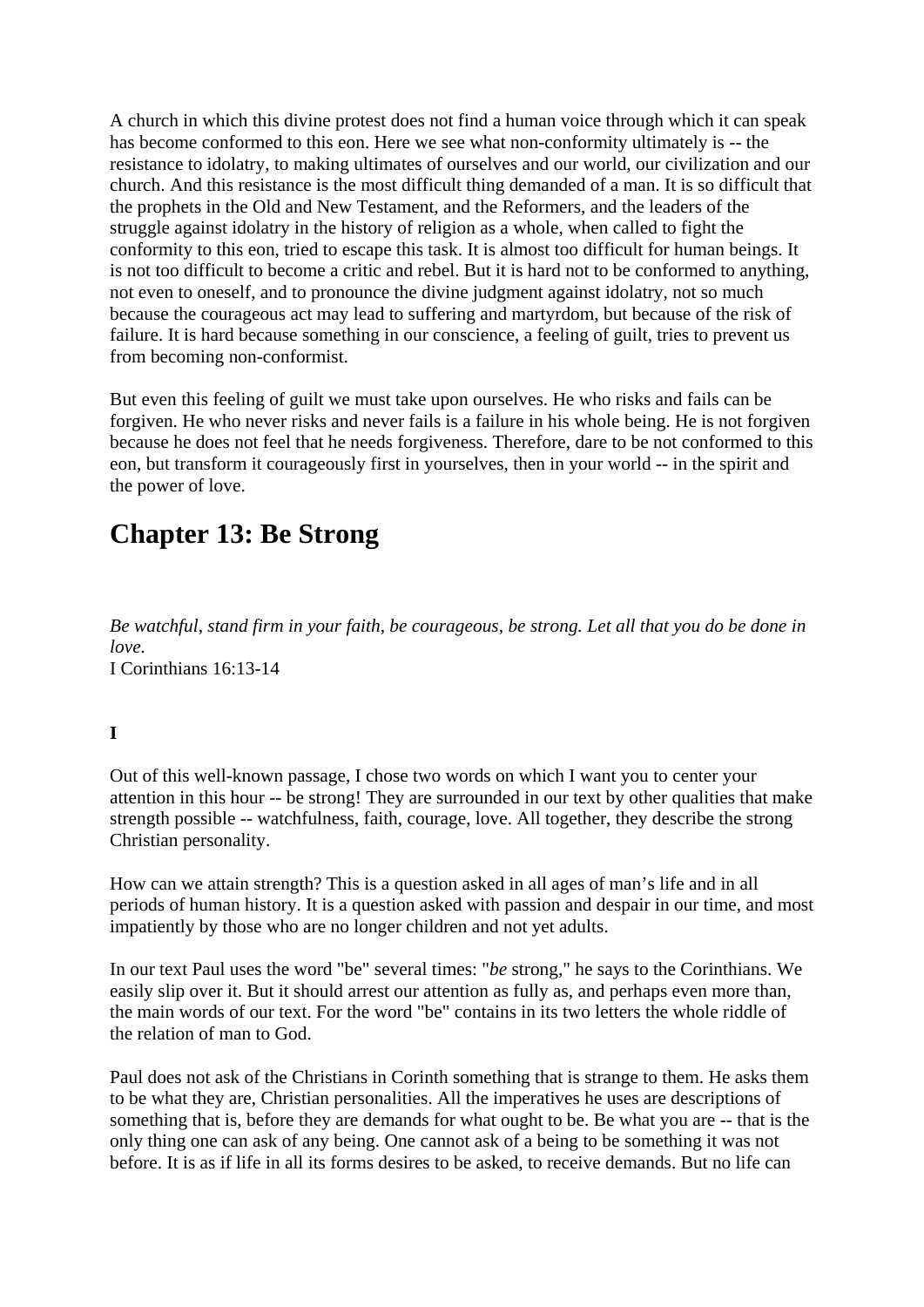receive demands for something which it is not. It wants to be asked to become what it is and nothing else. This seems surprising, but a little thought shows us that it is true.

We know that one cannot ask fruits from thorns, or grain from weeds, or water from a dry fountain, or love from a cold heart, or courage from a cowardly mind, or strength from a weak life. If we ask such things from beings who do not have them, we are foolish; and either they will laugh at us or condemn us as unjust and hostile towards them. We can ask of anything or anyone only to bring forth what he has, to become what he is. Out of what is given to us, we can act. Receiving precedes acting.

"Be strong," says Paul. He says it to those who have received strength as he himself received strength when the power of a new reality grasped him. Now some of us will ask -- "what about us who feel that we have *not* received, and that we don't have faith and courage and strength and love? We are wanting in all these, so the commanding 'be' of Paul is not said to us. Or if it is said to us we remain unconcerned or become hostile towards him who says it. We are not strong, so nobody should ask us to be strong! We are weak. Shall we remain weak? Shall we fall into resignation, and become cynical about your demands? They may be for others. They are not for us." I hear many people, more than we imagine, saying this. I hear whole classes of young people speaking thus. I hear many individuals in older generations repeating these words.

And I don't find any consolation in the Bible. There is the parable of the different soils on which the seed of the divine message falls and of which only *one* brings fruit. There is the word of the many who are called and *few* who are elected. There is the terrifying, realistic statement of Jesus that those whom much is given will receive more, and that from those whom little is given, even this will be taken away. There is the contrast between those who are born of light and have become its children and those who are born out of darkness and have become its children. There is the parable of the man as clay which cannot revolt against God the potter, no matter what the potter does to the clay. *We* would like to revolt, when we hear this. But if we look around us into the lives of men we are forced to say -- "So it is, the Bible is right!" We would like to say in good democratic phrasing -- "Everyone has a Godgiven chance to reach fulfillment, but not everybody uses it. Some do, some don't. Both have their ultimate destiny in their own hands." We would like that to be so. But we cannot escape the truth that it *is not* so. The chances are *not* even. There is only a limited number of human beings to whom we can say -- "Be strong," because they are strong already. And the only honest thing I could say to the others, to whom many of us may belong, is -- "Accept that you are weak. Don't pretend that you are strong. And perhaps if you dare to be what you are, your weakness will become your strength. Accept that you are weak" -- that is what we should say to those who *are* weak. "Accept that you are a coward" -- that is what we should say to those who are cowardly. "Accept that you are wavering in the faith" -- that is what we should say to those who are not firm in it. And to those who don't love, we should say -- "Accept that you are not able to love."

This sounds strange! But everyone who knows the human soul, and knows his own soul above all, will understand what is meant. He will understand that the first step in becoming strong is to acknowledge and accept his weakness. He who does so will cease to deceive himself by saying to himself -- "I have at least something of what the apostle demands. He can demand it from me, for somehow I have it." There are people who could rightly speak so to themselves. Yet there are others for whom such a judgment would be a self-deception. To them we must say -- "Accept that you are weak; be honest towards yourselves."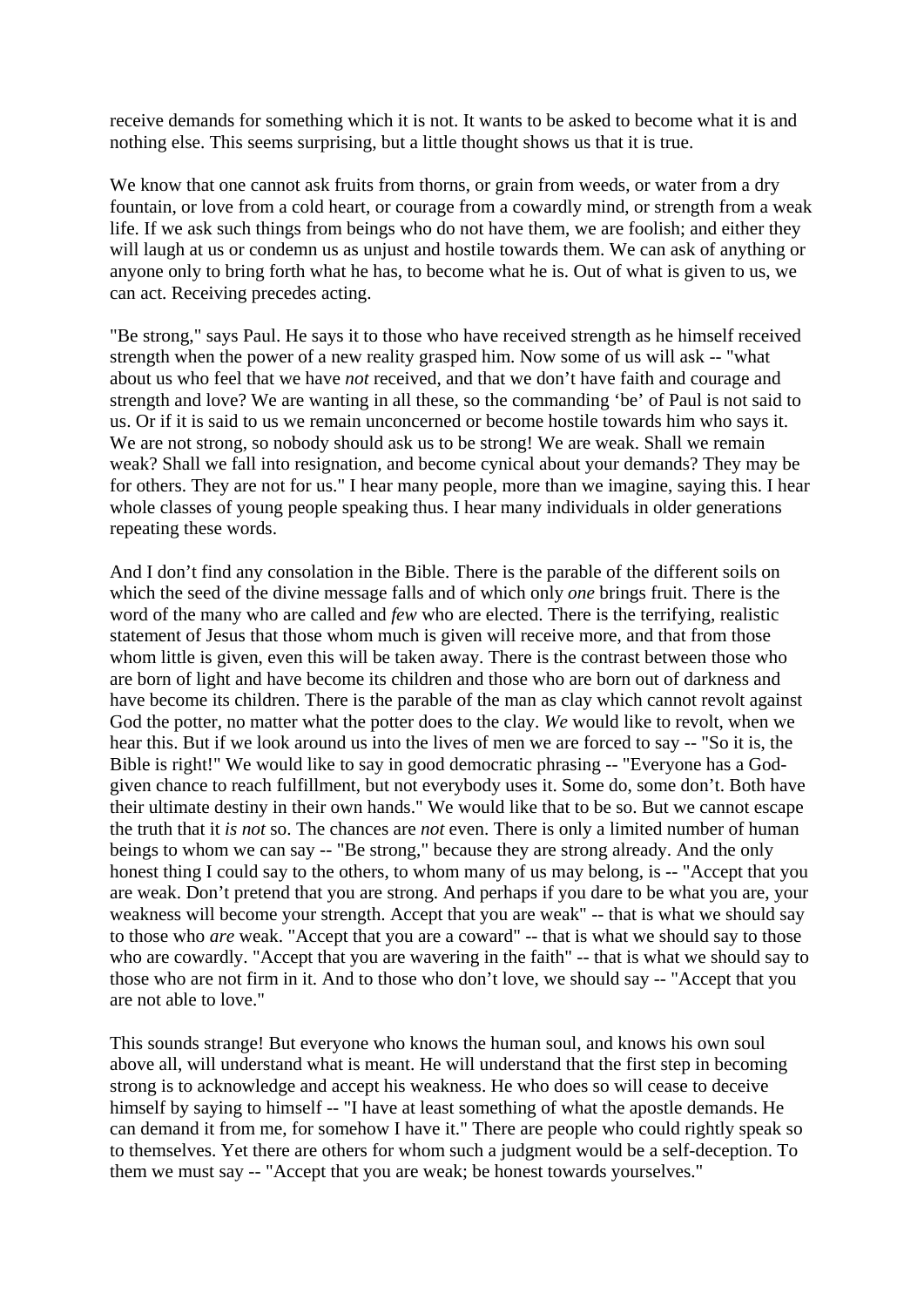Let me say to those who are responsible for others, as parents, teachers, ministers, counselors, friends: don't say the demanding "be" to anybody without fear and hesitation. If you use it, you approach the mystery of the divine election and you may destroy a life by demanding something of a person that he is not!

### **II**

All these insights lie behind the first thing Paul asks of the Christians -- namely, that they be watchful. The strong being is strong only if he watches his strength, aware of the fact that there is weakness in his strength. There is a non-Christian in every Christian. There is a weak being in every strong one. There is cowardice in every courage, and unbelief in every faith, and hostility in every love. Watchfulness means that the Christian never can rest on his being a Christian, that he who is strong can never rely on his strength.

One can be strong by subjecting oneself to a strong discipline. By suppressing much in oneself one may become powerful in relation to others. It is often this type that is called a strong personality. And, certainly, strength without the ability to direct oneself is no strength. But those who have this ability and are admired as strong personalities should be watchful: they should watch whether their strength has weakness at its basis, whether it excludes elements of life that constitute the richness and the glory of life. If they do not watch their hidden weakness, it may flow forth as hatred for those who affirm the abundance of life. This abundance they cannot endure, because it reveals the weakness on which their strength is built. In order to reassure themselves, they force upon others the same restrictions they have imposed on their own life. Their domineering strength creates weakness in others. There is a profound ambiguity about the strong Christian personality: Christianity could not live, society could not go on, without them. But many other Christians, many persons, who perhaps could have become strong themselves, are destroyed or reduced to mental weakness and often illness by them. They are the bearers of Christianity and society; but their victims among Christians and non-Christians, beginning with their children, their wives or their husbands, are numerous. Be watchful when you are considered, or consider yourselves, strong. Be watchful, and don't demand of those around you to be what you are, and what they are not. You will destroy them by your strength.

Those who are considered strong usually have a strong conviction. They seem to do what Paul asks them to -- namely, to "stand in the faith." Everybody needs a place to stand upon. Without a foundation no strength is possible. In the physical universe it is a place on the wellgrounded earth, as the Greeks said; no experience seems more disturbing, even for the strongest minds, than the shaking of the ground in an earthquake. In the social universe it is the home -- the home town and the home country on which we stand; and from earliest times those who lost their homeland were considered weakest and most unprotected. What about the spiritual universe? Language is the place we stand on in the spiritual universe. For out of the word by which we grasp our world and our own being all other spiritual creations grow: knowledge and the arts, social traditions and philosophical beliefs. The word gives man the strength to build a world above the given world. It makes him the ruler of nature, as in the paradise story: he becomes the ruler over other living beings by giving them names. He who is strong in the spiritual universe is strong in the power of the word. A profound insight into human strength and human weakness is expressed in the story of the tower of Babel. Mankind was strong as long as it was united in one language. Its strength impelled it to enter the heavenly sphere. Hut when God wanted to destroy man's self-elevation and reveal his weakness, he confused the *one* language so that people no longer understood each other. We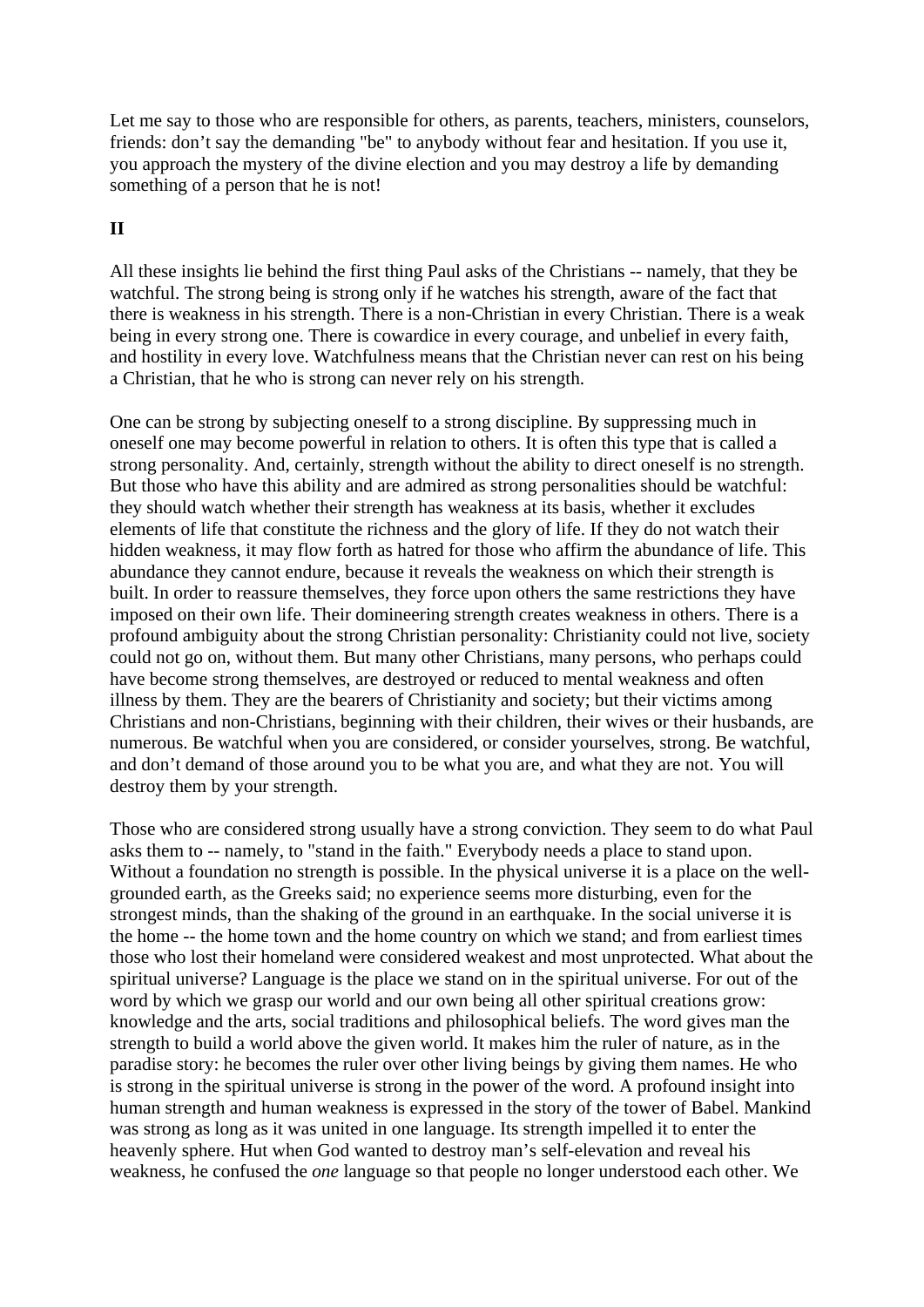are in a similar situation today. Our period is weak, because we can no longer speak to each other. Each one has his own language, and the word has lost its power. It has become shallow and confused. We have experienced earthquake and exile in the spiritual world.

Paul asks the Corinthians to stand on something that is deeper than the physical and social and spiritual universe, something that cannot be shaken, because all levels of the universe rest upon it, their divine Ground. To stand on this Ground is, in Paul's words, to stand in the faith. He, of course, thinks of the faith in the form in which he has brought it to the Corinthians. But in this faith, faith itself is present -- namely, the standing on the ultimate Ground below any shaking and changing ground. Breaking the way to this Ground is the meaning of the appearance of the Christ. "Stand firm in your faith" means -- don't give up that faith that alone can, make you ultimately strong, because it gives you the ultimate Ground on which to stand. Standing firm in one's faith does not mean adhering to a set of beliefs; it does not require us to suppress doubts about Christian or other doctrines, but points to something which lies beyond doubt in the depth in which man's being and all being is rooted. To be aware of this Ground, to live in it and out of it is ultimate strength. "Be strong" and "stand in the faith" are one and the same command. But remembering now the word "be," some may reply -- "Then the demand to be strong is not for us, because we do not stand in any faith. Doubt or unbelief is our destiny, not faith. We know you are right, there is no strength where there is no faith. But we have neither. And if there is some strength in us, it is the strength of honesty, the unwillingness to submit to a faith that is not ours, either for conventional reasons, or because of our longing for strength, or because of being taken in by our contemporary emotion-arousing evangelists. Our strength is to resist and to reject strength that is born of dishonesty." Some of the best minds of our time would speak thus. To them I answer -- "Your honesty proves your faith and therefore your honesty is your strength! You may not believe in anything that can be stated in doctrines or symbols. But you stand on the ultimate Ground, you stand firm in your faith as long as you stand in honesty and take your doubt and your unbelief seriously without restriction. Become aware of the faith that you *have*, and you will find words for it, perhaps even Christian words. But with or without words, be strong; for you *are* strong."

Strength, according to Paul's words, includes courage. For human strength is built on human anxiety. Insecurity takes many forms. One of the most dangerous is the experience of being split within ourselves. He who is united with himself is invincibly strong. But who is? We are all dominated by forces that conquer parts of our being and split our personality. We have not merely lost the power of the word; we also have lost the strength that is given with a united, centered personality. We are disrupted by compulsions, known formerly as demonic powers. And who can command a split personality -- "Be strong!" To which side of the personality can such a command be addressed? Yet, there is the possibility of something else. Healing power, coming ultimately from the Ground on which we stand in the faith, can enter the personality and unite it in an act of courage. It is the courage that takes upon itself the anxiety of our disruptions. This courage is the innermost center of faith. It dares to affirm our being, while simultaneously rejecting it. Out of this courage the greatest strength emerges. It is the strength that overcomes the powers splitting world and soul. Be courageous! Say Yes to yourselves in spite of the anxiety of the No.

So Paul finishes his description of the strong personality: a courageous, watchful hero, firm in faith, worthy of great praise. But that is just what Paul does not do. Instead, he says -- "Let all that you do be done in love." The strength of the personality whom Paul has in mind is based on something beyond courage and faith and watchfulness. It is not the strength of a hero. It is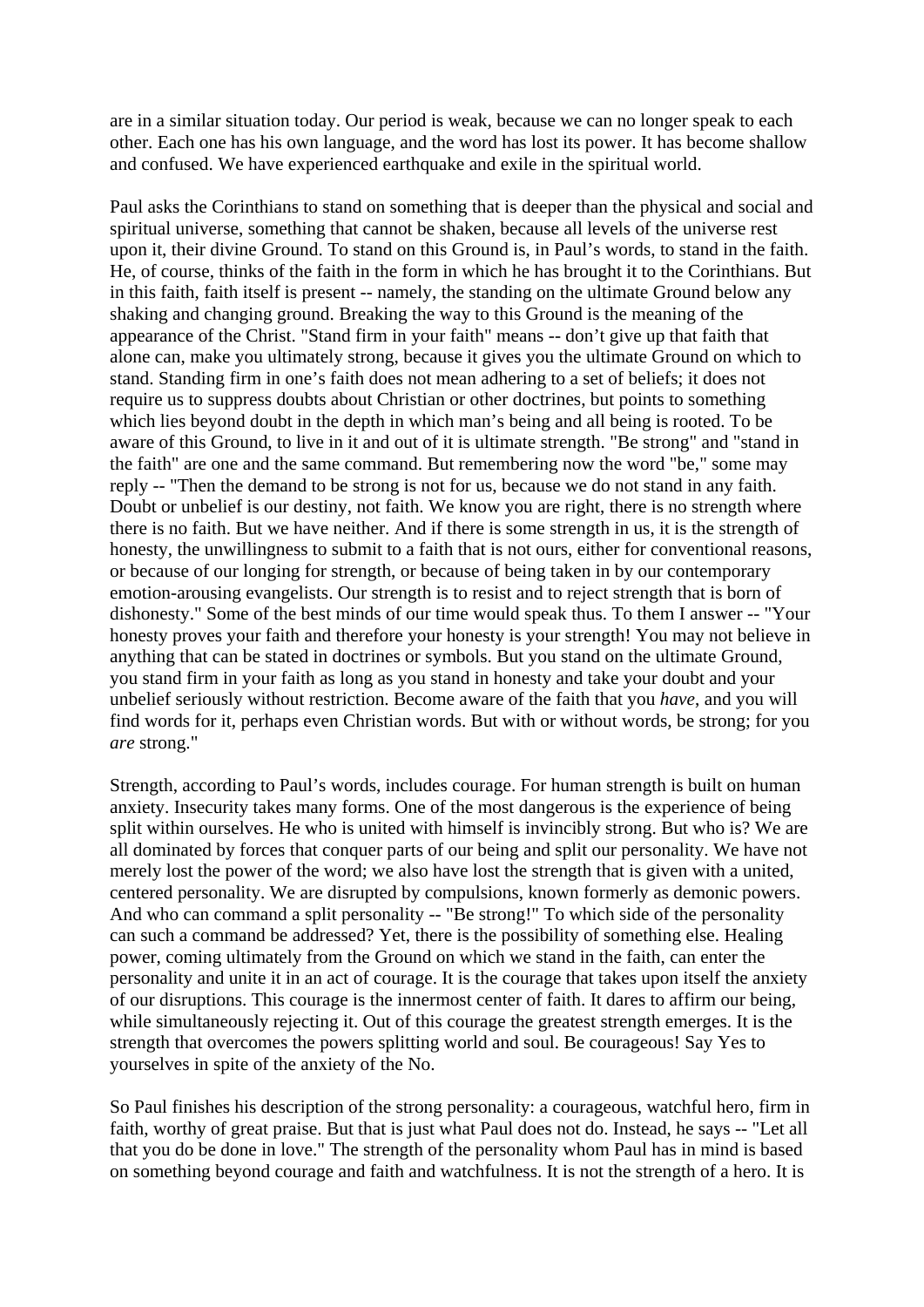the strength of him who surrenders the praise he could receive as a hero to the humility of love. We are all familiar with strong personalities, perhaps in our families, among friends, or in public life, whom we admire, but in whom we feel something is wanting. This something is love. They may be friendly and be willing to help. This they demand of themselves. But everything they demand of themselves they also demand of others. They use the word "be" without hesitation. They become tyrants through personal strength. Without love he who is strong becomes a law for the weak. And the law makes those who are weak even weaker. It drives them into despair, or rebellion, or indifference. Strength without love destroys, first others, then itself. For love is not something that may or may not be added to strength in its fullest sense; it is an element of strength. One cannot be strong without love. For love is not an irrelevant emotion; it is the blood of life, the power of reunion of the separated. Strength without love leads to separation, to judgment, to control of the weak. Love reunites what is separated; it accepts what is judged; it participates in what is weak, as God participates in our weakness and gives us strength by His participation.

# **Chapter 14: In Thinking Be Mature**

*Brethren, do not be children in your thinking; be babes in evil, but in thinking be mature.*  1 Corinthians 14:20

In thinking be mature! Such an admonition one would hardly expect in the context of apostolic writing. But here it is, appearing in the same letter of Paul in which he contrasts sharply the wisdom of the world with that foolishness of God that is wiser than the wisdom of men. And he points to the fact that not many wise men belong to the ranks of the congregation, but that God has chosen what is foolish in the world. Maturity on the basis of divine foolishness -- this is hard to understand -- not only for the first readers of the letter to the Corinthians, but for all generations of Christians and non-Christians in the history of Christianity. In some way, the whole problem of the possibility of Christian existence is implied in this combination of divine foolishness and human maturity. But perhaps it is not only the problem of the possibility of Christian existence; perhaps it is the problem of the possibility of human existence as such -- how to unite divine foolishness with human maturity. Certainly, it is as valid for everyone outside the church as for those inside, when Paul says -- "Whoever of you imagines that he is wise with this world's wisdom must become a fool if he is really to be wise" (1 Cor. 3:18).

It is not this foolishness that conflicts with maturity, but the state of spiritual infancy, the state of being a babe in thinking, unable to receive solid food, milk-fed only. Paul complains that even now the Corinthians are not ready for solid food, that they are still immature, as shown in their theological jealousies and quarrels, that they are still far away from the divine foolishness, which is what makes them immature.

What does it mean to be mature in thinking? We speak of maturity in scholarly education, tested by examinations and scientific work. In some countries the basic examination for higher education is called "examination of maturity." But are those who have passed and become students in a professional school really mature in thinking? Are their teachers mature in thinking? Is the great scholar mature in thinking? If maturity means having mastered one's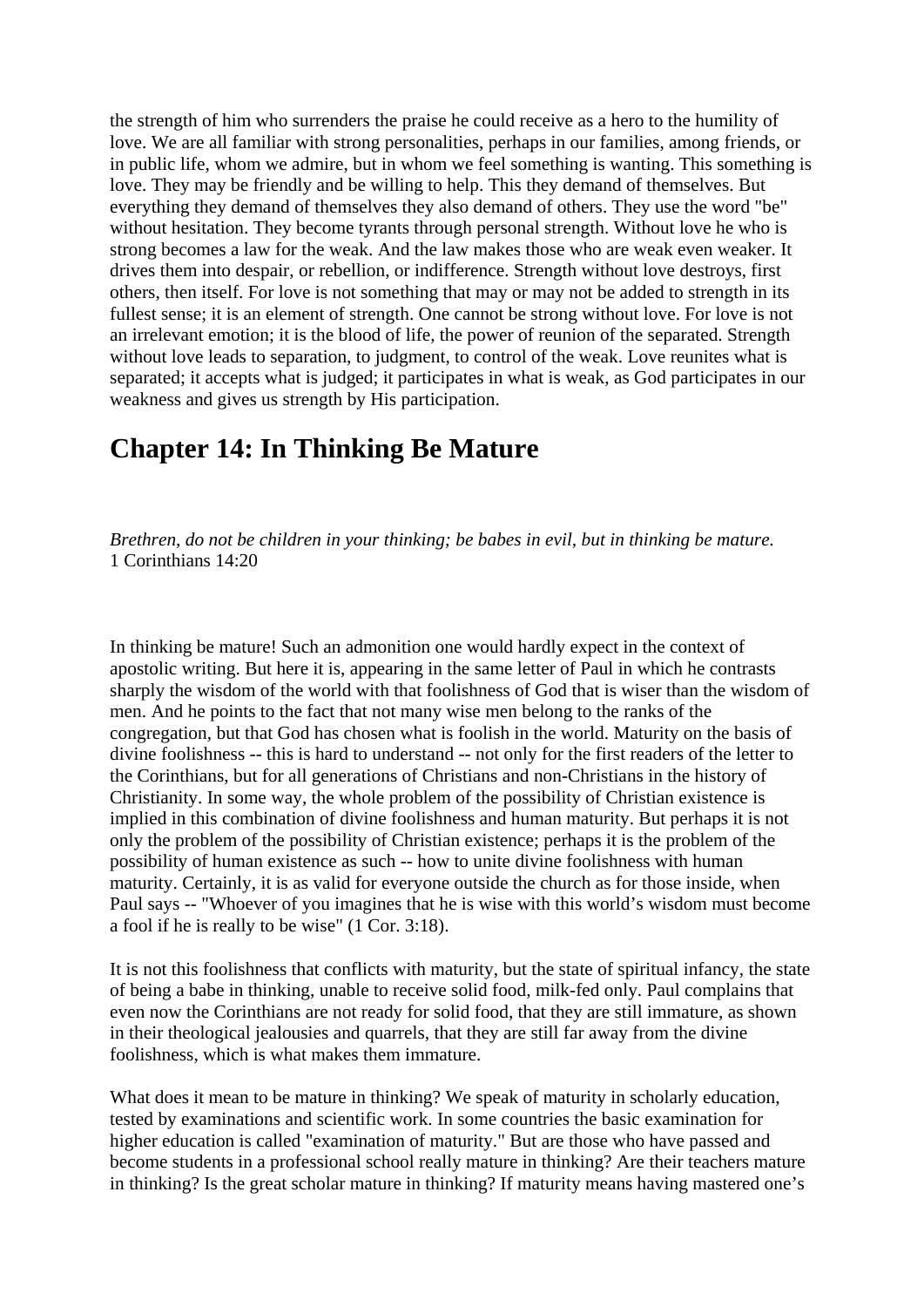professional field and being able to work creatively in it, the great scholar, the good teacher, and his best pupils, are mature. And most of us then who are gathered here today should be able to call ourselves mature. We should not need the admonition -- be mature in thinking!

But we do need it, both those who live within the Christian tradition and those who are outside it. We are *not* mature in thinking, not even those among us who are called outstanding scholars within and beyond the Christian horizon. Our immaturity is our lack of divine foolishness.

It might be well first to consider those who feel at home within the churches. It seems that faithful and active members often feel more certain of their own maturity than do those who stand aside in criticism and doubt. But their belief witnesses to their immaturity. This sense of certainty is understandable, however, when one realizes that it stems from an institution that has matured through centuries in life and thought, and whose foundation is the picture of the most mature personal life, that of Jesus as the Christ, in whom, at the same time, divine foolishness is manifest in every moment. Belonging to this community gives the members a feeling of being mature themselves. But they are not, and, as Protestants, we must add that not even their churches are. For who is mature?

A mature man is one who has reached his natural power in life and thought and is able to use it freely. Maturity in thinking does not mean reaching the end of one's thinking, but rather the state in which the human power of thought is at one's disposal. This is the state we are asked to attain, but this is where we always fall short -- first, the Christians, and then those who question Christianity. The Christian churches and individuals often bury their power of thinking, because they believe that radical thought conflicts with the divine foolishness that underlies all wisdom. But this is not true, certainly not for Biblical thinking. Radical thought conflicts with human foolishness, with spiritual infancy, with ignorance, superstition and intellectual dishonesty. It is the temptation of the churches in all generations to justify their human foolishness by calling it divine foolishness. This is their defense against becoming mature in thinking. But although Christianity is based on the message of the divine foolishness, it knows that, out of the acceptance of this message, mature thinking can grow courageously and abundantly. What prevents it from growing is that the guardians of the message, churches and individual Christians, imprison the divine foolishness in vessels and forms that are produced by a wisdom that is mixed with foolishness, as is all human wisdom. And if these forms and vessels are declared indestructible and unchangeable, the way to maturity in thinking is barred. For the decisive step to maturity is risking the break away from spiritual infancy with its protective traditions and guiding authorities. Without a "no" to authority, there is no maturity. This "no" need not be rebellious, arrogant, or destructive. As long as it is so, it indicates immaturity by this very attitude.

The "no" that leads to maturity can be, and basically always is, experienced in anxiety, in discouragement, in guilt feelings, and despairing inner struggles. For the infant spiritual state with its traditions and authorities is invested with the holiness of man's ultimate concern and gives spiritual security and primitive strength. It is hard to break away from it. And, certainly, the way to maturity in thinking is a difficult path. Much must be left behind: early dreams, poetic imaginations, cherished legends, favored doctrines, accustomed laws and ritual traditions. Some of them must be restored on a deeper level, some must be given up. Despite this price, maturity can be gained -- a manly, self-critical, convincing faith, not *produced* by reasoning, but *reasonable,* and at the same time rooted in the message of the divine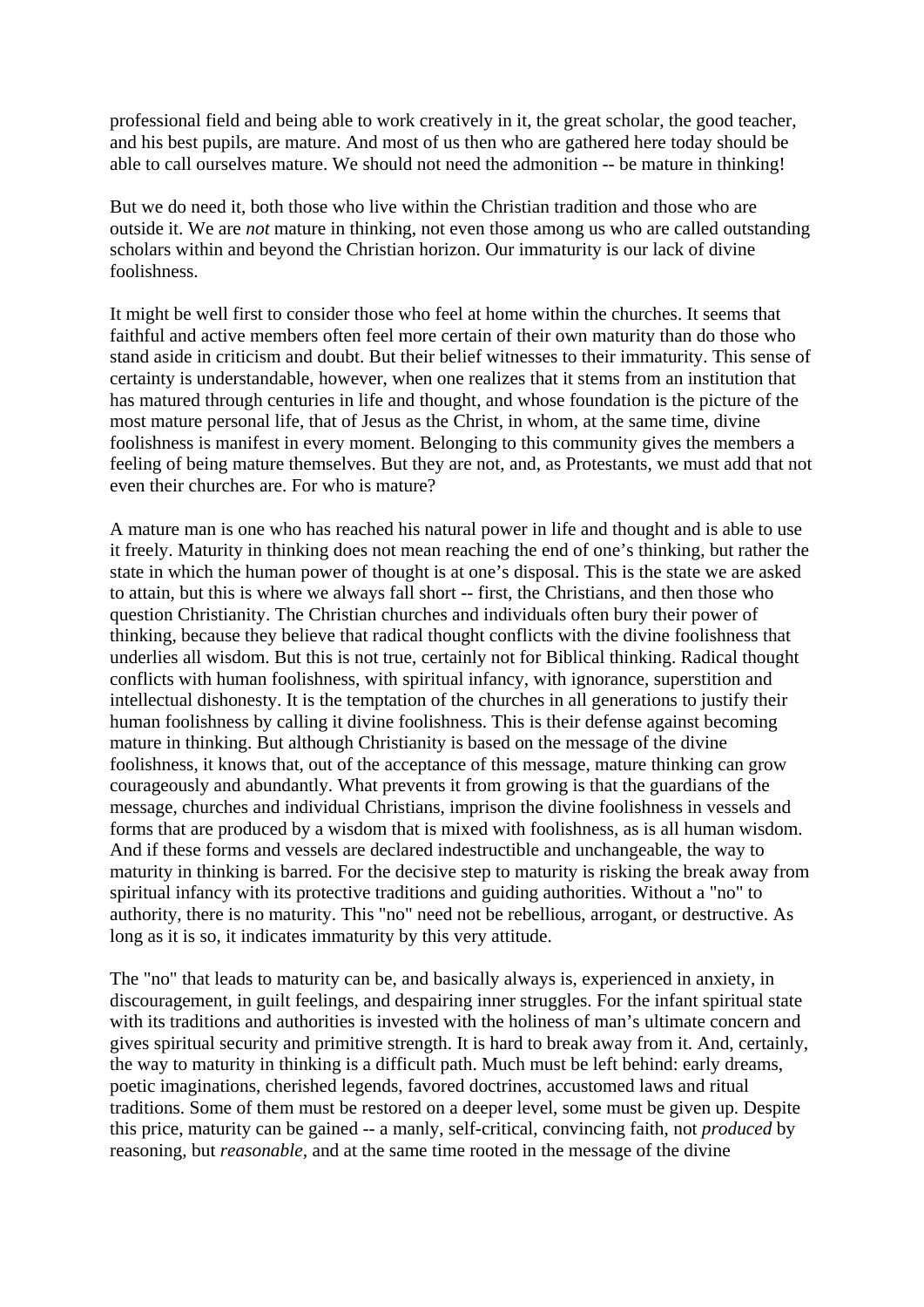foolishness, the ultimate source of wisdom. A church that is able to show this way to its members, and to follow the path itself, has certainly reached maturity.

And now I want to turn to those who consider themselves to be outside the church and feel indifferent towards it, or perhaps even critical, hostile or fanatical in their negation. For them, too, the word of the apostle is as valid as it is for the church -- be mature in thinking! It is not difficult, nor worthwhile, to deal with the petty immaturities of the secular mind. It is challenging and worthwhile, however, to penetrate to the source of its basic immaturity and to apply Paul's admonition to those who believe that they are mature just *because* they consider themselves to be outside the church. No representative of the church should criticize them carelessly, as if speaking with the possession of maturity to those who are immature. Nor should a church representative criticize the secular world before having subjected the church to the same serious scrutiny. And if he cannot do this in both directions with love, he should refrain from doing it altogether.

It is for this reason that I prefer not to refute the attacks of the secular mind on the church. The self-criticism of the church, as shown before, goes deeper than could any such attack. Also, I do not want to criticize any of the creative activities of the secular mind, the sciences, the arts, social relations, technical activities, and politics. These disciplines have their own criteria and their leaders apply these criteria with severity, honesty and self-criticism. In all this the secular mind is mature and religion should never interfere with it, as mature science would never interfere with religious symbols, since they lie in another dimension of experience and reality. To discuss the existence or nonexistence of God as a being alongside other beings betrays the utter immaturity on both sides. It betrays complete ignorance about the meaning and power of the divine.

The secular mind, however, encounters a basic impediment to reaching maturity in thinking. It turns away from the divine foolishness found in the ground of its wisdom, and this makes its wisdom, however successful in conquering the world, humanly foolish. "Be mature in thinking" is said to the great scholar as urgently as to the ordinary member of a congregation. For possessing a perfect brain does not ensure maturity, nor does having a creative mind mean that one is mature. There is no maturity where the awareness of the divine foolishness is lacking. So then, what is meant by this apparent paradox?

It is born out of an experience that cuts through all other experiences, shaking them, turning them to a new direction, and raising them beyond themselves. It is the experience of something ultimate, inexhaustible in meaning, unapproachable in being, unconquerable in power. We may call it the holy, the eternal, the divine. It is beyond every name because it is present in everything that has a name, in you and in me. If we try to utter it, we speak of the unspeakable; yet we *must* speak of it. For it is nearer to us than our own self, and yet it is more removed from us than the farthest galaxies. Such experience is the most human of all experiences. One can cover it up, one can repress it, but never totally. It is effective in the restlessness of the heart, in the anxious question of one's own value, in the fear of losing the meaning of one's life, in the anxiety of emptiness, guilt, and of having to die. Myth, poetry, and the philosophy of mankind everywhere express this experience. They witness to things that are deeply buried in the human heart and in the depth of our world. But sometimes they break through the surface with eruptive power. No artist, philosopher, or scientist is mature who has never questioned himself and his experience as an artist, as a philosopher, or as a scientist. No mature scholar is humanly mature who has not asked the question of the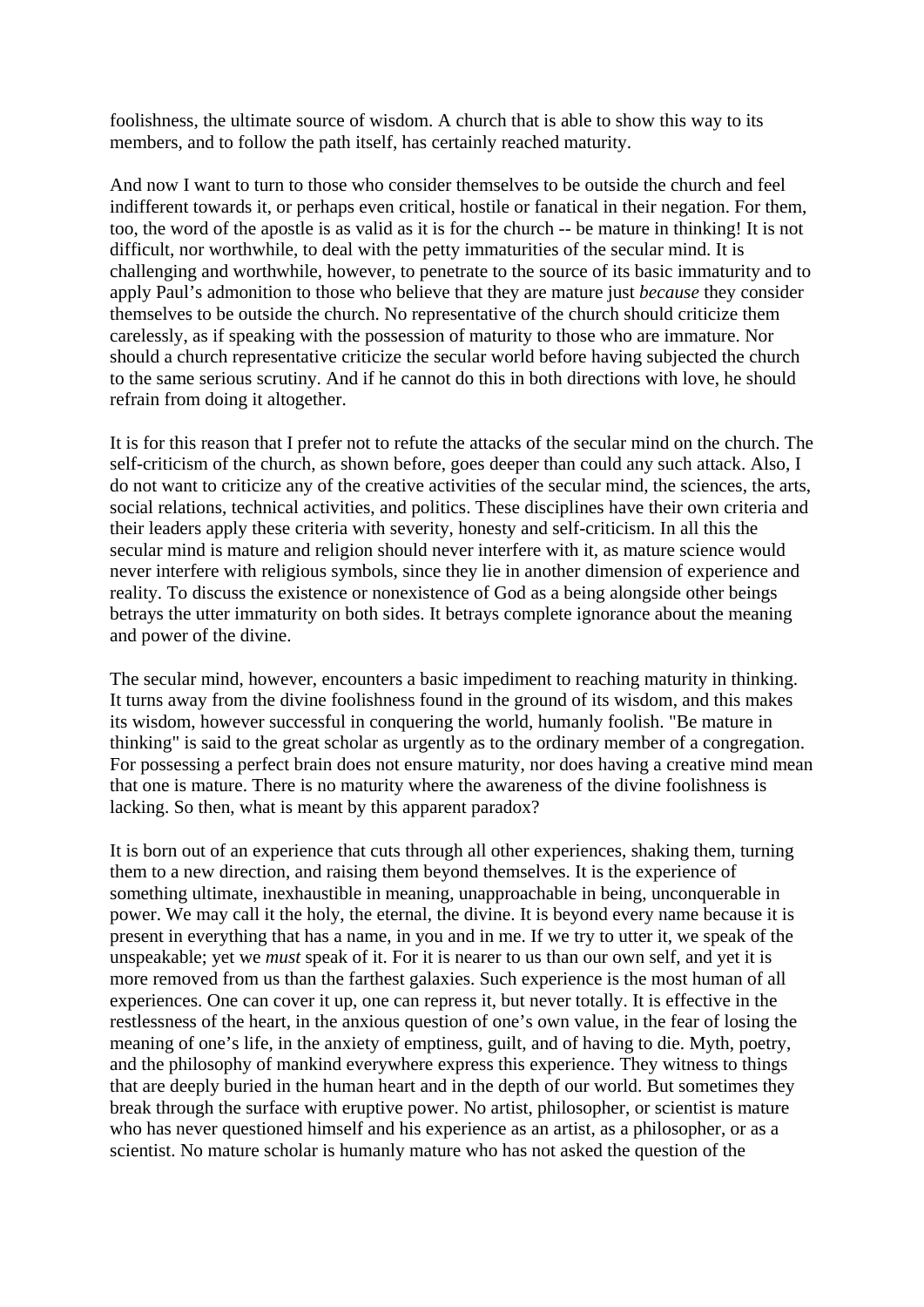meaning of his existence. A scholar who rightly takes nothing for granted in his scholarly work, but who takes his being as a scholar and his being as a man for granted is immature.

But if he is pressed hard by the question of his existence so that he cannot push it aside, he is ready to be grasped by divine foolishness. Even more, he is already grasped by it. He is driven out of the safe reasonableness of his daily life. He must face a depth in himself of which he was not aware before, a depth of dangers and promises, of darkness and expectations. And what he finds in himself he sees reflected in his world, a depth that was hidden to him before he found it in himself. Now he has become aware of it in others, in everything alive, in the whole universe. And if he receives answers to the questions awakened in him, he can listen to them, even if their grammar and their style sound ecstatic and paradoxical, measured by the language of daily life. Such answers, received, are what faith means. They sound like sacred foolishness, but are armed with the power of truth. If, however, they are brought to the level of ordinary reasonableness and attacked or defended on this level, they sound untrue, meaningless, absurd, whether accepted or rejected. The name of the language of divine foolishness, and of the life that is created by it, is love. Love is life under the power of divine foolishness. It is ecstatic and paradoxical. It cuts through the ordinary ways of life, elevating them to a higher level. But if love is brought down to the level of moral reasonableness, and is attacked or defended on this basis, it becomes sentimental, utopian, and unreal.

The divine foolishness of thought and the divine foolishness of life are united in the symbol of Christmas: God *in* the infant, God *as* infant, anticipating and preparing the symbol of Good Friday -- God *in* the condemned slave, God *as* the condemned slave. This certainly is ecstatic and paradoxical, and it should not be brought down to the level of a divine-human chemistry. But it should be understood and experienced as an expression of the divine foolishness that is the source of wisdom and the power of maturity. Be mature in thinking. Be mature in love!

# **Chapter 15: On Wisdom**

*The fear of the Lord is the beginning of Wisdom. And the awareness of the Holy is insight.*  Proverbs 9:10

## **I**

It was a grave loss when the term "wisdom" almost disappeared from Christian preaching and teaching. Of course, it is still used sometimes in both popular and philosophical language. But its original significance and power have vanished. It has been called "'the virtue of old age," which is of no concern to youth. It has almost become as ridiculous as the ancient word "virtue" itself.

One speaks of experience, insight, knowledge; and indeed those are related to wisdom and often part of it. But none of them is wisdom itself. Wisdom is greater than these. It is one of the great things that profoundly concern every human being in every period of his conscious life. Wisdom is not bound to old age. It is found equally in the young. And there are fools at all ages of life. It is my hope in this hour to communicate the meaning and the greatness of wisdom, particularly to those who are young and who must make wise decisions about their lives.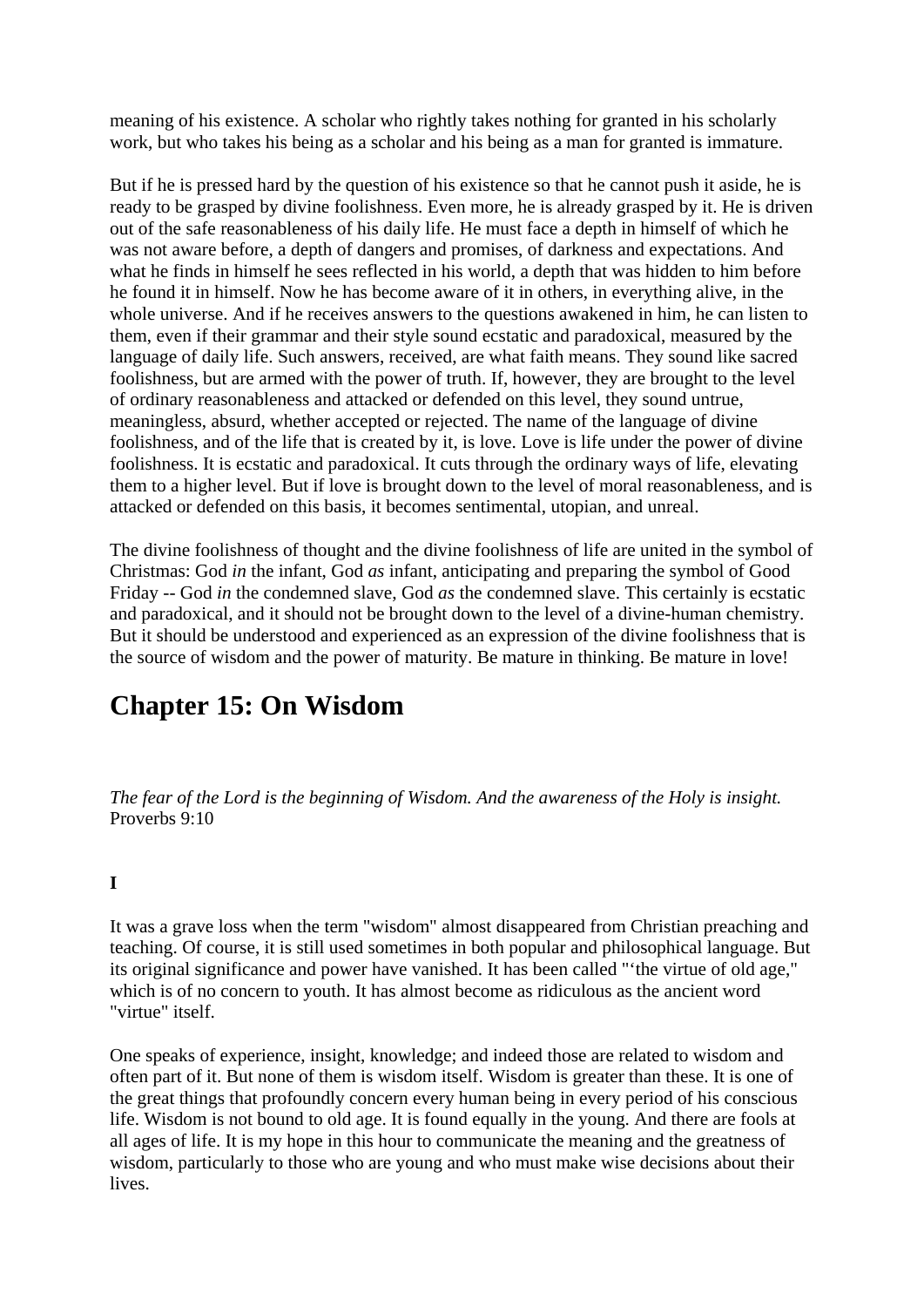To understand the meaning of wisdom we must see it in the breadth and depth in which it was seen by the man whose words are our lesson. There are many more words about the glory of wisdom, both in the Old and the New Testament. And there is praise of wisdom and passionate seeking for it in many religions. Wisdom is universally human. It is present in the spiritual life of all mankind. And it is present not only in all mankind, but in the universe itself. For the universe is created by the divine power in the presence of Wisdom. This is the vision of the author of the book of Proverbs and of the poet who wrote the book of Job. Wisdom was beside God before creation of the world. "When he marked out the foundations of the earth, then I was beside him," Wisdom says. "When he gave to the wind its weight and meted out the waters by measure; when he made a decree for the rain and a way for the lightning of the thunder, he saw Wisdom then and studied her." The meaning of these words is that God explores Wisdom, which is like an independent power beside Him, and according to what He finds in her He forms the world. The universe in all its parts is the embodiment of wisdom.

This vision was confirmed for me a few weeks ago when I met some well-known astronomers, physicists and biologists, who passionately expressed their conviction that they increased the awareness of the eternal wisdom in the structure of the universe by increasing the knowledge of our world. They rejected a science that gives knowledge without wisdom and a theology that neglects the divine wisdom shining through man's knowledge of nature.

At the height of the Middle Ages in the thirteenth century when methods of scientific research were first introduced, a keen observer made the prophetic remark: "Under the new method science will increase but wisdom will decrease." Wisdom was for him the understanding of the principles which determine life and world. He was right: science conquered wisdom; knowledge replaced insight. From century to century it has become more and more evident that knowledge without wisdom produces external and internal self-destruction.

The health of the younger generation is demonstrated by the fact that it has experienced and violently expressed the emptiness of knowledge without wisdom. Those who feel dissatisfied with learning facts without an understanding of their meaning, and those who feel the emptiness of the possession of knowledge without wisdom are most important in our academic and national society. May they never cease to express this feeling! May they force us, the older ones, to listen! But we shall *only* listen, if contempt of knowledge and scholarship does not color their complaints; then we shall try with all that is given to us to become their helpers on the road to wisdom.

### **II**

Wisdom is not easy to find. It remains a divine mystery in spite of its presence in all parts of the universe. Where-ever wisdom has been praised in literature, its mystery has been recognized. The book of Job asks -- "Where shall wisdom be found and where is the place of understanding? Man does not know the way to it and it is not found in the land of the living. The deep says: Not in me and the sea says: not in me. It is hidden from the eyes of all living and concealed from the birds of the air; only abyss and death say: we have heard a rumor of it with our ears." This means that wisdom is not a human possibility. The praise of wisdom is not a praise of man and his power. Only abyss and death -- the boundary line of human existence -- point to wisdom, but even they cannot give it. They have heard about it only from a distance, the poet says. Wisdom is not a matter of intellectual power; rationality is not wisdom. Death says more about wisdom than life; but death does not have the answer.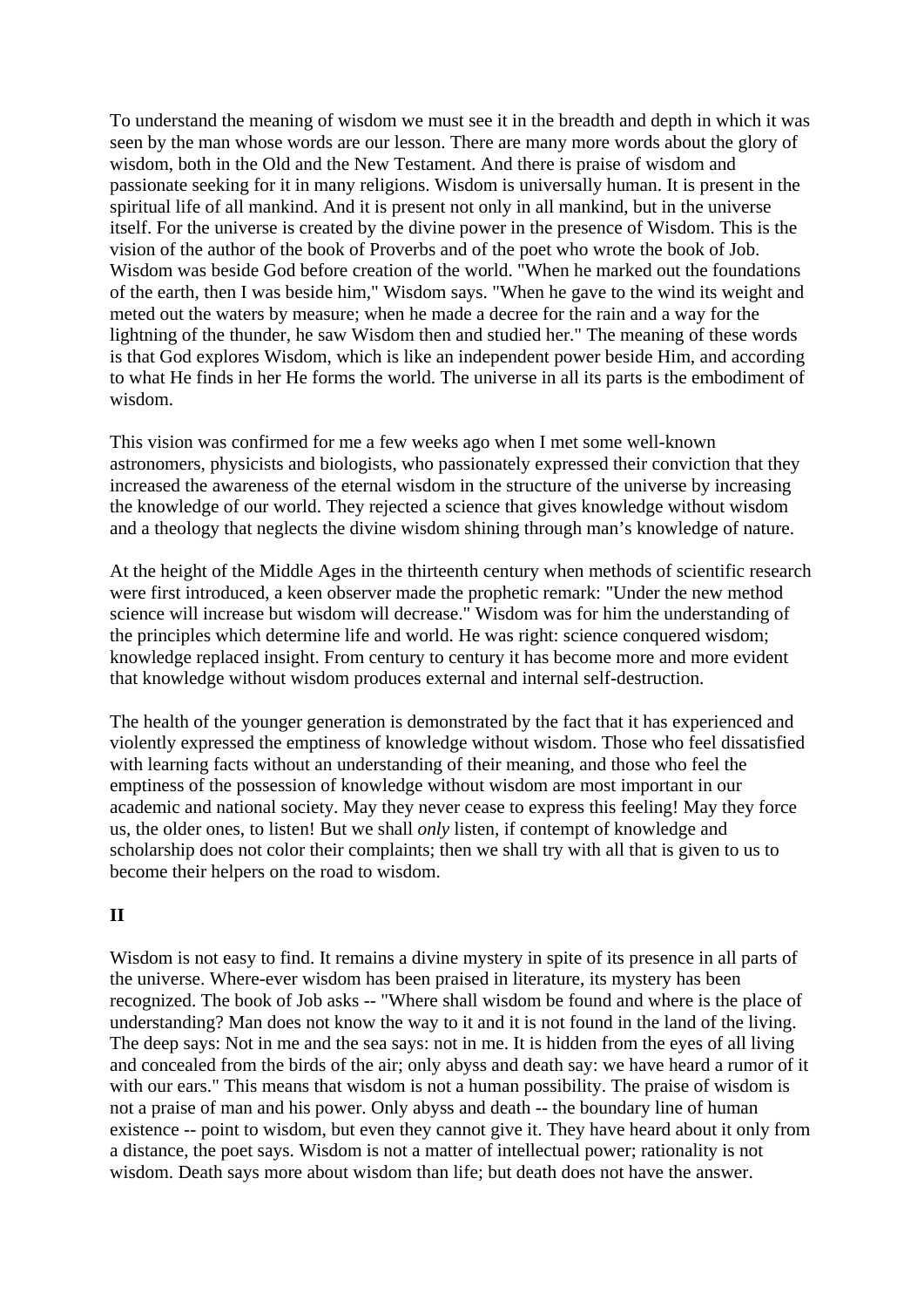Why is wisdom so hidden, although manifest in everything that is? It is because in everything that lives there are two forces at battle with each other -- a creative force and a destructive one, both of which emanate from the same divine Ground. As the book of Job says -- "With God is wisdom and might; he has counsel and understanding. If *he* tears down, none can rebuild, if *he* shuts a man in none can open. Power and providence belong to him, he is behind deceiver and deceived; he strips statesmen of their wits and makes a fool of councilors . . . he will extend a nation to destroy it, he will enlarge a nation to enslave it. . . . Should not his majesty cause you to shudder?" No one can doubt that this is the way life is, but our poet knows that behind all this is the mystery of divine wisdom. Wisdom is in both creation and destruction. This is the deepest insight the Old Testament reached. Without it the men of the New Testament would not have been able to endure the cross of Him Whom they called the Christ. Without it Paul could not have broken into the words -- "O the depth of the riches and wisdom and knowledge of God" -- just after he had spoken with an aching heart of the rejection of his nation for the sake of the Gentiles. Wisdom and mystery do not exclude each other. It is wisdom to see wisdom in the mystery and the conflicts of life.

### **III**

But now we ask -- how can we possess such wisdom? In the book of Proverbs, Wisdom says - - "I was . . . rejoicing before him always, rejoicing in his inhabited world and delighting in the sons of men . . . and now, my sons, listen to me . . . he who finds me, finds life . . . but all who hate me love death." To aspire to wisdom, or to despise it, is a matter of life and death. This could never be said of knowledge in the ordinary sense of the word. Those who know much do not have life because of their knowledge. And those who know little, and don't try to learn much, do not prove that they love death. Wisdom is a matter of life and death because it is more than knowledge. It can be united with knowledge, but it can also stand alone. It belongs to a dimension which cannot be reached by scholarly endeavor. It is insight into the meaning of one's life, into its conflicts and dangers, into its creative and destructive powers, and into the ground out of which it comes and to which it must return.

Therefore, the preachers of wisdom tell us that the first step in acquiring it is the fear of God and the awareness of the holy. Such words can easily be misunderstood. They do not command subjection to a god who arouses fear. Nor do they advise us to accept doctrines about him. Such a command and such advice would lead us straight away from wisdom and not towards it. But our text says that there cannot be wisdom without an encounter with the holy, with that which creates awe, and shakes the ordinary way of life and thought. Without the experience of awe in face of the mystery of life, there is no wisdom. Most removed from wisdom are not those who are driven by desire for pleasure or power, but those brilliant minds who have never encountered the holy, who are without awe and know nothing sacred, but who are able to conceal their ultimate emptiness by the brilliant performances of their intellect. No wisdom shines through the knowledge of many men who play a great role in our academic and non-academic society. The wisdom at which God looks in the creation of the world the eternal wisdom, calls them fools.

He who has encountered the mystery of life has reached the source of wisdom. In encountering it with awe and longing, he experiences the infinite distance of his being from that which is the ground of his being. He experiences the limits of his being, his finitude in face of the infinite. He learns that acceptance of one's limits is the decisive step towards wisdom. The fool rebels against the limits set by his finitude. He wants to be unlimited in power and knowledge. He who is wise accepts his finitude. He knows that he is not God.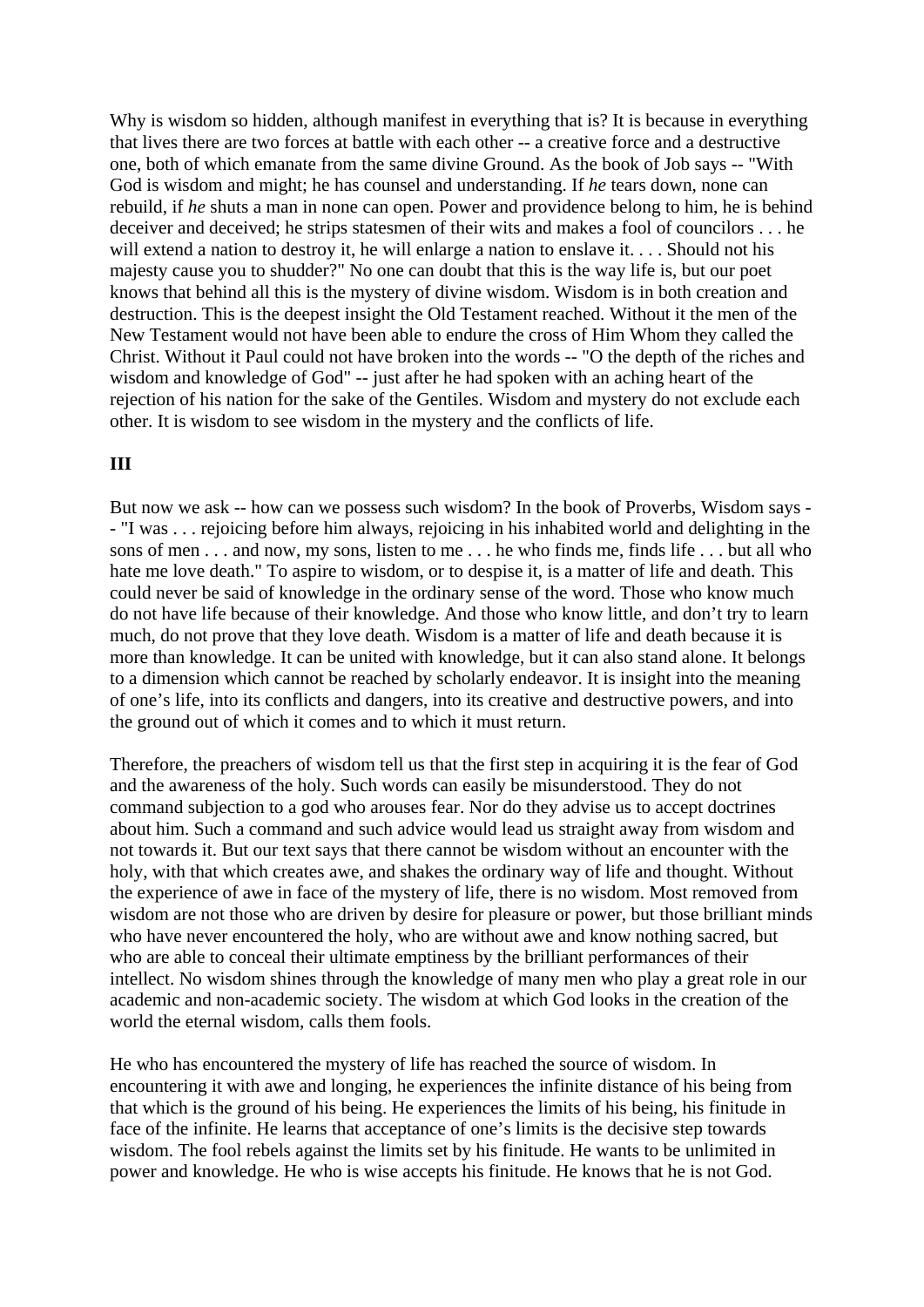To this, all mankind's literature about wisdom is a witness. Wisdom is the acknowledgment of limits; it is the awareness of the right measure in all relations of life. But in saying this, one must protect wisdom against a dangerous distortion of its meaning -- the confusion of wisdom with a philistine avoidance of radical decisions, with clever compromises and shrewd calculations of usefulness, all of which is far removed from the wisdom that comes upon us in the awe-inspiring encounter with the holy. We need only look at the great figures in whom men of all periods and cultures recognized wisdom, the men who gave new laws to their nations, the teachers of new ways of life for continents, the men who withdrew to the deserts of nature and the deserts of the soul to return with abundance. None of them kept to the middle of the road; they had to find new roads in the wilderness. You cannot find wisdom in those who always avoid radical decisions and adjust themselves to the given situation, the conformists who have decided to accept the accepted opinions of society. Wisdom loves the children of men, but she prefers those who come through foolishness to wisdom, and dislikes those who keep themselves equally distant from foolishness and from wisdom. They are the real fools, she would say, because they were never shaken by an encounter with the mystery of life, and therefore never able to see the unity of creation and destruction in the working of the divine wisdom. In those, however, who have recognized this working of wisdom, and become wise by it, artificial limits are broken down, often with great pain, and the real limits, the true measures, are found. That is what happens when wisdom comes to men.

Therefore, wisdom comes to all men, and not only to those who are learned. You can find quiet and often great wisdom among very simple people. There may be wise ones among those with whom you live, and those with whom you work, and those whom you encounter as strangers in crowded streets. There is wisdom in mothers and lonely women, in children and adolescents, in shepherds and cabdrivers; and sometimes there is wisdom also in those who have much learning. They all prove their wisdom by creatively accepting their limits and their finitude.

But who can accept his finitude? Who can accept that he is threatened by the vicissitudes of life, by sickness, by death? Who can take into himself the deep anxiety of being alive without covering it up with pleasure and activity? In the book of Job, which powerfully expresses the mystery of life, the question is asked and an answer given that is not an answer in the ordinary sense of the word. Only in the confrontation with eternal wisdom in all its darkness and inexhaustible depth can man accept the misery of his finitude, even if it is as extreme as Job's. In our encounter with the holy, facing with awe the ultimate mystery of life, we experience a dimension of life that gives us the courage and the strength to accept our limits and to become wise through this acceptance.

#### **IV**

In the literature about wisdom many special rules for our daily life are given. The Bible is full of them. But they are all connected with each other in that they all are ruled by the encounter with the holy. In all of them wisdom appears as the acceptance of one's finitude. In the light of this insight, let us look at expressions of wisdom in our daily life. Wisdom is present in parents who know the limits of their authority and so do not become idols first and crushed idols later. Wisdom is present in children who recognize the limits of their independence and do not despise the heritage they have received and on which they live, even in rebelling against their parents. Wisdom is present in teachers who are aware of their limits in dealing both with truth and with their pupils, and who ask themselves again and again whether wisdom shines through the knowledge they communicate. Wisdom is present in students who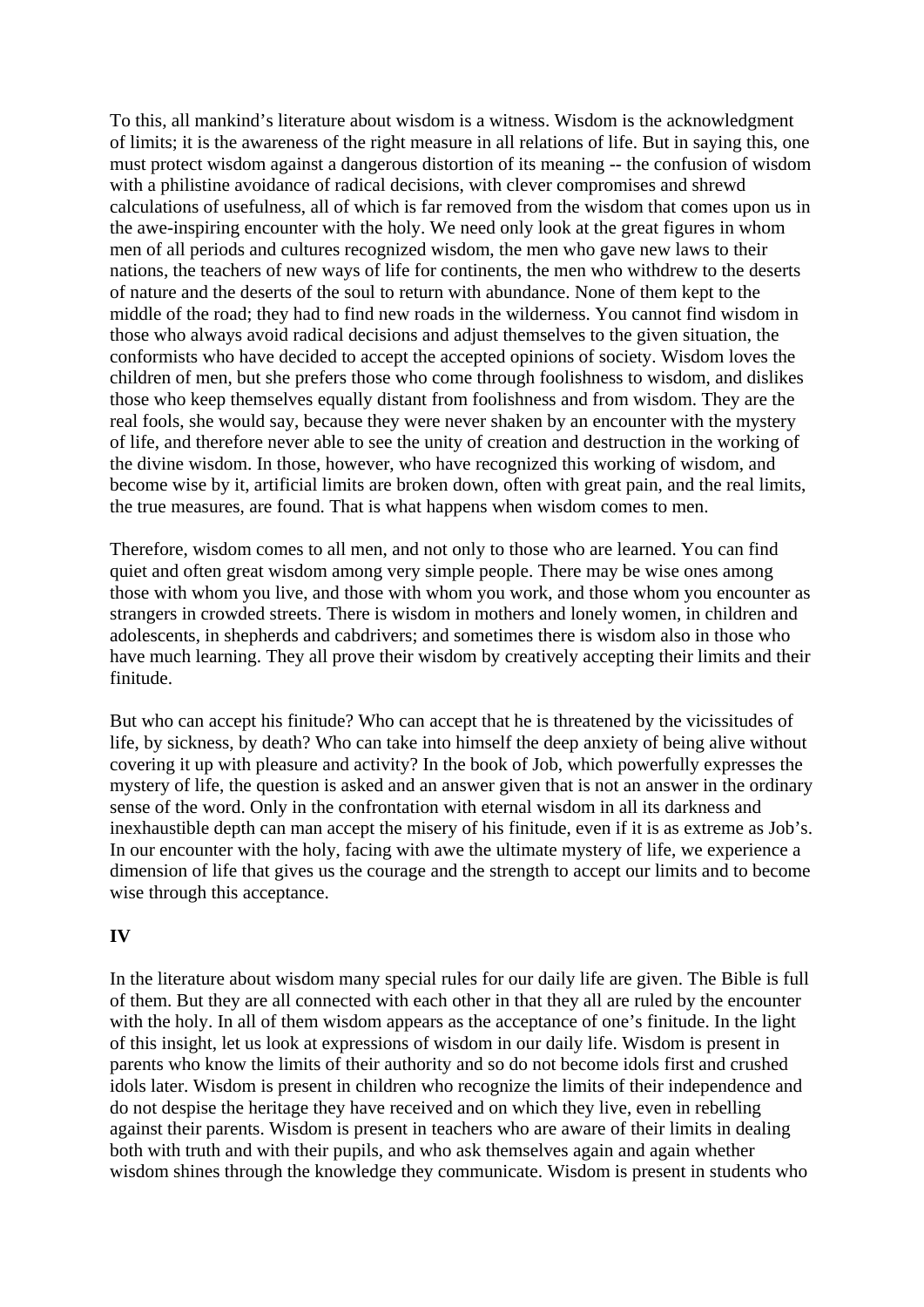question the principles behind whatever they are studying and its meaning for their lives; wise are they who realize both the necessity and the limits of all learning and the superiority of love over knowledge. Wise are those men who are aware of their emotional and intellectual limitations as men in their encounter with women. Wise are those women who acknowledge their finitude by accepting the man as the other pole of a common humanity. And both show wisdom if they accept each other without anxiety, without hostility, without abuse, without dishonesty, but in the power of a love which is rooted in the awareness of the eternal.

The greatest wisdom is needed where it is most painful to accept our finitude -- in our failures, errors, and the guilt acquired by our foolishness. It is hard for us to accept failure, perhaps total failure, in our work. It is difficult to acknowledge error, perhaps in our judgment of those we love in friendship or marriage. It is humanly impossible to confess guilt to oneself or to others without looking at that which is greater than our heart, the eternal. He who possesses this wisdom, this painfully acquired wisdom, knows that nothing can separate him from the eternal wisdom which is with God, neither failure nor error nor guilt.

Our final wisdom is to accept our foolishness and to look at the place in history in which wisdom itself appeared in the garb of utter foolishness, the Cross of the Christ. Here the wisdom that is eternally with God, that is present in the universe, and that loves the children of man, appears in fullness. And in those who look at it and receive it, faith and wisdom become one.

# **Chapter 16: In Everything Give Thanks**

*Rejoice always, pray without ceasing, in everything give thanks.*  1 Thessalonians 5: 16-18

### **I**

"In everything give thanks." These are the words that we want to make the center of our meditation. Do we need this admonition? Is not "thank you" one of the most frequently employed phases in our language? We use it constantly for the smallest services performed, for a friendly word, for every word praising ourselves and our acts. We use it whether we are grateful or not. Saying thanks has become a form that is employed with or without feeling. We must therefore say it with great emphasis and in strong words when we really mean it. Anyone who observes the behavior of religious groups -- ministers as well as laymen -- is familiar with their inclination to say "thank you" to God almost as often as to their neighbors. It seems important, therefore, to ask the reason for this behavior towards men and God. Why do we thank? What does it mean to give thanks and to receive thanks? Can this event of our daily life, and of daily religious life, be understood in its depth and elevated above automatic superficiality? If this proves possible, we might discover that the simple "thank you" can tell us much about what we are within ourselves and our world. We might find that one of the most used and abused words of our language can become a revelation of the deeper levels of our being.

Saying thanks is not always merely a form of social intercourse. Often we are driven by real emotion; we are almost compelled to thank someone, whether he expects it or not. And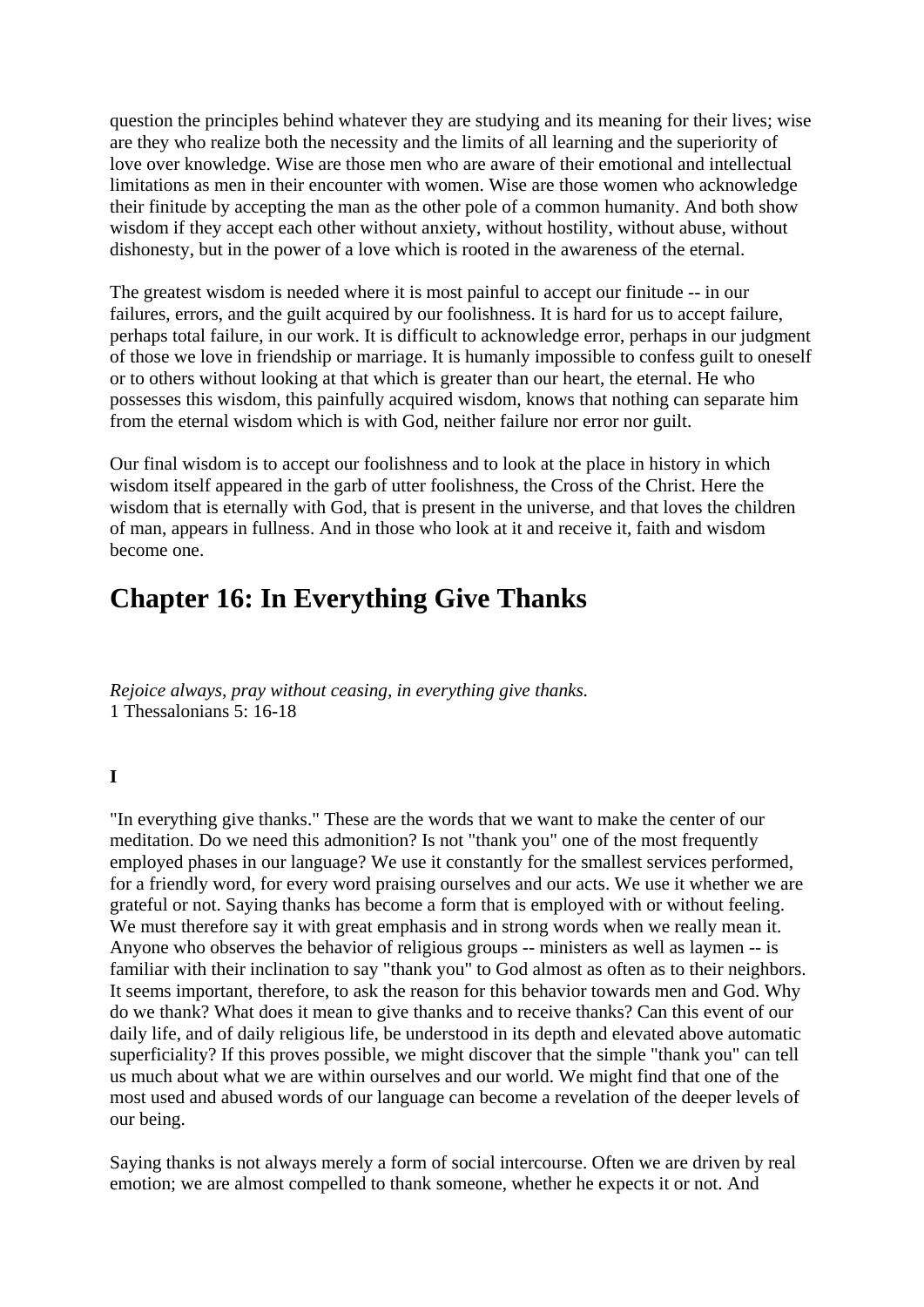sometimes our emotion overpowers us and we say thanks in words much too strong for the gift we have received. This is not dishonest. It is honestly felt in the moment. But soon afterwards we feel somehow empty, somehow ashamed -- not much perhaps, but a little! Occasionally, it also happens that for one moment we feel abundantly grateful. But since, for external reasons, we have no immediate opportunity to express our thanks, we forget it and it never reaches the one to whom we are grateful. Of the ten lepers who were healed by Jesus probably none was without abundant gratefulness to Jesus, but only one returned from the priests to whom they had shown themselves to thank Jesus. And Jesus was astonished and disappointed.

Not only are we driven by a deep emotion to give thanks, but we also have a profound need to receive thanks when we have given ourselves in either a large or small way. When thanks is not forthcoming, we feel a kind of emptiness, a vacuum in that place of our inner being which the words or acts of thanks should fill. But just as we feel ashamed when we use too strong an expression of gratitude, we feel uneasy when we receive exaggerated thanks. There is no place in us to receive it and we refuse to accept it, whether we say so or not. It is always difficult to receive thanks without some resistance. The American reply, "you are welcome," or the German reply, "please," expresses the refusal to accept thanks without hesitation. "Don't mention it" is the simplest expression of this resistance to accept thanks, which, however, we *do* accept at the same time.

These uncertainties in the simple act of giving or receiving thanks teach us something about our relationship to others, and our predicament. In every act of giving or receiving thanks, we accept or reject someone, and we are accepted or rejected by someone. Such acceptance or rejection is not always noticed, either by ourselves or by the other. If we are sensitive, we often feel it and react with joy or sorrow, with shame or pride, and mostly with mixtures of these emotions. A simple "thank you" can be an attack or a withdrawal. It can be the expression of giving someone a place within us, or a successful way of protecting ourselves from someone's attempt to find a place within us. A word of thanks can be a complete rejection of him whom we thank, or it can be the unlocking of his and our hearts. But probably in most cases, it is a polite form of stating that he whom we thank does not really concern us very much.

The fiftieth Psalm says -- "Offer to God a sacrifice of thanksgiving," and "He who brings thanksgiving as his sacrifice honors me." Here the original meaning of thanks shines through. Giving thanks is a sacrifice. Here the literal meaning of "thanksgiving" is felt. Thanks is expressed through sacrificial acts. Valuable objects are removed from their ordinary use and given to the gods. It is an acknowledgment of the fact that man did not create himself, that nothing belongs to him, that naked he was thrown into the world and naked he will be thrust out of it. What he has is given to him. In the act of sacrifice he expresses his awareness of this destiny. He gives a part of what is given to him, but something that is ultimately not his own. In sacrificing thanks he witnesses to his finitude, to his transitoriness. Every serious giving of thanks implies a sacrifice, an acknowledgment of one's finitude. A man who is able to thank seriously accepts that he is creature, and, in acceptance, he is religious even though he denies religion. And a man who is able to accept honest thanks without embarrassment is mature. He knows his own finitude as well as that of the other, and he knows that the mutual sacrifice of thanks confirms that he and the other are creatures.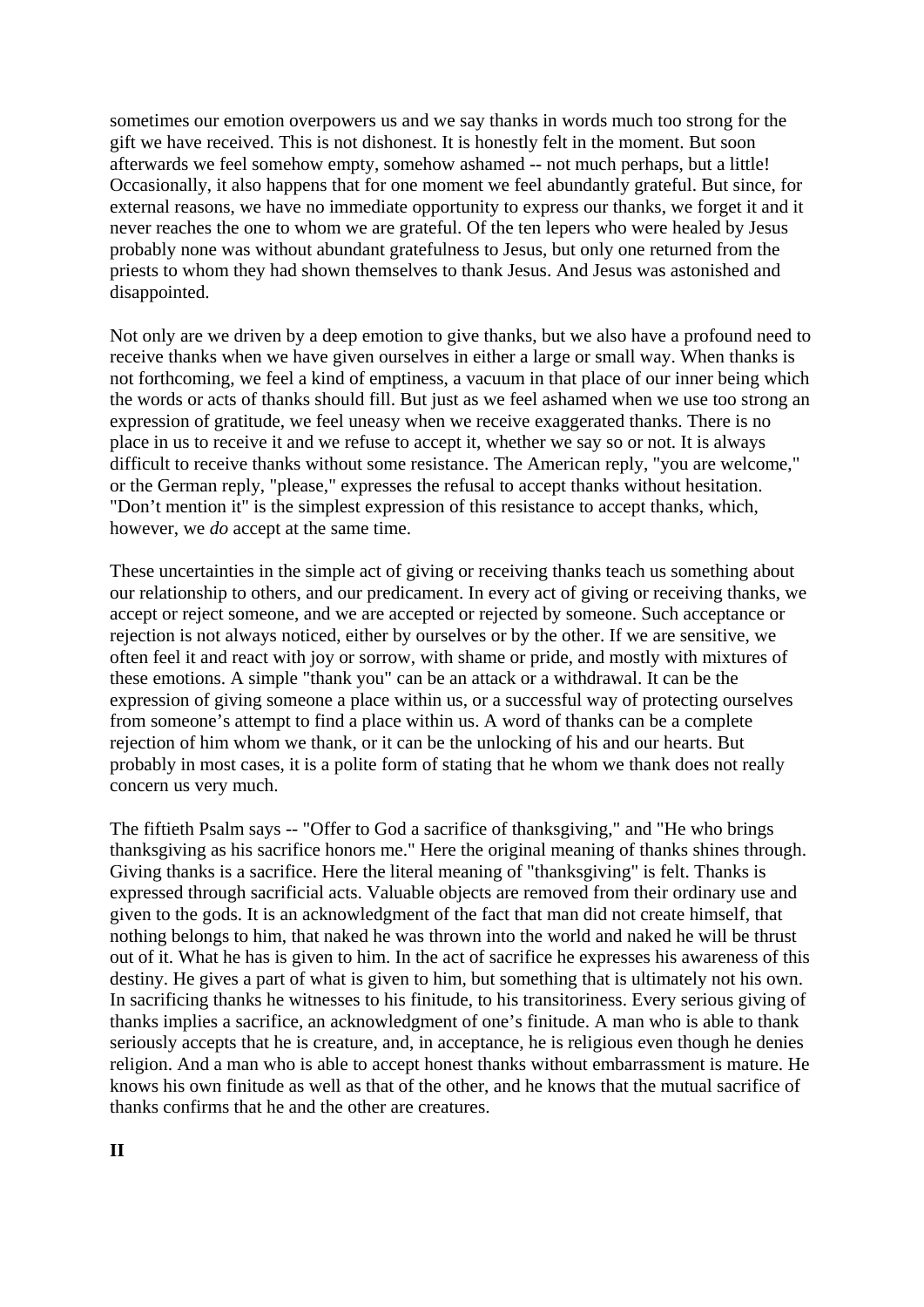In all expressions of gratitude towards others, the object of our thanks is usually visible. We know at least *whom* to thank, and what for, although we often do not know *how* to thank. Hut there is also gratefulness that is, so to speak, without a definite object towards which to turn. This is so not because we do not know the object, but because there is no object. We are simply grateful. Thankfulness has taken hold of us, not because something special has happened to us, but just because we *are,* because we participate in the glory and power of being. It is a mood of joy, but more than a mood, more than a transitory emotion. It is a state of being. And it is more than joy. It is a joy that includes the feeling that it is given, that we cannot accept it without bringing some sacrifice -- namely, the sacrifice of thanks. But there is no one to whom we can bring it. And so it remains within us, a state of silent gratefulness.

You may ask -- why isn't God the object of such gratefulness? But that would not describe what happens in many men -- Christians as well as non-Christians, believers and unbelievers. They are grateful. But they don't turn to God with direct words of prayer. It is just gratefulness in Itself which fills them. If they were told to turn to *God* in a prayer of thanks, they would feel that such a command would destroy their spontaneous experience of gratefulness. How shall we judge this state of mind that many of us may have experienced at some time? Shall we say it is thanks without God, and therefore not real thanks? Shall we say that in this state we are like the pagans of whom Paul says that "although they knew God, they did not honor him as God or give thanks to him"? Certainly not. The abundance of a grateful heart gives honor to God even if it does not turn to Him in words. An unbeliever who is filled with thanks for his very being has ceased to be an unbeliever. His rejoicing is a spontaneous obedience to the exhortation of our text -- "Rejoice always!"

It is then possible to understand our text when it says -- "Rejoice *always*, pray *without ceasing,* give thanks in everything!" It certainly does not mean -- "never feel sorrow, day and night use words of prayer and thanks!" Jesus characterizes this way of imposing oneself on God as a perversion of religion. Then what do these exhortations mean? They mean just what we called the state of silent gratefulness, that may or may not express itself in prayers. We are not to tell God without ceasing what we wish Him to do for us or what He has done for us. We are asked to rise to God always and in all things. He shall never be absent from our awareness. Certainly, He is creatively present in everyone in every moment whether we are aware of it or not. But when we are in the state of silent gratefulness, we *are* aware of His presence. We experience an elevation of life that we cannot attain by profuse words of thanks, but that can happen to us if we are open to it. A man was once asked if he prayed. He answered, "always and never." He meant that he was aware of the divine presence, but only rarely did he use words of prayer and thanks to express this awareness. He did not belong to those who do not thank because they are never aware of the presence of the divine, and he did not belong to those who believe that being aware of God means addressing Him continuously. He thought that words directed towards God must come out of a state of elevation, of silent gratefulness. Another man was asked whether he believed in God, and he answered, "I don't know, but if something very good happens to me, I need someone to whom I can give thanks." He experienced the state of grateful elevation, like the first, but he was driven to express his feelings in direct words of thanks. He had need of another to whom to sacrifice. Both men describe the fact that thanking God is a state of elevation without words and also a desire to sacrifice in words directed to God.

In these two ways of thanking, two kinds of relationship to God are manifest: He is the other to Whom I speak in words of thanks; and He is above myself and every other, the one to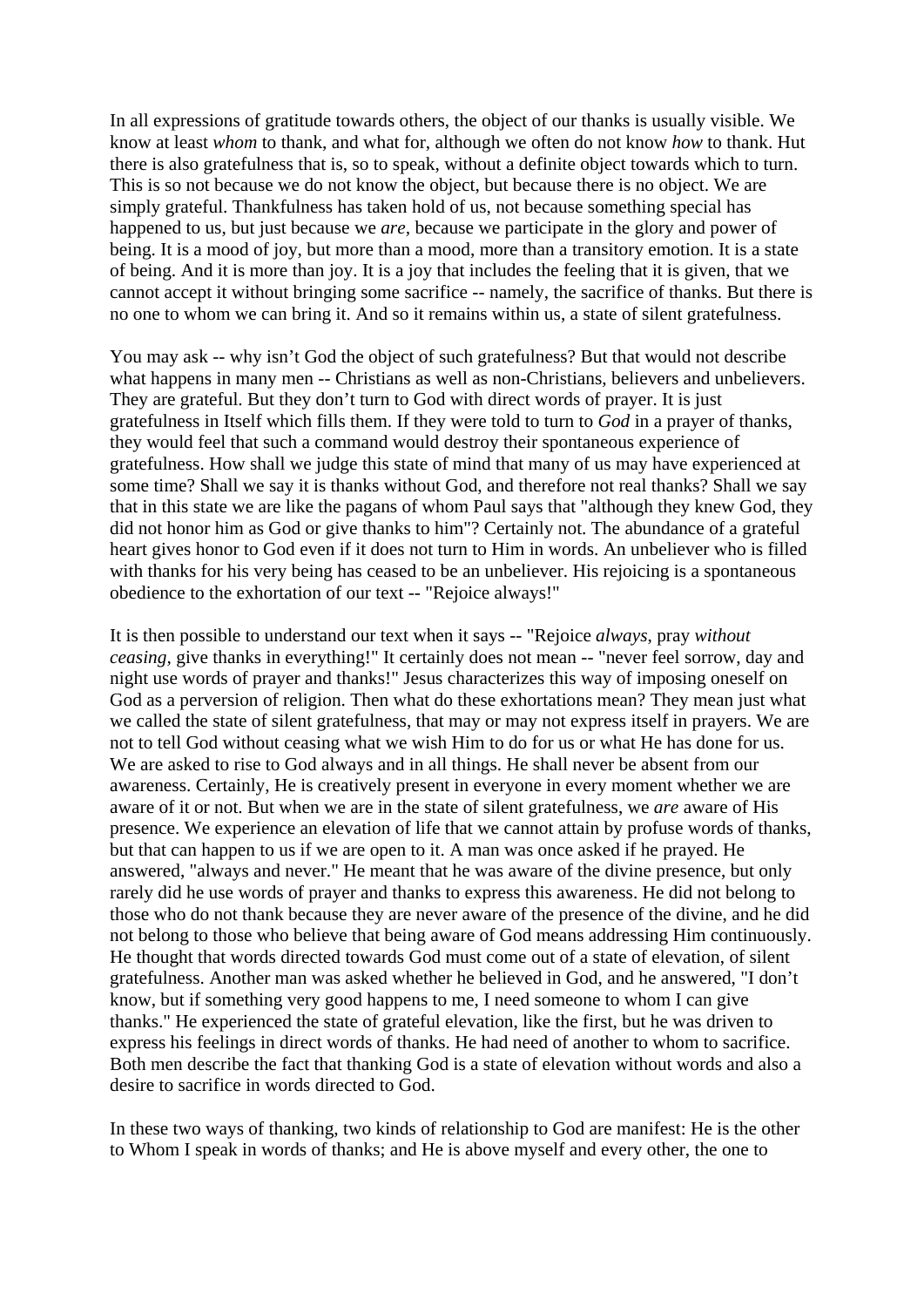Whom I cannot speak, but Who can make Himself manifest to me through a state of silent gratefulness.

One of the great and liberating experiences of the Protestant reformers was their realization that our relation to God is not dependent on the continuous repetition of words of prayer and thanks directed to God, on sacrifices and other rituals, but rather on the serenity and joy that is the answer to the good news that we are accepted by God because of His seeking us, and not because of anything we can do or say in and outside the church.

### **III**

For what do we give thanks? Are there limits to giving thanks? Our text says -- "In *everything*  give thanks!" This does not mean -- give thanks for everything, but give thanks in every situation! There are no limits to situations in which to thank, but there are limits to things for which thanks can be expressed. This is again a question the answer to which might lead us into a new understanding of the human predicament.

In the letter to I Timothy 4:4 we read -- "For everything created by God is good and nothing is to be rejected if it is received with thanksgiving; for then it is consecrated by the word of God and prayer." In these words, thanksgiving receives a new function. It consecrates everything created by God. Thanksgiving is consecration; it transfers something that belongs to the secular world into the sphere of the holy. It is not transformed, as superstition in and outside of Christian beliefs would transform it, but it is elevated to represent the divine. It has become a bearer of grace. Therefore, we say "grace" when we give thanks for our daily food, and thus consecrate it. Every created thing can be a bearer of holiness, an object of thanks, of consecration. There are no limits to thanksgiving in this respect. We can give thanks for our bodily and our mental powers, for the darkness of our unconscious as well as for the light of our consciousness, for the abundance of nature and the creations of history, for everything that is and manifests its power of being. We can give thanks for all these despite their rejection by those who, through world-hating asceticism and fanatical puritanism, blaspheme the God of creation. Everything for which we can give thanks with a good conscience is consecrated by our thanks. This is not merely a profound theological insight; it is also a practical standard in situations where we are uncertain about accepting or rejecting something. If, after having accepted it, we can give thanks for it, we witness to its goodness as created. In giving thanks seriously, we consecrate it to the holy source of being from which it comes. And we even take the risk that Protestant Christians must take -- that their conscience may fall into error and consecrate something which should be rejected.

There are no limits to giving thanks in the whole of creation. But are there not limits in our life? Can we honestly give thanks for the frustrations, accidents, and diseases that strike us? We *cannot* in the moment when they take hold of us. Here is one of the many situations where piety can degenerate into dishonesty. For we rightly resist such evils. We want to remove them; we are often angry against our destiny and its divine Ground. And there are depths of suffering, bodily and mental, in which even the question of thanking or not thanking does not appear. Out of the depths the psalmist *cries* to God; he does *not* thank Him. This is honest, realistic -- a realism born out of the awareness of the divine presence. And I believe that at some time in our lives all of us have had experiences that were nothing but evil when they happened, but that became good later and the object of honest thanks.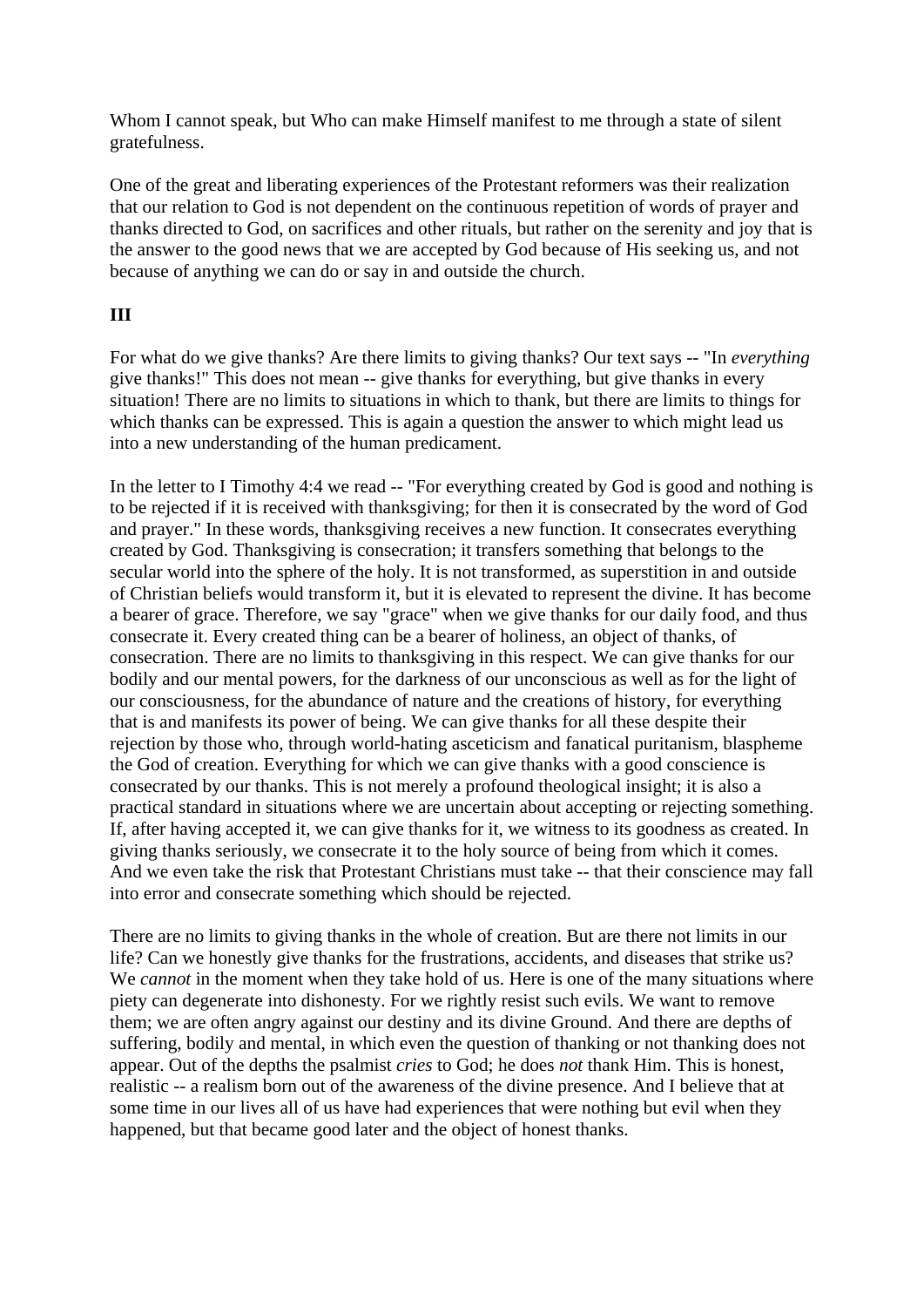And we also cannot give thanks for our own acts that make us guilty or for those that make us good. We cannot give thanks for that which makes us guilty; and sometimes things for which we have given thanks become evil by our own guilt. Nor should we give thanks for that in us which makes us good. The thanks of the Pharisee for his good works is an outstanding example of thanks which should *not* be given. In reality, he does not thank *God* when he is thankful for his own goodness, but thanks himself. How many of us thank ourselves when we give thanks to God! But one *cannot* thank oneself, because the sacrifice of thanking, if given to oneself, ceases to be a sacrifice. Thanks to oneself is not thanks, even when prayers of thanks to God are hidden ways of thanking oneself, as after work well done or success achieved by great toil.

It is a surprising experience to read the Bible, and especially the last third of the book of Psalms, with the question of thanks in one's mind. One discovers that the praise of God fills page after page in which the misery of all men, including the writers of these books, is also most drastically described. Reading them, we feel as though we walk in another realm. We cannot reproduce in ourselves what is happening to these men. (*We* are not in the mood of praising, hardly in the mood of thanking.) We look into the depth of our predicament and do not see much reason for praise and thanks. And if we think that it is our duty to God to thank Him, or if we participate in church services that include praise and thanks, we do not feel that we have truly expressed our state of mind. Although this experience is not invariable, it is a predominant trait of our religious situation. It expresses itself in the messages of our best present preachers and theologians. It is a dominating theme of our great poets and philosophers. We are not called to pass judgment on these men. We have a part in them. They express *us* as they express themselves. And we should thank those who do it seriously, and often out of deep spiritual suffering.

The difference of our situation from that of former periods becomes visible when we read about the passion and intensity with which the members of the early church gave thanks for the gift of the Christian message in a world of pagan glory, disintegration and despair. Is the same passion and intensity in us when we give thanks for the gift of God which is the Christ and His church? Who can honestly answer "yes"?

And do we not sense the same difference when we read how the fighters of the Reformation thanked God for the rediscovery of the good news of the divine acceptance of those who are sinners? Is the same infinite concern in us as was in them? Who can honestly answer "yes"? We must therefore be grateful to those who express our present situation honestly.

But there is one consolation: we are not separated from the ever active presence of God, and we can become aware of it in every moment. Our hearts can become filled with praise and thanks without the use of words; and sometimes we may also find these words of praise and thanks. But this is not the first step, and, often, not even the last. Let us not follow those who use what is called "the present religious revival" to force us back into forms of prayer and thanks that we cannot honestly accept, or that produce joy and thanks through self-suggestion. But let us keep ourselves open to the power that carries our life in every moment, that is here and now, that comes to us through nature and through the message of Jesus as the Christ. May we keep open to it, so that we may be filled with silent gratefulness for the power of being which is in us. And then perhaps words of thanks, words of sacrifice and consecration, may come to our tongues, so that we again may give thanks in truth and honesty.

### *Prayer*